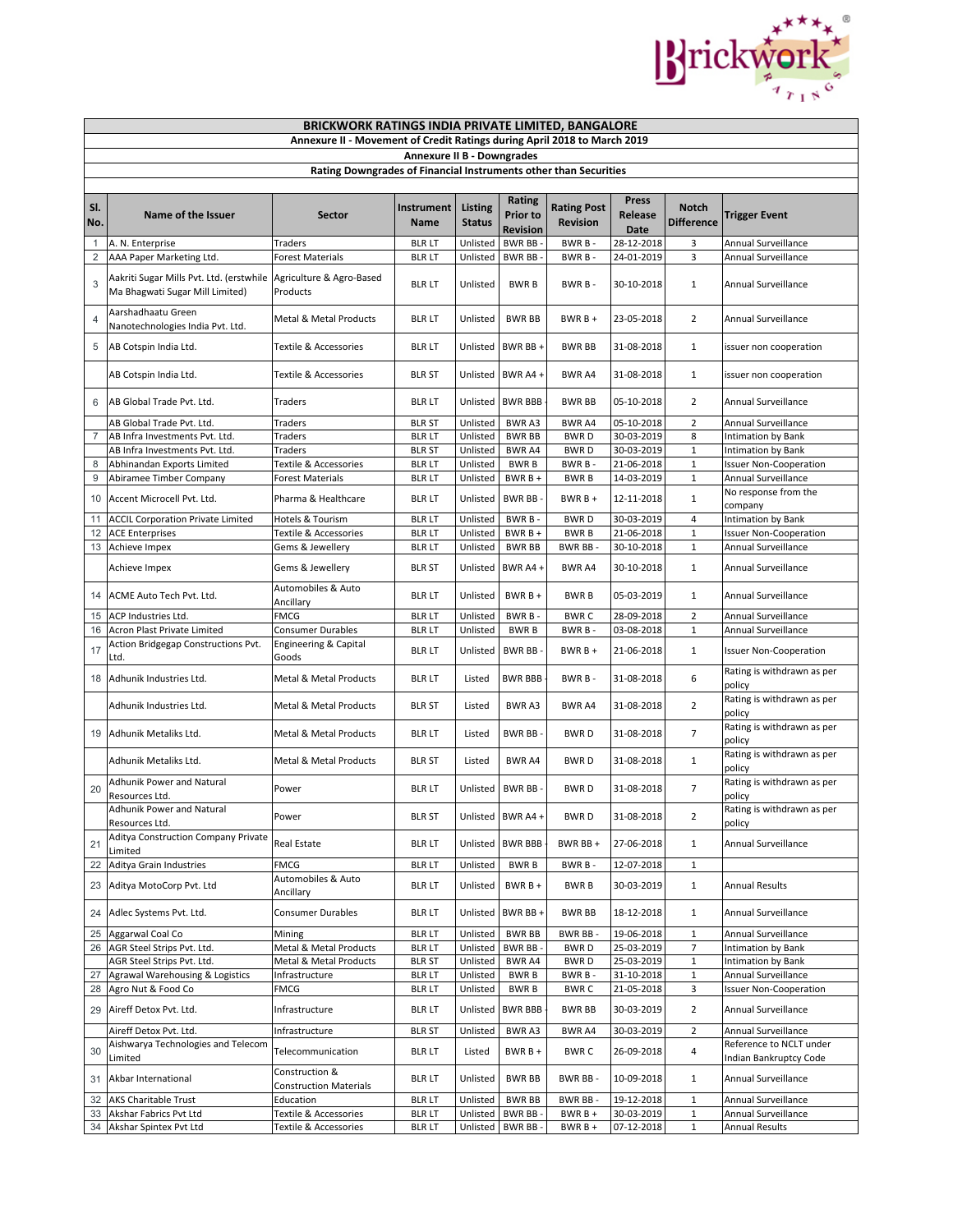| 35       | Alayna Industries                                                                                       | FMCG                                            | <b>BLR LT</b>                  | Unlisted             | BWR C +                  | <b>BWRD</b>                | 11-02-2019               | 3                            | Intimation by Bank                                                                                                                                                                                           |
|----------|---------------------------------------------------------------------------------------------------------|-------------------------------------------------|--------------------------------|----------------------|--------------------------|----------------------------|--------------------------|------------------------------|--------------------------------------------------------------------------------------------------------------------------------------------------------------------------------------------------------------|
| 36       | Al-Dua Food Processing Pvt Ltd                                                                          | FMCG                                            | <b>BLR LT</b>                  | Unlisted             | <b>BWRA</b><br>(SO)      | BWR BBB+<br>(SO)           | 23-03-2019               | $\mathbf{1}$                 | Annual Surveillance                                                                                                                                                                                          |
|          | Al-Dua Food Processing Pvt Ltd                                                                          | <b>FMCG</b>                                     | <b>BLR ST</b>                  | Unlisted             | BWR A2+<br>(SO)          | BWR $A3 +$<br>(SO)         | 23-03-2019               | $\overline{2}$               | Annual Surveillance                                                                                                                                                                                          |
| 37       | Algol Business Systems Pvt. Ltd.                                                                        | Education                                       | <b>BLRLT</b>                   | Unlisted             | <b>BWR BB</b>            | BWR BB-                    | 21-06-2018               | $\mathbf{1}$                 | <b>Issuer Non-Cooperation</b>                                                                                                                                                                                |
| 38       | ALP Overseas Pvt. Ltd.                                                                                  | Chemicals & Chemical<br>Products                | <b>BLR LT</b>                  | Unlisted             | BWR BB+                  | <b>BWR BB</b>              | 21-06-2018               | $\mathbf{1}$                 | <b>Issuer Non-Cooperation</b>                                                                                                                                                                                |
|          | ALP Overseas Pvt. Ltd.                                                                                  | Chemicals & Chemical<br>Products                | <b>BLR ST</b>                  | Unlisted             | BWR A4+                  | BWR A4                     | 21-06-2018               | $\mathbf{1}$                 | <b>Issuer Non-Cooperation</b>                                                                                                                                                                                |
| 39       | Aman Hospitality Pvt. Ltd.                                                                              | Hotels & Tourism                                | <b>BLRLT</b>                   | Unlisted             | BWR B +                  | <b>BWRB</b>                | 31-01-2019               | $\,1\,$                      | Annual Results                                                                                                                                                                                               |
| 40       | Amar Prakaash Developerss Private<br>Limited                                                            | Real Estate                                     | <b>BLR LT</b>                  | Unlisted             | <b>BWR BBB</b>           | BWR BB+                    | 22-01-2019               | $\mathbf{1}$                 | Annual Surveillance                                                                                                                                                                                          |
| 41<br>42 | Ambekeshwar Steels Pvt. Ltd.<br>Ambica Cotseeds Limited                                                 | Metal & Metal Products<br>Textile & Accessories | <b>BLR LT</b><br><b>BLRLT</b>  | Unlisted<br>Unlisted | BWR B +<br>BWR B +       | <b>BWRB</b><br><b>BWRB</b> | 21-06-2018<br>22-10-2018 | $\mathbf 1$<br>$\,1\,$       | <b>Issuer Non-Cooperation</b><br>Annual Surveillance                                                                                                                                                         |
|          |                                                                                                         | Engineering & Capital                           |                                |                      |                          |                            |                          |                              |                                                                                                                                                                                                              |
| 43       | Ambit Switchgear Pvt. Ltd.                                                                              | Goods<br>Engineering & Capital                  | <b>BLR LT</b>                  | Unlisted             | BWR BB+                  | <b>BWR BB</b>              | 03-07-2018               | $\mathbf{1}$                 |                                                                                                                                                                                                              |
|          | Ambit Switchgear Pvt. Ltd.                                                                              | Goods                                           | <b>BLR ST</b>                  |                      | Unlisted BWR A4 +        | BWR A4                     | 03-07-2018               | $\mathbf{1}$                 |                                                                                                                                                                                                              |
| 44       | AMD Industries Ltd.                                                                                     | Engineering & Capital<br>Goods                  | <b>BLR LT</b>                  | Listed               | <b>BWR BBB</b>           | BWR BBB-                   | 14-06-2018               | $\mathbf{1}$                 | Annual Surveillance/Losses,<br>sharp revenue de-growth etc.<br>based on publicly disclosed<br>financial<br>statements/Significant decline<br>in share prices/bond prices of<br>the issuer or group companies |
|          | AMD Industries Ltd.                                                                                     | Engineering & Capital<br>Goods                  | <b>BLR ST</b>                  | Listed               | BWR A3 +                 | <b>BWRA3</b>               | 14-06-2018               | $\mathbf{1}$                 | Annual Surveillance/Losses,<br>sharp revenue de-growth etc.<br>based on publicly disclosed<br>financial<br>statements/Significant decline<br>in share prices/bond prices of<br>the issuer or group companies |
| 45       | Amit Brothers Pvt. Ltd.                                                                                 | Power                                           | <b>BLR LT</b>                  |                      | Unlisted BWR BBB         | <b>BWR BB</b>              | 31-05-2018               | $\overline{2}$               | <b>Issuer Non-</b><br>Cooperation/Annual<br>Surveillance                                                                                                                                                     |
| 46       | Amma Chandrawati Educational and<br>Charitable Trust                                                    | Education                                       | <b>BLR LT</b>                  | Unlisted             | BWR BB+                  | <b>BWR BB</b>              | 29-06-2018               | $\mathbf{1}$                 |                                                                                                                                                                                                              |
| 47       | Amman Industries                                                                                        | <b>Forest Materials</b>                         | <b>BLR LT</b>                  | Unlisted             | <b>BWRB</b>              | <b>BWRD</b>                | 27-12-2018               | 5                            | Intimation by Bank                                                                                                                                                                                           |
| 48       | Anamika Conductors Pvt. Ltd                                                                             | Construction &<br><b>Construction Materials</b> | <b>BLR LT</b>                  | Unlisted             | <b>BWR BBB</b>           | <b>BWRD</b>                | 26-03-2019               | 10                           | Intimation by Bank                                                                                                                                                                                           |
|          | Anamika Conductors Pvt. Ltd                                                                             | Construction &<br><b>Construction Materials</b> | <b>BLR ST</b>                  | Unlisted             | BWR A3                   | <b>BWRD</b>                | 26-03-2019               | 3                            | Intimation by Bank                                                                                                                                                                                           |
| 49       | Anik Industries Limited                                                                                 | Traders                                         | <b>BLR LT</b>                  | Listed               | BWR BB+                  | <b>BWR BB</b>              | 27-08-2018               | $\mathbf{1}$                 | <b>Annual Results</b>                                                                                                                                                                                        |
|          | Anik Industries Limited                                                                                 | Traders                                         | blr st                         |                      | Listed BWR A4 +          | BWR A4                     | 27-08-2018               | 1                            | <b>Annual Results</b>                                                                                                                                                                                        |
| 50       | Annakut Biscuits Pvt Ltd                                                                                | FMCG                                            | <b>BLRLT</b>                   | Unlisted             | <b>BWR BB</b>            | $BWRB +$                   | 11-03-2019               | $\mathbf{1}$                 | Annual Surveillance                                                                                                                                                                                          |
| 51       | Ansal Properties & Infrastructure Ltd                                                                   | <b>Real Estate</b>                              | <b>BLR LT</b>                  | Listed               | BWR B +                  | <b>BWRB</b>                | 26-06-2018               | $\mathbf{1}$                 | Disruption/ postponement of<br>operations of any unit or<br>division of the listed<br>entity/Annual Results                                                                                                  |
| 52       | Ansal Properties and Infrastructure<br>Limited (APIL) - Serene Residency ETA Real Estate<br>II Project. |                                                 | <b>BLR LT</b>                  | Unlisted             | BWR B +<br>(SO)          | <b>BWRD</b>                | 26-06-2018               | 6                            | Intimation by Bank/Intimation<br>by Issuer                                                                                                                                                                   |
| 53       | Ansh Cotex                                                                                              | Textile & Accessories                           | <b>BLR LT</b>                  | Unlisted             | <b>BWR BB</b>            | BWR B +                    | 15-03-2019               | $\mathbf{1}$                 | Annual Surveillance                                                                                                                                                                                          |
| 54       | Anu Products Ltd.                                                                                       | Chemicals & Chemical<br>Products                | <b>BLR LT</b>                  | Unlisted             | <b>BWR BBB</b>           | BWR BBB -                  | 10-07-2018               | $\mathbf{1}$                 | <b>Issuer Non cooperation</b>                                                                                                                                                                                |
| 55       | Anunay Fab Ltd.                                                                                         | Textile & Accessories                           | <b>BLRLT</b>                   | Unlisted             | BWR B +                  | <b>BWRB</b>                | 12-10-2018               | $\mathbf 1$                  | Annual Results                                                                                                                                                                                               |
| 56       | Anup Insulation Pvt. Ltd.                                                                               | <b>Engineering &amp; Capital</b><br>Goods       | <b>BLR LT</b>                  | Unlisted             | <b>BWRB</b>              | BWR B-                     | 21-06-2018               | $\mathbf{1}$                 | <b>Issuer Non-Cooperation</b>                                                                                                                                                                                |
| 57       | Apex Aluminium Extrusion Pvt. Ltd.                                                                      | Metal & Metal Products                          | <b>BLR LT</b>                  | Unlisted             | <b>BWR BB</b>            | BWR BB-                    | 19-03-2019               | $\mathbf{1}$                 | <b>Annual Results</b>                                                                                                                                                                                        |
|          | Apex Aluminium Extrusion Pvt. Ltd.                                                                      | Metal & Metal Products                          | <b>BLR ST</b>                  | Unlisted             | BWR A4+                  | BWR A4                     | 19-03-2019               | $\mathbf{1}$                 | <b>Annual Results</b>                                                                                                                                                                                        |
| 58       | Apex Construction Firm                                                                                  | Real Estate                                     | <b>BLRLT</b>                   | Unlisted             | <b>BWRB</b>              | BWR B-                     | 29-08-2018               | $\mathbf{1}$                 | Annual Results                                                                                                                                                                                               |
| 59<br>60 | Apex Infraventures Pvt. Ltd.<br><b>Apex Realty</b>                                                      | Real Estate<br>Real Estate                      | <b>BLR LT</b><br><b>BLR LT</b> | Unlisted<br>Unlisted | BWR B +<br><b>BWR BB</b> | <b>BWRB</b><br>BWR BB-     | 27-07-2018<br>30-03-2019 | $\mathbf{1}$<br>$\mathbf{1}$ | <b>Issuer Non Cooperation</b><br>Annual Surveillance                                                                                                                                                         |
| 61       | Aqua Designs India Pvt. Ltd.                                                                            | Engineering & Capital<br>Goods                  | <b>BLR LT</b>                  | Unlisted             | <b>BWR BBB</b>           | <b>BWR BB</b>              | 03-12-2018               | $\overline{2}$               | Annual Surveillance                                                                                                                                                                                          |
|          | Aqua Designs India Pvt. Ltd.                                                                            | Engineering & Capital<br>Goods                  | <b>BLR ST</b>                  | Unlisted             | BWR A3                   | BWR A4                     | 03-12-2018               | $\overline{2}$               | Annual Surveillance                                                                                                                                                                                          |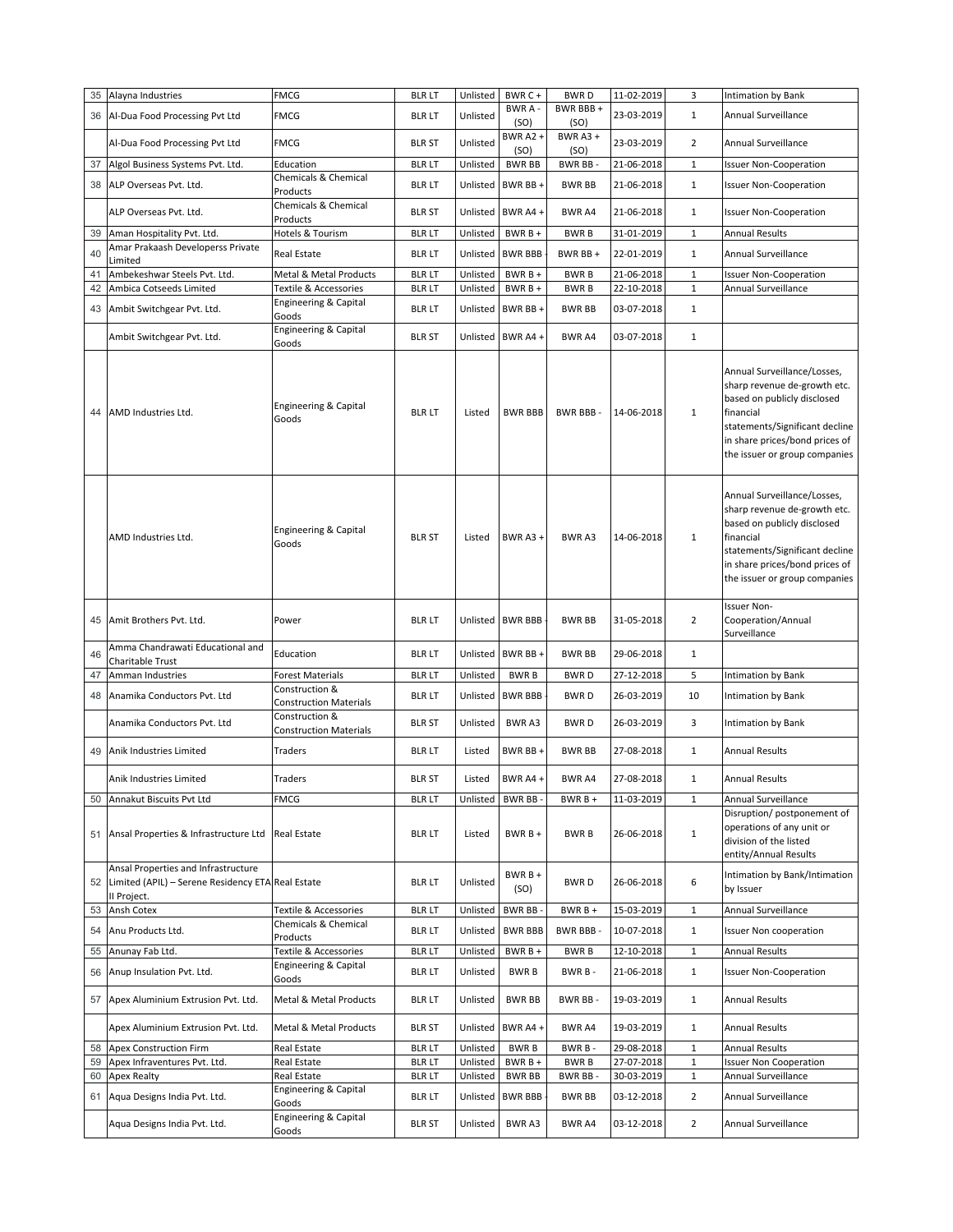| 62 | AR Poultry Prop. Mr. Rudrappa A                        | Agriculture & Agro-Based<br>Products | <b>BLR LT</b> | Unlisted | BWR B-            | <b>BWRD</b>   | 23-03-2019 | 4                       | Annual Surveillance                                                                          |
|----|--------------------------------------------------------|--------------------------------------|---------------|----------|-------------------|---------------|------------|-------------------------|----------------------------------------------------------------------------------------------|
| 63 | Arfin India Ltd.                                       | Metal & Metal Products               | <b>BLRLT</b>  | Listed   | <b>BWR BBB</b>    | BWR BB +      | 29-09-2018 | 1                       | Annual Results                                                                               |
|    | Arfin India Ltd.                                       | Metal & Metal Products               | <b>BLR ST</b> | Listed   | BWR A3            | <b>BWRA4</b>  | 29-09-2018 | $\overline{2}$          | <b>Annual Results</b>                                                                        |
| 64 | ARG Infra Developers Pvt Ltd                           | Real Estate                          | <b>BLR LT</b> | Unlisted | <b>BWR BB</b>     | <b>BWRD</b>   | 04-10-2018 | 8                       | Intimation by Bank                                                                           |
| 65 | <b>Arham Colloids</b>                                  | <b>FMCG</b>                          | <b>BLR LT</b> | Unlisted | BWR B-            | BWR C -       | 28-12-2018 | 3                       | Annual Surveillance                                                                          |
| 66 | Ariando Infra Machines India Pvt Ltd                   | Traders                              | <b>BLR LT</b> | Unlisted | BWR B +           | <b>BWRB</b>   | 16-11-2018 | 1                       | <b>Issuer Non Cooperation</b>                                                                |
| 67 | Arneja Carriers Pvt Ltd                                | Transportation                       | <b>BLR LT</b> | Unlisted | <b>BWRB</b>       | BWR B-        | 30-03-2019 | $\mathbf{1}$            | Annual Surveillance                                                                          |
| 68 | Arohul Foods Pvt. Ltd.                                 | FMCG                                 | <b>BLRLT</b>  | Unlisted | <b>BWR BB</b>     | BWR B +       | 18-02-2019 | $\overline{\mathbf{c}}$ | Annual Surveillance                                                                          |
| 69 | Arora Industries                                       | Textile & Accessories                | <b>BLR LT</b> | Unlisted | <b>BWR BB</b>     | BWR B +       | 18-07-2018 | $\overline{2}$          | Downgraded under issuer non<br>cooperation                                                   |
| 70 | Arun Agriculture                                       | Automobiles & Auto<br>Ancillary      | <b>BLR LT</b> | Unlisted | BWR B +           | <b>BWRB</b>   | 22-05-2018 | $\mathbf{1}$            | <b>Issuer Non-Cooperation</b>                                                                |
| 71 | Arun Agro Combine                                      | Automobiles & Auto<br>Ancillary      | <b>BLR LT</b> | Unlisted | <b>BWRB</b>       | BWR B-        | 21-05-2018 | 1                       | <b>Issuer Non-Cooperation</b>                                                                |
| 72 | Arun Spinning Mills Pvt. Ltd.                          | Textile & Accessories                | <b>BLRLT</b>  | Unlisted | BWR B-            | BWR C +       | 22-05-2018 | $\mathbf{1}$            | <b>Issuer Non-Cooperation</b>                                                                |
| 73 | Arun Steel Agencies                                    | Traders                              | <b>BLR LT</b> | Unlisted | BWR BB            | BWR B +       | 03-07-2018 | $\mathbf{1}$            |                                                                                              |
|    |                                                        | Automobiles & Auto                   |               |          |                   |               |            |                         |                                                                                              |
| 74 | <b>Arun Trade Combines</b>                             | Ancillary                            | <b>BLR LT</b> | Unlisted | $BWRB +$          | <b>BWRB</b>   | 21-05-2018 | 1                       | <b>Issuer Non-Cooperation</b>                                                                |
| 75 | ASC Builders Pvt. Ltd.                                 | Infrastructure                       | <b>BLR LT</b> | Unlisted | <b>BWR BB</b>     | BWR BB-       | 29-03-2019 | $\mathbf{1}$            | Annual Surveillance                                                                          |
| 76 | Ashish Vessel Demolition Pvt. Ltd                      | Miscellaneous                        | <b>BLRLT</b>  | Unlisted | BWR B +           | <b>BWRB</b>   | 30-07-2018 | $1\,$                   | Annual Surveillance                                                                          |
| 77 | Ashoka Kraft Paper Mills LLP                           | <b>Forest Materials</b>              | <b>BLR LT</b> | Unlisted | BWR BB+           | BWR BB-       | 20-04-2018 | $\overline{2}$          | Annual Results/Annual<br>Surveillance                                                        |
|    | Ashoka Kraft Paper Mills LLP                           | Forest Materials                     | <b>BLR ST</b> |          | Unlisted BWR A4 + | BWR A4        | 20-04-2018 | $\mathbf{1}$            | Annual Results/Annual                                                                        |
|    |                                                        |                                      |               |          |                   |               |            |                         | Surveillance                                                                                 |
| 78 | Ashta Lakshmi Rice Industry                            | FMCG                                 | <b>BLRLT</b>  | Unlisted | <b>BWRB</b>       | BWR B-        | 16-11-2018 | $\mathbf{1}$            | <b>Issuer Non Cooperation</b>                                                                |
| 79 | Asian Education Charitable Society                     | Education                            | <b>BLRLT</b>  | Unlisted | <b>BWR BB</b>     | BWR BB-       | 21-06-2018 | $\mathbf{1}$            | <b>Issuer Non-Cooperation</b>                                                                |
| 80 | Atmaram Auto Enterprises                               | Automobiles & Auto<br>Ancillary      | <b>BLR LT</b> | Unlisted | BWR BB-           | BWR B +       | 07-09-2018 | $\mathbf{1}$            | Annual Surveillance                                                                          |
| 81 | Attero Recycling Pvt. Ltd                              | Miscellaneous                        | <b>BLR LT</b> | Unlisted | <b>BWR BB</b>     | <b>BWRD</b>   | 20-08-2018 | 8                       | Intimation by Bank                                                                           |
|    | Attero Recycling Pvt. Ltd                              | Miscellaneous                        | <b>BLR ST</b> | Unlisted | BWR A4            | <b>BWRD</b>   | 20-08-2018 | $\mathbf 1$             | Intimation by Bank                                                                           |
| 82 | <b>B S Gaonkar</b>                                     | Infrastructure                       | <b>BLR LT</b> | Unlisted | <b>BWR BB</b>     | BWR B-        | 18-09-2018 | 3                       | Annual Surveillance                                                                          |
| 83 | <b>B Srinivas Rao Power Constructions</b><br>Pvt. Ltd. | Power                                | <b>BLR LT</b> | Unlisted | BWR BB+           | <b>BWR BB</b> | 24-08-2018 | 1                       | Annual Surveillance                                                                          |
| 84 | Baba Bearings Pvt Ltd                                  | Engineering & Capital<br>Goods       | <b>BLR LT</b> | Unlisted | BWR B-            | <b>BWRC</b>   | 16-11-2018 | $\overline{2}$          | <b>Issuer Non Cooperation</b>                                                                |
| 85 | Baba Bhuman Shah Ji Industries                         | Agriculture & Agro-Based<br>Products | <b>BLR LT</b> | Unlisted | BWR B-            | BWR C +       | 21-06-2018 | $\mathbf{1}$            | <b>Issuer Non-Cooperation</b>                                                                |
| 86 | Baba Bhuman Shah Ji Rice Mills                         | Agriculture & Agro-Based<br>Products | <b>BLR LT</b> | Unlisted | <b>BWRB</b>       | BWR B-        | 21-06-2018 | $\mathbf{1}$            | <b>Issuer Non-Cooperation</b>                                                                |
| 87 | Bahl Builders Pvt. Ltd.                                | Real Estate                          | <b>BLR LT</b> | Unlisted | BWR BB+           | <b>BWR BB</b> | 02-07-2018 | 1                       |                                                                                              |
|    | Bahl Builders Pvt. Ltd.                                | <b>Real Estate</b>                   | <b>BLR ST</b> | Unlisted | BWR A4+           | <b>BWR A4</b> | 02-07-2018 | $\mathbf{1}$            |                                                                                              |
| 88 | Baijnath Charitable and Educational<br>Trust           | Education                            | <b>BLR LT</b> | Unlisted | <b>BWRB</b>       | BWR B-        | 09-08-2018 | 1                       | Annual Surveillance                                                                          |
| 89 | <b>Baijnath Scrap Centre</b>                           | Miscellaneous                        | <b>BLRLT</b>  | Unlisted | <b>BWRB</b>       | BWR B-        | 30-07-2018 | $\mathbf{1}$            | Annual Surveillance                                                                          |
|    | 90 Balajee Ingot India Pvt. Ltd.                       | Metal & Metal Products               | blr lt        | Unlisted | BWR BB            | BWR B         | 28-12-2018 | 3                       | Annual Results                                                                               |
| 91 | Balaji Associates                                      | Traders                              | <b>BLR LT</b> | Unlisted | <b>BWRB</b>       | <b>BWRD</b>   | 28-09-2018 | 5                       | Intimation by Bank                                                                           |
|    | Balaji Associates                                      | Traders                              | <b>BLR ST</b> | Unlisted | BWR A4            | <b>BWRD</b>   | 28-09-2018 | $\mathbf{1}$            | Intimation by Bank                                                                           |
| 92 | Balaji Borewell Pvt. Ltd                               | Infrastructure                       | <b>BLR LT</b> | Unlisted | <b>BWR BB</b>     | BWR BB-       | 20-12-2018 | $\mathbf{1}$            | Annual Surveillance                                                                          |
|    | 93 Balaji Digital Solution Pvt. Ltd.                   | Telecommunication                    | <b>BLR LT</b> |          | Unlisted BWR BBB  | <b>BWR BB</b> | 11-10-2018 | $\overline{2}$          | Annual Surveillance                                                                          |
| 94 | Balaji Digital Solution Pvt. Ltd.                      | Telecommunication                    | <b>BLR ST</b> | Unlisted | BWR A3            | BWR A4+       | 20-03-2019 | $\mathbf 1$             | Annual Surveillance                                                                          |
| 95 | Balaji Electrical and Hardware                         | Consumer Durables                    | <b>BLR LT</b> | Unlisted | BWR B +           | BWR B-        | 31-08-2018 | $\overline{2}$          | <b>Annual Results</b>                                                                        |
| 96 | Balaji Machine Works Pvt Ltd                           | Consumer Durables                    | <b>BLR LT</b> |          | Unlisted BWR BBB  | <b>BWR BB</b> | 31-07-2018 | $\overline{2}$          | Losses, sharp revenue de-<br>growth etc. based on publicly<br>disclosed financial statements |
|    | Balaji Machine Works Pvt Ltd                           | Consumer Durables                    | <b>BLR ST</b> | Unlisted | BWR A3            | BWR A4        | 31-07-2018 | $\overline{2}$          | Losses, sharp revenue de-<br>growth etc. based on publicly<br>disclosed financial statements |
| 97 | <b>Balasore Alloys Limited</b>                         | Mining                               | <b>BLRLT</b>  | Listed   | <b>BWR BBB</b>    | BWR BB +      | 21-06-2018 | $\mathbf{1}$            | <b>Issuer Non-Cooperation</b>                                                                |
|    | <b>Balasore Alloys Limited</b>                         | Mining                               | <b>BLR ST</b> | Listed   | BWR A3            | BWR A4+       | 21-06-2018 | $1\,$                   | <b>Issuer Non-Cooperation</b>                                                                |
|    | 98 Ballavpur Paper Mfg. Limited                        | Forest Materials                     | <b>BLR LT</b> | Unlisted | BWR BB +          | <b>BWRD</b>   | 03-10-2018 | 9                       | Declaration of Default in<br>monthly NDS                                                     |
|    | Ballavpur Paper Mfg. Limited                           | Forest Materials                     | <b>BLR ST</b> |          | Unlisted BWR A4 + | BWR D         | 03-10-2018 | $\overline{2}$          | Declaration of Default in<br>monthly NDS                                                     |
| 99 | Banarsi Dass Cotton Mills Private<br>Limited           | Textile & Accessories                | <b>BLR LT</b> | Unlisted | $BWRB +$          | <b>BWRB</b>   | 27-07-2018 | $\mathbf{1}$            | <b>ISSUER NON COOPERATION</b>                                                                |
|    | 100 Bansal Steel Traders                               | Metal & Metal Products               | <b>BLR LT</b> | Unlisted | BWR B +           | <b>BWRB</b>   | 03-08-2018 | $\mathbf{1}$            | <b>Issuer Non Cooperation</b>                                                                |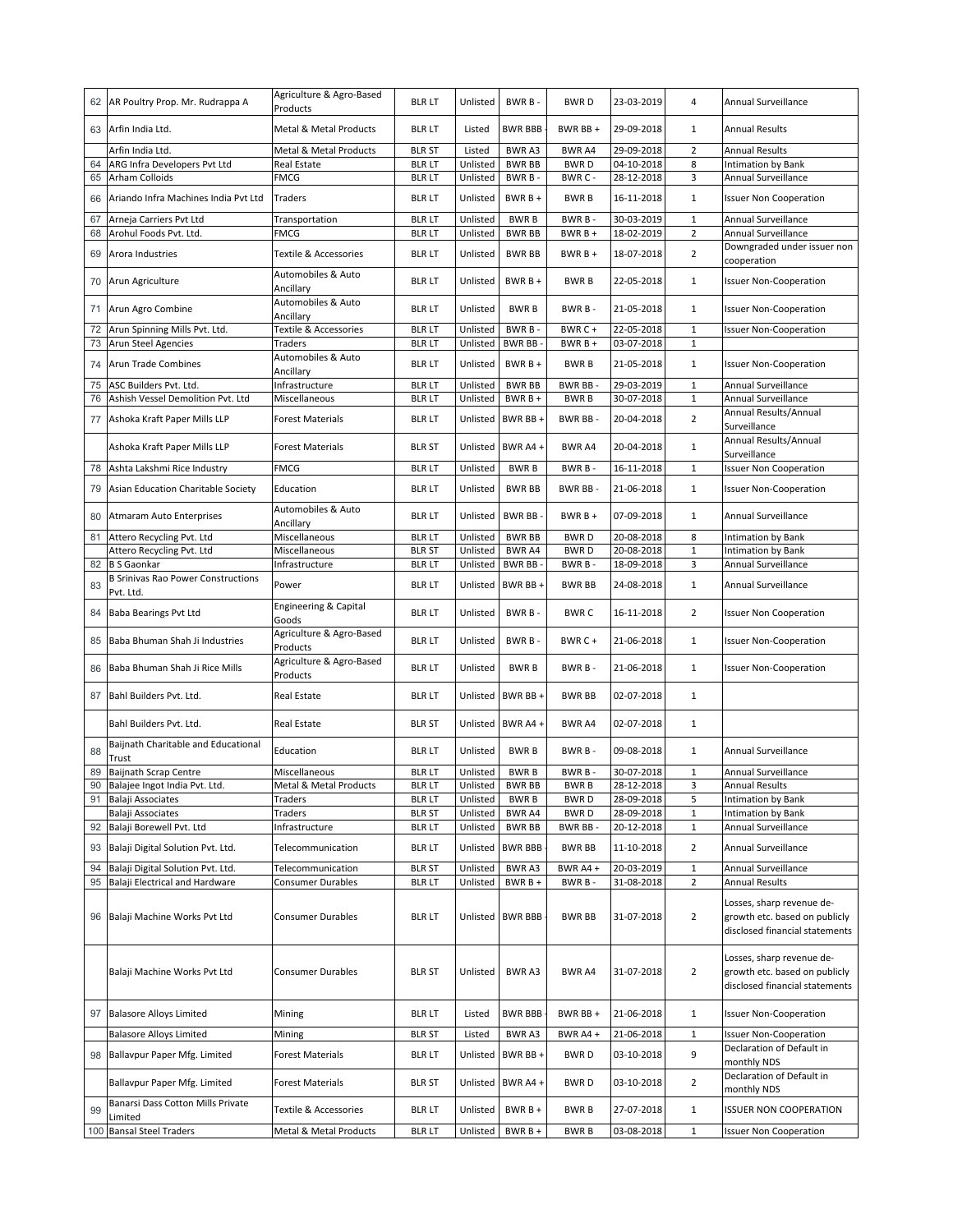|     | 101 Banwari Paper Mills Ltd.                                       | <b>Forest Materials</b>                         | <b>BLR LT</b>                 | Unlisted         | <b>BWR BB</b>               | BWR C+               | 30-10-2018               | 5                   | Non-fulfillment of funding<br>commitments prior to due<br>dates, as required under<br>borrowing terms                                                      |
|-----|--------------------------------------------------------------------|-------------------------------------------------|-------------------------------|------------------|-----------------------------|----------------------|--------------------------|---------------------|------------------------------------------------------------------------------------------------------------------------------------------------------------|
|     | 102 Baruah Motors Pvt. Ltd.                                        | Automobiles & Auto<br>Ancillary                 | <b>BLR LT</b>                 |                  | Unlisted BWR BB -           | BWR B-               | 28-12-2018               | 3                   | Annual Surveillance                                                                                                                                        |
|     | 103 Basic India Ltd.                                               | FMCG                                            | <b>BLRLT</b>                  | Unlisted         | <b>BWR BBB</b>              | <b>BWRD</b>          | 10-12-2018               | 11                  | Intimation by Bank                                                                                                                                         |
|     | Basic India Ltd.                                                   | <b>FMCG</b>                                     | <b>BLR ST</b>                 | Unlisted         | BWR A3 +                    | <b>BWRD</b>          | 10-12-2018               | 4                   | Intimation by Bank                                                                                                                                         |
|     | 104 Bazpur Stone Crusher Pvt. Ltd                                  | Construction &<br><b>Construction Materials</b> | <b>BLR LT</b>                 | Unlisted         | <b>BWRB</b>                 | BWR B-               | 17-04-2018               | $\mathbf{1}$        | Losses, sharp revenue de-<br>growth etc. based on publicly<br>disclosed financial statements                                                               |
|     | 105 Bedmutha Industries Ltd.                                       | Metal & Metal Products                          | <b>BLR LT</b>                 | Listed           | BWR BB-                     | <b>BWRD</b>          | 11-06-2018               | $\overline{7}$      | Intimation by Bank/Losses,<br>sharp revenue de-growth etc.<br>based on publicly disclosed<br>financial statements                                          |
|     | Bedmutha Industries Ltd.                                           | Metal & Metal Products                          | <b>BLR ST</b>                 | Listed           | BWR A4                      | <b>BWRD</b>          | 11-06-2018               | $\mathbf 1$         | Intimation by Bank/Losses,<br>sharp revenue de-growth etc.<br>based on publicly disclosed<br>financial statements                                          |
| 106 | Behl Motors Pvt. Ltd.                                              | Automobiles & Auto<br>Ancillary                 | <b>BLR LT</b>                 |                  | Unlisted BWR BB -           | $BWRB +$             | 01-06-2018               | $\mathbf{1}$        | <b>Issuer Non-Cooperation</b>                                                                                                                              |
|     | 107 Bellad Engineers Pvt. Ltd.                                     | Automobiles & Auto<br>Ancillary                 | <b>BLR LT</b>                 |                  | Unlisted BWR BB +           | $BWRB +$             | 28-06-2018               | 3                   | Annual Surveillance                                                                                                                                        |
|     | 108 Bengani Exports India Pvt. Ltd.                                | Traders                                         | <b>BLRLT</b>                  |                  | Unlisted BWR BBB            | <b>BWR BB</b>        | 12-02-2019               | $\overline{2}$      | Annual Surveillance                                                                                                                                        |
|     | Bengani Exports India Pvt. Ltd.                                    | Traders                                         | <b>BLR ST</b>                 | Unlisted         | BWR A3                      | BWR A4               | 12-02-2019               | $\overline{2}$      | Annual Surveillance                                                                                                                                        |
|     | 109 Bengani Food Products Pvt. Ltd.                                | Traders                                         | <b>BLR LT</b>                 | Unlisted         | <b>BWR BBB</b>              | <b>BWR BB</b>        | 12-02-2019               | $\overline{2}$      | Annual Surveillance                                                                                                                                        |
|     | Bengani Food Products Pvt. Ltd.                                    | Traders                                         | <b>BLR ST</b>                 | Unlisted         | BWR A3                      | BWR A4               | 12-02-2019               | $\overline{2}$      | Annual Surveillance                                                                                                                                        |
|     | 110 Benlon India Ltd.                                              | Textile & Accessories                           | <b>BLR LT</b>                 | Unlisted         | BWR A-                      | <b>BWR BBB</b>       | 20-12-2018               | $\overline{2}$      | Non-fulfillment of funding<br>commitments prior to due<br>dates, as required under<br>borrowing terms                                                      |
|     | Benlon India Ltd.                                                  | Textile & Accessories                           | <b>BLR ST</b>                 | Unlisted         | BWR A2                      | BWR A3 +             | 20-12-2018               | $\mathbf{1}$        | Non-fulfillment of funding<br>commitments prior to due<br>dates, as required under<br>borrowing terms                                                      |
|     | 111 Benlon India Ltd.                                              | Textile & Accessories                           | <b>BLR LT</b>                 |                  | Unlisted   BWR BBB          | <b>BWRD</b>          | 04-01-2019               | 11                  | Non-fulfillment of funding<br>commitments prior to due<br>dates, as required under<br>borrowing terms/Reference to<br>NCLT under Indian Bankruptcy<br>Code |
|     | Benlon India Ltd.                                                  | Textile & Accessories                           | <b>BLR ST</b>                 |                  | Unlisted BWR A3 +           | <b>BWRD</b>          | 04-01-2019               | 4                   | Non-fulfillment of funding<br>commitments prior to due<br>dates, as required under<br>borrowing terms/Reference to<br>NCLT under Indian Bankruptcy<br>Code |
|     | 112 Beta Drugs Private Limited                                     | Pharma & Healthcare                             | <b>BLR LT</b>                 | Listed           | $BWRB +$                    | <b>BWRB</b>          | 27-09-2018               | $\mathbf 1$         | issuer non cooperation                                                                                                                                     |
|     | 113 BGR Mining & Infra Pvt. Ltd.                                   | Mining                                          | <b>BLRLT</b>                  | Unlisted         | <b>BWR BBB</b>              | BWR BB +             | 30-03-2019               | $\mathbf{1}$        | Annual Surveillance                                                                                                                                        |
|     | BGR Mining & Infra Pvt. Ltd.                                       | Mining                                          | <b>BLR ST</b>                 | Unlisted         | BWR A3                      | BWR A4+              | 30-03-2019               | $\mathbf{1}$        | Annual Surveillance<br>Annual Results/Annual                                                                                                               |
|     | 114 Bhagwat Printing Press                                         | Media & Entertainment                           | <b>BLR LT</b>                 | Unlisted         | <b>BWRB</b>                 | BWR B-               | 30-03-2019               | $\mathbf{1}$        | Surveillance                                                                                                                                               |
| 115 | <b>Bhagwati Developers</b>                                         | Real Estate                                     | <b>BLR LT</b>                 | Unlisted         | <b>BWR BB</b>               | BWR B +              | 26-03-2019               | $\overline{2}$      | <b>Annual Results</b>                                                                                                                                      |
| 116 | Bhagyalaxmi Gems & Jewellers Pvt.<br>Ltd.                          | Gems & Jewellery, Gems &<br>lewellery           | <b>BLR LT</b>                 | Unlisted         | <b>BWR BB</b>               | $BWRB +$             | 31-05-2018               | $\mathbf{1}$        | <b>Issuer Non-Cooperation</b>                                                                                                                              |
| 117 | Bhaktavatsalam Memorial Trust                                      | Education                                       | <b>BLRLT</b>                  | Unlisted         | <b>BWR BBB</b><br>$\ddot{}$ | <b>BWR BBB</b>       | 06-08-2018               | $\mathbf{1}$        | Annual Surveillance                                                                                                                                        |
|     | 118 Bhaktavatsalam Memorial Trust                                  | Education                                       | BLR LT                        | Unlisted         | <b>BWR BBB</b>              | BWR BBB -            | 19-03-2019               | $\mathbf{1}$        | Deterioration in the 'credit<br>enhancement' mechanism                                                                                                     |
|     | 119 Bhandari Hosiery Exports Ltd.<br>Bhandari Hosiery Exports Ltd. | Textile & Accessories<br>Textile & Accessories  | <b>BLRLT</b><br><b>BLR ST</b> | Listed           | <b>BWR BBB</b><br>BWR A3    | BWR BB +<br>BWR A4 + | 06-03-2019<br>06-03-2019 | $\overline{2}$      | <b>Annual Results</b><br><b>Annual Results</b>                                                                                                             |
|     | 120 Bharat Wire Ropes Ltd                                          | Metal & Metal Products                          | <b>BLR LT</b>                 | Listed<br>Listed | <b>BWR BBB</b>              | BWR BB +             | 23-11-2018               | 1<br>$\overline{2}$ | Half Yearly Results                                                                                                                                        |
|     | <b>Bharat Wire Ropes Ltd</b>                                       | Metal & Metal Products                          | <b>BLR ST</b>                 | Listed           | BWR A3 +                    | BWR A4+              | 23-11-2018               | $\overline{2}$      | <b>Half Yearly Results</b>                                                                                                                                 |
|     | 121 Bharat Wire Ropes Ltd                                          | Metal & Metal Products                          | <b>BLR LT</b>                 | Listed           | BWR BB +                    | <b>BWRD</b>          | 15-02-2019               | 9                   | Intimation by Bank                                                                                                                                         |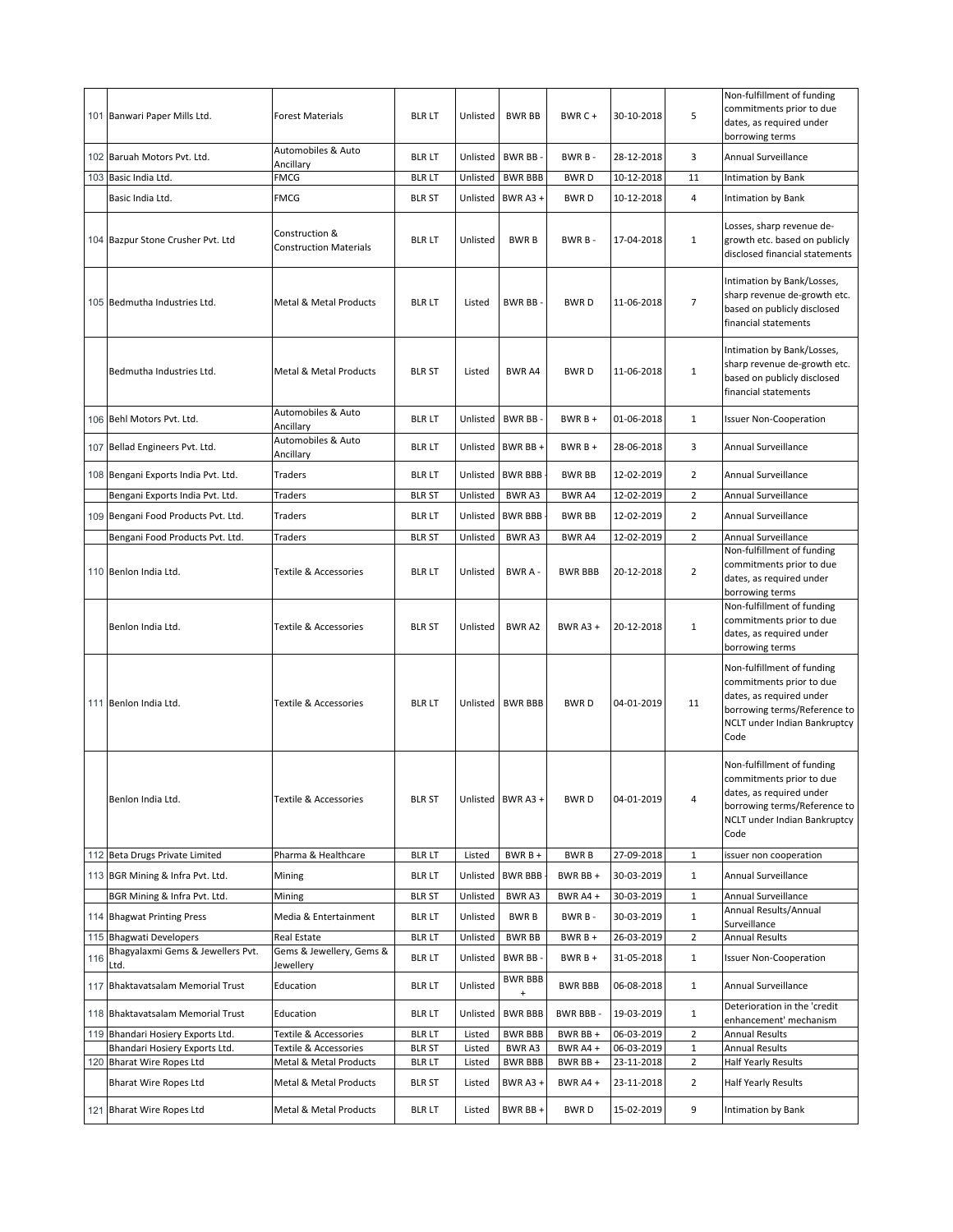|     | <b>Bharat Wire Ropes Ltd</b>                           | Metal & Metal Products                            | <b>BLR ST</b>                 | Listed               | BWR A4+                    | <b>BWRD</b>                | 15-02-2019               | 2                 | Intimation by Bank                                                                                                                       |
|-----|--------------------------------------------------------|---------------------------------------------------|-------------------------------|----------------------|----------------------------|----------------------------|--------------------------|-------------------|------------------------------------------------------------------------------------------------------------------------------------------|
| 122 | Bhavani Plywoods & Timbers                             | Traders                                           | <b>BLR LT</b>                 | Unlisted             | <b>BWRB</b>                | <b>BWRD</b>                | 23-11-2018               | 5                 | CBI case about bank fraud                                                                                                                |
| 123 | Bhavani Saw Mill                                       | Traders                                           | <b>BLR LT</b>                 | Unlisted             | <b>BWR BB</b>              | <b>BWRD</b>                | 23-11-2018               | $\overline{7}$    | CBI case about bank fraud                                                                                                                |
|     | 124 Bhawaal Spinners Pvt. Ltd.                         | Textile & Accessories<br>Agriculture & Agro-Based | <b>BLRLT</b>                  | Unlisted             | <b>BWRB</b>                | <b>BWRC</b>                | 28-12-2018               | 3                 | Annual Surveillance                                                                                                                      |
|     | 125 Bhola Nath Rakesh Kumar                            | Products                                          | <b>BLR LT</b>                 | Unlisted             | <b>BWRB</b>                | BWR B-                     | 28-03-2019               | $\mathbf{1}$      | Annual Surveillance                                                                                                                      |
|     | 126 Bhopal Garage & Service Station                    | Automobiles & Auto<br>Ancillary                   | <b>BLR LT</b>                 | Unlisted             | <b>BWR BB</b>              | BWR BB-                    | 20-08-2018               | $\mathbf{1}$      | <b>Annual Results</b>                                                                                                                    |
| 127 | Bir Foods & Restaurants Pvt. Ltd                       | Hotels & Tourism                                  | <b>BLRLT</b>                  | Unlisted             | BWR B +                    | <b>BWRB</b>                | 03-01-2019               | $\mathbf 1$       | Annual Surveillance                                                                                                                      |
| 128 | BIR Hotels Pvt. Ltd.(Grand Continental<br>Hotel)       | Hotels & Tourism                                  | <b>BLR LT</b>                 | Unlisted             | <b>BWR BB</b>              | BWR BB-                    | 19-07-2018               | $\mathbf{1}$      |                                                                                                                                          |
| 129 | Bishan Rukmani Memorial<br>Foundation                  | Education                                         | <b>BLR LT</b>                 | Unlisted             | <b>BWRB</b>                | <b>BWRC</b>                | 07-09-2018               | 3                 | <b>Annual Results</b>                                                                                                                    |
|     | 130 BL Agro Industries Ltd                             | <b>FMCG</b>                                       | <b>BLR LT</b>                 | Unlisted             | <b>BWR BBB</b><br>$\bf{+}$ | <b>BWR BBB</b>             | 12-10-2018               | $\mathbf{1}$      | Any attachment or prohibitory<br>orders against the Issuer                                                                               |
|     | BL Agro Industries Ltd                                 | <b>FMCG</b>                                       | <b>BLR ST</b>                 | Unlisted             | <b>BWRA2</b>               | BWR A3 +                   | 12-10-2018               | $\mathbf{1}$      | Any attachment or prohibitory<br>orders against the Issuer                                                                               |
|     | 131 Bliss Resort & Country Club Pvt Ltd                | Hotels & Tourism                                  | <b>BLR LT</b>                 | Unlisted             | BWR B +                    | <b>BWRB</b>                | 27-12-2018               | $\mathbf{1}$      | Annual Surveillance                                                                                                                      |
| 132 | <b>Bloomflex Private Limited</b>                       | Miscellaneous                                     | <b>BLRLT</b>                  | Unlisted             | BWR BB-                    | $BWRB +$                   | 14-03-2019               | $\mathbf{1}$      | <b>Annual Results</b>                                                                                                                    |
|     | 133 Bluezone Vitrified Pvt Ltd                         | Construction &<br><b>Construction Materials</b>   | <b>BLR LT</b>                 | Unlisted             | $BWRB +$                   | <b>BWRB</b>                | 10-01-2019               | $\mathbf{1}$      | Annual Surveillance                                                                                                                      |
|     | 134 Borah Brothers Pvt. Ltd.                           | Automobiles & Auto<br>Ancillary                   | <b>BLR LT</b>                 | Unlisted             | <b>BWR BB</b>              | $BWRB+$                    | 28-12-2018               | $\overline{2}$    | <b>Annual Results</b>                                                                                                                    |
|     | 135 Brand Alloys Ltd.                                  | <b>Metal &amp; Metal Products</b>                 | <b>BLR LT</b>                 | Unlisted             | <b>BWR BB</b>              | BWR BB-                    | 17-10-2018               | $\mathbf{1}$      | Rating Withdrawn as per<br>policy                                                                                                        |
|     | 136 Breez Builders & Developers Pvt. Ltd               | <b>Real Estate</b>                                | <b>BLR LT</b>                 | Unlisted             | <b>BWR BBB</b>             | BWR BB+                    | 01-03-2019               | $\mathbf{1}$      | <b>Annual Results</b>                                                                                                                    |
|     | Breez Builders & Developers Pvt. Ltd                   | <b>Real Estate</b>                                | <b>BLR ST</b>                 | Unlisted             | <b>BWRA3</b>               | BWR A4 +                   | 01-03-2019               | $\mathbf{1}$      | <b>Annual Results</b>                                                                                                                    |
| 137 | BreezeFresh Dairy and Agro Farms<br>Pvt. Ltd.          | Agriculture & Agro-Based<br>Products              | <b>BLR LT</b>                 | Unlisted             | BWR BB-                    | $BWRB +$                   | 26-06-2018               | $\mathbf{1}$      | <b>Issuer Non-Cooperation</b>                                                                                                            |
|     | 138 Bright Packaging Pvt. Ltd.                         | Miscellaneous                                     | <b>BLRLT</b>                  | Unlisted             | <b>BWR BBB</b>             | <b>BWR BBB-</b>            | 14-09-2018               | $\mathbf{1}$      | Annual Surveillance                                                                                                                      |
|     | Bright Packaging Pvt. Ltd.                             | Miscellaneous                                     | <b>BLR ST</b>                 | Unlisted             | BWR A3 +                   | BWR A3                     | 14-09-2018               | $\mathbf{1}$      | Annual Surveillance                                                                                                                      |
|     | 139 Brij Fabrics Private Limited.                      | Chemicals & Chemical<br>Products                  | <b>BLR LT</b>                 | Unlisted             | <b>BWR BB</b>              | BWR BB-                    | 15-02-2019               | $\mathbf{1}$      | Annual Results/Annual<br>Surveillance                                                                                                    |
|     | 140 Brilliant Estates Ltd.                             | Real Estate                                       | <b>BLR LT</b>                 | Unlisted             | <b>BWR BBB</b><br>(SO)     | <b>BWR BB</b>              | 16-10-2018               | $\overline{2}$    | <b>Annual Results</b>                                                                                                                    |
| 141 | Brilliant Hotel & Infrastructures Pvt.<br>Ltd.         | Hotels & Tourism                                  | <b>BLR LT</b>                 | Unlisted             | BWR BB+                    | BWR BB-                    | 13-07-2018               | $\overline{2}$    | Information availability risk<br>due to non-submission of<br>required data to undertake a<br>proper review and non-<br>submission of NDS |
| 142 | <b>Bristol Tourist Complex</b>                         | Hotels & Tourism                                  | <b>BLRLT</b>                  | Unlisted             | <b>BWRB</b>                | <b>BWRD</b>                | 28-03-2019               | 5                 | <b>Intimation by Bank</b>                                                                                                                |
|     | <b>Bristol Tourist Complex</b><br>143 BTM Corp Limited | Hotels & Tourism<br>Textile & Accessories         | <b>BLR ST</b><br><b>BLRLT</b> | Unlisted<br>Unlisted | BWR A4<br><b>BWR BB</b>    | <b>BWRD</b><br><b>BWRC</b> | 28-03-2019<br>03-07-2018 | $\mathbf{1}$<br>6 | Intimation by Bank                                                                                                                       |
|     | 144 BV Fabrics Pvt. Ltd.                               | Textile & Accessories                             | blr lt                        |                      | Unlisted BWR BB            | BWR B +                    | 13-02-2019               |                   | Annual Surveillance                                                                                                                      |
|     | 145 C G Chandrappa                                     | Engineering & Capital<br>Goods                    | <b>BLR LT</b>                 | Unlisted             | <b>BWR BB</b>              | BWR BB-                    | 19-03-2019               | $\mathbf{1}$      | <b>Issuer Non Cooperation</b>                                                                                                            |
| 146 | C R Kothari and Sons Stock Broking<br>Private Limited  | <b>Financial Services</b>                         | <b>BLR ST</b>                 | Unlisted             | BWR A3                     | BWR A4 +                   | 30-03-2019               | $\mathbf{1}$      | Annual Surveillance                                                                                                                      |
|     | 147 Calance Software Pvt. Ltd.                         | IT & ITES                                         | <b>BLR LT</b>                 | Unlisted             | BWR BB +                   | BWR BB                     | 27-07-2018               | $\mathbf{1}$      | Annual Surveillance                                                                                                                      |
|     | Calance Software Pvt. Ltd.                             | IT & ITES                                         | <b>BLR ST</b>                 |                      | Unlisted BWR A4 +          | BWR A4                     | 27-07-2018               | $\mathbf{1}$      | Annual Surveillance                                                                                                                      |
|     | 148 Capital Power Infrastructure Ltd                   | Engineering & Capital<br>Goods                    | <b>BLR LT</b>                 | Unlisted             | <b>BWR BB</b>              | BWR BB-                    | 16-07-2018               | $\mathbf{1}$      | Information availability risk<br>due to non-submission of<br>required data to undertake a<br>proper review and non-<br>submission of NDS |
|     | Capital Power Infrastructure Ltd                       | Engineering & Capital<br>Goods                    | <b>BLR ST</b>                 |                      | Unlisted BWR A4 +          | BWR A4                     | 16-07-2018               | $\mathbf{1}$      | Information availability risk<br>due to non-submission of<br>required data to undertake a<br>proper review and non-<br>submission of NDS |
|     | 149 Carbon Resources Pvt. Ltd.                         | Chemicals & Chemical<br>Products                  | <b>BLR LT</b>                 | Unlisted             | <b>BWR BBB</b>             | BWR BB +                   | 27-03-2019               | $\overline{2}$    | Annual Surveillance                                                                                                                      |
|     | Carbon Resources Pvt. Ltd.                             | Chemicals & Chemical<br>Products                  | <b>BLR ST</b>                 | Unlisted             | BWR A3 +                   | BWR A4 +                   | 27-03-2019               | $\overline{2}$    | Annual Surveillance                                                                                                                      |
|     | 150 Carnation Industries Ltd                           | Metal & Metal Products                            | <b>BLRLT</b>                  | Listed               | BWR BB +                   | BWR BB-                    | 31-01-2019               | $\overline{2}$    | <b>Annual Results</b>                                                                                                                    |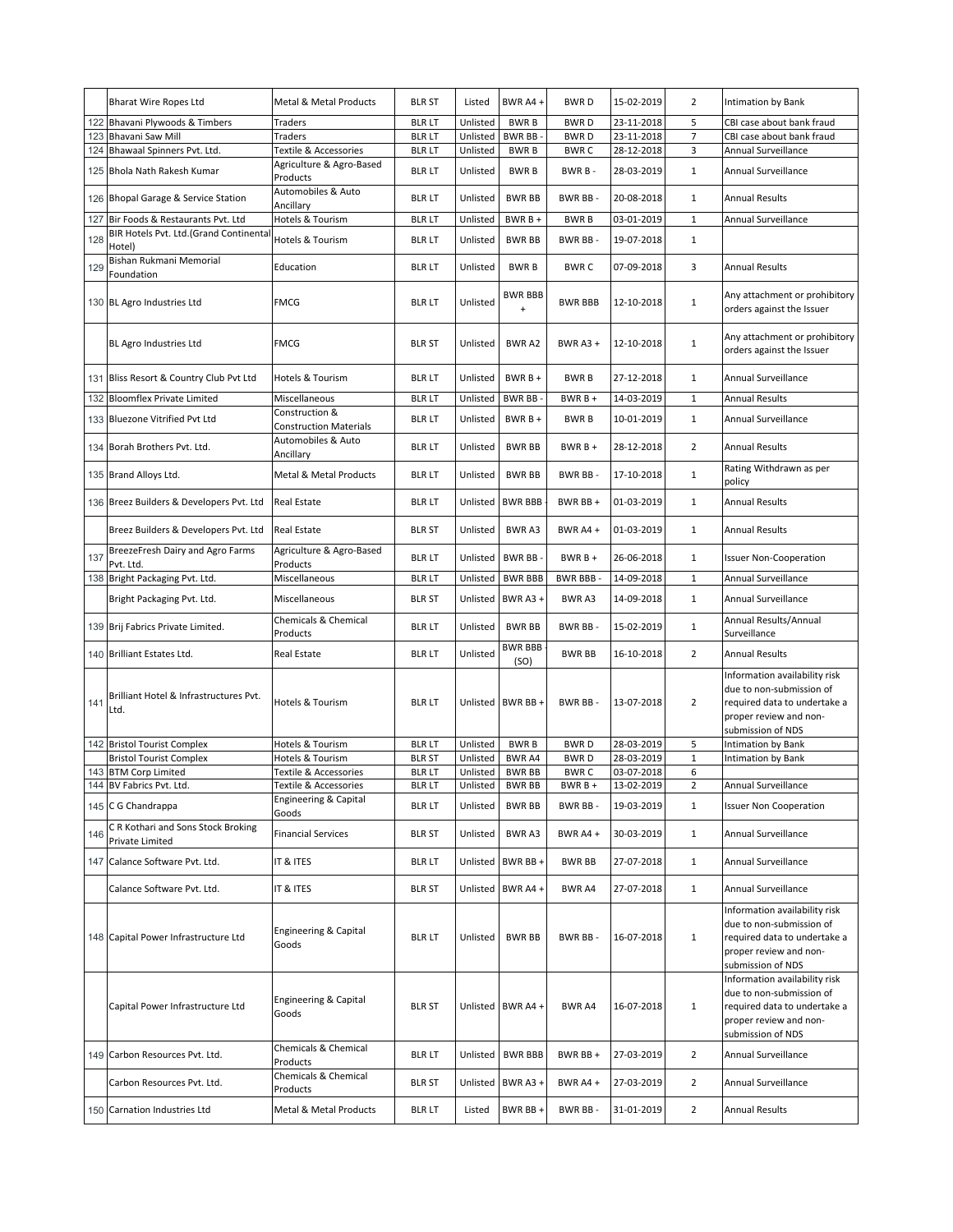|     | Carnation Industries Ltd                   | Metal & Metal Products                          | <b>BLR ST</b>    | Listed   | BWR A4+                | BWR A4                   | 31-01-2019 | 1              | <b>Annual Results</b>                                                                                                  |
|-----|--------------------------------------------|-------------------------------------------------|------------------|----------|------------------------|--------------------------|------------|----------------|------------------------------------------------------------------------------------------------------------------------|
| 151 | Century Aluminum Manufacturing Co.<br>Ltd. | Miscellaneous                                   | <b>BLR LT</b>    | Unlisted | <b>BWR BBB</b>         | <b>BWR BB</b>            | 28-12-2018 | $\overline{2}$ | Annual Results/Annual<br>Surveillance                                                                                  |
|     | Century Aluminum Manufacturing Co.<br>Ltd. | Miscellaneous                                   | <b>BLR ST</b>    | Unlisted | <b>BWRA3</b>           | BWR A4 +                 | 28-12-2018 | $\mathbf{1}$   | Annual Results/Annual<br>Surveillance                                                                                  |
|     | 152 Cereal Exports Pvt. Ltd                | Agriculture & Agro-Based<br>Products            | <b>BLR LT</b>    | Unlisted | BWR BB-                | BWR B-                   | 13-04-2018 | 3              | <b>Issuer Non-Cooperation</b>                                                                                          |
|     | 153 Champo Carpets                         | Textile & Accessories                           | <b>BLR ST</b>    | Unlisted | BWR A4 +               | BWR A4                   | 30-03-2019 | $\mathbf{1}$   | Annual Surveillance                                                                                                    |
|     | 154 Chandra Nirman Pvt Ltd                 | Infrastructure                                  | <b>BLR LT</b>    | Unlisted | BWR BB+                | <b>BWR BB</b>            | 18-04-2018 | $\mathbf{1}$   | Annual Surveillance                                                                                                    |
|     | Chandra Nirman Pvt Ltd                     | Infrastructure                                  | <b>BLR ST</b>    | Unlisted | BWR A4 +               | BWR A4                   | 18-04-2018 | $\mathbf{1}$   | Annual Surveillance                                                                                                    |
|     | 155 Chandra Shipping & Trading Services    | Transportation                                  | <b>BLRLT</b>     | Unlisted | <b>BWR BB</b>          | BWR BB-                  | 10-08-2018 | $\mathbf{1}$   | Annual Surveillance                                                                                                    |
|     | 156 Children's Education Society           | Education                                       | <b>BLR LT</b>    | Unlisted | BWR BB+                | <b>BWR BB</b>            | 23-04-2018 | 1              | Annual Surveillance                                                                                                    |
|     | Children's Education Society               | Education                                       | <b>BLR ST</b>    | Unlisted | BWR A4+                | BWR A4                   | 23-04-2018 | $\mathbf{1}$   | Annual Surveillance                                                                                                    |
| 157 | Chiranjilal Rayons Pvt. Ltd.               | Textile & Accessories                           | <b>BLRLT</b>     | Unlisted | <b>BWR BB</b>          | <b>BWRB</b>              | 28-12-2018 | 3              | Annual Surveillance                                                                                                    |
|     | 158 Chopra Traders                         | Engineering & Capital<br>Goods                  | <b>BLR LT</b>    | Unlisted | BWR BB-                | $BWRB +$                 | 31-07-2018 | $\mathbf{1}$   | Annual Surveillance                                                                                                    |
|     | 159 CL International                       | Agriculture & Agro-Based<br>Products            | <b>BLR LT</b>    | Unlisted | <b>BWR BB</b>          | <b>BWRD</b>              | 11-01-2019 | 8              | Intimation by Bank                                                                                                     |
|     | CL International                           | Agriculture & Agro-Based<br>Products            | <b>BLR ST</b>    | Unlisted | <b>BWR A4</b>          | <b>BWRD</b>              | 11-01-2019 | $\mathbf{1}$   | Intimation by Bank                                                                                                     |
|     | 160 Classic Motels                         | Hotels & Tourism                                | <b>BLRLT</b>     | Unlisted | <b>BWRB</b>            | BWR C -                  | 01-02-2019 | 4              | Annual Surveillance                                                                                                    |
|     | 161 CMC Textiles Pvt. Ltd.                 | Textile & Accessories,                          | <b>BLR LT</b>    | Unlisted | <b>BWR BB</b>          | BWR BB-                  | 08-02-2019 | $\mathbf{1}$   | <b>Annual Results</b>                                                                                                  |
| 162 | Coimbatore Marine College                  | Textile & Accessories<br>Education              | <b>BLRLT</b>     | Unlisted | <b>BWR BB</b>          | $BWRB +$                 | 23-07-2018 | $\mathbf 1$    | Annual Surveillance                                                                                                    |
|     | 163 Colorlines Clothing India Pvt. Ltd.    | Textile & Accessories                           | <b>BLR LT</b>    | Unlisted | BWR B +                | BWR C +                  | 22-06-2018 | 3              | Loss of orders or key<br>customers                                                                                     |
|     | 164 CommCorp International LLP             | <b>FMCG</b>                                     | <b>BLRLT</b>     | Unlisted | <b>BWR BBB</b>         | BWR BB +                 | 27-07-2018 | $\mathbf{1}$   | Annual Surveillance                                                                                                    |
|     | CommCorp International LLP                 | <b>FMCG</b>                                     | <b>BLR ST</b>    | Unlisted | BWR A3                 | BWR A4+                  | 27-07-2018 | $\mathbf{1}$   | Annual Surveillance                                                                                                    |
|     | 165 CommCorp International LLP             | <b>FMCG</b>                                     | <b>BLRLT</b>     | Unlisted | BWR BB+                | BWR BB-                  | 26-09-2018 | $\overline{2}$ |                                                                                                                        |
|     | CommCorp International LLP                 | <b>FMCG</b>                                     | <b>BLR ST</b>    | Unlisted | BWR A4 +               | BWR A4                   | 26-09-2018 | $\mathbf{1}$   |                                                                                                                        |
|     | 166 Concept Biosciences Pvt. Ltd           | Pharma & Healthcare                             | <b>BLR LT</b>    | Unlisted | <b>BWR BBB</b><br>(SO) | BWR BB - (SO) 09-08-2018 |            | 3              | <b>Issuer Non Cooperation</b>                                                                                          |
| 167 | Crown Corporation Pvt. Ltd.                | Traders                                         | <b>BLRLT</b>     | Unlisted | <b>BWR BB</b>          | $BWRB +$                 | 12-07-2018 | $\overline{2}$ |                                                                                                                        |
|     | 168 Cubs International Petrochem Ltd       | Chemicals & Chemical<br>Products                | <b>BLR LT</b>    | Unlisted | BWR BB+                | <b>BWRD</b>              | 17-09-2018 | 9              | Intimation by Bank                                                                                                     |
|     | Cubs International Petrochem Ltd           | Chemicals & Chemical<br>Products                | <b>BLR ST</b>    | Unlisted | <b>BWRA4</b>           | <b>BWRD</b>              | 17-09-2018 | $\mathbf{1}$   | Intimation by Bank                                                                                                     |
|     | 169 D Y Uppar                              | Engineering & Capital<br>Goods                  | <b>BLR LT</b>    | Unlisted | BWR BB-                | $BWRB +$                 | 31-05-2018 | $\mathbf{1}$   | Annual Surveillance                                                                                                    |
|     | 170 Dakshin Realities Pvt. Ltd.            | Real Estate                                     | <b>BLRLT</b>     | Unlisted | <b>BWR BB</b>          | <b>BWRD</b>              | 17-09-2018 | 8              | Intimation by Bank                                                                                                     |
|     | 171 Darjeeling Flour Mills Pvt. Ltd.       | <b>FMCG</b>                                     | BLR LI           | Unlisted | <b>BWR BB</b>          | BWR BB -                 | 20-04-2018 |                | Annual Results                                                                                                         |
|     | 172 Decent Dia-Jewels Pvt. Ltd.            | Gems & Jewellery                                | <b>BLR ST</b>    | Unlisted | BWR A3                 | BWR A4                   | 27-11-2018 | $\overline{2}$ | Notices for withdrawal given<br>and no response received<br>from them                                                  |
|     | 173 Deep India Enterprises Pvt Ltd         | Automobiles & Auto<br>Ancillary                 | <b>BLR LT</b>    | Unlisted | $BWRB +$               | <b>BWRC</b>              | 24-01-2019 | 4              | Annual Surveillance                                                                                                    |
|     | 174 Deepak Rice Industries                 | <b>FMCG</b>                                     | <b>BLR LT</b>    | Unlisted | BWR B-                 | BWR C +                  | 25-07-2018 | $\mathbf{1}$   | Annual Surveillance                                                                                                    |
|     | 175 Delta Ceramics                         | Construction &<br><b>Construction Materials</b> | <b>BLR LT</b>    | Unlisted | BWR BB-                | <b>BWRB</b>              | 03-11-2018 | $\overline{2}$ | Annual Surveillance                                                                                                    |
|     | 176 Dental & Medical Educational Trust     | Education                                       | <b>BLR LT</b>    | Unlisted | <b>BWR BBB</b>         | BWR BB +                 | 24-01-2019 | $\mathbf{1}$   | <b>Annual Results</b>                                                                                                  |
|     | 177 Dev Tobacco Threshers Pvt Ltd          | Agriculture & Agro-Based<br>Products            | <b>BLR LT</b>    | Unlisted | BWR BB-                | <b>BWRB</b>              | 30-03-2019 | $\overline{2}$ | Commencement of operations<br>of any unit or division of the<br>listed entity                                          |
|     | 178 Dev Ventures India Pvt. Ltd.           | Miscellaneous                                   | <b>BLRLT</b>     | Unlisted | BWR BB-                | <b>BWRD</b>              | 30-07-2018 | $\overline{7}$ | Intimation by Bank                                                                                                     |
|     | 179 Devisons Infiniti Housewares Pvt. Ltd. | Metal & Metal Products                          | <b>BLRLT</b>     | Unlisted | BWR BB-                | $BWRB +$                 | 05-10-2018 | $\mathbf{1}$   | <b>Annual Results</b>                                                                                                  |
|     | 180 Devnandan Infrastructure Pvt. Ltd.     | Real Estate, Real Estate                        | <b>BLR LT</b>    | Unlisted | BWR BB-                | $BWRB+$                  | 27-02-2019 | $\mathbf{1}$   | Issuer non cooperation                                                                                                 |
|     | 181 DevPriya Fibres Pvt. Ltd.              | <b>Forest Materials</b>                         | <b>BLR LT</b>    | Unlisted | <b>BWRB</b>            | BWR C +                  | 26-06-2018 | 1              | <b>Issuer Non-Cooperation</b>                                                                                          |
| 182 | Dewan Housing Finance Corporation<br>Ltd.  | <b>Financial Services</b>                       | Fixed<br>Deposit | Listed   | <b>BWR</b><br>FAAA     | BWR FAA +                | 03-02-2019 | $\mathbf{1}$   | Quarterly Results/Public<br>Disclosure by Company of<br>positive or negative<br>developments to Stock<br>Exchange etc. |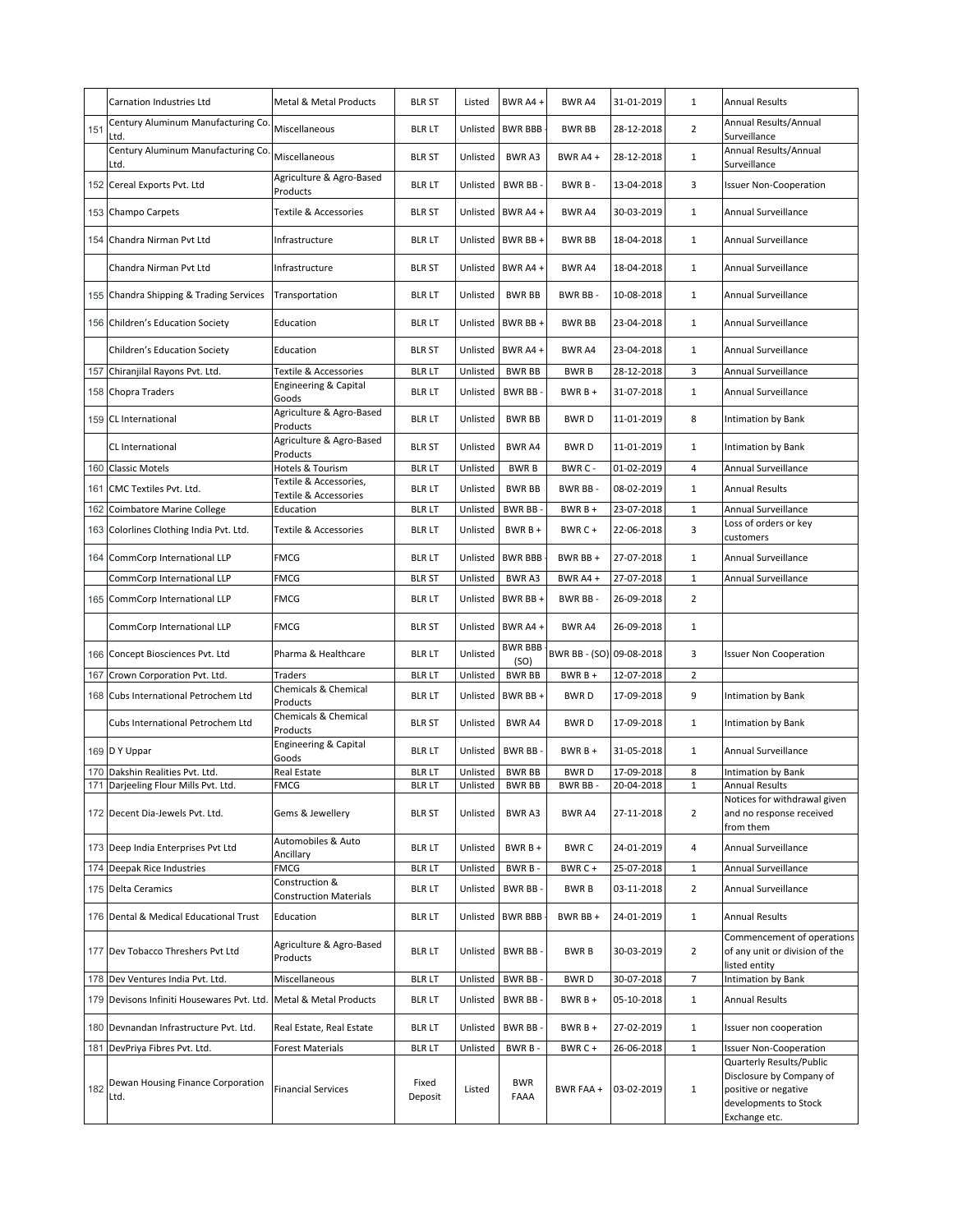|     | Dewan Housing Finance Corporation<br>Ltd.                     | <b>Financial Services</b>                       | Mobilization<br>of Fixed<br>Deposit | Listed               | <b>BWR</b><br>FAAA           | BWR FAA +                  | 03-02-2019               | 1                 | Quarterly Results/Public<br>Disclosure by Company of<br>positive or negative<br>developments to Stock<br>Exchange etc.                                                                                                                                         |
|-----|---------------------------------------------------------------|-------------------------------------------------|-------------------------------------|----------------------|------------------------------|----------------------------|--------------------------|-------------------|----------------------------------------------------------------------------------------------------------------------------------------------------------------------------------------------------------------------------------------------------------------|
| 183 | Dewan Housing Finance Corporation<br>_td.                     | <b>Financial Services</b>                       | Fixed<br>Deposit                    | Listed               | <b>BWR FAA</b><br>$\ddot{}$  | <b>BWR FAA</b>             | 09-03-2019               | $\mathbf{1}$      | Annual Surveillance                                                                                                                                                                                                                                            |
|     | Dewan Housing Finance Corporation<br>Ltd.                     | <b>Financial Services</b>                       | Mobilization<br>of Fixed<br>Deposit | Listed               | <b>BWR FAA</b><br>$\ddot{}$  | <b>BWR FAA</b>             | 09-03-2019               | $\mathbf{1}$      | Annual Surveillance                                                                                                                                                                                                                                            |
|     | 184 Dhaja Ram Jai Dev                                         | Traders                                         | <b>BLR LT</b>                       | Unlisted             | <b>BWRB</b>                  | BWR B-                     | 29-03-2019               | $\mathbf{1}$      | Annual Results/Annual<br>Surveillance                                                                                                                                                                                                                          |
|     | 185 Dilip Chhabria Designs Pvt. Ltd.                          | Automobiles & Auto<br>Ancillary                 | <b>BLR LT</b>                       | Unlisted             | <b>BWR BBB</b>               | <b>BWRD</b>                | 27-12-2018               | 10                | Intimation by Bank                                                                                                                                                                                                                                             |
| 186 | Discoy                                                        | <b>Real Estate</b>                              | <b>BLR LT</b>                       | Unlisted             | $BWRB +$                     | <b>BWRB</b>                | 16-11-2018               | $\mathbf{1}$      | <b>Issuer Non Cooperation</b>                                                                                                                                                                                                                                  |
| 187 | Divine Board Pvt Ltd                                          | Forest Materials<br>Engineering & Capital       | <b>BLR LT</b>                       | Unlisted             | $BWRB +$                     | <b>BWRB</b>                | 20-03-2019               | $\mathbf{1}$      | <b>Issuer Non Cooperation</b>                                                                                                                                                                                                                                  |
|     | 188 Doon Infrastructure                                       | Goods<br>Engineering & Capital                  | <b>BLR LT</b>                       | Unlisted             | <b>BWR BB</b>                | BWR BB-                    | 19-10-2018               | $\mathbf{1}$      | Annual Surveillance                                                                                                                                                                                                                                            |
|     | Doon Infrastructure                                           | Goods                                           | <b>BLR ST</b>                       | Unlisted             | BWR A4+                      | <b>BWR A4</b>              | 19-10-2018               | $\mathbf{1}$      | Annual Surveillance                                                                                                                                                                                                                                            |
|     | 189 Dwaraka & Bros.                                           | Traders                                         | <b>BLR LT</b>                       | Unlisted             | <b>BWR BB</b>                | $BWRB +$                   | 04-06-2018               | $\mathbf{1}$      | <b>Issuer Non-Cooperation</b>                                                                                                                                                                                                                                  |
|     | 190 Dynamic Entrepreneur                                      | Real Estate                                     | <b>BLR LT</b>                       | Unlisted             | BWR C+                       | <b>BWRD</b>                | 29-09-2018               | 3                 | Intimation by Bank                                                                                                                                                                                                                                             |
|     | 191 Dynasty Auto Pvt. Ltd.                                    | Automobiles & Auto<br>Ancillary                 | <b>BLR LT</b>                       | Unlisted             | BWR BB-                      | <b>BWRB</b>                | 23-05-2018               | $\overline{2}$    | Annual Surveillance                                                                                                                                                                                                                                            |
| 192 | Dynasty Traders Pvt. Ltd.                                     | <b>Forest Materials</b>                         | <b>BLR LT</b>                       | Unlisted             | BWR $B +$                    | BWR C+                     | 28-12-2018               | 3                 | Annual Surveillance                                                                                                                                                                                                                                            |
|     | 193 Easy Photovoltech Pvt. Ltd.                               | Power                                           | <b>BLR LT</b>                       | Unlisted             | $BWRB +$                     | BWR B-                     | 21-03-2019               | $\overline{2}$    | <b>Issuer Non Cooperation</b>                                                                                                                                                                                                                                  |
|     | 194 Ecofil Technologies India Pvt. Ltd.                       | Infrastructure                                  | <b>BLR LT</b>                       | Unlisted             | <b>BWR BBB</b>               | BWR BB +                   | 30-03-2019               | $\mathbf{1}$      | Annual Surveillance                                                                                                                                                                                                                                            |
|     | Ecofil Technologies India Pvt. Ltd.                           | Infrastructure                                  | <b>BLR ST</b>                       | Unlisted             | BWR A3                       | BWR A4                     | 30-03-2019               | $\overline{2}$    | <b>Annual Surveillance</b>                                                                                                                                                                                                                                     |
|     | 195 ECS Infotech Pvt. Ltd.                                    | IT & ITES, IT & ITES                            | <b>BLRLT</b>                        | Unlisted             | BWR BB+                      | <b>BWR BB</b>              | 28-12-2018               | $\mathbf{1}$      | Annual Surveillance                                                                                                                                                                                                                                            |
|     | ECS Infotech Pvt. Ltd.                                        | IT & ITES, IT & ITES                            | <b>BLR ST</b>                       | Unlisted             | BWR A4+                      | BWR A4                     | 28-12-2018               | $\mathbf{1}$      | Annual Surveillance                                                                                                                                                                                                                                            |
|     | 196 Eesha Packaging                                           | Chemicals & Chemical<br>Products                | <b>BLR LT</b>                       | Unlisted             | BWR BB-                      | $BWRB+$                    | 10-08-2018               | $\mathbf{1}$      | Annual Surveillance                                                                                                                                                                                                                                            |
| 197 | E-Land Apparel Limited (Erstwhile<br>Mudra Lifestyle Limited) | Textile & Accessories                           | <b>BLR LT</b>                       | Listed               | BWR B-                       | BWR C -                    | 31-07-2018               | 3                 | Annual Results/Annual<br>Surveillance                                                                                                                                                                                                                          |
|     | 198 Elcom System Pvt. Ltd.<br>Elcom System Pvt. Ltd.          | IT & ITES<br>IT & ITES                          | <b>BLR LT</b><br><b>BLR ST</b>      | Unlisted<br>Unlisted | <b>BWRB</b><br><b>BWR A4</b> | <b>BWRD</b><br><b>BWRD</b> | 16-07-2018<br>16-07-2018 | 5<br>$\mathbf{1}$ |                                                                                                                                                                                                                                                                |
|     | 199 Elixir Enterprises and Hotels Pvt. Ltd.                   | Hotels & Tourism                                | <b>BLR LT</b>                       | Unlisted             | BWR BB-                      | $BWRB +$                   | 28-05-2018               | $\mathbf{1}$      | Annual Surveillance                                                                                                                                                                                                                                            |
|     | 200 Ellora Constructions Pvt. Ltd.                            | Engineering & Capital<br>Goods                  | <b>BLR LT</b>                       | Unlisted             | <b>BWRB</b>                  | <b>BWRC</b>                | 10-07-2018               | 3                 |                                                                                                                                                                                                                                                                |
|     | 201 Elsamex Maintenance Services Ltd                          | Infrastructure                                  | <b>BLR LT</b>                       | Unlisted             | <b>BWR BBB</b>               | BWR BBB-                   | 17-08-2018               | 1                 | Expected loss of business due<br>to termination of few road<br>projects with NHAI by ITNL<br>who were clients of the<br>company as well as /High<br>outstanding dues form ITNL<br>and two other companies<br>whose contracts with NHAI has<br>been terminated. |
|     | 202 Elsamex Maintenance Services Ltd                          | Infrastructure                                  | <b>BLR LT</b>                       | Unlisted             | <b>BWR BBB</b>               | <b>BWR BB</b>              | 17-09-2018               | $\overline{2}$    | Loss of orders or key<br>customers                                                                                                                                                                                                                             |
|     | Elsamex Maintenance Services Ltd                              | Infrastructure                                  | <b>BLR ST</b>                       | Unlisted             | BWR A3                       | BWR A4 +                   | 17-09-2018               | $\mathbf{1}$      | Loss of orders or key<br>customers                                                                                                                                                                                                                             |
|     | 203 Elsamex Maintenance Services Ltd                          | Infrastructure                                  | <b>BLR LT</b>                       | Unlisted             | <b>BWR BB</b>                | <b>BWRC</b>                | 24-09-2018               | 6                 |                                                                                                                                                                                                                                                                |
|     | Elsamex Maintenance Services Ltd                              | Infrastructure                                  | <b>BLR ST</b>                       | Unlisted             | BWR A4 +                     | BWR A4                     | 24-09-2018               | $\mathbf{1}$      |                                                                                                                                                                                                                                                                |
|     | 204 Elysium Pharmaceuticals Limited                           | Power                                           | <b>BLRLT</b>                        | Unlisted             | BWR B +                      | <b>BWRC</b>                | 29-09-2018               | 4                 | issuer non cooperation                                                                                                                                                                                                                                         |
|     | 205 EMC Limited                                               | Engineering & Capital<br>Goods                  | <b>BLR LT</b>                       | Unlisted             | BWR A +                      | <b>BWRD</b>                | 21-09-2018               | 15                | Intimation by Borrower                                                                                                                                                                                                                                         |
|     | <b>EMC Limited</b>                                            | Engineering & Capital<br>Goods                  | <b>BLR ST</b>                       | Unlisted             | <b>BWRA1</b>                 | <b>BWRD</b>                | 21-09-2018               | $\overline{7}$    | Intimation by Borrower                                                                                                                                                                                                                                         |
|     | 206 Emerging Projects Pvt. Ltd                                | Pharma & Healthcare                             | <b>BLR LT</b>                       | Unlisted             | <b>BWR BB</b>                | BWR BB-                    | 13-07-2018               | $\mathbf{1}$      |                                                                                                                                                                                                                                                                |
| 207 | <b>Emgee Cables and Communications</b><br>Limited             | Construction &<br><b>Construction Materials</b> | <b>BLR LT</b>                       | Listed               | BWR BB +                     | <b>BWRD</b>                | 08-08-2018               | 9                 | Intimation by Bank/Reference<br>to NCLT under Indian<br><b>Bankruptcy Code</b>                                                                                                                                                                                 |
|     | <b>Emgee Cables and Communications</b><br>Limited             | Construction &<br><b>Construction Materials</b> | <b>BLR ST</b>                       | Listed               | BWR A4 +                     | <b>BWRD</b>                | 08-08-2018               | $\overline{2}$    | Intimation by Bank/Reference<br>to NCLT under Indian<br><b>Bankruptcy Code</b>                                                                                                                                                                                 |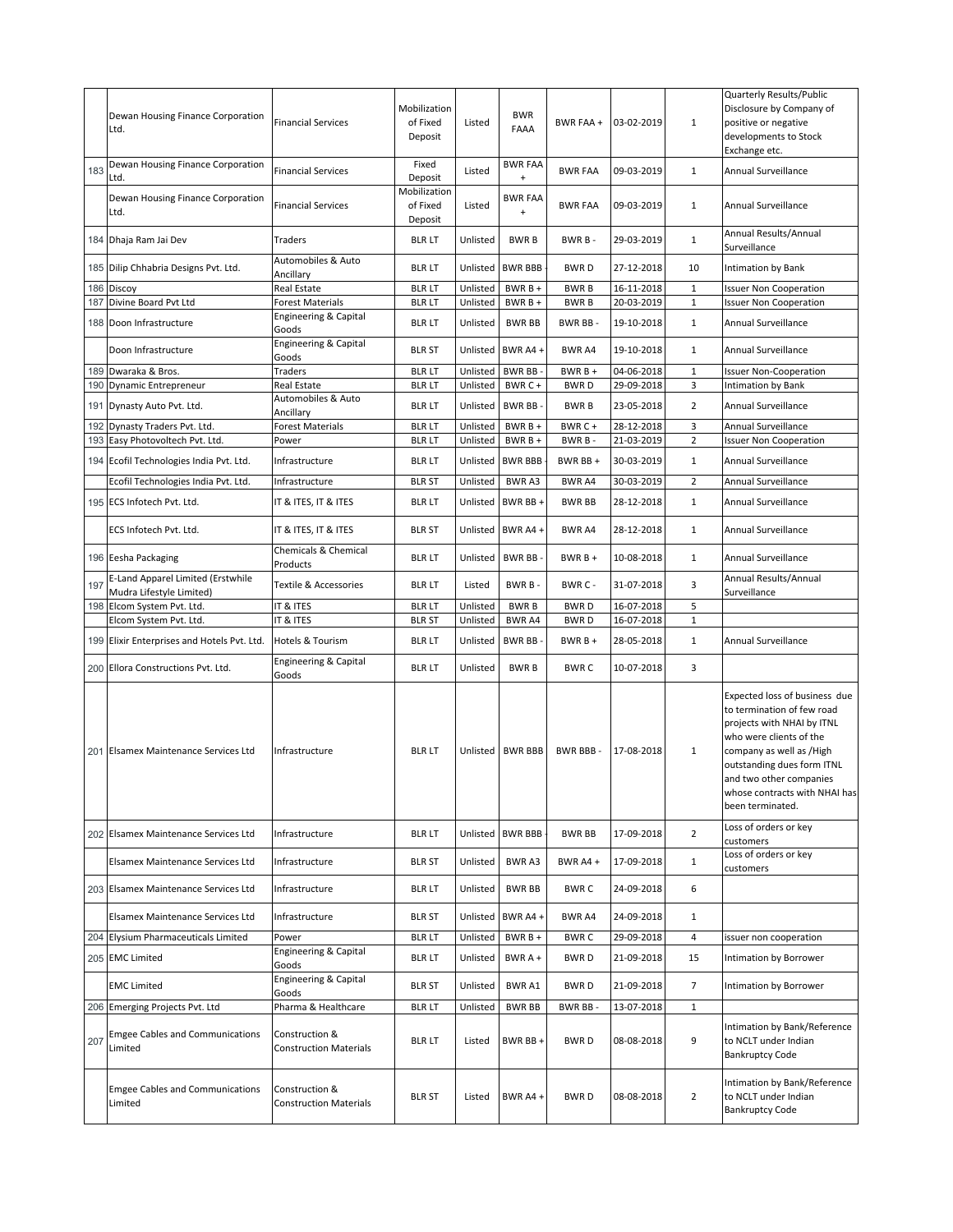|     | 208 EMI Transmission Ltd                                               | Engineering & Capital<br>Goods            | <b>BLR LT</b>                 | Unlisted             | <b>BWR BBB</b><br>$\begin{array}{c} + \end{array}$ | BWR BB +                   | 19-03-2019               | 3                  | Annual Surveillance                                                                                   |
|-----|------------------------------------------------------------------------|-------------------------------------------|-------------------------------|----------------------|----------------------------------------------------|----------------------------|--------------------------|--------------------|-------------------------------------------------------------------------------------------------------|
|     | <b>EMI Transmission Ltd</b>                                            | Engineering & Capital<br>Goods            | <b>BLR ST</b>                 | Unlisted             | <b>BWRA2</b>                                       | BWR A4+                    | 19-03-2019               | 3                  | Annual Surveillance                                                                                   |
|     | 209 En Fin Exports                                                     | Textile & Accessories                     | <b>BLRLT</b>                  | Unlisted             | <b>BWRC</b>                                        | <b>BWRD</b>                | 28-09-2018               | $\overline{2}$     | Intimation by Bank                                                                                    |
|     | En Fin Exports                                                         | Textile & Accessories                     | <b>BLR ST</b>                 | Unlisted             | BWR A4                                             | <b>BWRD</b>                | 28-09-2018               | $1\,$              | Intimation by Bank                                                                                    |
|     | 210 Eskay-Bee International Pvt. Ltd.                                  | Traders                                   | <b>BLR LT</b>                 | Unlisted             | <b>BWR BBB</b>                                     | <b>BWRD</b>                | 31-12-2018               | 10                 | Intimation by Bank                                                                                    |
|     | Eskay-Bee International Pvt. Ltd.                                      | Traders                                   | <b>BLR ST</b>                 | Unlisted             | BWR A3                                             | <b>BWRD</b>                | 31-12-2018               | 3                  | Intimation by Bank                                                                                    |
|     | 211 Espire Infolabs Pvt. Ltd.                                          | IT & ITES                                 | <b>BLRLT</b>                  | Unlisted             | BWR B +                                            | <b>BWRB</b>                | 04-10-2018               | $\mathbf{1}$       | Annual Surveillance<br>Non-fulfillment of funding                                                     |
|     | 212 Ethnic Agros Ltd                                                   | Agriculture & Agro-Based<br>Products      | <b>BLR LT</b>                 | Unlisted             | <b>BWR BBB</b>                                     | <b>BWR BB</b>              | 12-03-2019               | $\overline{2}$     | commitments prior to due<br>dates, as required under<br>borrowing terms                               |
|     | 213 Ethnic Spices Pvt Ltd                                              | Agriculture & Agro-Based<br>Products      | <b>BLR LT</b>                 |                      | Unlisted BWR BBB                                   | <b>BWR BB</b>              | 12-03-2019               | $\overline{2}$     | Non-fulfillment of funding<br>commitments prior to due<br>dates, as required under<br>borrowing terms |
|     | 214 Ethnic Tobacco (India) Ltd                                         | Agriculture & Agro-Based<br>Products      | <b>BLR LT</b>                 | Unlisted             | <b>BWR BBB</b>                                     | BWR BB+                    | 12-03-2019               | $\overline{2}$     | Non-fulfillment of funding<br>commitments prior to due<br>dates, as required under<br>borrowing terms |
|     | Ethnic Tobacco (India) Ltd                                             | Agriculture & Agro-Based<br>Products      | <b>BLR ST</b>                 |                      | Unlisted BWR A3 +                                  | BWR A4 +                   | 12-03-2019               | $\overline{2}$     | Non-fulfillment of funding<br>commitments prior to due<br>dates, as required under<br>borrowing terms |
|     | 215 Ever Fresh Nutriment Industries                                    | <b>FMCG</b>                               | <b>BLR LT</b>                 | Unlisted             | BWR C+                                             | <b>BWRD</b>                | 28-09-2018               | 3                  | <b>Intimation by Bank</b>                                                                             |
|     | 216 Evergreen Dooars Tea Private Ltd                                   | <b>FMCG</b>                               | <b>BLR LT</b>                 | Unlisted             | BWR BB-                                            | BWR B +                    | 20-03-2019               | $\mathbf{1}$       | Annual Surveillance                                                                                   |
|     | 217 Excell Autovista Pvt Ltd                                           | Automobiles & Auto<br>Ancillary           | <b>BLR LT</b>                 | Unlisted             | BWR BB+                                            | <b>BWR BB</b>              | 30-03-2019               | $\mathbf{1}$       | Annual Surveillance                                                                                   |
|     | Excell Autovista Pvt Ltd                                               | Automobiles & Auto<br>Ancillary           | <b>BLR ST</b>                 | Unlisted             | BWR A4+                                            | BWR A4                     | 30-03-2019               | 1                  | Annual Surveillance                                                                                   |
|     | 218 Express Marketing Private Limited                                  | Real Estate                               | <b>BLR LT</b>                 | Unlisted             | <b>BWR BB</b>                                      | BWR BB-                    | 13-07-2018               | $\mathbf{1}$       |                                                                                                       |
|     | 219 Fashion Knits                                                      | Textile & Accessories                     | <b>BLRLT</b>                  | Unlisted             | <b>BWR BB</b>                                      | BWR BB-                    | 11-02-2019               | $\mathbf{1}$       | Annual Surveillance                                                                                   |
|     | <b>Fashion Knits</b>                                                   | Textile & Accessories                     | <b>BLR ST</b>                 | Unlisted             | BWR A4+                                            | BWR A4                     | 11-02-2019               | $\mathbf{1}$       | Annual Surveillance                                                                                   |
|     | 220 Featherlite Buildcon Pvt. Ltd                                      | Construction &<br>Construction Materials  | <b>BLR LT</b>                 | Unlisted             | <b>BWR BB</b>                                      | $BWRB +$                   | 10-07-2018               | $\mathbf{1}$       |                                                                                                       |
|     | 221 Flower Knitting Mills                                              | Textile & Accessories                     | <b>BLR LT</b>                 | Unlisted             | BWR BB+                                            | <b>BWR BB</b>              | 16-01-2019               | $\mathbf{1}$       | Annual Surveillance                                                                                   |
|     | 222 Foodville Overseas Pvt. Ltd                                        | Agriculture & Agro-Based<br>Products      | <b>BLR LT</b>                 | Unlisted             | <b>BWRB</b>                                        | BWR B-                     | 30-03-2019               | $\mathbf{1}$       | Annual Surveillance                                                                                   |
|     | 223 Forex Fasteners Pvt. Ltd.                                          | Engineering & Capital<br>Goods            | <b>BLR LT</b>                 | Unlisted             | <b>BWR BB</b>                                      | BWR BB-                    | 05-10-2018               | $\mathbf{1}$       | <b>Annual Results</b>                                                                                 |
|     | 224 Fortuna Tech Park                                                  | Real Estate                               | <b>BLR LT</b>                 | Unlisted             | <b>BWR BBB</b>                                     | <b>BWR BBB-</b>            | 04-06-2018               | $\mathbf{1}$       | <b>Issuer Non-Cooperation</b>                                                                         |
|     | 225 Fortune Metals Ltd.                                                | Metal & Metal Products                    | <b>BLR LT</b>                 | Unlisted             | BWR BBB<br>$\begin{array}{c} + \end{array}$        | <b>BWRD</b>                | 25-02-2019               | 12                 | <b>Intimation by Bank</b>                                                                             |
|     | Fortune Metals Ltd.                                                    | Metal & Metal Products                    | <b>BLR ST</b>                 | Unlisted             | BWR A2                                             | <b>BWRD</b>                | 25-02-2019               | 5                  | <b>Intimation by Bank</b>                                                                             |
|     | 226 Friends Auto (India) Ltd.                                          | Automobiles & Auto<br>Ancillary           | <b>BLR LT</b>                 | Unlisted             | <b>BWR BB</b>                                      | <b>BWRD</b>                | 10-01-2019               | 8                  | Intimation by Bank                                                                                    |
|     | Friends Auto (India) Ltd.                                              | Automobiles & Auto<br>Ancillary           | <b>BLR ST</b>                 | Unlisted             | BWR A4                                             | <b>BWRD</b>                | 10-01-2019               | $\mathbf{1}$       | Intimation by Bank                                                                                    |
|     | 227 Frost Infrastructure and Energy Ltd.                               | Traders                                   | <b>BLR ST</b>                 | Unlisted             | BWR A2                                             | BWR A3                     | 21-06-2018               | $\overline{2}$     | Intimation by Bank/Intimation<br>by Issuer                                                            |
|     | 228 Frost Infrastructure and Energy Ltd.                               | Traders                                   | <b>BLR LT</b>                 | Unlisted             | <b>BWR BBB</b>                                     | BWR D                      | 07-09-2018               | 10                 | Intimation by Bank                                                                                    |
|     | Frost Infrastructure and Energy Ltd.                                   | Traders                                   | <b>BLR ST</b>                 | Unlisted             | BWR A3                                             | BWR D                      | 07-09-2018               | 3                  | Intimation by Bank                                                                                    |
|     | 229 Frost International Ltd.                                           | Traders                                   | <b>BLR LT</b>                 | Unlisted             | <b>BWR BBB</b>                                     | BWR BBB-                   | 11-06-2018               | $\mathbf{1}$       | Intimation by Bank/Intimation<br>by Issuer                                                            |
|     | Frost International Ltd.                                               | Traders                                   | <b>BLR ST</b>                 | Unlisted             | BWR A2                                             | BWR A3                     | 11-06-2018               | $\overline{2}$     | Intimation by Bank/Intimation<br>by Issuer                                                            |
|     | 230 Frost International Ltd.                                           | Traders                                   | <b>BLR LT</b>                 | Unlisted             | <b>BWR BBB</b>                                     | <b>BWRD</b>                | 07-09-2018               | 10                 | Intimation by Bank                                                                                    |
|     | Frost International Ltd.                                               | Traders                                   | <b>BLR ST</b>                 | Unlisted             | BWR A3                                             | <b>BWRD</b>                | 07-09-2018               | 3                  | Intimation by Bank                                                                                    |
| 231 | FS Housing Pvt Ltd (Erstwhile Shree<br>Shyam Kripa Landmart Pvt. Ltd.) | Real Estate                               | <b>BLR LT</b>                 | Unlisted             | <b>BWR BB</b>                                      | $BWRB+$                    | 24-01-2019               | $\overline{2}$     | Annual Surveillance                                                                                   |
|     | 232 G L Metallica Pvt. Ltd                                             | Metal & Metal Products                    | <b>BLR LT</b>                 | Unlisted             | <b>BWR BB</b>                                      | BWR BB-                    | 19-03-2019               | 1                  | <b>Issuer Non Cooperation</b>                                                                         |
|     | 233 G P Ladda Industries<br>234 Gagan Wine Trade & Financers Ltd       | Textile & Accessories<br>Traders, Traders | BLR LT<br><b>BLR LT</b>       | Unlisted<br>Unlisted | BWR B<br>BWR BB-                                   | BWR B -<br><b>BWRB</b>     | 05-07-2018<br>12-11-2018 | $\mathbf{1}$<br>2  | Annual Results/Annual                                                                                 |
|     |                                                                        |                                           |                               |                      |                                                    |                            |                          |                    | Surveillance                                                                                          |
|     | 235 Gajanan Gangamai Industries LLP<br>236 Gajanand Cottex Pvt Ltd     | <b>FMCG</b><br>Textile & Accessories      | <b>BLR LT</b><br><b>BLRLT</b> | Unlisted<br>Unlisted | <b>BWR BBB</b><br>$BWRB +$                         | <b>BWRD</b><br><b>BWRB</b> | 14-12-2018<br>21-01-2019 | 11<br>$\mathbf{1}$ | Intimation by Bank<br>Annual Surveillance                                                             |
|     |                                                                        |                                           |                               |                      |                                                    |                            |                          |                    |                                                                                                       |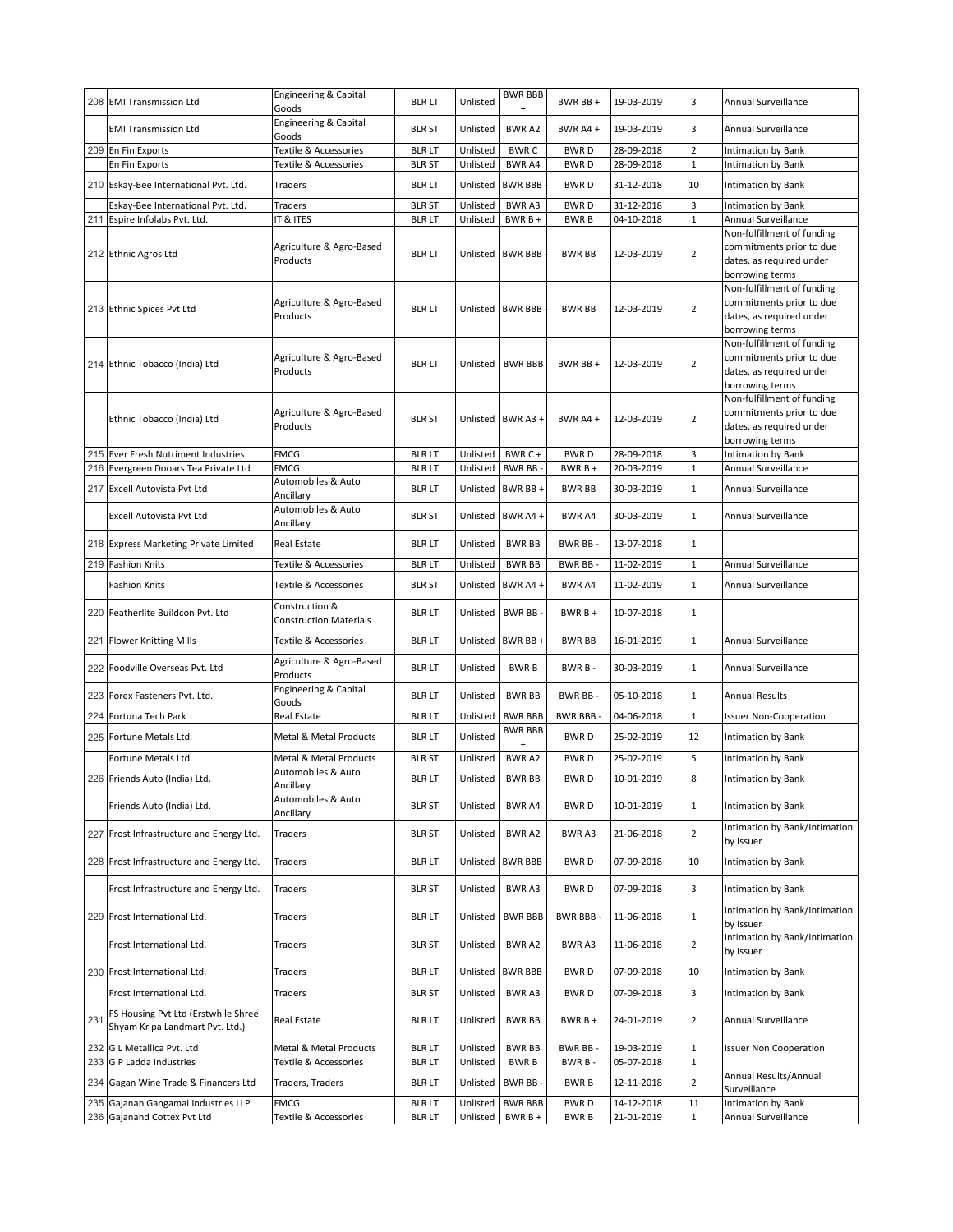| 237 | Gajjan Majra Feeds Ltd (erstwhileTara Agriculture & Agro-Based<br>Uttam Seeds Ltd) | Products                                                         | <b>BLR LT</b>                  | Unlisted             | <b>BWRC</b>              | BWR C -                  | 12-11-2018               | $\mathbf{1}$                   | Annual Surveillance                                                                       |
|-----|------------------------------------------------------------------------------------|------------------------------------------------------------------|--------------------------------|----------------------|--------------------------|--------------------------|--------------------------|--------------------------------|-------------------------------------------------------------------------------------------|
|     | 238 Gallops Motors Pvt. Ltd.                                                       | Automobiles & Auto<br>Ancillary, Automobiles &<br>Auto Ancillary | <b>BLR LT</b>                  |                      | Unlisted BWR BB +        | <b>BWR BB</b>            | 15-11-2018               | $\mathbf{1}$                   | Annual Surveillance                                                                       |
| 239 | Ganga Agro Industries                                                              | <b>FMCG</b>                                                      | <b>BLR LT</b>                  | Unlisted             | BWR B +                  | <b>BWRB</b>              | 30-07-2018               | $\mathbf{1}$                   | Annual Surveillance                                                                       |
|     | 240 Ganga Bag Udyog Pvt. Ltd.                                                      | Miscellaneous                                                    | <b>BLRLT</b>                   | Unlisted             | <b>BWR BB</b>            | BWR BB-                  | 24-01-2019               | $\mathbf{1}$                   | Annual Surveillance                                                                       |
|     | Ganga Bag Udyog Pvt. Ltd.                                                          | Miscellaneous                                                    | <b>BLR ST</b>                  | Unlisted             | BWR A4 +                 | BWR A4                   | 24-01-2019               | $\mathbf{1}$                   | Annual Surveillance                                                                       |
|     | 241 Ganga Dairy                                                                    | Agriculture & Agro-Based<br>Products                             | <b>BLR LT</b>                  |                      | Unlisted BWR BB +        | <b>BWR BB</b>            | 19-12-2018               | 1                              | Annual Surveillance                                                                       |
| 242 | Ganga Spintex Ltd.                                                                 | Textile & Accessories                                            | <b>BLRLT</b>                   | Unlisted             | <b>BWR BB</b>            | BWR B +                  | 31-12-2018               | $\overline{2}$                 | <b>Annual Surveillance</b>                                                                |
| 243 | Ganpati Industries Ltd                                                             | Metal & Metal Products                                           | <b>BLR LT</b>                  | Unlisted             | BWR B +                  | <b>BWRB</b>              | 10-09-2018               | $\mathbf{1}$                   | Annual Surveillance                                                                       |
|     | 244 Garg Agri Foods Pvt. Ltd<br>245 Gautam Cement Works                            | <b>FMCG</b><br>Engineering & Capital<br>Goods                    | <b>BLR LT</b><br><b>BLR LT</b> | Unlisted<br>Unlisted | <b>BWR BB</b><br>BWR B + | $BWRB +$<br>BWR B-       | 10-07-2018<br>12-03-2019 | $\mathbf{1}$<br>$\overline{2}$ | Any attachment or prohibitory<br>orders against the Issuer                                |
| 246 | Gayathri Enterprises                                                               | <b>FMCG</b>                                                      | <b>BLR LT</b>                  | Unlisted             | <b>BWRC</b>              | <b>BWRD</b>              | 28-09-2018               | $\overline{2}$                 | Intimation by Borrower                                                                    |
| 247 | Gencor Pacific Auto Engineering Pvt.                                               | Automobiles & Auto                                               | <b>BLR LT</b>                  | Unlisted             | <b>BWRB</b>              | BWR B-                   | 31-05-2018               | $\mathbf{1}$                   | <b>Issuer Non-Cooperation</b>                                                             |
| 248 | Ltd.<br>GF Toll Road Pvt. Ltd                                                      | Ancillary<br>Infrastructure                                      | BLR LT                         | Unlisted             | <b>BWR BBB</b>           | BWR BB - (SO) 30-03-2019 |                          | 3                              | Annual Surveillance                                                                       |
|     |                                                                                    |                                                                  | Fixed                          |                      | (SO)<br><b>BWR FBB</b>   |                          |                          |                                |                                                                                           |
|     | 249 Ghatge Patil Industries Limited                                                | Metal & Metal Products                                           | Deposit                        | Unlisted             | $\ddot{}$                | <b>BWR FBB</b>           | 30-03-2019               | $\mathbf{1}$                   | <b>Issuer Non Cooperation</b>                                                             |
|     | 250 Giriraj Iron Ltd.                                                              | Traders                                                          | <b>BLRLT</b>                   | Unlisted             | BWR BB +                 | <b>BWR BB</b>            | 20-03-2019               | $\mathbf{1}$                   | Annual Surveillance                                                                       |
|     | Giriraj Iron Ltd.                                                                  | Traders                                                          | <b>BLR ST</b>                  | Unlisted             | BWR A4+                  | BWR A4                   | 20-03-2019               | $\mathbf{1}$                   | Annual Surveillance                                                                       |
| 251 | <b>Girnar Hosiery Works</b>                                                        | <b>Textile &amp; Accessories</b><br>Agriculture & Agro-Based     | <b>BLR LT</b>                  | Unlisted             | BWR BB                   | $BWRB +$                 | 01-02-2019               | $\mathbf{1}$                   | <b>Issuer Non Cooperation</b><br>Annual Surveillance/Non-<br>fulfillment of funding       |
|     | 252 GK Dairy & Milk Products Pvt Ltd                                               | Products                                                         | <b>BLR LT</b>                  |                      | Unlisted BWR BBB         | BWR BB+                  | 07-12-2018               | $\mathbf{1}$                   | commitments prior to due<br>dates, as required under<br>borrowing terms                   |
| 253 | GKR Infratech Pvt. Ltd                                                             | Infrastructure                                                   | <b>BLR LT</b>                  | Unlisted             | $BWRB +$                 | <b>BWRB</b>              | 11-09-2018               | $1\,$                          | Annual Surveillance                                                                       |
| 254 | <b>Global Packaging</b>                                                            | Textile & Accessories,<br>Textile & Accessories                  | <b>BLR LT</b>                  | Unlisted             | BWR BB-                  | $BWRB +$                 | 14-02-2019               | $\mathbf{1}$                   | Annual Surveillance                                                                       |
|     |                                                                                    |                                                                  |                                |                      |                          |                          |                          |                                |                                                                                           |
| 255 | <b>Global Packers</b>                                                              | Miscellaneous                                                    | <b>BLRLT</b>                   | Unlisted             | BWR BB-                  | BWR B +                  | 30-03-2019               | $\mathbf{1}$                   | Annual Surveillance                                                                       |
| 256 | <b>Global Trading Company</b>                                                      | Traders                                                          | <b>BLR LT</b>                  | Unlisted             | <b>BWRB</b>              | <b>BWRD</b>              | 28-09-2018               | 5                              | Intimation by Bank                                                                        |
| 257 | Globalagro Corporation Pvt.Ltd<br>(erstwhile Global Agro Corp)                     | Traders                                                          | <b>BLR ST</b>                  | Unlisted             | BWR A4 +                 | BWR A4                   | 02-04-2018               | $\mathbf{1}$                   | <b>Issuer Non-Cooperation</b>                                                             |
| 258 | Globe Textile India Pvt. Ltd.                                                      | Chemicals & Chemical<br>Products                                 | <b>BLR LT</b>                  | Unlisted             | BWR BB-                  | $BWRB +$                 | 04-01-2019               | $\mathbf{1}$                   | Rating Withdrawn as per<br>policy                                                         |
|     | 259 Globiz Exim Pvt. Ltd.                                                          | <b>FMCG</b>                                                      | <b>BLR ST</b>                  |                      | Unlisted BWR A3 +        | BWR A4 +                 | 14-06-2018               | $\overline{2}$                 | Disruption/ postponement of<br>operations of any unit or<br>division of the listed entity |
| 260 | Globiz Exim Pvt. Ltd.                                                              | <b>FMCG</b>                                                      | BLR ST                         |                      | Unlisted BWR A4 +        | <b>BWRD</b>              | 12-09-2018               | $\overline{2}$                 | Intimation by Bank                                                                        |
|     | 261 GMR Highways Ltd                                                               | Infrastructure                                                   | <b>BLR LT</b>                  | Unlisted             | <b>BWR BBB</b><br>(SO)   | BWR BB (SO) 11-07-2018   |                          | $\overline{2}$                 | Deterioration in the 'credit<br>enhancement' mechanism                                    |
|     | 262 Go Go International Pvt. Ltd.                                                  | Fextile & Accessories                                            | blr lt                         | Unlisted BWR A -     |                          | BWR BBB +                | 07-01-2019               | 1                              | Annual Surveillance                                                                       |
|     | Go Go International Pvt. Ltd.                                                      | Textile & Accessories                                            | <b>BLR ST</b>                  | Unlisted             | <b>BWR A2 +</b>          | BWR A2                   | 07-01-2019               | 1                              | Annual Surveillance                                                                       |
|     | 263 Gobind Industries Pvt Ltd                                                      | Engineering & Capital<br>Goods                                   | <b>BLR LT</b>                  | Unlisted             | BWR BB-                  | $BWRB+$                  | 30-03-2019               | $\mathbf{1}$                   | Annual Surveillance                                                                       |
| 264 | Godavari Shilpkala Limited                                                         | Hotels & Tourism                                                 | <b>BLRLT</b>                   | Unlisted             | BWR BB-                  | <b>BWRB</b>              | 23-08-2018               | $\overline{2}$                 | Annual Surveillance                                                                       |
|     | 265 Golawala Diamonds                                                              | Gems & Jewellery                                                 | <b>BLR LT</b>                  | Unlisted             | <b>BWR BBB</b>           | BWR BB+                  | 24-12-2018               | $\mathbf{1}$                   | Annual Surveillance                                                                       |
|     | Golawala Diamonds                                                                  | Gems & Jewellery                                                 | <b>BLR ST</b>                  | Unlisted             | BWR A3                   | BWR A4 +                 | 24-12-2018               | $\mathbf{1}$                   | Annual Surveillance                                                                       |
| 266 | <b>Gold Planet</b>                                                                 | Gems & Jewellery                                                 | <b>BLR LT</b>                  | Unlisted             | <b>BWRC</b>              | BWR D                    | 10-11-2018               | $\overline{2}$                 | Required information not<br>provided by the firm                                          |
| 267 | Golden Agrarian Pvt. Ltd.                                                          | <b>FMCG</b>                                                      | <b>BLRLT</b>                   | Unlisted             | <b>BWR BB</b>            | BWR B +                  | 24-01-2019               | $\mathbf{1}$                   | Annual Surveillance                                                                       |
|     | 268 Golden Processors                                                              | Textile & Accessories                                            | <b>BLR LT</b>                  | Unlisted             | <b>BWR BB</b>            | <b>BWRD</b>              | 04-07-2018               | 8                              |                                                                                           |
|     | Golden Processors                                                                  | Textile & Accessories                                            | <b>BLR ST</b>                  | Unlisted             | BWR A4 +                 | <b>BWRD</b>              | 04-07-2018               | $\overline{2}$                 |                                                                                           |
|     | 269 Goodwill Tea and Industries Limited                                            | Agriculture & Agro-Based<br>Products                             | <b>BLR LT</b>                  | Unlisted             | BWR B-                   | <b>BWRD</b>              | 07-01-2019               | 4                              | Intimation by Bank                                                                        |
|     | Goodwill Tea and Industries Limited                                                | Agriculture & Agro-Based<br>Products                             | <b>BLR ST</b>                  | Unlisted             | BWR A4                   | <b>BWRD</b>              | 07-01-2019               | $\mathbf{1}$                   | Intimation by Bank                                                                        |
| 270 | Goodwill Trans and Logistics Co                                                    | Transportation                                                   | <b>BLRLT</b>                   | Unlisted             | <b>BWR BB</b>            | BWR B +                  | 27-03-2019               | $\mathbf{1}$                   | Annual Surveillance                                                                       |
| 271 | Gopalakrishna Textile Mills Pvt. Ltd.                                              | Textile & Accessories                                            | BLR LT                         | Unlisted             | <b>BWRB</b>              | BWR B-                   | 23-05-2018               | $\mathbf{1}$                   | Annual Surveillance                                                                       |
| 272 | Gourmet Empire Pvt Ltd.                                                            | <b>FMCG</b><br>Construction &                                    | <b>BLR LT</b>                  | Unlisted             | <b>BWR BB</b>            | <b>BWRB</b>              | 27-07-2018               | $\overline{2}$                 | Annual Surveillance                                                                       |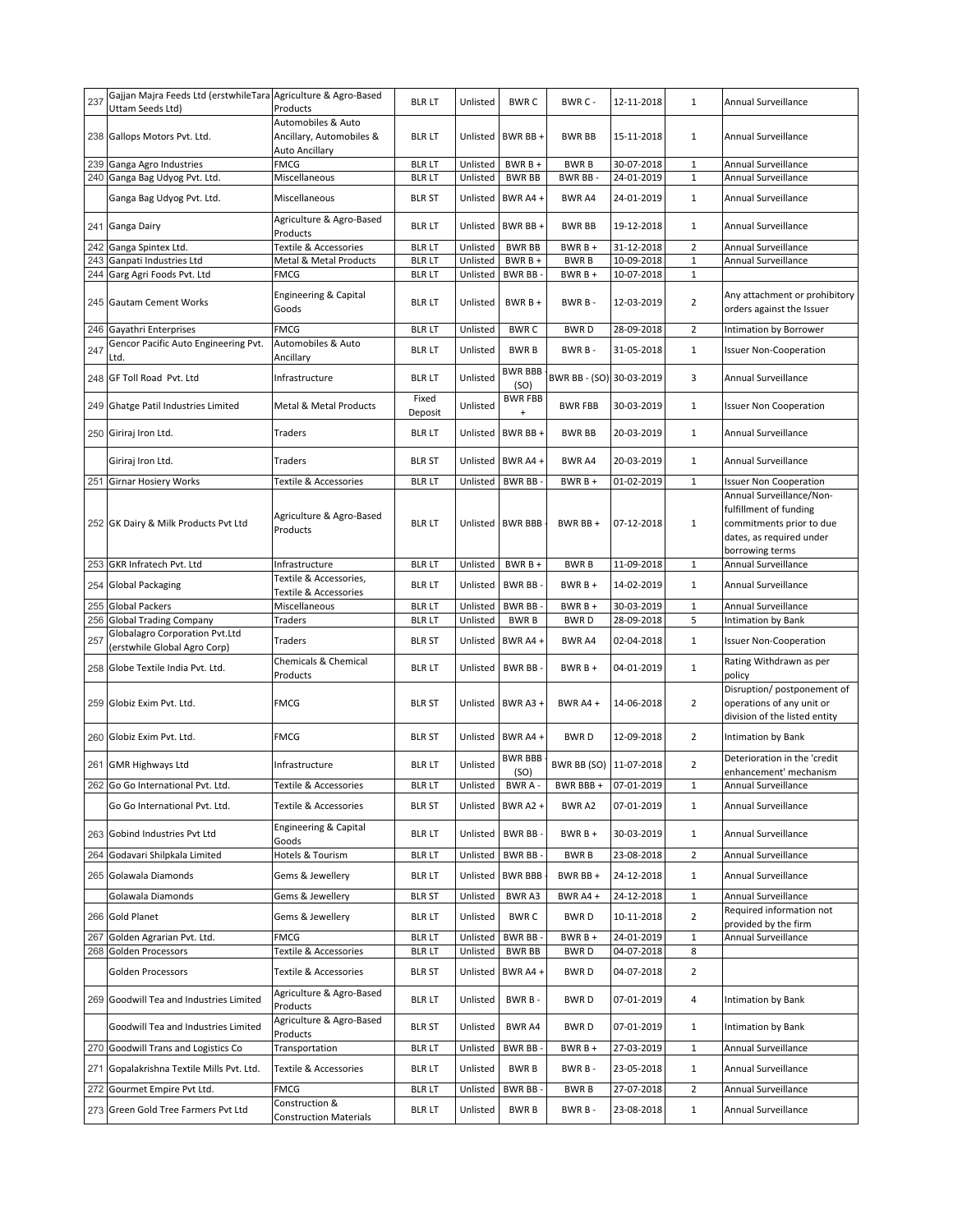| 274 | Grishi Mango Products & Exports                                   | Agriculture & Agro-Based                        | <b>BLR LT</b>                 | Unlisted             | <b>BWRC</b>                                        | <b>BWRD</b>         | 28-09-2018               | $\overline{2}$        | Annual Surveillance                                                            |
|-----|-------------------------------------------------------------------|-------------------------------------------------|-------------------------------|----------------------|----------------------------------------------------|---------------------|--------------------------|-----------------------|--------------------------------------------------------------------------------|
|     | Tamilnadu Pvt Ltd<br>275 GT Realty Pvt. Ltd                       | Products<br>Real Estate                         | <b>BLR LT</b>                 | Unlisted             | <b>BWR BB</b>                                      | <b>BWRD</b>         | 29-03-2019               | $\overline{7}$        | Intimation by Bank                                                             |
|     | 276 Guardwell Detective Services Pvt Ltd                          | Miscellaneous                                   | <b>BLR LT</b>                 | Unlisted             | <b>BWR BBB</b>                                     | <b>BWR BB</b>       | 22-03-2019               | $\overline{2}$        | Annual Surveillance                                                            |
|     | 277 Gujarat Flotex Pvt. Ltd.                                      | Textile & Accessories                           | <b>BLR LT</b>                 | Unlisted             | BWR BB+                                            | <b>BWR BB</b>       | 04-01-2019               | $\mathbf{1}$          | Rating Withdrawn as per<br>policy                                              |
|     | Gujarat Flotex Pvt. Ltd.                                          | Textile & Accessories                           | <b>BLR ST</b>                 | Unlisted             | BWR A4+                                            | BWR A4              | 04-01-2019               | $\mathbf{1}$          | Rating withdrawn as per policy                                                 |
|     | 278 Gupta Metal Sheets Ltd                                        | Metal & Metal Products                          | <b>BLRLT</b>                  | Unlisted             | BWR B +                                            | <b>BWRC</b>         | 28-09-2018               | 4                     | Annual Surveillance                                                            |
|     | 279 Gurukripa Wovensack Private Limited                           | Construction &<br><b>Construction Materials</b> | <b>BLR LT</b>                 | Unlisted             | BWR B +                                            | <b>BWRB</b>         | 13-08-2018               | $\mathbf{1}$          | Annual Surveillance                                                            |
|     | 280 GVR Infra Projects Limited                                    | Infrastructure                                  | <b>BLR LT</b>                 | Unlisted             | <b>BWRC</b>                                        | <b>BWRD</b>         | 01-06-2018               | $\overline{2}$        | Intimation by Bank                                                             |
|     | GVR Infra Projects Limited                                        | Infrastructure                                  | <b>BLR ST</b>                 | Unlisted             | BWR A4                                             | <b>BWRD</b>         | 01-06-2018               | $\mathbf 1$           | Intimation by Bank                                                             |
| 281 | GVRMP Whagdhari Ribbanpally<br>Tollway Pvt. Ltd.                  | Infrastructure                                  | <b>BLR LT</b>                 | Unlisted             | <b>BWR BB</b>                                      | $BWRB +$            | 08-06-2018               | $\overline{2}$        | Annual Surveillance                                                            |
|     | 282 Haldia Steels Ltd.                                            | Metal & Metal Products                          | <b>BLRLT</b>                  | Unlisted             | <b>BWR BB</b>                                      | BWR BB-             | 17-10-2018               | $\mathbf{1}$          | Rating Withdrawn as per<br>policy                                              |
|     | 283 Halonix Technologies Ltd.                                     | Consumer Durables                               | <b>BLRLT</b>                  | Unlisted             | <b>BWR BBB</b>                                     | BWR BB +            | 13-06-2018               | $\overline{2}$        | <b>Issuer Non-Cooperation</b>                                                  |
|     | Halonix Technologies Ltd.                                         | Consumer Durables                               | <b>BLR ST</b>                 | Unlisted             | BWR A3                                             | BWR A4              | 13-06-2018               | $\overline{2}$        | <b>Issuer Non-Cooperation</b>                                                  |
|     | 284 Haripur Paper Company                                         | Forest Materials                                | <b>BLR LT</b>                 | Unlisted             | BWR BB-                                            | <b>BWRD</b>         | 19-03-2019               | $\overline{7}$        | Intimation by Bank                                                             |
|     | Haripur Paper Company                                             | <b>Forest Materials</b>                         | <b>BLR ST</b>                 | Unlisted             | BWR A4                                             | <b>BWRD</b>         | 19-03-2019               | $1\,$                 | Intimation by Bank                                                             |
|     | 285 Harsh Macro Buildhome Pvt Ltd                                 | Real Estate                                     | <b>BLRLT</b>                  | Unlisted             | <b>BWR BB</b>                                      | BWR BB-             | 15-10-2018               | $\mathbf 1$           | Annual Surveillance                                                            |
|     | 286 Harshna Fruits                                                | Agriculture & Agro-Based<br>Products            | <b>BLR LT</b>                 | Unlisted             | $BWRB +$                                           | <b>BWRB</b>         | 28-03-2019               | $\mathbf{1}$          | Annual Surveillance                                                            |
|     | 287 Harshna Ice & Cold Storage Pvt Ltd                            | Engineering & Capital<br>Goods                  | <b>BLR LT</b>                 | Unlisted             | <b>BWRB</b>                                        | BWR B-              | 28-03-2019               | $\mathbf{1}$          | Annual Surveillance                                                            |
|     | 288 Haveli Restaurant & Resorts Ltd.                              | Hotels & Tourism                                | <b>BLRLT</b>                  | Unlisted             | <b>BWR BB</b>                                      | $BWRB +$            | 15-03-2019               | $\mathbf{1}$          | <b>Annual Results</b>                                                          |
|     | 289 Haware Engineers & Builders Pvt. Ltd.                         | Real Estate                                     | <b>BLR LT</b>                 | Unlisted             | <b>BWR BBB</b>                                     | BWR BB +            | 30-03-2019               | $\mathbf{1}$          | Annual Surveillance                                                            |
|     | 290 HG Retail Solutions Pvt. Ltd.                                 | Traders                                         | <b>BLRLT</b>                  | Unlisted             | BWR BB+                                            | <b>BWR BB</b>       | 18-12-2018               | $\mathbf{1}$          | Annual Surveillance                                                            |
|     | 291 Hicotronics Devices Pvt Ltd                                   | Engineering & Capital<br>Goods                  | <b>BLR LT</b>                 | Unlisted             | <b>BWR BB</b>                                      | $BWRB +$            | 19-11-2018               | $\overline{2}$        | <b>Issuer Non Cooperation</b>                                                  |
|     | <b>Hicotronics Devices Pvt Ltd</b>                                | Engineering & Capital<br>Goods                  | <b>BLR ST</b>                 | Unlisted             | BWR A4 +                                           | BWR A4              | 19-11-2018               | $\mathbf{1}$          | <b>Issuer Non Cooperation</b>                                                  |
|     | 292 Hills Trade Agencies                                          | Engineering & Capital                           | <b>BLR LT</b>                 |                      |                                                    |                     |                          |                       |                                                                                |
|     |                                                                   | Goods                                           |                               | Unlisted             | <b>BWR BB</b>                                      | $BWRB+$             | 30-03-2019               | $\overline{2}$        | Annual Surveillance                                                            |
| 293 | Hilton Infrastructure                                             | Real Estate                                     | <b>BLR LT</b>                 | Unlisted             | BWR B +                                            | <b>BWRD</b>         | 28-09-2018               | 6                     | Intimation by Bank                                                             |
|     | 294 Hindustan Fibres Ltd.                                         | Textile & Accessories                           | <b>BLRLT</b>                  | Unlisted             | <b>BWRB</b>                                        | BWR B-              | 26-06-2018               | $\mathbf{1}$          | <b>Issuer Non-Cooperation</b>                                                  |
|     | 295 Hi-Power Electrical Industries                                | Consumer Durables                               | <b>BLR LT</b>                 | Unlisted             | <b>BWR BBB</b>                                     | BWR BB +            | 11-04-2018               | $\mathbf{1}$          | <b>Issuer Non-Cooperation</b>                                                  |
|     | Hi-Power Electrical Industries<br>296 Hi-Tech Chemicals Pvt. Ltd. | Consumer Durables<br>Miscellaneous              | <b>BLR ST</b><br><b>BLRLT</b> | Unlisted<br>Unlisted | <b>BWRA3</b><br><b>BWR BBB</b>                     | BWR A4+<br>BWR BBB- | 11-04-2018<br>28-11-2018 | $1\,$<br>$\mathbf{1}$ | <b>Issuer Non-Cooperation</b><br><b>Annual Results</b>                         |
|     | 297 Hitech Extrusion LLP                                          | Metal & Metal Products                          | <b>BLR LT</b>                 | Unlisted             | BWR BB +                                           | <b>BWR BB</b>       | 15-06-2018               | $\mathbf{1}$          | Annual Surveillance                                                            |
|     | <b>Hitech Extrusion LLP</b>                                       | Metal & Metal Products                          | <b>BLR ST</b>                 | Unlisted             | BWR A4 +                                           | BWR A4              | 15-06-2018               | $\mathbf{1}$          | Annual Surveillance                                                            |
|     | 298 Hitech Grain Processing Pvt. Ltd                              | <b>FMCG</b>                                     | BLR LT                        | Unlisted             | BWR A -                                            | <b>BWR BBB-</b>     | 15-05-2018               | 3                     | Intimation by Borrower                                                         |
|     | Hitech Grain Processing Pvt. Ltd                                  | <b>FMCG</b>                                     | <b>BLR ST</b>                 | Unlisted             | BWR A2                                             | BWR A3              | 15-05-2018               | $\overline{2}$        | Intimation by Borrower                                                         |
|     | 299 Hotel Himalaya                                                | Hotels & Tourism                                | blr lt                        |                      | Unlisted   BWR BB -                                | BWR B               | 28-12-2018               | 2                     | Annual Surveillance                                                            |
|     | 300 HS Sandhu Builders Pvt. Ltd                                   | Infrastructure                                  | <b>BLR LT</b>                 | Unlisted             | BWR BB-                                            | $BWRB +$            | 04-12-2018               | 1                     | Annual Surveillance                                                            |
|     | 301 I. A. Leather (India) Pvt. Ltd.                               | Textile & Accessories                           | <b>BLR LT</b>                 | Unlisted             | <b>BWR BB</b>                                      | $BWRB +$            | 19-07-2018               | $\mathbf{1}$          |                                                                                |
|     | 302 Ideal Hotel and Industries Ltd                                | Hotels & Tourism                                | <b>BLR LT</b>                 | Unlisted             | BWR BB                                             | BWR B +             | 30-03-2019               | $\mathbf{1}$          | Annual Surveillance                                                            |
| 303 | IL&FS Energy Development Company<br>Limited                       | Power                                           | <b>BLR LT</b>                 | Unlisted             | BWR A +                                            | <b>BWRB</b>         | 12-09-2018               | 10                    | Deterioration in the 'credit<br>enhancement' mechanism                         |
| 304 | IL&FS Energy Development Company<br>Limited                       | Power                                           | <b>BLR LT</b>                 | Unlisted             | <b>BWRB</b>                                        | <b>BWRC</b>         | 25-09-2018               | 3                     | Deterioration in the 'credit<br>enhancement' mechanism                         |
| 305 | IL&FS Energy Development Company<br>Limited                       | Power                                           | <b>BLR LT</b>                 | Unlisted             | <b>BWRC</b>                                        | <b>BWRD</b>         | 20-11-2018               | $\overline{2}$        | Intimation by Bank/Intimation<br>by Debenture Trustee                          |
| 306 | IL&FS Maritime Infrastructure<br>Company Limited                  | Transportation                                  | <b>BLR LT</b>                 | Unlisted             | <b>BWR BBB</b><br>$\begin{array}{c} + \end{array}$ | BWR BBB -           | 17-08-2018               | $\overline{2}$        | Annual Surveillance                                                            |
| 307 | IL&FS Maritime Infrastructure<br>Company Limited                  | Transportation                                  | <b>BLR LT</b>                 | Unlisted             | <b>BWR BBB</b>                                     | <b>BWR BB</b>       | 12-09-2018               | $\overline{2}$        | Significant increase in debt<br>level or cost of debt of the<br>issuer company |
| 308 | IL&FS Maritime Infrastructure<br>Company Limited                  | Transportation                                  | <b>BLR LT</b>                 | Unlisted             | <b>BWR BB</b>                                      | <b>BWRC</b>         | 24-09-2018               | 6                     |                                                                                |
| 309 | IL&FS Maritime Infrastructure<br>Company Limited                  | Transportation                                  | <b>BLR LT</b>                 | Unlisted             | <b>BWRC</b>                                        | <b>BWRD</b>         | 26-12-2018               | $\overline{2}$        | Declaration of Default in<br>monthly NDS                                       |
|     | 310 IL&FS Transportation Networks Ltd.                            | Infrastructure                                  | Commercial<br>Paper           | Listed               | <b>BWRA1</b>                                       | <b>BWR A2 +</b>     | 22-06-2018               | $\mathbf{1}$          | Significant increase in debt<br>level or cost of debt of the<br>issuer company |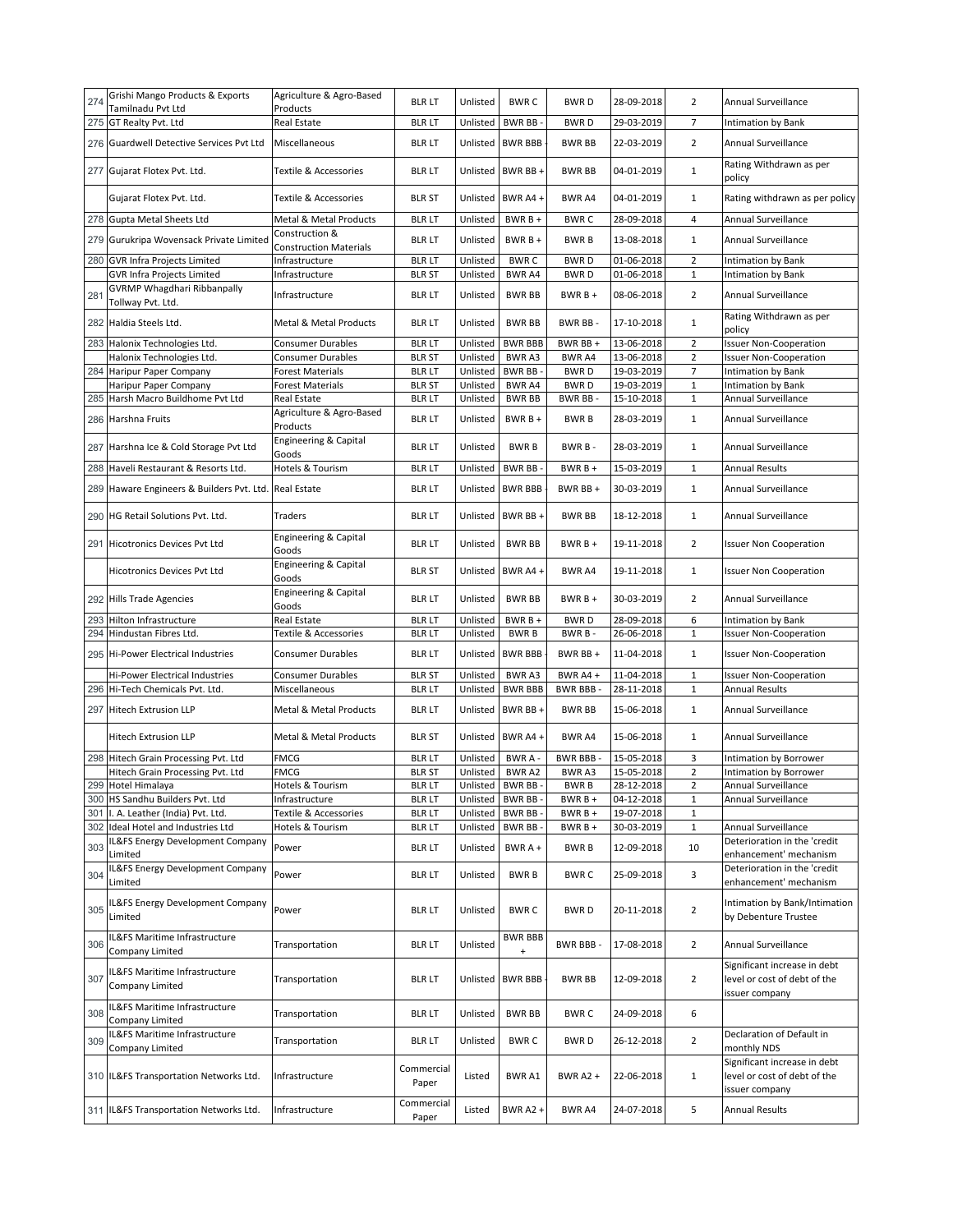|     | 312 IL&FS Transportation Networks Ltd.                                 | Infrastructure                                  | Commercial<br>Paper | Listed   | <b>BWRA4</b>                | <b>BWRD</b>     | 17-10-2018 | $\mathbf{1}$   | Intimation by Debenture<br>Trustee                                                                    |
|-----|------------------------------------------------------------------------|-------------------------------------------------|---------------------|----------|-----------------------------|-----------------|------------|----------------|-------------------------------------------------------------------------------------------------------|
| 313 | Ilasakaa Steels Limited                                                | Traders                                         | <b>BLR LT</b>       | Unlisted | <b>BWR BB</b>               | BWR BB-         | 17-07-2018 | $\mathbf{1}$   | Downgraded under issuer non<br>cooperation                                                            |
|     | 314 Incom Cables Pvt Ltd                                               | Construction &<br><b>Construction Materials</b> | <b>BLR LT</b>       | Unlisted | BWR BB +                    | <b>BWRD</b>     | 22-01-2019 | 9              | Intimation by Bank                                                                                    |
|     | Incom Cables Pvt Ltd                                                   | Construction &<br><b>Construction Materials</b> | <b>BLR ST</b>       | Unlisted | BWR A4+                     | <b>BWRD</b>     | 22-01-2019 | $\overline{2}$ | Intimation by Bank                                                                                    |
| 315 | Inderdeep Construction Company                                         | Engineering & Capital<br>Goods                  | <b>BLR LT</b>       | Unlisted | <b>BWR BBB</b>              | <b>BWR BB</b>   | 09-01-2019 | $\overline{2}$ | Annual Surveillance                                                                                   |
| 316 | India Wire                                                             | Metal & Metal Products                          | <b>BLR LT</b>       | Unlisted | $BWRB +$                    | <b>BWRD</b>     | 31-10-2018 | 6              | Intimation by Bank                                                                                    |
|     | India Wire                                                             | Metal & Metal Products                          | <b>BLR ST</b>       | Unlisted | <b>BWRA4</b>                | <b>BWRD</b>     | 31-10-2018 | $\mathbf 1$    | Intimation by Bank                                                                                    |
| 317 | Indigo Denim Private Limited                                           | Textile & Accessories                           | <b>BLRLT</b>        | Unlisted | <b>BWR BB</b>               | BWR B +         | 29-03-2019 | $\mathbf{1}$   | Annual Surveillance                                                                                   |
| 318 | Indison Agro Foods Ltd.                                                | <b>FMCG</b>                                     | <b>BLR LT</b>       | Unlisted | <b>BWRC</b>                 | <b>BWRD</b>     | 27-09-2018 | $\overline{2}$ | <b>Intimation by Bank</b>                                                                             |
| 319 | Indo Kaf International                                                 | Agriculture & Agro-Based<br>Products            | <b>BLR LT</b>       | Unlisted | <b>BWRB</b>                 | <b>BWRC</b>     | 19-11-2018 | 3              | <b>Issuer Non Cooperation</b>                                                                         |
| 320 | <b>Indo Products</b>                                                   | Metal & Metal Products                          | <b>BLRLT</b>        | Unlisted | <b>BWRB</b>                 | BWR B-          | 03-08-2018 | $\mathbf{1}$   | <b>Issuer Non Cooperation</b>                                                                         |
| 321 | Indo Rama Renewables Jath Ltd.                                         | Power                                           | <b>BLR LT</b>       | Unlisted | <b>BWR BBB</b><br>(SO)      | BWR BB+<br>(SO) | 08-11-2018 | $\overline{2}$ | Annual Surveillance                                                                                   |
|     | Indo Rama Renewables Jath Ltd.                                         | Power                                           | <b>BLR ST</b>       | Unlisted | BWR A3                      | BWR A4 +        | 08-11-2018 | 1              | Annual Surveillance                                                                                   |
|     | 322 IndTob International Pvt Ltd                                       | Agriculture & Agro-Based<br>Products            | <b>BLR LT</b>       |          | Unlisted BWR BBB            | <b>BWR BB</b>   | 12-03-2019 | $\overline{2}$ | Non-fulfillment of funding<br>commitments prior to due<br>dates, as required under<br>borrowing terms |
|     | 323 Intech DMLS Pvt. Ltd                                               | Engineering & Capital<br>Goods                  | <b>BLR LT</b>       | Unlisted | <b>BWRB</b>                 | <b>BWRC</b>     | 19-11-2018 | 3              | <b>Issuer Non Cooperation</b>                                                                         |
|     | 324 Integrated Caps Pvt Ltd                                            | Metal & Metal Products                          | <b>BLR LT</b>       | Unlisted | <b>BWRC</b>                 | <b>BWRD</b>     | 20-07-2018 | $\overline{2}$ |                                                                                                       |
|     | Integrated Caps Pvt Ltd                                                | Metal & Metal Products                          | <b>BLR ST</b>       | Unlisted | BWR A4                      | <b>BWRD</b>     | 20-07-2018 | $\mathbf{1}$   |                                                                                                       |
| 325 | Intermed (Mumbai)                                                      | Pharma & Healthcare                             | <b>BLR ST</b>       | Unlisted | BWR A4+                     | BWR A4          | 28-03-2019 | $\mathbf{1}$   | <b>Annual Surveillance</b>                                                                            |
| 326 | IP Constructions Pvt. Ltd.                                             | Real Estate                                     | <b>BLR LT</b>       | Unlisted | BWR BB+                     | $BWRB+$         | 04-09-2018 | 3              | <b>Annual Results</b>                                                                                 |
| 327 | IP Constructions Pvt. Ltd.                                             | Real Estate                                     | <b>BLR LT</b>       | Unlisted | $BWRB +$                    | <b>BWRD</b>     | 25-03-2019 | 6              | Reference to NCLT under<br>Indian Bankruptcy Code                                                     |
| 328 | Isha Homes India Pvt. Ltd.                                             | Real Estate                                     | <b>BLR LT</b>       | Unlisted | <b>BWR BBB</b>              | BWR BB +        | 11-01-2019 | $\mathbf{1}$   | Annual Surveillance                                                                                   |
| 329 | Ishaan Clubs and Hospitality Pvt. Ltd.                                 | <b>Hotels &amp; Tourism</b>                     | <b>BLR LT</b>       | Unlisted | <b>BWR BB</b>               | BWR BB-         | 13-04-2018 | 1              | Annual Surveillance                                                                                   |
| 330 | Ishman International                                                   | Textile & Accessories                           | <b>BLR ST</b>       | Unlisted | BWR A4+                     | BWR A4          | 03-01-2019 | $\mathbf{1}$   | Annual Results                                                                                        |
| 331 | Ispat Damodar Ltd.                                                     | Metal & Metal Products                          | <b>BLR LT</b>       | Unlisted | <b>BWR BB</b>               | <b>BWRB</b>     | 17-10-2018 | 3              | Rating Withdrawn as per<br>policy                                                                     |
| 332 | <b>IUA Trust</b>                                                       | Hotels & Tourism                                | <b>BLR LT</b>       | Unlisted | BWR B +                     | <b>BWRB</b>     | 06-07-2018 | $1\,$          | Annual Surveillance                                                                                   |
| 333 | J J Fine Spun Pvt Ltd                                                  | Textile & Accessories                           | <b>BLRLT</b>        | Unlisted | <b>BWR BB</b>               | BWR BB-         | 19-03-2019 | $\mathbf 1$    | Annual Surveillance                                                                                   |
|     | JJ Fine Spun Pvt Ltd                                                   | Textile & Accessories                           | <b>BLR ST</b>       | Unlisted | BWR A4+                     | BWR A4          | 19-03-2019 | $\mathbf{1}$   | Annual Surveillance                                                                                   |
|     | 334 J. R. Shah & Co                                                    | Construction &<br><b>Construction Materials</b> | <b>BLR LT</b>       | Unlisted | BWR B-                      | <b>BWRC</b>     | 21-09-2018 | $\overline{2}$ | Annual Surveillance                                                                                   |
| 335 | J.M.L Marketings Private Limited                                       | <b>FMCG</b>                                     | <b>BLR LT</b>       | Unlisted | <b>BWR BBB</b>              | <b>BWR BBB-</b> | 05-10-2018 | $\mathbf{1}$   | Annual Surveillance                                                                                   |
|     | M.L Marketings Private Limited.                                        | <b>FMCG</b>                                     | BLR ST              |          | Unlisted BWR A3 +           | BWR A3          | 05-10-2018 | 1              | Annual Surveillance                                                                                   |
|     | 336 Jabalpur Motors Ltd                                                | Automobiles & Auto<br>Ancillary                 | <b>BLR LT</b>       | Unlisted | BWR BB-                     | $BWRB+$         | 30-03-2019 | 1              | Annual Surveillance                                                                                   |
| 337 | Jagson International Ltd.                                              | Oil & Natural Gas                               | <b>BLRLT</b>        | Unlisted | <b>BWR BBB</b><br>$\ddot{}$ | <b>BWR BBB</b>  | 24-12-2018 | $\mathbf{1}$   | Annual Surveillance                                                                                   |
|     | Jagson International Ltd.                                              | Oil & Natural Gas                               | <b>BLR ST</b>       | Unlisted | BWR A3+                     | BWR A3          | 24-12-2018 | $\mathbf{1}$   | Annual Surveillance                                                                                   |
|     | 338 Jahir Impex                                                        | Metal & Metal Products                          | <b>BLR LT</b>       | Unlisted | $BWRB +$                    | <b>BWRB</b>     | 13-12-2018 | 1              | <b>Annual Results</b>                                                                                 |
|     | 339 Jai Durga Frozen Foods                                             | FMCG                                            | <b>BLRLT</b>        | Unlisted | <b>BWRB</b>                 | BWR B-          | 22-08-2018 | 1              | Annual Surveillance                                                                                   |
| 340 | Jai Jagdamba Metalloys Ltd                                             | Metal & Metal Products                          | <b>BLR LT</b>       | Unlisted | <b>BWRB</b>                 | BWR B-          | 05-10-2018 | $\mathbf{1}$   | Annual Surveillance                                                                                   |
|     | 341 Jai Maakali Poultry Farms                                          | Agriculture & Agro-Based<br>Products            | <b>BLR LT</b>       | Unlisted | <b>BWRC</b>                 | <b>BWRD</b>     | 28-09-2018 | $\overline{2}$ | Intimation by Bank                                                                                    |
|     | 342 Jai Mata Di Foods                                                  | <b>FMCG</b>                                     | <b>BLR LT</b>       | Unlisted | <b>BWRB</b>                 | BWR B-          | 30-08-2018 | 1              | Annual Surveillance                                                                                   |
|     | 343 Jakraya Sugar Limited                                              | Agriculture & Agro-Based<br>Products            | <b>BLR LT</b>       | Unlisted | BWR BB+                     | <b>BWR BB</b>   | 16-11-2018 | $\mathbf{1}$   | Annual Surveillance                                                                                   |
|     | Jammu Auto mart Pvt<br>344 Ltd(Erstwhile:KC Jammu Automart Pvt<br>Ltd) | Automobiles & Auto<br>Ancillary                 | <b>BLR LT</b>       | Unlisted | BWR BB-                     | <b>BWRB</b>     | 06-03-2019 | $\overline{2}$ | Annual Surveillance                                                                                   |
| 345 | Jassar Dental Medical Education<br>Health Foundation                   | Miscellaneous                                   | <b>BLRLT</b>        | Unlisted | $BWRB +$                    | <b>BWRB</b>     | 15-10-2018 | $\mathbf 1$    | Non-fulfillment of funding<br>commitments prior to due<br>dates, as required under<br>borrowing terms |
|     | 346 Jawahar Saw Mills Pvt. Ltd.                                        | <b>Forest Materials</b>                         | <b>BLRLT</b>        | Unlisted | BWR BB-                     | <b>BWRD</b>     | 26-03-2019 | $\overline{7}$ | Intimation by Bank                                                                                    |
|     | Jawahar Saw Mills Pvt. Ltd.                                            | <b>Forest Materials</b>                         | <b>BLR ST</b>       |          | Unlisted BWR A4 +           | <b>BWRD</b>     | 26-03-2019 | $\overline{2}$ | Intimation by Bank                                                                                    |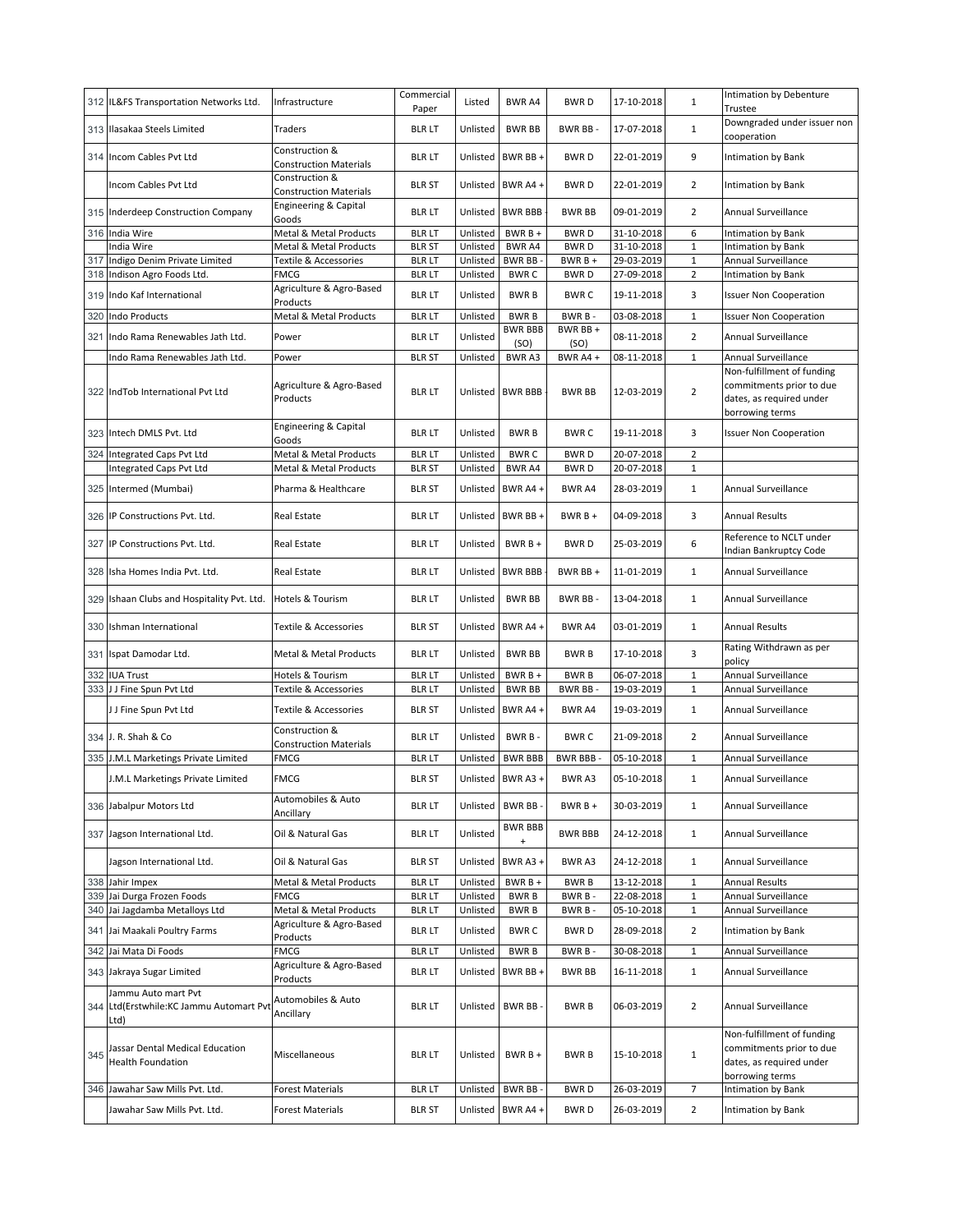|     | 347 Jay Ace Technologies Ltd.               | Engineering & Capital<br>Goods                  | <b>BLR LT</b> |          | Unlisted BWR BB -   | $BWRB +$        | 07-09-2018 | $\mathbf{1}$   | Annual Results/Annual<br>Surveillance |
|-----|---------------------------------------------|-------------------------------------------------|---------------|----------|---------------------|-----------------|------------|----------------|---------------------------------------|
|     | 348 Jaycon Infrastructure Limited           | Real Estate                                     | <b>BLR LT</b> | Unlisted | <b>BWR BBB</b>      | <b>BWR BB</b>   | 10-09-2018 | $\overline{2}$ | Annual Surveillance                   |
|     | laycon Infrastructure Limited               | Real Estate                                     | <b>BLR ST</b> | Unlisted | BWR A3              | BWR A4          | 10-09-2018 | $\overline{2}$ | Annual Surveillance                   |
|     |                                             | Automobiles & Auto                              |               |          |                     |                 |            |                |                                       |
|     | 349 JBS Engineering Works                   | Ancillary                                       | <b>BLR LT</b> | Unlisted | <b>BWRC</b>         | <b>BWRD</b>     | 29-09-2018 | $\overline{2}$ | Intimation by Bank                    |
|     | 350 Jewel Overseas Pvt. Ltd.                | Chemicals & Chemical<br>Products                | <b>BLR LT</b> | Unlisted | <b>BWR BB</b>       | BWR BB-         | 26-06-2018 | $\mathbf{1}$   | <b>Issuer Non-Cooperation</b>         |
| 351 | Jhelum Infra Projects Pvt. Ltd.             | Infrastructure                                  | <b>BLR LT</b> | Unlisted | BWR B +             | BWR B-          | 18-12-2018 | $\overline{2}$ | Annual Surveillance                   |
|     | Jindal Green Crop International Pvt.        |                                                 |               |          |                     |                 |            |                |                                       |
| 352 | Ltd                                         | Traders                                         | <b>BLR LT</b> | Unlisted | BWR BB+             | BWR BB-         | 23-07-2018 | $\overline{2}$ | <b>Issuer Non-Cooperation</b>         |
|     | Jindal Green Crop International Pvt.<br>Ltd | Traders                                         | <b>BLR ST</b> |          | Unlisted BWR A4 +   | <b>BWR A4</b>   | 23-07-2018 | $\mathbf{1}$   | <b>Issuer Non-Cooperation</b>         |
|     |                                             | Construction &                                  |               |          |                     |                 |            |                |                                       |
|     | 353 JR Granites Pvt. Ltd.                   | <b>Construction Materials</b>                   | <b>BLR LT</b> | Unlisted | BWR BB-             | <b>BWRB</b>     | 26-04-2018 | $\overline{2}$ | <b>Issuer Non-Cooperation</b>         |
|     | 354 JV Strips Ltd                           | Metal & Metal Products                          | <b>BLR LT</b> | Unlisted | <b>BWR BBB</b>      | <b>BWR BB</b>   | 29-11-2018 | $\overline{2}$ | Annual Results                        |
|     | JV Strips Ltd                               | Metal & Metal Products                          | <b>BLR ST</b> | Unlisted | BWR A3              | BWR A4          | 29-11-2018 | $\overline{2}$ | <b>Annual Results</b>                 |
|     | 355 JV Strips Ltd                           | Metal & Metal Products                          | <b>BLR LT</b> | Unlisted | <b>BWR BB</b>       | <b>BWRD</b>     | 18-01-2019 | 8              | Intimation by Bank                    |
|     | JV Strips Ltd                               | Metal & Metal Products                          | <b>BLR ST</b> | Unlisted | <b>BWRA4</b>        | <b>BWRD</b>     | 18-01-2019 | $\mathbf 1$    | Intimation by Bank                    |
| 356 | K P Garments Pvt. Ltd.                      | Textile & Accessories                           | <b>BLR LT</b> | Unlisted | <b>BWR BB</b>       | BWR B +         | 29-03-2019 | $\mathbf 1$    | Annual Surveillance                   |
| 357 | K S Impex Ltd                               | <b>FMCG</b>                                     | <b>BLR LT</b> | Unlisted | BWR B +             | <b>BWRD</b>     | 29-09-2018 | 6              | Intimation by Bank                    |
|     | K S Impex Ltd                               | <b>FMCG</b>                                     | <b>BLR ST</b> | Unlisted | BWR A4              | <b>BWRD</b>     | 29-09-2018 | $1\,$          | Intimation by Bank                    |
|     | 358 K.S.Patel & Sons                        | Traders                                         | <b>BLRLT</b>  | Unlisted | <b>BWRB</b>         | <b>BWRD</b>     | 28-09-2018 | 5              | Intimation by Bank                    |
|     | K.S.R. Educational and Charitable           |                                                 |               |          |                     |                 |            |                |                                       |
| 359 | Trust                                       | Education                                       | <b>BLR LT</b> | Unlisted | BWR A -             | <b>BWR BBB</b>  | 11-09-2018 | $\overline{2}$ | Annual Surveillance                   |
|     |                                             |                                                 |               |          |                     |                 |            |                | Auditor's comments in Audit           |
|     | 360 Kabir Consultancy                       | <b>Real Estate</b>                              | <b>BLR LT</b> | Unlisted | <b>BWRC</b>         | BWR D           | 28-09-2018 | $\overline{2}$ | Report about past defaults and        |
|     |                                             |                                                 |               |          |                     |                 |            |                | continuation                          |
|     |                                             |                                                 |               |          |                     |                 |            |                | Non-fulfillment of funding            |
|     | 361 KAC Yarn Pvt. Ltd.                      | Textile & Accessories                           | <b>BLR LT</b> | Unlisted | $BWRB +$            | <b>BWRD</b>     | 06-07-2018 | 6              | commitments prior to due              |
|     |                                             |                                                 |               |          |                     |                 |            |                | dates, as required under              |
|     |                                             |                                                 |               |          |                     |                 |            |                | borrowing terms                       |
|     |                                             |                                                 |               |          |                     |                 |            |                | Non-fulfillment of funding            |
|     |                                             |                                                 |               |          |                     |                 |            |                | commitments prior to due              |
|     | KAC Yarn Pvt. Ltd.                          | Textile & Accessories                           | <b>BLR ST</b> | Unlisted | <b>BWR A4</b>       | <b>BWRD</b>     | 06-07-2018 | $1\,$          | dates, as required under              |
|     |                                             |                                                 |               |          |                     |                 |            |                | borrowing terms                       |
|     | 362 Kailash Marble Industries Pvt. Ltd.     | Construction &                                  | <b>BLR LT</b> | Unlisted | BWR BB-             | <b>BWRD</b>     | 23-01-2019 | $\overline{7}$ | Intimation by Bank                    |
|     |                                             | <b>Construction Materials</b>                   |               |          |                     |                 |            |                |                                       |
|     | Kailash Marble Industries Pvt. Ltd.         | Construction &<br><b>Construction Materials</b> | <b>BLR ST</b> | Unlisted | <b>BWR A4</b>       | BWR D           | 23-01-2019 | $\mathbf{1}$   | Intimation by Bank                    |
|     |                                             |                                                 |               |          |                     |                 |            |                | Non-fulfillment of funding            |
|     |                                             |                                                 |               |          |                     |                 |            |                | commitments prior to due              |
|     | 363 Kamadanathji Textiles Private Ltd       | Textile & Accessories                           | <b>BLR LT</b> | Unlisted | BWR B-              | <b>BWRC</b>     | 07-09-2018 | $\overline{2}$ | dates, as required under              |
|     |                                             |                                                 |               |          |                     |                 |            |                | borrowing terms                       |
|     |                                             | Construction &                                  |               |          |                     |                 |            |                |                                       |
|     | 364 Kaneria Granito Ltd.                    | <b>Construction Materials</b>                   | <b>BLR LT</b> | Unlisted | BWR C+              | <b>BWRD</b>     | 28-03-2019 | 3              | Intimation by Bank                    |
|     | Kaneria Granito Ltd.                        | Construction &                                  | BLR ST        | Unlisted | BWR A4              | <b>BWRD</b>     | 28-03-2019 | $\mathbf{1}$   | Intimation by Bank                    |
|     |                                             | <b>Construction Materials</b>                   |               |          |                     |                 |            |                |                                       |
|     | 365 Kanhha Cables Pvt. Ltd.                 | Telecommunication                               | blr lt        |          | Unlisted   BWR BB - | BWR B +         | 29-01-2019 | 1              | Annual Surveillance                   |
|     | 366 Kansal Building Solutions Pvt. Ltd.     | Engineering & Capital<br>Goods                  | <b>BLR LT</b> | Unlisted | BWR B-              | <b>BWRC</b>     | 25-09-2018 | $\overline{2}$ | <b>Annual Results</b>                 |
|     | 367 Kansal Building Solutions Pvt. Ltd.     | Engineering & Capital                           | <b>BLR LT</b> | Unlisted | <b>BWRC</b>         | <b>BWRD</b>     | 30-03-2019 | $\overline{2}$ | Reference to NCLT under               |
|     |                                             | Goods                                           |               |          |                     |                 |            |                | Indian Bankruptcy Code                |
|     | 368 Kansal Ice & Cold Storage               | <b>FMCG</b>                                     | <b>BLR LT</b> | Unlisted | BWR B +             | <b>BWRB</b>     | 23-10-2018 | $\mathbf{1}$   | Annual Surveillance                   |
|     | 369 Kanva Fashions Limited                  | Textile & Accessories                           | <b>BLRLT</b>  | Unlisted | <b>BWR BBB</b>      | <b>BWR BBB-</b> | 23-01-2019 | $\mathbf{1}$   | Annual Surveillance                   |
|     | 370 Kanva Fashions Limited                  | Textile & Accessories                           | <b>BLRLT</b>  |          | Unlisted BWR BBB    | BWR BB-         | 22-03-2019 | 3              | Annual Surveillance                   |
| 371 | Karam Devi Memorial Public School           |                                                 |               |          |                     |                 |            |                | Annual Surveillance                   |
|     | Samiti, Kanpur                              | Education                                       | <b>BLR LT</b> | Unlisted | <b>BWR BB</b>       | BWR BB-         | 30-07-2018 | $\mathbf{1}$   |                                       |
|     | 372 Karamveer Electronics Pvt. Ltd          | Consumer Durables                               | <b>BLR LT</b> | Unlisted | BWR BB-             | $BWRB +$        | 10-08-2018 | $\mathbf{1}$   | Annual Surveillance                   |
|     | 373 Kareli Sugar Mill Pvt. Ltd.             | Agriculture & Agro-Based<br>Products            | <b>BLR LT</b> | Unlisted | BWR BB+             | <b>BWR BB</b>   | 11-12-2018 | $\mathbf{1}$   | <b>Annual Results</b>                 |
|     | 374 Karpaga Vinayaga & Company              | Traders                                         | <b>BLR LT</b> | Unlisted | <b>BWRB</b>         | <b>BWRD</b>     | 28-09-2018 | 5              | Intimation by Bank                    |
|     | Karpaga Vinayaga & Company                  | Traders                                         | <b>BLR ST</b> | Unlisted | BWR A4              | <b>BWRD</b>     | 28-09-2018 | $\mathbf 1$    | Intimation by Bank                    |
|     | 375 Karthik Agro Industries Pvt. Ltd.       | Agriculture & Agro-Based                        | <b>BLR LT</b> | Unlisted | <b>BWRC</b>         | <b>BWRD</b>     | 28-09-2018 | $\overline{2}$ | Intimation by Bank                    |
|     |                                             | Products                                        |               |          |                     |                 |            |                |                                       |
|     |                                             |                                                 |               |          |                     |                 |            |                | Information availability risk         |
|     |                                             |                                                 |               |          |                     |                 |            |                | due to non-submission of              |
|     | 376 Kaur Sain Spinners Ltd.                 | Textile & Accessories                           | <b>BLRLT</b>  | Unlisted | $BWRB +$            | <b>BWRD</b>     | 13-07-2018 | 6              | required data to undertake a          |
|     |                                             |                                                 |               |          |                     |                 |            |                | proper review, existing               |
|     |                                             |                                                 |               |          |                     |                 |            |                | liquidity issues and non-             |
|     |                                             |                                                 |               |          |                     |                 |            |                | submission of NDS                     |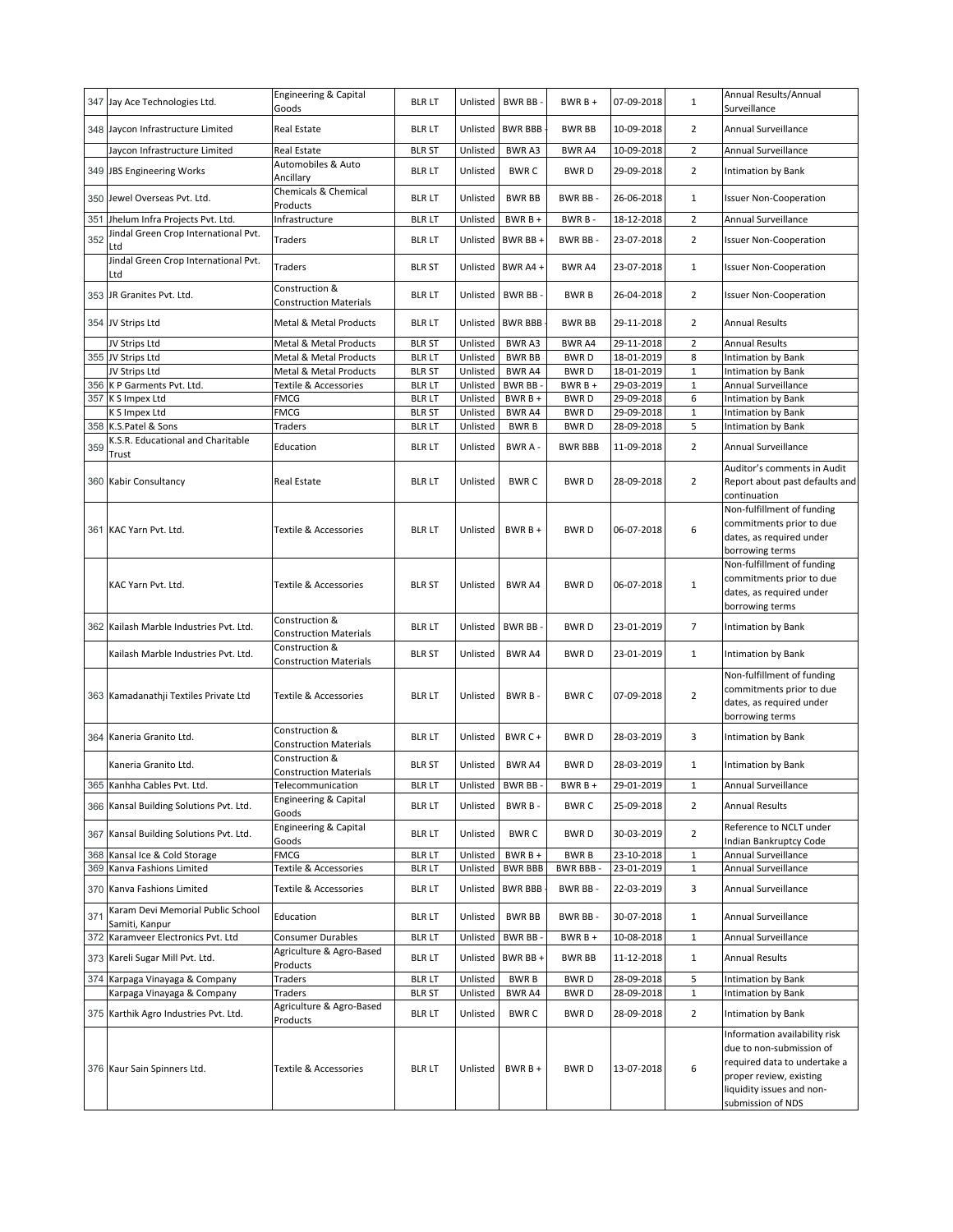|     | Kaur Sain Spinners Ltd.                                   | Textile & Accessories                           | <b>BLR ST</b>                 | Unlisted             | <b>BWR A4</b>                | <b>BWRD</b>            | 13-07-2018               | 1                             | Information availability risk<br>due to non-submission of<br>required data to undertake a<br>proper review, existing<br>liquidity issues and non-<br>submission of NDS |
|-----|-----------------------------------------------------------|-------------------------------------------------|-------------------------------|----------------------|------------------------------|------------------------|--------------------------|-------------------------------|------------------------------------------------------------------------------------------------------------------------------------------------------------------------|
| 377 | <b>KC Toolroom Pyt. Ltd</b>                               | Chemicals & Chemical<br>Products                | <b>BLR LT</b>                 | Unlisted             | <b>BWR BB</b>                | BWR BB-                | 30-03-2019               | $\mathbf{1}$                  | Annual Surveillance                                                                                                                                                    |
| 378 | Keerthi Poultries & Foods Pvt. Ltd.                       | Agriculture & Agro-Based<br>Products            | <b>BLR LT</b>                 | Unlisted             | <b>BWRB</b>                  | BWR B-                 | 19-06-2018               | 1                             | <b>Issuer Non-Cooperation</b>                                                                                                                                          |
| 379 | Kerudi Healthcare Pvt. Ltd.                               | Pharma & Healthcare                             | <b>BLR LT</b>                 | Unlisted             | <b>BWR BB</b>                | BWR B +                | 18-09-2018               | $\mathbf 2$                   | Annual Surveillance                                                                                                                                                    |
| 380 | Kesavahanuma Cotton and Oil Mill<br>Pvt. Ltd.             | Agriculture & Agro-Based<br>Products            | <b>BLR LT</b>                 | Unlisted             | BWR C+                       | <b>BWRD</b>            | 28-09-2018               | 3                             | Intimation by Bank                                                                                                                                                     |
| 381 | Keshav Agro                                               | FMCG                                            | <b>BLR LT</b>                 | Unlisted             | <b>BWRB</b>                  | BWR B-                 | 12-07-2018               | $\mathbf 1$                   |                                                                                                                                                                        |
| 382 | Kesoram Industries Ltd.                                   | Construction &<br><b>Construction Materials</b> | <b>BLR LT</b>                 | Listed               | <b>BWRA</b>                  | BWR BBB +              | 19-10-2018               | $\overline{2}$                | Annual Results/Quarterly<br>Results                                                                                                                                    |
|     | Kesoram Industries Ltd.                                   | Construction &<br><b>Construction Materials</b> | Commercial<br>Paper           | Listed               | <b>BWRA1</b>                 | BWR A2                 | 19-10-2018               | $\overline{2}$                | Annual Results/Quarterly<br>Results                                                                                                                                    |
|     | 383 Ketan Construction Ltd                                | Infrastructure                                  | <b>BLR LT</b>                 | Unlisted             | <b>BWR BBB</b><br>$\ddot{}$  | BWR BB +               | 28-12-2018               | 3                             | <b>Issuer Non Cooperation</b>                                                                                                                                          |
|     | Ketan Construction Ltd                                    | Infrastructure                                  | <b>BLR ST</b>                 | Unlisted             | BWR A2                       | BWR A4                 | 28-12-2018               | $\overline{4}$                | <b>Issuer Non Cooperation</b>                                                                                                                                          |
| 385 | 384 Key Locks (India)<br>Kgeyes Residency Private Limited | Miscellaneous<br>Real Estate                    | <b>BLRLT</b><br><b>BLR LT</b> | Unlisted<br>Unlisted | <b>BWRC</b><br><b>BWR BB</b> | <b>BWRD</b><br>BWR BB- | 30-03-2019<br>13-12-2018 | $\overline{2}$<br>$\mathbf 1$ | Intimation by Bank<br><b>Annual Surveillance</b>                                                                                                                       |
| 386 | Khed Sinnar Expressway Ltd.                               | Infrastructure                                  | <b>BLR LT</b>                 | Unlisted             | <b>BWR BBB</b><br>(SO)       | <b>BWRD</b>            | 24-07-2018               | 11                            | Intimation by Bank                                                                                                                                                     |
|     | 387 Kimberly Club Pvt. Ltd.                               | Miscellaneous                                   | <b>BLRLT</b>                  | Unlisted             | <b>BWRB</b>                  | BWR B-                 | 12-11-2018               | $\mathbf{1}$                  | No response from the<br>company                                                                                                                                        |
|     | 388 Kiran Udyog Pvt. Ltd.                                 | Automobiles & Auto<br>Ancillary                 | <b>BLR LT</b>                 | Unlisted             | <b>BWR BBB</b>               | BWR BB +               | 04-02-2019               | 2                             | <b>Annual Results</b>                                                                                                                                                  |
|     | Kiran Udyog Pvt. Ltd.                                     | Automobiles & Auto<br>Ancillary                 | <b>BLR ST</b>                 | Unlisted             | <b>BWRA3</b>                 | BWR A4 +               | 04-02-2019               | $\mathbf{1}$                  | Annual Results                                                                                                                                                         |
| 389 | Kisan Rice Mill                                           | FMCG                                            | <b>BLRLT</b>                  | Unlisted             | BWR B +                      | <b>BWRB</b>            | 30-08-2018               | 1                             | Annual Surveillance                                                                                                                                                    |
| 390 | KJ Infrastructure Projects India Pvt.<br>Ltd.             | Engineering & Capital<br>Goods                  | <b>BLR LT</b>                 | Unlisted             | $BWRB +$                     | <b>BWRD</b>            | 02-01-2019               | 6                             | Intimation by Bank                                                                                                                                                     |
|     | KJ Infrastructure Projects India Pvt.<br>Ltd.             | Engineering & Capital<br>Goods                  | <b>BLR ST</b>                 | Unlisted             | <b>BWRA4</b>                 | <b>BWRD</b>            | 02-01-2019               | 1                             | Intimation by Bank                                                                                                                                                     |
| 391 | KK Milk Fresh India Limited                               | Agriculture & Agro-Based<br>Products            | <b>BLR LT</b>                 | Unlisted             | BWR BB-                      | <b>BWRD</b>            | 08-10-2018               | $\overline{7}$                | Intimation by Bank                                                                                                                                                     |
| 392 | KKK Cotspin Pvt. Ltd.                                     | Textile & Accessories                           | <b>BLRLT</b>                  | Unlisted             | <b>BWR BB</b>                | <b>BWRD</b>            | 20-07-2018               | 8                             |                                                                                                                                                                        |
|     | KKK Cotspin Pvt. Ltd.                                     | Textile & Accessories                           | <b>BLR ST</b>                 | Unlisted             | BWR A4                       | <b>BWRD</b>            | 20-07-2018               | $\mathbf 1$                   |                                                                                                                                                                        |
| 393 | KKO Mohamed Ibrahim Educational<br>and Charitable Trust   | Education                                       | <b>BLRLT</b>                  | Unlisted             | <b>BWR BB</b>                | <b>BWRD</b>            | 29-08-2018               | 8                             | <b>Annual Results</b>                                                                                                                                                  |
|     | 394 KLA Foods (India) Ltd.                                | Agriculture & Agro-Based<br>Products            | <b>BLR LT</b>                 | Unlisted             | <b>BWR BB</b>                | BWR BB-                | 26-06-2018               | $\mathbf{1}$                  | <b>Issuer Non-Cooperation</b>                                                                                                                                          |
| 395 | <b>KM Toll Road Private Limited</b>                       | Infrastructure                                  | <b>BLR LT</b>                 |                      | Unlisted BWR BBB             | <b>BWR BB</b>          | 11-03-2019               | 2                             | Annual Surveillance                                                                                                                                                    |
|     | 396 KND Engineering Technologies Ltd                      | Engineering & Capital<br>Goods                  | <b>BLR LT</b>                 | Listed               | <b>BWR BBB</b>               | <b>BWR BB</b>          | 25-06-2018               | 3                             | Annual Surveillance/Losses,<br>sharp revenue de-growth etc.<br>based on publicly disclosed<br>financial statements                                                     |
|     | KND Engineering Technologies Ltd                          | Engineering & Capital<br>Goods                  | <b>BLR ST</b>                 | Listed               | <b>BWRA3</b>                 | <b>BWR A4</b>          | 25-06-2018               | $\overline{2}$                | Annual Surveillance/Losses,<br>sharp revenue de-growth etc.<br>based on publicly disclosed<br>financial statements                                                     |
|     | 397 KND Engineering Technologies Ltd                      | Engineering & Capital<br>Goods                  | <b>BLR LT</b>                 | Listed               | <b>BWR BB</b>                | <b>BWRD</b>            | 06-09-2018               | 8                             | Intimation by Bank                                                                                                                                                     |
|     | KND Engineering Technologies Ltd                          | Engineering & Capital<br>Goods                  | <b>BLR ST</b>                 | Listed               | <b>BWR A4</b>                | BWR D                  | 06-09-2018               | $\mathbf{1}$                  | Intimation by Bank                                                                                                                                                     |
|     | 398 Kohinoor Enterprises                                  | Textile & Accessories                           | <b>BLR ST</b>                 | Unlisted             | BWR A4+                      | BWR A4                 | 28-11-2018               | $\mathbf{1}$                  | <b>Annual Results</b>                                                                                                                                                  |
| 399 | Koshal Poly Pack                                          | Miscellaneous                                   | <b>BLRLT</b>                  | Unlisted             | BWR BB-                      | $BWRB +$               | 22-03-2019               | $\mathbf 1$                   | Annual Surveillance                                                                                                                                                    |
|     | 400 Kraft Auto Pvt. Ltd.                                  | Automobiles & Auto<br>Ancillary                 | <b>BLR LT</b>                 | Unlisted             | $BWRB +$                     | <b>BWRB</b>            | 24-04-2018               | $\mathbf{1}$                  | <b>Issuer Non-Cooperation</b>                                                                                                                                          |
|     | 401 Kraft Laminate                                        | Construction &<br><b>Construction Materials</b> | <b>BLR LT</b>                 | Unlisted             | $BWRB +$                     | <b>BWRB</b>            | 30-03-2019               | $\mathbf{1}$                  | Annual Surveillance                                                                                                                                                    |
|     | 402 Kritika Wires Pvt. Ltd.                               | Construction &<br><b>Construction Materials</b> | <b>BLR LT</b>                 | Unlisted             | <b>BWR BBB</b>               | BWR BB +               | 28-03-2019               | 2                             | Annual Surveillance                                                                                                                                                    |
|     | Kritika Wires Pvt. Ltd.                                   | Construction &<br><b>Construction Materials</b> | <b>BLR ST</b>                 | Unlisted             | BWR A3+                      | <b>BWR A4 +</b>        | 28-03-2019               | $\overline{2}$                | Annual Surveillance                                                                                                                                                    |
|     | 403 Krupa Polymers Pvt. Ltd.                              | Agriculture & Agro-Based<br>Products            | <b>BLR LT</b>                 | Unlisted             | $BWRB +$                     | <b>BWRC</b>            | 11-04-2018               | 4                             | <b>Issuer Non-Cooperation</b>                                                                                                                                          |
|     | 404 Kufri Fun Campus Pvt. Ltd                             | Real Estate                                     | <b>BLRLT</b>                  | Unlisted             | BWR B-                       | <b>BWRC</b>            | 19-06-2018               | 2                             | <b>Issuer Non-Cooperation</b>                                                                                                                                          |
|     | 405 Kuldeep Motors Pvt. Ltd.                              | Automobiles & Auto<br>Ancillary                 | <b>BLR LT</b>                 | Unlisted             | BWR BB-                      | $BWRB +$               | 12-07-2018               | $1\,$                         |                                                                                                                                                                        |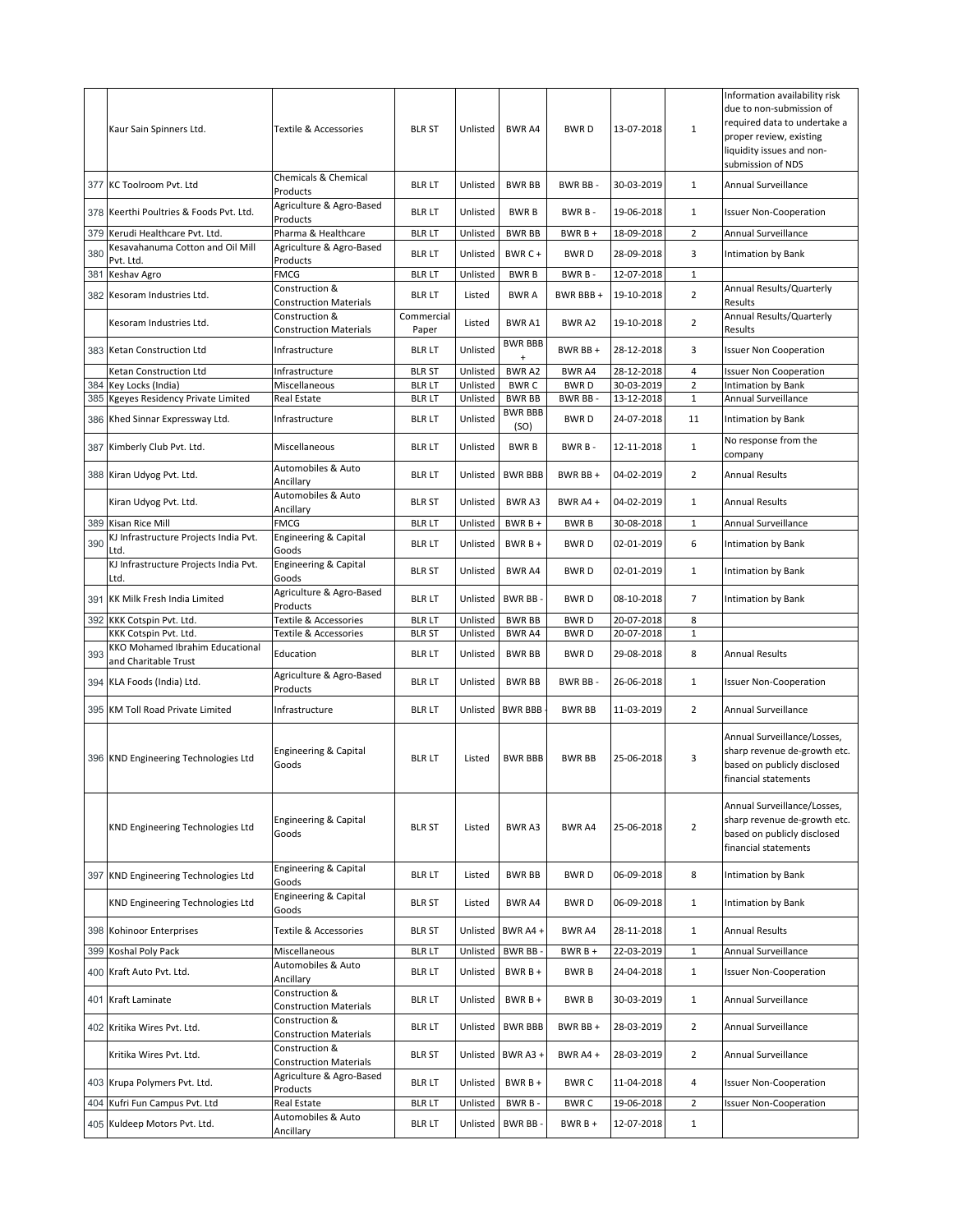|     | 406 Kumar Industries                               |                                           |               |          | <b>BWRB</b>       |                 |            | $\mathbf{1}$   |                                                                                                                                                                                                                                                           |
|-----|----------------------------------------------------|-------------------------------------------|---------------|----------|-------------------|-----------------|------------|----------------|-----------------------------------------------------------------------------------------------------------------------------------------------------------------------------------------------------------------------------------------------------------|
|     |                                                    | Metal & Metal Products                    | <b>BLR LT</b> | Unlisted |                   | BWR B-          | 16-07-2018 |                |                                                                                                                                                                                                                                                           |
| 407 | <b>Kumaran Sizing Mills</b>                        | Textile & Accessories                     | <b>BLRLT</b>  | Unlisted | BWR B +           | <b>BWRB</b>     | 07-01-2019 | $\mathbf{1}$   | Annual Surveillance                                                                                                                                                                                                                                       |
|     | 408 Kumaran Textiles                               | Textile & Accessories                     | <b>BLR LT</b> | Unlisted | <b>BWR BB</b>     | BWR BB-         | 07-01-2019 | 1              | Annual Surveillance                                                                                                                                                                                                                                       |
|     | Kundan Mal Roop Chand Jewellers                    |                                           |               |          |                   |                 |            |                |                                                                                                                                                                                                                                                           |
| 409 | Pvt. Ltd.                                          | Gems & Jewellery                          | <b>BLR LT</b> | Unlisted | <b>BWR BB</b>     | <b>BWRD</b>     | 29-09-2018 | $\overline{7}$ | Annual Surveillance                                                                                                                                                                                                                                       |
|     | 410 Kundan Singh Prem Singh Jamnal                 | Engineering & Capital<br>Goods            | <b>BLR LT</b> | Unlisted | <b>BWRB</b>       | BWR B-          | 04-09-2018 | $\mathbf{1}$   | <b>Issuer Not Cooperating</b>                                                                                                                                                                                                                             |
|     | 411 Kunj Power Projects Pvt. Ltd.                  | Power                                     | <b>BLR LT</b> | Unlisted | <b>BWRB</b>       | BWR B-          | 20-07-2018 | $\mathbf{1}$   |                                                                                                                                                                                                                                                           |
|     | 412 KVM Organic Products Pvt. Ltd.                 | Chemicals & Chemical<br>Products          | <b>BLR LT</b> | Unlisted | BWR BB-           | $BWRB +$        | 19-11-2018 | $\mathbf{1}$   | <b>Issuer Non Cooperation</b>                                                                                                                                                                                                                             |
|     | 413 Kwality Limited                                | Agriculture & Agro-Based<br>Products      | <b>BLR LT</b> | Listed   | BWR A +           | BWR A -         | 28-06-2018 | $\overline{2}$ | Significant decline in share<br>prices/bond prices of the                                                                                                                                                                                                 |
|     |                                                    |                                           |               |          |                   |                 |            |                | issuer or group companies<br>Significant decline in share                                                                                                                                                                                                 |
|     | <b>Kwality Limited</b>                             | Agriculture & Agro-Based<br>Products      | <b>BLR ST</b> | Listed   | <b>BWRA1</b>      | BWR A2          | 28-06-2018 | $\overline{2}$ | prices/bond prices of the<br>issuer or group companies                                                                                                                                                                                                    |
|     | 414 Kwality Limited                                | Agriculture & Agro-Based<br>Products      | <b>BLR LT</b> | Listed   | BWR A -           | <b>BWR BBB-</b> | 27-07-2018 | 3              | Any attachment or prohibitory<br>orders against the<br>Issuer/Resignation of<br>Independent Director or<br>Statutory Auditor or Key<br>Personnel of the<br>company/Significant decline in<br>share prices/bond prices of<br>the issuer or group companies |
|     | <b>Kwality Limited</b>                             | Agriculture & Agro-Based<br>Products      | <b>BLR ST</b> | Listed   | <b>BWRA2</b>      | BWR A3          | 27-07-2018 | $\overline{2}$ | Any attachment or prohibitory<br>orders against the<br>Issuer/Resignation of<br>Independent Director or<br>Statutory Auditor or Key<br>Personnel of the<br>company/Significant decline in<br>share prices/bond prices of<br>the issuer or group companies |
|     | 415 Kwality Limited                                | Agriculture & Agro-Based<br>Products      | <b>BLR LT</b> | Listed   | <b>BWR BBB</b>    | <b>BWRD</b>     | 06-09-2018 | 10             | Intimation by Bank                                                                                                                                                                                                                                        |
|     | <b>Kwality Limited</b>                             | Agriculture & Agro-Based<br>Products      | <b>BLR ST</b> | Listed   | <b>BWRA3</b>      | <b>BWRD</b>     | 06-09-2018 | 3              | Intimation by Bank                                                                                                                                                                                                                                        |
|     | 416 L. R. D Foods Pvt. Ltd.                        | Agriculture & Agro-Based<br>Products      | <b>BLR LT</b> | Unlisted | $BWRB +$          | <b>BWRB</b>     | 10-10-2018 | $\mathbf{1}$   | Annual Results                                                                                                                                                                                                                                            |
|     | 417 Lakeland Chemicals (India) Ltd.                | Chemicals & Chemical<br>Products          | <b>BLR LT</b> | Unlisted | <b>BWRC</b>       | BWR D           | 03-04-2018 | $\overline{2}$ | Intimation by Bank                                                                                                                                                                                                                                        |
|     | Lakeland Chemicals (India) Ltd.                    | Chemicals & Chemical<br>Products          | <b>BLR ST</b> | Unlisted | BWR A4            | <b>BWRD</b>     | 03-04-2018 | $\mathbf{1}$   | <b>Intimation by Bank</b>                                                                                                                                                                                                                                 |
|     | 418 Lakkshmi Durga Rice Industries                 | Agriculture & Agro-Based<br>Products      | <b>BLR LT</b> | Unlisted | <b>BWRB</b>       | BWR B-          | 26-07-2018 | $\mathbf{1}$   | issuer non cooperation                                                                                                                                                                                                                                    |
|     | 419 Lakshmi Flour Mills.                           | <b>FMCG</b>                               | <b>BLRLT</b>  |          | Unlisted BWR BB + | <b>BWR BB</b>   | 29-03-2019 | $\mathbf{1}$   | <b>Annual Results</b>                                                                                                                                                                                                                                     |
|     | 420 Lakshmi Precision Screws Ltd.                  | Engineering & Capital<br>Goods            | <b>BLR LT</b> | Listed   | BWR B +           | <b>BWRD</b>     | 02-08-2018 | 6              | Reference to NCLT under<br>Indian Bankruptcy Code                                                                                                                                                                                                         |
|     | Lakshmi Precision Screws Ltd.                      | Engineering & Capital<br>Goods            | <b>BLR ST</b> | Listed   | <b>BWRA4</b>      | <b>BWRD</b>     | 02-08-2018 | $\mathbf{1}$   | Reference to NCLT under<br>Indian Bankruptcy Code                                                                                                                                                                                                         |
|     | 421 Lanco Amarkantak Power Ltd.                    | Power                                     | <b>BLR LT</b> | Unlisted | BWR C -           | <b>BWRD</b>     | 28-09-2018 | $\mathbf{1}$   | Reference to NCLT under<br>Indian Bankruptcy Code                                                                                                                                                                                                         |
|     | Lanco Amarkantak Power Ltd.                        | Power                                     | <b>BLR ST</b> | Unlisted | <b>BWR A4</b>     | <b>BWRD</b>     | 28-09-2018 | 1              | Reference to NCLT under<br>Indian Bankruptcy Code                                                                                                                                                                                                         |
|     | 422 Lanco Hoskote Highway Ltd.                     | Infrastructure                            | <b>BLRLT</b>  | Unlisted | <b>BWRC</b>       | <b>BWRD</b>     | 04-12-2018 | $\overline{2}$ | Intimation by Bank                                                                                                                                                                                                                                        |
|     | Lanco Mandakini Hydro Energy Pvt.                  |                                           |               |          |                   |                 |            |                |                                                                                                                                                                                                                                                           |
| 423 | Ltd.                                               | Power                                     | <b>BLR LT</b> | Unlisted | <b>BWRC</b>       | <b>BWRD</b>     | 28-09-2018 | $\overline{2}$ | Intimation by Bank                                                                                                                                                                                                                                        |
|     | 424 Laxmi Enterprises                              | Infrastructure                            | <b>BLR LT</b> | Unlisted | <b>BWR BB</b>     | BWR BB-         | 05-10-2018 | $\mathbf{1}$   | <b>Annual Results</b>                                                                                                                                                                                                                                     |
|     | 425 LCG Industries Limited                         | Engineering & Capital<br>Goods            | <b>BLR LT</b> | Unlisted | BWR B +           | <b>BWRD</b>     | 04-10-2018 | 6              | Intimation by Bank                                                                                                                                                                                                                                        |
|     | LCG Industries Limited                             | <b>Engineering &amp; Capital</b><br>Goods | <b>BLR ST</b> | Unlisted | BWR A4            | <b>BWRD</b>     | 04-10-2018 | $\mathbf{1}$   | Intimation by Bank                                                                                                                                                                                                                                        |
|     | 426 Libra Hyundai                                  | Automobiles & Auto<br>Ancillary           | <b>BLR LT</b> | Unlisted | <b>BWR BB</b>     | BWR BB-         | 20-04-2018 | $\mathbf{1}$   | <b>Issuer Non-Cooperation</b>                                                                                                                                                                                                                             |
|     | 427 Lion Engineering Consultants                   | IT & ITES                                 | <b>BLRLT</b>  | Unlisted | BWR B +           | <b>BWRB</b>     | 31-10-2018 | $\mathbf{1}$   | Annual Surveillance                                                                                                                                                                                                                                       |
| 428 | Lord Shiva Construction Company                    | Infrastructure                            | <b>BLR LT</b> | Unlisted | BWR BB-           | <b>BWRD</b>     | 01-02-2019 | $\overline{7}$ | <b>Annual Results</b>                                                                                                                                                                                                                                     |
|     | Private Limited<br>Lord Shiva Construction Company | Infrastructure                            | <b>BLR ST</b> | Unlisted | BWR A4            | <b>BWRD</b>     | 01-02-2019 | $\mathbf{1}$   | <b>Annual Results</b>                                                                                                                                                                                                                                     |
|     | Private Limited                                    |                                           |               |          |                   |                 |            |                |                                                                                                                                                                                                                                                           |
|     | 429 Lotus Ornaments Pvt Ltd                        | Gems & Jewellery                          | <b>BLR ST</b> | Unlisted | BWR A3            | BWR A4+         | 17-08-2018 | 1              | <b>Annual Results</b>                                                                                                                                                                                                                                     |
|     | 430 Lotus Traexim Pvt. Ltd.                        | Textile & Accessories                     | <b>BLRLT</b>  | Unlisted | BWR B +           | BWR C +         | 27-11-2018 | 3              | <b>Annual Results</b>                                                                                                                                                                                                                                     |
|     | 431 M.S. Farms Pvt. Ltd.                           | <b>FMCG</b>                               | BLR LT        | Unlisted | <b>BWRB</b>       | BWR B-          | 26-06-2018 | $\mathbf{1}$   | <b>Issuer Non-Cooperation</b>                                                                                                                                                                                                                             |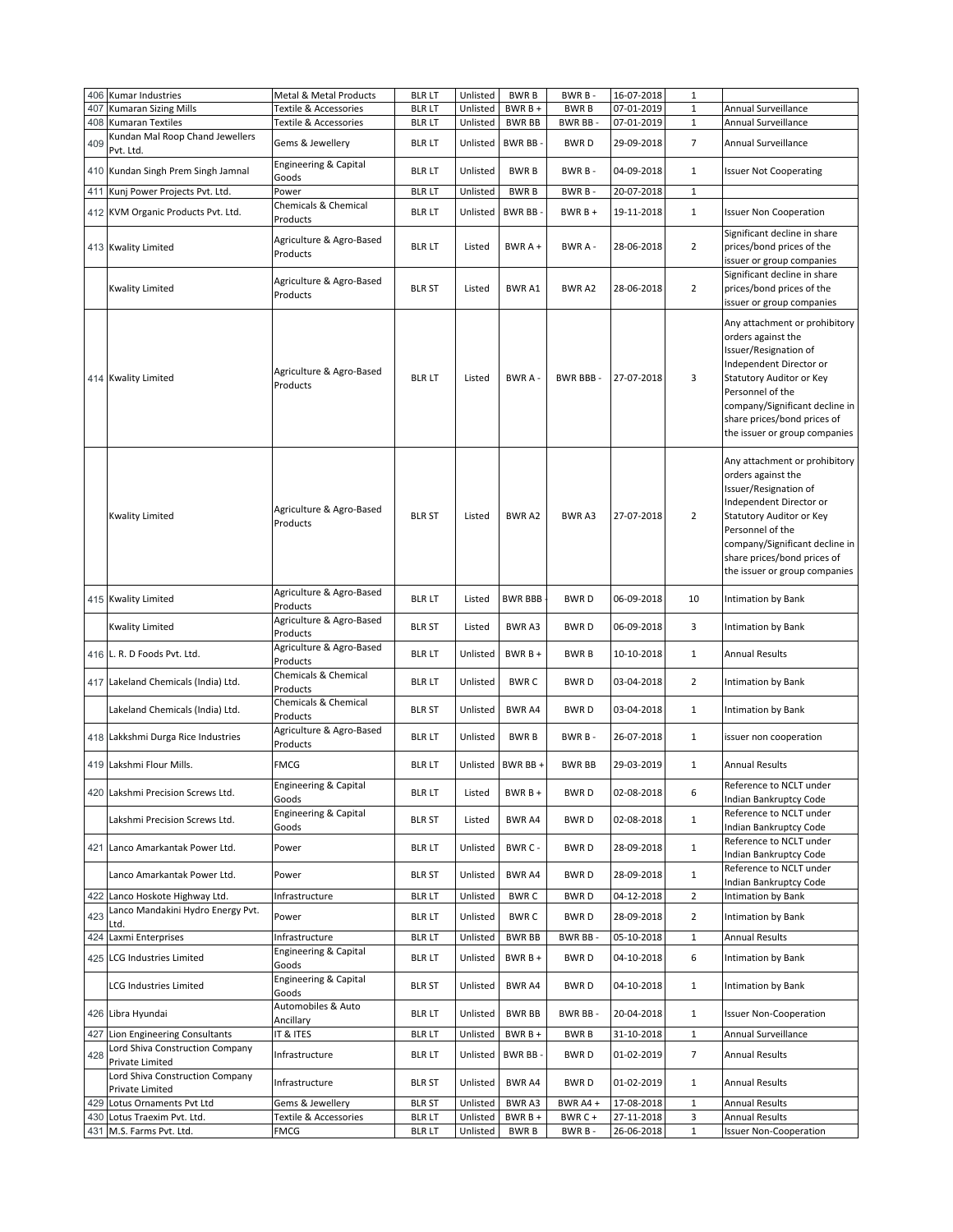| 432        | Ma Sarsinsa Steels Pvt. Ltd.                                        | <b>Metal &amp; Metal Products</b>               | <b>BLR LT</b>                  |                      | Unlisted BWR BB +         | BWR BB-                  | 18-02-2019               | 2              | Annual Surveillance                                                                           |
|------------|---------------------------------------------------------------------|-------------------------------------------------|--------------------------------|----------------------|---------------------------|--------------------------|--------------------------|----------------|-----------------------------------------------------------------------------------------------|
|            | Ma Sarsinsa Steels Pvt. Ltd.                                        | <b>Metal &amp; Metal Products</b>               | <b>BLR ST</b>                  | Unlisted             | BWR A4 +                  | <b>BWR A4</b>            | 18-02-2019               | 1              | Annual Surveillance                                                                           |
|            | 433 Maa Annapurna Agritech Pvt Ltd                                  | Infrastructure                                  | <b>BLR LT</b>                  | Unlisted             | <b>BWRB</b>               | BWR B-                   | 07-03-2019               | $\mathbf{1}$   | Annual Surveillance                                                                           |
| 434        | Maa Shantimoyee Rice Mill Pvt. Ltd.                                 | Agriculture & Agro-Based<br>Products            | <b>BLR LT</b>                  | Unlisted             | <b>BWR BB</b>             | BWR BB-                  | 22-05-2018               | $\mathbf{1}$   | <b>Issuer Non-Cooperation</b>                                                                 |
| 435        | Maan Trading Private Limited                                        | Traders                                         | <b>BLR LT</b>                  | Unlisted             | <b>BWRB</b>               | <b>BWRC</b>              | 26-06-2018               | 3              | Annual Surveillance                                                                           |
| 436        | Macro Infra Contractors Pvt Ltd                                     | Engineering & Capital<br>Goods                  | <b>BLR LT</b>                  | Unlisted             | <b>BWR BB</b>             | <b>BWRB</b>              | 31-08-2018               | $\overline{2}$ |                                                                                               |
| 437        | Macro Linkers                                                       | Traders                                         | <b>BLR LT</b>                  | Unlisted             | <b>BWR BB</b>             | <b>BWRD</b>              | 02-01-2019               | $\overline{7}$ | Intimation by Bank                                                                            |
| 438        | Mahadeo Dall Mill                                                   | Traders                                         | <b>BLRLT</b>                   | Unlisted             | <b>BWR BB</b>             | BWR B +                  | 31-10-2018               | $1\,$          | Annual Surveillance                                                                           |
| 439        | Mahasethu Infra Projects Pvt. Ltd.                                  | Mining                                          | <b>BLRLT</b>                   | Unlisted             | BWR B +                   | BWR B-                   | 03-04-2018               | $\overline{2}$ | <b>Issuer Non-Cooperation</b>                                                                 |
| 440        | Mahaveer Thermoplast LLP                                            | <b>Forest Materials</b>                         | <b>BLR LT</b>                  | Unlisted             | <b>BWRB</b>               | BWR B-                   | 30-03-2019               | $\mathbf{1}$   | Annual Surveillance                                                                           |
| 441        | Mammon Concast Pvt. Ltd.                                            | Metal & Metal Products                          | <b>BLRLT</b>                   | Unlisted             | BWR B +                   | <b>BWRD</b>              | 15-03-2019               | 6              | Intimation by Bank                                                                            |
|            | Mammon Concast Pvt. Ltd.                                            | <b>Metal &amp; Metal Products</b>               | <b>BLR ST</b>                  | Unlisted             | BWR A4                    | <b>BWRD</b>              | 15-03-2019               | $\mathbf{1}$   | Intimation by Bank                                                                            |
| 442        | Manasadevi Bakers Pvt. Ltd.                                         | <b>FMCG</b>                                     | <b>BLR LT</b>                  | Unlisted             | <b>BWR BB</b>             | BWR B +                  | 06-07-2018               | $\overline{2}$ |                                                                                               |
| 443        | Mancare Laboratories Pvt. Ltd.                                      | Pharma & Healthcare                             | <b>BLR LT</b>                  | Unlisted             | <b>BWRB</b>               | BWR B-                   | 09-08-2018               | $\mathbf{1}$   | <b>Issuer Non Cooperation</b>                                                                 |
| 444        | Mandakini Heaven Huts Pvt.Ltd.                                      | <b>FMCG</b>                                     | <b>BLR LT</b>                  | Unlisted             | BWR B-                    | BWR C +                  | 12-07-2018               | $\mathbf{1}$   |                                                                                               |
| 445        | <b>Mandot Steel Corporation</b>                                     | Metal & Metal Products                          | <b>BLRLT</b>                   | Unlisted             | <b>BWR BB</b>             | BWR BB-                  | 19-04-2018               | $\mathbf{1}$   | <b>Issuer Non-Cooperation</b>                                                                 |
| 446        | Mangal Murti Industries                                             | <b>FMCG</b>                                     | <b>BLR LT</b>                  | Unlisted             | <b>BWRB</b>               | <b>BWRC</b>              | 14-08-2018               | 3              | Annual Surveillance                                                                           |
|            | 447 Mangla Sons                                                     | Metal & Metal Products                          | <b>BLR LT</b>                  | Unlisted             | <b>BWR BBB</b>            | BWR BB +                 | 28-02-2019               | $\mathbf{1}$   | Annual Surveillance                                                                           |
|            | Mangla Sons                                                         | Metal & Metal Products                          | <b>BLR ST</b>                  | Unlisted             | BWR A3                    | BWR A4 +                 | 28-02-2019               | $\mathbf{1}$   | Annual Surveillance                                                                           |
|            | 448 Mani More Synthetics Pvt. Ltd.                                  | Textile & Accessories,<br>Textile & Accessories | <b>BLR LT</b>                  | Unlisted             | BWR BB-                   | $BWRB +$                 | 14-02-2019               | $\mathbf{1}$   | Annual Surveillance                                                                           |
| 449        | Manidweep Jewellers                                                 | Traders                                         | <b>BLR LT</b>                  | Unlisted             | $BWRB +$                  | BWR C +                  | 30-10-2018               | 3              | Annual Surveillance                                                                           |
| 450        | Mantri Cornerstone Holding Private                                  | Real Estate                                     | <b>BLR LT</b>                  | Unlisted             | <b>BWR BBB</b>            | BWR BB+                  | 13-02-2019               | 1              | Annual Surveillance                                                                           |
|            | Limited                                                             |                                                 |                                |                      |                           |                          |                          |                |                                                                                               |
| 451        | Maple City Developers                                               | Real Estate                                     | <b>BLR LT</b>                  | Unlisted             | BWR B +                   | <b>BWRC</b>              | 29-09-2018               | $\overline{4}$ | Annual Surveillance                                                                           |
|            | 452 Maplewood Trading Pvt. Ltd.                                     | Traders                                         | <b>BLR LT</b>                  | Unlisted             | <b>BWR BBB</b>            | BWR BB +                 | 29-03-2019               | $\mathbf{1}$   | Annual Surveillance                                                                           |
|            | Maplewood Trading Pvt. Ltd.                                         | Traders                                         | <b>BLR ST</b>                  | Unlisted             | BWR A3                    | BWR A4                   | 29-03-2019               | $\overline{2}$ | <b>Annual Surveillance</b>                                                                    |
|            | 453 Mark Alloys Pvt. Ltd.                                           | Metal & Metal Products                          | <b>BLR LT</b>                  | Unlisted             | <b>BWR BBB</b>            | BWR BB +                 | 22-02-2019               | $\mathbf{1}$   | <b>Annual Results</b>                                                                         |
|            | Mark Alloys Pvt. Ltd.                                               | Metal & Metal Products                          | <b>BLR ST</b>                  | Unlisted             | BWR A3                    | BWR A4                   | 22-02-2019               | $\overline{2}$ | <b>Annual Results</b>                                                                         |
| 454        | Marshal Infradevelopers India Pvt Ltd                               | Engineering & Capital<br>Goods                  | <b>BLR LT</b>                  | Unlisted             | <b>BWR BB</b>             | $BWRB +$                 | 26-12-2018               | $\overline{2}$ | <b>Annual Results</b>                                                                         |
|            |                                                                     |                                                 |                                |                      |                           |                          |                          |                |                                                                                               |
| 455        | Maruthi Saw Mill                                                    | Traders                                         | <b>BLRLT</b>                   | Unlisted             | BWR B +                   | <b>BWRD</b>              | 23-11-2018               | 6              | CBI case about bank fraud                                                                     |
| 456        | Maruthi Traders                                                     | Forest Materials                                | <b>BLR LT</b>                  | Unlisted             | <b>BWRB</b>               | <b>BWRD</b>              | 23-11-2018               | 5              | Intimation by Bank                                                                            |
| 457        | Maruti Nandan Cotton Industries                                     | Textile & Accessories                           | <b>BLR LT</b>                  | Unlisted             | <b>BWRB</b>               | <b>BWRD</b>              | 10-12-2018               | 5              | <b>Intimation by Bank</b>                                                                     |
| 458        | Maruti Rub-Plast Pvt. Ltd.                                          | Textile & Accessories                           | <b>BLR LT</b>                  | Unlisted             | BWR B +                   | BWR C+                   | 27-11-2018               | 3              | Annual Surveillance                                                                           |
| 459        | <b>Mascot Metal Manufacturers</b>                                   | <b>Consumer Durables</b>                        | <b>BLR ST</b>                  | Unlisted             | BWR A4 +                  | BWR A4                   | 01-03-2019               | $\mathbf{1}$   | <b>Issuer Non Cooperation</b>                                                                 |
| 460        | Masqati Dairy Products                                              | <b>FMCG</b>                                     | <b>BLR LT</b>                  |                      | Unlisted BWR BBB          | BWR BB +                 | 01-06-2018               | $\mathbf{1}$   | <b>Annual Results</b>                                                                         |
|            |                                                                     |                                                 |                                |                      |                           |                          |                          |                |                                                                                               |
| 461        | <b>Master Business Enterprises</b>                                  | Metal & Metal Products                          | <b>BLR LT</b>                  |                      | Unlisted BWR BB           | $BWRB +$                 | 30-03-2019               | $\mathbf{1}$   | Annual Surveillance                                                                           |
| 462        | Mata Sheela Devi Des Raj Luthra<br>Education                        | Education                                       | <b>BLR LT</b>                  | Unlisted             | BWR C -                   | <b>BWRD</b>              | 28-09-2018               | $\mathbf{1}$   | Intimation by Bank                                                                            |
| 463        | Maxgrow Overseas Ltd (Erstwhile<br>Maxgrow Trade Solutions Limited) | Traders                                         | <b>BLR LT</b>                  |                      | Unlisted BWR BBB          | BWR D                    | 06-08-2018               |                | Intimation by Bank                                                                            |
|            | Maxgrow Overseas Ltd (Erstwhile<br>Maxgrow Trade Solutions Limited) | Traders                                         | <b>BLR ST</b>                  | Unlisted             | <b>BWRA3</b>              | <b>BWRD</b>              | 06-08-2018               | 3              | <b>Intimation by Bank</b>                                                                     |
| 464        | Maxim Infrastructure & Real Estate<br>Pvt. Ltd.                     | Hotels & Tourism                                | <b>BLRLT</b>                   | Unlisted             | BWR B +                   | BWR B-                   | 08-11-2018               | $\overline{2}$ | Annual Surveillance                                                                           |
|            | Mayfair Leisures Limited                                            | Hotels & Tourism                                |                                | Unlisted             | BWR C +                   | <b>BWRD</b>              | 27-09-2018               | 3              | <b>Intimation by Bank</b>                                                                     |
| 465        | 466 MBH Enterprises                                                 | Real Estate                                     | <b>BLR LT</b><br><b>BLR LT</b> | Unlisted             | <b>BWR BB</b>             | BWR BB - (SO) 30-03-2019 |                          | $\mathbf{1}$   | Annual Surveillance                                                                           |
| 467        | McNally Bharat Engineering Company Engineering & Capital<br>Ltd.    | Goods                                           | <b>BLR LT</b>                  | Listed               | (SO)<br><b>BWRB</b>       | <b>BWRD</b>              | 04-10-2018               | 5              | Auditor's comments in Audit<br>Report about past defaults and                                 |
|            | McNally Bharat Engineering Company Engineering & Capital<br>Ltd.    | Goods                                           | <b>BLR ST</b>                  | Listed               | <b>BWR A4</b>             | BWR D                    | 04-10-2018               | $\mathbf{1}$   | continuation<br>Auditor's comments in Audit<br>Report about past defaults and<br>continuation |
|            | 468 MDF Products (India) Pvt. Ltd                                   | Traders                                         | <b>BLRLT</b>                   | Unlisted             | <b>BWR BB</b>             | BWR B +                  | 01-06-2018               | $\mathbf{1}$   | <b>Issuer Non-Cooperation</b>                                                                 |
|            | 469 Meenakshi Auto Zone Private Limited                             | Automobiles & Auto                              | blr lt                         | Unlisted             | $BWRB +$                  | <b>BWRB</b>              | 25-01-2019               | $\mathbf{1}$   | Annual Surveillance                                                                           |
| 470        | Melford Pavithra Technologies Pvt.                                  | Ancillary<br>Automobiles & Auto                 | <b>BLR LT</b>                  | Unlisted             | <b>BWRB</b>               | BWR B-                   | 04-10-2018               | $\mathbf{1}$   | Annual Surveillance                                                                           |
|            | Ltd                                                                 | Ancillary                                       |                                |                      |                           |                          |                          | $\mathbf{1}$   |                                                                                               |
| 471<br>472 | MetaDesign Solutions Pvt. Ltd.<br>Metalore Overseas Pvt. Ltd        | IT & ITES<br>FMCG                               | <b>BLRLT</b><br><b>BLR LT</b>  | Unlisted<br>Unlisted | <b>BWR BB</b><br>$BWRB +$ | BWR BB-<br><b>BWRD</b>   | 08-05-2018<br>29-09-2018 | 6              | <b>Issuer Non-Cooperation</b><br>Intimation by Bank                                           |
|            | Metalore Overseas Pvt. Ltd                                          | FMCG                                            | <b>BLR ST</b>                  | Unlisted             | BWR A4                    | BWR D                    | 29-09-2018               | $\mathbf{1}$   | Intimation by Bank                                                                            |
|            | 473 MG Autosales Pvt. Ltd.                                          | Automobiles & Auto                              | <b>BLR LT</b>                  | Unlisted             | <b>BWRB</b>               | BWR B-                   | 10-07-2018               | $\mathbf{1}$   |                                                                                               |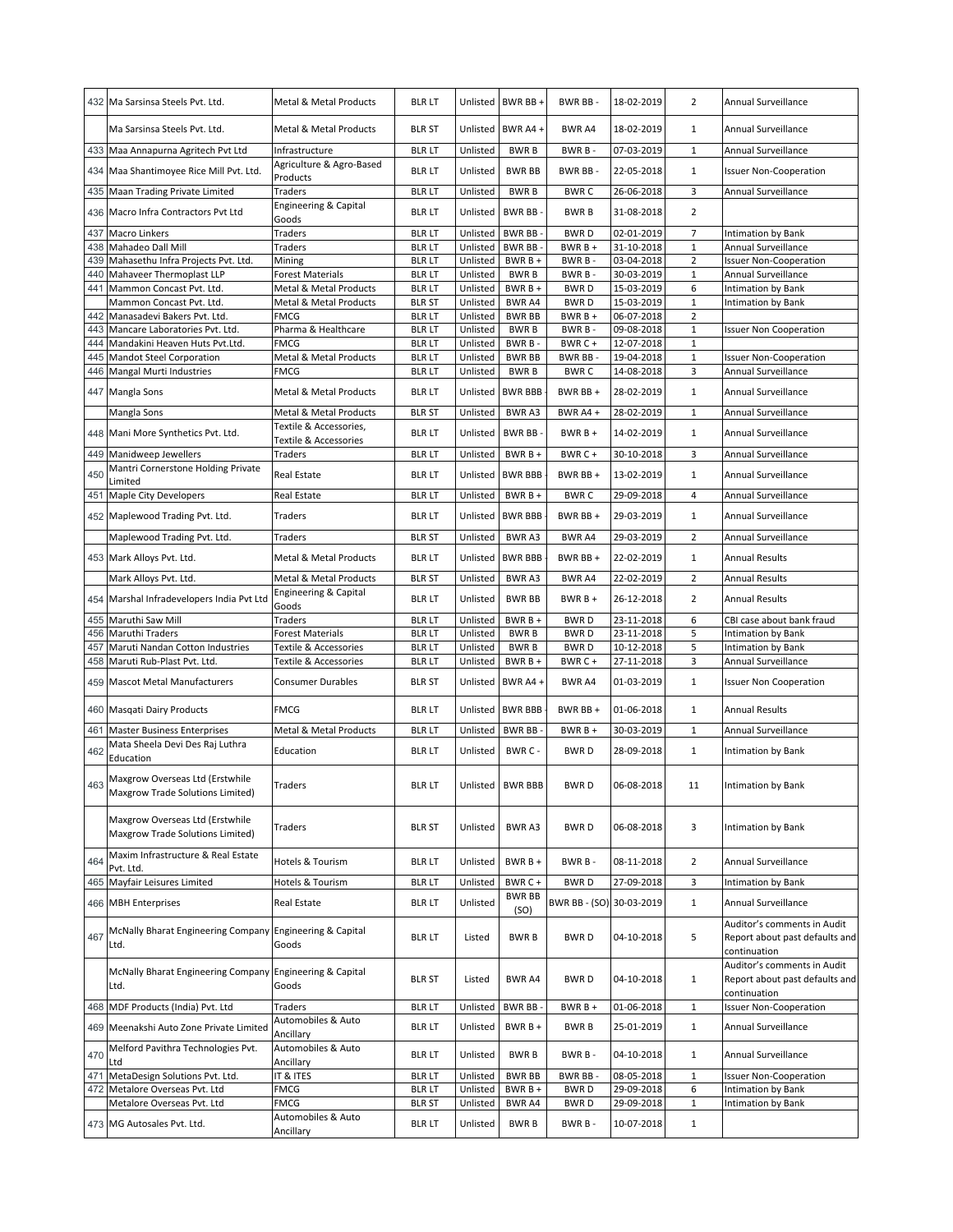|     | 474 MG Chariots Pvt. Ltd.                 | Automobiles & Auto                                           | <b>BLR LT</b> | Unlisted | <b>BWRB</b>                                        | BWR B-         | 26-07-2018 | $\mathbf{1}$   | Annual Surveillance                                                                                                |
|-----|-------------------------------------------|--------------------------------------------------------------|---------------|----------|----------------------------------------------------|----------------|------------|----------------|--------------------------------------------------------------------------------------------------------------------|
|     | 475 Mica Industries Ltd.                  | Ancillary<br>Construction &<br><b>Construction Materials</b> | <b>BLR LT</b> | Unlisted | <b>BWR BBB</b>                                     | BWR BB+        | 27-02-2019 | $\overline{2}$ | <b>Annual Results</b>                                                                                              |
|     | Mica Industries Ltd.                      | Construction &<br><b>Construction Materials</b>              | <b>BLR ST</b> | Unlisted | <b>BWRA3</b>                                       | BWR A4 +       | 27-02-2019 | 1              | <b>Annual Results</b>                                                                                              |
|     | 476 Milesh Marine Exports Pvt. Ltd.       | Agriculture & Agro-Based<br>Products                         | <b>BLR LT</b> | Unlisted | BWR BB-                                            | $BWRB +$       | 19-09-2018 | $\mathbf{1}$   | Annual Surveillance                                                                                                |
| 477 | <b>Mistry Construction Company</b>        | Mining                                                       | <b>BLRLT</b>  | Unlisted | <b>BWRC</b>                                        | BWR C -        | 30-03-2019 | $\mathbf 1$    | Annual Surveillance                                                                                                |
| 478 | Mistry Enterprises Ltd                    | Mining                                                       | <b>BLR LT</b> | Unlisted | <b>BWRC</b>                                        | BWR C -        | 30-03-2019 | $\mathbf 1$    | Annual Surveillance                                                                                                |
| 479 | Mittal Corp Ltd.                          | Metal & Metal Products                                       | <b>BLR LT</b> | Unlisted | BWR B +                                            | <b>BWRD</b>    | 16-04-2018 | 6              | Intimation by Borrower                                                                                             |
|     | Mittal Corp Ltd.                          | Metal & Metal Products                                       | <b>BLR ST</b> | Unlisted | BWR A4                                             | <b>BWRD</b>    | 16-04-2018 | $\mathbf 1$    | Intimation by Borrower                                                                                             |
|     | 480 MK Profiles                           | Miscellaneous                                                | <b>BLRLT</b>  | Unlisted | <b>BWRB</b>                                        | BWR B-         | 21-01-2019 | $\mathbf{1}$   | <b>Issuer Non Cooperation</b>                                                                                      |
|     | 481 MKR Poultry Farm                      | Agriculture & Agro-Based<br>Products                         | <b>BLR LT</b> | Unlisted | BWR B +                                            | <b>BWRB</b>    | 15-05-2018 | $\mathbf{1}$   | <b>Issuer Non-Cooperation</b>                                                                                      |
| 482 | Modern Foods                              | <b>FMCG</b>                                                  | <b>BLR LT</b> | Unlisted | <b>BWR BB</b>                                      | <b>BWRD</b>    | 12-02-2019 | $\overline{7}$ | <b>Annual Results</b>                                                                                              |
|     | Modern Foods                              | FMCG                                                         | <b>BLR ST</b> | Unlisted | BWR A4                                             | <b>BWRD</b>    | 12-02-2019 | $1\,$          | <b>Annual Results</b>                                                                                              |
| 483 | Modinagar Paper Mills Ltd.                | Forest Materials                                             | <b>BLRLT</b>  | Unlisted | <b>BWR BB</b>                                      | BWR BB-        | 26-06-2018 | $\mathbf 1$    | <b>Issuer Non-Cooperation</b>                                                                                      |
|     | Modinagar Paper Mills Ltd.                | <b>Forest Materials</b>                                      | <b>BLR ST</b> | Unlisted | BWR A4+                                            | BWR A4         | 26-06-2018 | $\mathbf{1}$   | <b>Issuer Non-Cooperation</b>                                                                                      |
|     | 484 Modulo Ceramics Private Limited       | Construction &<br><b>Construction Materials</b>              | <b>BLR LT</b> | Unlisted | <b>BWR BB</b>                                      | $BWRB+$        | 30-03-2019 | 1              | Annual Surveillance                                                                                                |
|     | 485 Mohan Milk Processing Plant           | <b>FMCG</b>                                                  | <b>BLRLT</b>  | Unlisted | BWR B-                                             | <b>BWRC</b>    | 19-10-2018 | $\overline{2}$ | Annual Surveillance                                                                                                |
|     | 486  Monaka Tea Company                   | Agriculture & Agro-Based<br>Products                         | <b>BLR LT</b> | Unlisted | $BWRB+$                                            | <b>BWRD</b>    | 11-01-2019 | 6              | Declaration of Default in<br>monthly NDS/Intimation by<br>Bank                                                     |
|     | 487 Moraceae Pharmaceuticals Pvt Ltd      | Pharma & Healthcare                                          | <b>BLR LT</b> | Unlisted | <b>BWRB</b>                                        | <b>BWRC</b>    | 30-03-2019 | 3              | Annual Surveillance                                                                                                |
|     | 488 Morarjee Textiles Limited             | Textile & Accessories                                        | <b>BLR LT</b> | Listed   | <b>BWR BBB</b><br>$\begin{array}{c} + \end{array}$ | <b>BWR BBB</b> | 21-02-2019 | $\mathbf{1}$   | Losses, sharp revenue de-<br>growth etc. based on publicly<br>disclosed financial statements                       |
|     | Morarjee Textiles Limited                 | Textile & Accessories                                        | <b>BLR ST</b> | Listed   | BWR A3 +                                           | BWR A3         | 21-02-2019 | 1              | Losses, sharp revenue de-<br>growth etc. based on publicly<br>disclosed financial statements                       |
|     | 489 MSR Enterprises                       | Construction &<br><b>Construction Materials</b>              | <b>BLR LT</b> | Unlisted | BWR B +                                            | BWR B-         | 13-08-2018 | $\overline{2}$ | Annual Surveillance                                                                                                |
|     | 490 MTARE Engineering India Pvt. Ltd.     | Automobiles & Auto<br>Ancillary                              | <b>BLR LT</b> | Unlisted | BWR B +                                            | BWR B-         | 13-08-2018 | $\overline{2}$ | Annual Surveillance                                                                                                |
|     | 491 Mumbai Metro One Pvt Ltd              | Transportation                                               | <b>BLR LT</b> | Unlisted | BWR A-<br>(SO)                                     | BWR C (SO)     | 10-08-2018 | 11             | Deterioration in the 'credit<br>enhancement' mechanism                                                             |
|     | 492 Mumbai Metro One Pvt Ltd              | Transportation                                               | <b>BLR LT</b> | Unlisted | <b>BWRC</b><br>(SO)                                | <b>BWRD</b>    | 29-09-2018 | $\overline{2}$ | Intimation by Bank                                                                                                 |
|     | 493 Munna Industries                      | Agriculture & Agro-Based<br>Products                         | <b>BLR LT</b> | Unlisted | <b>BWR BB</b>                                      | $BWRB+$        | 20-04-2018 | $\mathbf{1}$   | <b>Issuer Non-Cooperation</b>                                                                                      |
|     | 494 N Manjunath                           | Infrastructure                                               | <b>BLR LT</b> | Unlisted | <b>BWRB</b>                                        | <b>BWRC</b>    | 19-11-2018 | 3              | <b>Issuer Non Cooperation</b>                                                                                      |
|     | 495 Naduvile Idom Hospitality Pvt. Ltd.   | Hotels & Tourism                                             | <b>BLR LT</b> | Unlisted | <b>BWRB</b>                                        | <b>BWRC</b>    | 03-04-2018 | 3              | <b>Issuer Non-Cooperation</b>                                                                                      |
|     | 496 Naga Hanuman Agro Oils Pvt. Ltd.      | Agriculture & Agro-Based<br>Products                         | <b>BLR LT</b> |          | Unlisted BWR BB -                                  | $BWRB +$       | 19-03-2019 | 1              | <b>Issuer Non Cooperation</b>                                                                                      |
|     | 497 Nahar Logistics Park Pvt Ltd          | Infrastructure                                               | <b>BLR LT</b> | Unlisted | <b>BWRB</b>                                        | BWR B-         | 04-10-2018 | $\mathbf{1}$   | Annual Surveillance                                                                                                |
|     | 498 Naina Power Pvt. Ltd.                 | Consumer Durables                                            | <b>BLR LT</b> | Unlisted | <b>BWR BBB</b>                                     | BWR BB +       | 08-06-2018 | $\mathbf{1}$   | Annual Surveillance                                                                                                |
|     |                                           |                                                              |               |          |                                                    |                |            |                |                                                                                                                    |
|     | Naina Power Pvt. Ltd.                     | <b>Consumer Durables</b>                                     | <b>BLR ST</b> | Unlisted | BWR A3                                             | BWR A4         | 08-06-2018 | 2              | Annual Surveillance                                                                                                |
|     | 499 Nalari Ferro Alloys Pvt Ltd           | Metal & Metal Products                                       | <b>BLR LT</b> | Unlisted | <b>BWRB</b>                                        | BWR B-         | 05-07-2018 | $1\,$          | On account of high group<br>exposure to its group concerns<br>classified as stressed assets                        |
|     | 500 Namakkal Transport Carriers Pvt. Ltd. | Transportation                                               | <b>BLR LT</b> | Unlisted | <b>BWR BBB</b>                                     | BWR BB +       | 31-10-2018 | $\mathbf{1}$   | Annual Surveillance                                                                                                |
|     | Namakkal Transport Carriers Pvt. Ltd.     | Transportation                                               | <b>BLR ST</b> | Unlisted | BWR A3                                             | BWR A4 +       | 31-10-2018 | $\mathbf{1}$   | Annual Surveillance                                                                                                |
| 501 | Nand Enterprises                          | <b>Consumer Durables</b>                                     | <b>BLRLT</b>  | Unlisted | <b>BWRB</b>                                        | BWR B-         | 30-07-2018 | $1\,$          | Annual Surveillance                                                                                                |
|     | 502 Nanu Engineers Pvt. Ltd.              | Engineering & Capital<br>Goods                               | <b>BLR LT</b> | Unlisted | BWR BB +                                           | <b>BWR BB</b>  | 23-04-2018 | $\mathbf{1}$   | Annual Surveillance                                                                                                |
|     | Nanu Engineers Pvt. Ltd.                  | Engineering & Capital<br>Goods                               | <b>BLR ST</b> | Unlisted | BWR A4 +                                           | BWR A4         | 23-04-2018 | $\mathbf{1}$   | Annual Surveillance                                                                                                |
|     | 503 Naraingarh Sugar Mills Limited        | Agriculture & Agro-Based<br>Products                         | <b>BLR LT</b> |          | Unlisted BWR BB +                                  | $BWRB +$       | 29-03-2019 | 3              | Annual Surveillance/Losses,<br>sharp revenue de-growth etc.<br>based on publicly disclosed<br>financial statements |
|     | 504 Narayan Spinning Mills Pvt Ltd        | <b>Textile &amp; Accessories</b>                             | <b>BLRLT</b>  | Unlisted | BWR BB                                             | $BWRB +$       | 31-07-2018 | 1              | Annual Surveillance                                                                                                |
| 505 | Narayandas Phoolchand Mishra              |                                                              |               |          |                                                    |                |            |                |                                                                                                                    |
|     | Infrastructures Pvt. Ltd.                 | Infrastructure                                               | <b>BLR LT</b> | Unlisted | <b>BWR BB</b>                                      | BWR BB-        | 08-06-2018 | $\mathbf{1}$   |                                                                                                                    |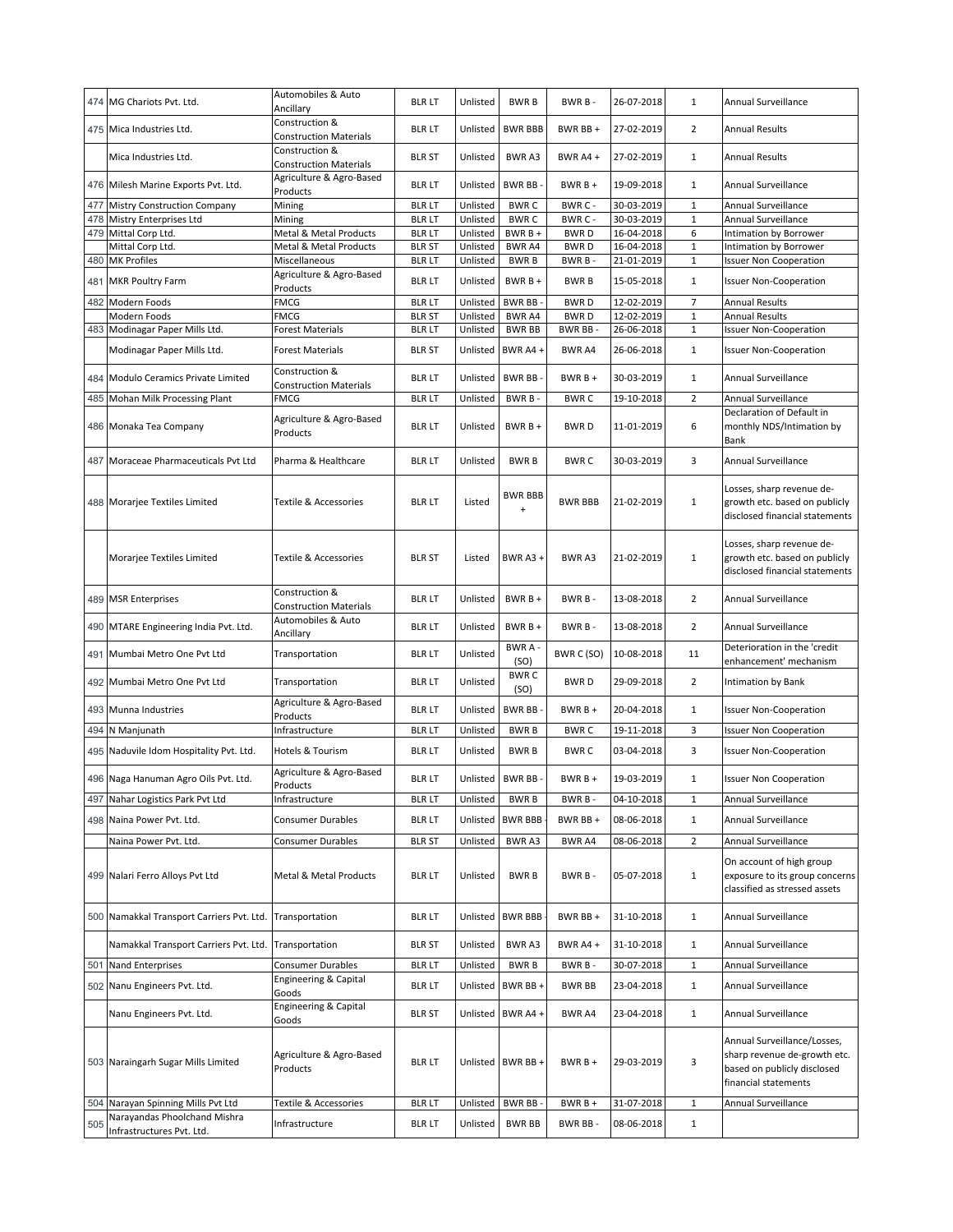|            | 506 Narender Dev (Railways)                                         | Infrastructure                                    | <b>BLR LT</b>                  | Unlisted             | BWR BB+                     | BWR BB-                    | 18-12-2018               | $\overline{2}$               | Annual Results                               |
|------------|---------------------------------------------------------------------|---------------------------------------------------|--------------------------------|----------------------|-----------------------------|----------------------------|--------------------------|------------------------------|----------------------------------------------|
|            | Narender Dev (Railways)                                             | Infrastructure                                    | <b>BLR ST</b>                  | Unlisted             | BWR A4+                     | <b>BWR A4</b>              | 18-12-2018               | $\mathbf{1}$                 | <b>Annual Results</b>                        |
| 507        | NatarajSai Hotels LLP                                               | Hotels & Tourism                                  | <b>BLR LT</b>                  | Unlisted             | $BWRB +$                    | <b>BWRB</b>                | 04-10-2018               | $\mathbf 1$                  | Annual Surveillance                          |
| 508        | Nav Jyoti Agro Foods Pvt. Ltd                                       | <b>FMCG</b>                                       | <b>BLRLT</b>                   | Unlisted             | <b>BWR BB</b>               | <b>BWRD</b>                | 31-01-2019               | 8                            | Intimation by Bank                           |
| 509        | Naval Exporters and Importers Pvt.<br>td.                           | Textile & Accessories                             | <b>BLR LT</b>                  | Unlisted             | <b>BWRB</b>                 | <b>BWRC</b>                | 28-11-2018               | 3                            | <b>Annual Results</b>                        |
| 510        | Naveen Cotton Mill Pvt. Ltd.                                        | Textile & Accessories                             | <b>BLRLT</b>                   | Unlisted             | <b>BWR BBB</b>              | BWR BB +                   | 29-01-2019               | $\mathbf{1}$                 | Annual Surveillance                          |
| 511        | Naveen Cotton Mill Pvt. Ltd.<br>Navin Meditech Private Limited      | Textile & Accessories<br>Pharma & Healthcare      | <b>BLR ST</b><br><b>BLR LT</b> | Unlisted<br>Unlisted | <b>BWRA3</b><br><b>BWRB</b> | BWR A4+<br>BWR B-          | 29-01-2019<br>15-03-2019 | $\mathbf{1}$<br>$\mathbf{1}$ | Annual Surveillance<br>Annual Surveillance   |
|            |                                                                     | Agriculture & Agro-Based                          |                                |                      |                             |                            |                          |                              | Annual Results/Annual                        |
| 512        | Navjeevan Hatcheries Pvt Ltd                                        | Products                                          | <b>BLR LT</b>                  | Unlisted             | BWR B +                     | BWR C+                     | 11-02-2019               | 3                            | Surveillance                                 |
| 513        | Neelkamal Hotel & Resort Pvt Ltd                                    | Hotels & Tourism                                  | <b>BLR LT</b>                  | Unlisted             | <b>BWR BB-</b>              | BWR B +                    | 03-05-2018               | $\mathbf{1}$                 | Annual Surveillance                          |
| 514        | <b>Neeru Enterprises</b>                                            | <b>FMCG</b>                                       | <b>BLR LT</b>                  | Unlisted             | <b>BWR BB</b>               | $BWRB +$                   | 30-03-2019               | $\overline{2}$               | <b>Annual Results</b>                        |
|            | Neeru Enterprises                                                   | <b>FMCG</b>                                       | <b>BLR ST</b>                  | Unlisted             | BWR A4+                     | BWR A4                     | 30-03-2019               | $\mathbf{1}$                 | Annual Surveillance                          |
| 515        | Neev Infrastructure Pvt Ltd                                         | Engineering & Capital<br>Goods                    | <b>BLR LT</b>                  | Unlisted             | <b>BWRB</b>                 | <b>BWRD</b>                | 28-11-2018               | 5                            | Intimation by Bank                           |
|            | Neev Infrastructure Pvt Ltd                                         | Engineering & Capital<br>Goods                    | <b>BLR ST</b>                  | Unlisted             | BWR A4                      | <b>BWRD</b>                | 28-11-2018               | $\mathbf{1}$                 | Intimation by Bank                           |
|            | 516 Neo Corp International Limited                                  | Agriculture & Agro-Based<br>Products              | <b>BLR LT</b>                  | Listed               | <b>BWR BBB</b><br>$\ddot{}$ | <b>BWR BB</b>              | 09-11-2018               | 4                            | <b>Issuer Non Cooperation</b>                |
|            | Neo Corp International Limited                                      | Agriculture & Agro-Based<br>Products              | <b>BLR ST</b>                  | Listed               | BWR A3+                     | <b>BWR A4</b>              | 09-11-2018               | 3                            | <b>Issuer Non Cooperation</b>                |
| 517        | New Light Art Exports                                               | <b>Consumer Durables</b>                          | <b>BLR LT</b>                  | Unlisted<br>Unlisted | BWR B +                     | BWR C+                     | 20-12-2018               | 3                            | Annual Surveillance                          |
| 518        | New Steel Trading Pvt. Ltd.<br>New Wonderwash Laundry Services      | Metal & Metal Products<br>Chemicals & Chemical    | <b>BLRLT</b>                   |                      | <b>BWR BB</b>               | BWR BB-                    | 20-04-2018               | 1                            |                                              |
| 519        | Pvt. Ltd                                                            | Products                                          | <b>BLR LT</b>                  | Unlisted             | <b>BWRB</b>                 | BWR B-                     | 20-02-2019               | 1                            | Annual Surveillance                          |
|            | 520 Newgen Specialty Plastics Ltd.                                  | Chemicals & Chemical<br>Products                  | <b>BLR LT</b>                  | Unlisted             | BWR BB+                     | <b>BWRD</b>                | 19-04-2018               | 9                            | Intimation by Borrower                       |
|            | Newgen Specialty Plastics Ltd.                                      | Chemicals & Chemical<br>Products                  | <b>BLR ST</b>                  | Unlisted             | <b>BWRA4</b>                | <b>BWRD</b>                | 19-04-2018               | $\mathbf{1}$                 | Intimation by Borrower                       |
| 521        | Next Generation Charitable Trust                                    | Education                                         | <b>BLRLT</b>                   | Unlisted             | BWR B +                     | <b>BWRB</b>                | 31-07-2018               | $\mathbf{1}$                 | Annual Surveillance                          |
| 522        | Nextgen Printers Pvt. Ltd.                                          | Miscellaneous                                     | <b>BLR LT</b>                  | Unlisted             | <b>BWR BBB</b>              | BWR BB+                    | 30-03-2019               | $\mathbf{1}$                 | Annual Surveillance                          |
|            | Nextgen Printers Pvt. Ltd.                                          | Miscellaneous                                     | <b>BLR ST</b>                  | Unlisted             | <b>BWRA3</b>                | BWR A4 +                   | 30-03-2019               | $\mathbf{1}$                 | Annual Surveillance                          |
| 523<br>524 | Nilkanth Cotton Industries<br>Noel Pharma (India) Pvt Ltd           | Textile & Accessories<br>Pharma & Healthcare      | <b>BLRLT</b><br><b>BLR LT</b>  | Unlisted<br>Unlisted | BWR B +<br><b>BWR BB</b>    | <b>BWRD</b><br><b>BWRB</b> | 31-12-2018<br>26-06-2018 | 6<br>$\overline{2}$          | Intimation by Bank<br>Annual Surveillance    |
| 525        | NSL Krishnaveni Sugars Limited                                      | Agriculture & Agro-Based<br>Products              | <b>BLR LT</b>                  | Unlisted             | <b>BWR BB</b>               | <b>BWRD</b>                | 06-07-2018               | $\overline{7}$               |                                              |
|            | NSL Krishnaveni Sugars Limited                                      | Agriculture & Agro-Based<br>Products              | <b>BLR ST</b>                  | Unlisted             | <b>BWRA4</b>                | <b>BWRD</b>                | 06-07-2018               | $\mathbf{1}$                 |                                              |
| 526        | <b>NSL Sugars Limited</b>                                           | Agriculture & Agro-Based<br>Products              | <b>BLR LT</b>                  | Unlisted             | BWR BB-                     | <b>BWRD</b>                | 06-07-2018               | $\overline{7}$               |                                              |
|            | <b>NSL Sugars Limited</b>                                           | Agriculture & Agro-Based<br>Products              | <b>BLR ST</b>                  | Unlisted             | <b>BWRA4</b>                | <b>BWRD</b>                | 06-07-2018               | $\mathbf{1}$                 |                                              |
| 527        | Nu-Chem Oils Pvt. Ltd                                               | Traders                                           | <b>BLR LT</b>                  | Unlisted             | <b>BWR BB</b>               | BWR B+                     | 09-01-2019               | $\overline{2}$               | Annual Surveillance                          |
| 528        | Olive Lifesciences Pvt Ltd                                          | Pharma & Healthcare                               | <b>BLR LT</b>                  | Unlisted             | <b>BWRC</b>                 | <b>BWRD</b>                | 28-09-2018               | $\overline{2}$               | Intimation by Bank                           |
|            | Olive Lifesciences PVt Ltd                                          | Pharma & Healthcare                               | <b>BLK 21</b>                  | Unlisted             | BWR A4                      | <b>BWRD</b>                | 28-09-2018               |                              | Intimation by Bank                           |
|            | 529 Olympic Oil Industries Ltd                                      | Traders                                           | <b>BLR ST</b>                  | Listed               | BWR A3                      | BWR A4 +                   | 14-06-2018               | $\mathbf{1}$                 | Intimation by Bank/Intimation<br>by Borrower |
|            | 530 Olympic Oil Industries Ltd                                      | Traders                                           | <b>BLR ST</b>                  | Listed               | BWR A4+                     | <b>BWRD</b>                | 07-09-2018               | $\overline{2}$               | Intimation by Bank                           |
|            | 531 Omega Biotech Ltd.                                              | Pharma & Healthcare                               | <b>BLR LT</b>                  | Unlisted             | BWR BB+                     | <b>BWR BB</b>              | 16-04-2018               | $\mathbf{1}$                 | <b>Issuer Non-Cooperation</b>                |
|            | Omega Biotech Ltd.                                                  | Pharma & Healthcare                               | <b>BLR ST</b>                  | Unlisted             | BWR A4+                     | BWR A4                     | 16-04-2018               | $\mathbf{1}$                 | <b>Issuer Non-Cooperation</b>                |
|            | 532 OmShakthy Technopark Pvt Ltd                                    | Real Estate                                       | <b>BLR LT</b>                  | Unlisted             | <b>BWR BBB</b><br>(SO)      | BWR BB+<br>(SO)            | 06-07-2018               | $\mathbf{1}$                 | Annual Surveillance                          |
|            | 533 Orbit Metal Industries                                          | Metal & Metal Products,<br>Metal & Metal Products | <b>BLR LT</b>                  | Unlisted             | BWR BB-                     | BWR B +                    | 02-07-2018               | $\mathbf{1}$                 |                                              |
|            | 534 Orissa Manganese & Minerals Ltd.                                | Mining                                            | <b>BLR LT</b>                  | Unlisted             | BWR BB-                     | <b>BWRD</b>                | 31-08-2018               | $\overline{7}$               | Rating is withdrawn as per<br>policy         |
|            | Orissa Manganese & Minerals Ltd.                                    | Mining                                            | <b>BLR ST</b>                  | Unlisted             | BWR A4                      | <b>BWRD</b>                | 31-08-2018               | $\mathbf{1}$                 | Rating is withdrawn as per<br>policy         |
| 535        | OSIL Exports Ltd. (Erstwhile Om Sakk<br>(India) Industries Limited) | Forest Materials                                  | <b>BLR LT</b>                  | Unlisted             | BWR BB +                    | <b>BWRD</b>                | 28-06-2018               | 9                            |                                              |
|            | OSIL Exports Ltd. (Erstwhile Om Sakk<br>(India) Industries Limited) | Forest Materials                                  | <b>BLR ST</b>                  | Unlisted             | BWR A4                      | <b>BWRD</b>                | 28-06-2018               | $\mathbf{1}$                 |                                              |
| 536        | OSL Exclusive Pvt. Ltd.                                             | Automobiles & Auto<br>Ancillary                   | <b>BLR LT</b>                  | Unlisted             | <b>BWR BB</b>               | BWR BB-                    | 22-05-2018               | $\mathbf{1}$                 | <b>Issuer Non-Cooperation</b>                |
|            | 537 OSL Prestige Pvt. Ltd.                                          | Automobiles & Auto<br>Ancillary                   | <b>BLR LT</b>                  | Unlisted             | BWR BB-                     | <b>BWRB</b>                | 22-05-2018               | $\overline{2}$               | <b>Issuer Non-Cooperation</b>                |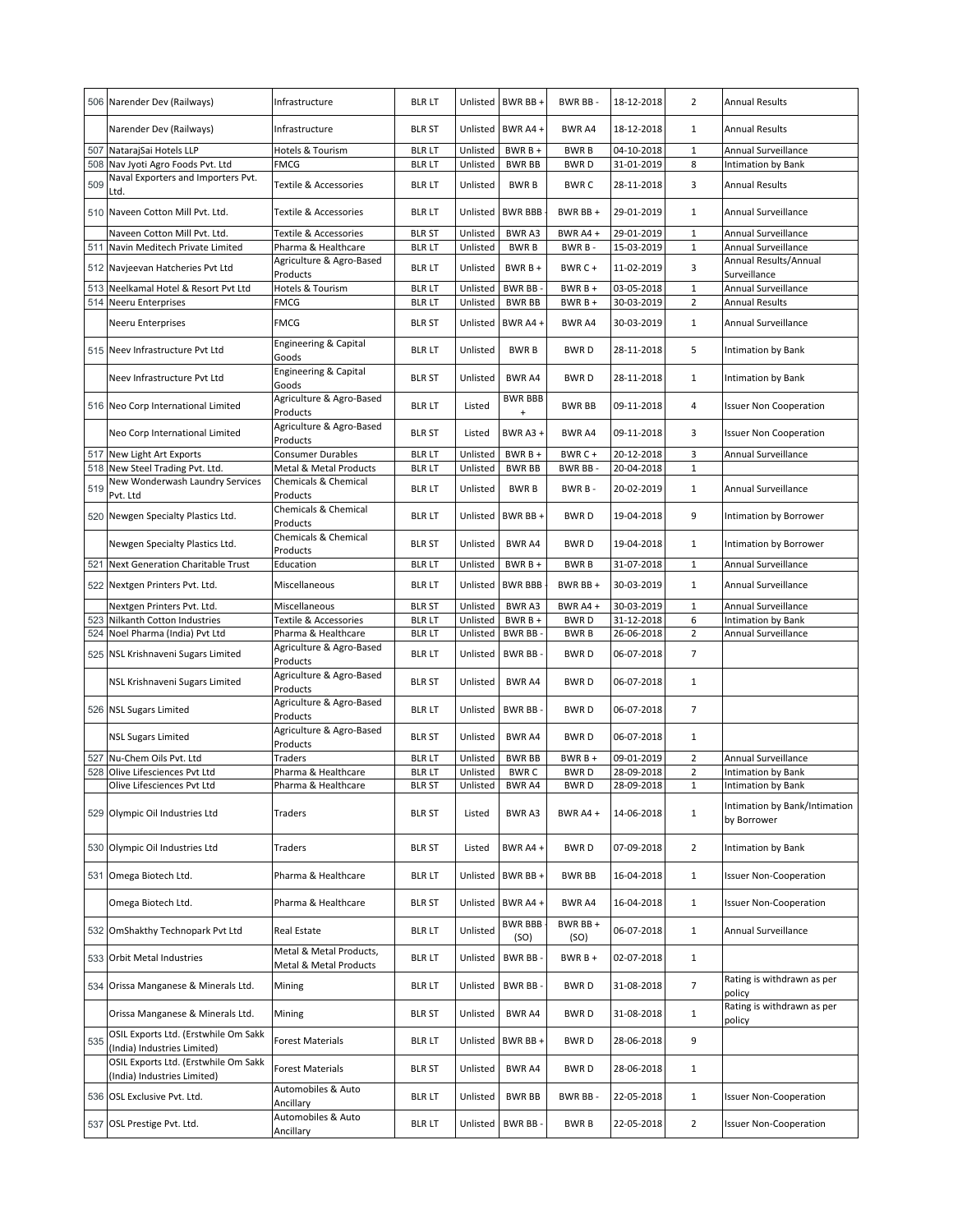|     | 538 Oxford Golf and Resorts Pvt. Ltd.                                                                       | Hotels & Tourism                     | <b>BLR LT</b>                 | Unlisted | <b>BWRB</b>                | <b>BWRC</b>             | 13-04-2018 | 3                 | Annual Surveillance                                                                                                              |
|-----|-------------------------------------------------------------------------------------------------------------|--------------------------------------|-------------------------------|----------|----------------------------|-------------------------|------------|-------------------|----------------------------------------------------------------------------------------------------------------------------------|
|     |                                                                                                             |                                      |                               |          |                            |                         |            |                   |                                                                                                                                  |
|     | 539 P AND S Jewellery Ltd.                                                                                  | Gems & Jewellery                     | <b>BLR LT</b>                 | Unlisted | <b>BWR BBB</b>             | <b>BWRD</b>             | 09-08-2018 | 11                | <b>Intimation by Bank</b>                                                                                                        |
|     | P AND S Jewellery Ltd.                                                                                      | Gems & Jewellery                     | <b>BLR ST</b>                 | Unlisted | BWR A3                     | <b>BWRD</b>             | 09-08-2018 | 3                 | Intimation by Bank                                                                                                               |
|     | 540 P Rajesh Ship Breaking Pvt Ltd                                                                          | Miscellaneous                        | <b>BLR LT</b>                 | Unlisted | <b>BWR BB</b>              | $BWRB +$                | 29-11-2018 | $\mathbf{1}$      | Annual Surveillance                                                                                                              |
|     |                                                                                                             |                                      |                               |          |                            |                         |            |                   |                                                                                                                                  |
|     | 541 Page Garment Exports Pvt. Ltd.                                                                          | Textile & Accessories                | <b>BLR LT</b>                 | Unlisted | <b>BWR BB</b>              | $BWRB +$                | 25-09-2018 | $\overline{2}$    | Annual Surveillance                                                                                                              |
|     | 542 Pal Mohan Electronics Pvt. Ltd                                                                          | Consumer Durables                    | <b>BLRLT</b>                  | Unlisted | <b>BWR BB</b>              | BWR BB-                 | 24-07-2018 | $\mathbf{1}$      | <b>Issuer Non-Cooperation</b>                                                                                                    |
|     | 543 Pandhe Infracons Pvt. Ltd.                                                                              | Infrastructure                       | <b>BLRLT</b>                  | Unlisted | <b>BWR BBB</b>             | <b>BWR BB</b>           | 31-01-2019 | $\overline{2}$    | Annual Surveillance                                                                                                              |
|     | Pandhe Infracons Pvt. Ltd.                                                                                  | Infrastructure                       | <b>BLR ST</b>                 | Unlisted | BWR A3                     | <b>BWRA4</b>            | 31-01-2019 | $\overline{2}$    | Annual Surveillance                                                                                                              |
|     | 544 Panduranga Energy Systems Pvt. Ltd.                                                                     | Power                                | <b>BLR LT</b>                 | Unlisted | BWR B-                     | <b>BWRD</b>             | 27-09-2018 | 4                 | Intimation by Bank                                                                                                               |
|     | 545 Paragon Cable Industries Pvt. Ltd.                                                                      | Chemicals & Chemical                 | <b>BLR LT</b>                 | Unlisted | BWR BB-                    | <b>BWRD</b>             | 02-11-2018 | $\overline{7}$    | <b>Intimation by Bank</b>                                                                                                        |
|     |                                                                                                             | Products<br>Chemicals & Chemical     |                               | Unlisted | <b>BWR A4</b>              |                         | 02-11-2018 |                   |                                                                                                                                  |
| 546 | Paragon Cable Industries Pvt. Ltd.<br>Paramount Exports                                                     | Products<br><b>Consumer Durables</b> | <b>BLR ST</b><br><b>BLRLT</b> | Unlisted | <b>BWR BB</b>              | <b>BWRD</b><br>BWR BB-  | 17-08-2018 | 1<br>$\mathbf{1}$ | Intimation by Bank<br><b>Issuer Not Cooperating</b>                                                                              |
|     | 547 Paras Biotech Pvt. Ltd.                                                                                 | Chemicals & Chemical                 | <b>BLR LT</b>                 | Unlisted | <b>BWRB</b>                | BWR C+                  | 14-08-2018 | $\overline{2}$    | Annual Surveillance                                                                                                              |
| 548 | Parasnath Tech Garments Pvt. Ltd.                                                                           | Products<br>Textile & Accessories    | <b>BLR LT</b>                 | Unlisted | <b>BWR BB</b>              | BWR B +                 | 10-08-2018 | $\mathbf{1}$      | Annual Surveillance                                                                                                              |
|     |                                                                                                             | Metal & Metal Products               |                               | Unlisted |                            |                         |            |                   | Annual Surveillance                                                                                                              |
|     | 549 Parmarth Steel & Alloys Pvt. Ltd.                                                                       |                                      | <b>BLRLT</b>                  |          | BWR B +                    | <b>BWRB</b>             | 31-07-2018 | $\mathbf{1}$      |                                                                                                                                  |
| 550 | Pasad Impex Pvt. Ltd.                                                                                       | Metal & Metal Products               | <b>BLRLT</b>                  | Unlisted | <b>BWR BB</b>              | <b>BWRD</b>             | 15-03-2019 | $\overline{7}$    | Intimation by Bank                                                                                                               |
|     | Pasad Impex Pvt. Ltd.                                                                                       | Metal & Metal Products               | <b>BLR ST</b>                 | Unlisted | BWR A4                     | <b>BWRD</b>             | 15-03-2019 | $\mathbf{1}$      | Intimation by Bank                                                                                                               |
|     |                                                                                                             |                                      |                               |          |                            | BWR AA -                |            |                   | <b>Annual Results</b>                                                                                                            |
|     | 551 Patanjali Ayurved Ltd                                                                                   | <b>FMCG</b>                          | <b>BLR LT</b>                 | Unlisted | <b>BWR AA</b>              |                         | 30-03-2019 | $\mathbf{1}$      |                                                                                                                                  |
| 552 | Patanjali Food & Herbal Park Nagpur<br>Pvt. Ltd.                                                            | <b>FMCG</b>                          | <b>BLR LT</b>                 | Unlisted | <b>BWR AA</b><br>(SO)      | BWR A + (SO) 30-03-2019 |            | 1                 | Outlook Change in the rating<br>of underlying Security                                                                           |
|     |                                                                                                             |                                      |                               |          |                            |                         |            |                   | CBI case about bank fraud                                                                                                        |
|     | 553 Patel and Company                                                                                       | Traders                              | <b>BLR LT</b>                 | Unlisted | BWR B +                    | <b>BWRD</b>             | 23-11-2018 | 6                 |                                                                                                                                  |
|     | 554 Patel Enterprises                                                                                       | Traders                              | <b>BLR LT</b>                 | Unlisted | BWR B +                    | <b>BWRD</b>             | 23-11-2018 | 6                 | CBI case about bank fraud                                                                                                        |
|     | 555 Patel Plywoods & Timbers                                                                                | Traders                              | <b>BLR LT</b>                 | Unlisted | <b>BWRB</b>                | <b>BWRD</b>             | 23-11-2018 | 5                 | CBI case about bank fraud                                                                                                        |
|     |                                                                                                             |                                      |                               |          |                            |                         |            | 5                 |                                                                                                                                  |
|     | 556 Patel Wood Works                                                                                        | Traders                              | <b>BLR LT</b>                 | Unlisted | <b>BWRB</b>                | <b>BWRD</b>             | 23-11-2018 |                   | CBI case about bank fraud                                                                                                        |
| 557 | Patidar Wood Pvt. Ltd.                                                                                      | Traders                              | <b>BLR LT</b>                 | Unlisted | BWR B-                     | <b>BWRD</b>             | 23-11-2018 | $\overline{4}$    | CBI case about bank fraud                                                                                                        |
|     | Patidar Wood Pvt. Ltd.                                                                                      | Traders                              | <b>BLR ST</b>                 | Unlisted | BWR A4                     | <b>BWRD</b>             | 23-11-2018 | $\mathbf{1}$      | CBI case about bank fraud                                                                                                        |
|     | 558 Patidar Wood Works                                                                                      |                                      |                               |          | <b>BWRB</b>                | <b>BWRD</b>             |            | 5                 |                                                                                                                                  |
|     |                                                                                                             | Traders                              | <b>BLR LT</b>                 | Unlisted |                            |                         | 28-09-2018 |                   | Intimation by Bank                                                                                                               |
|     | Patidar Wood Works                                                                                          | Traders                              | <b>BLR ST</b>                 | Unlisted | BWR A4                     | <b>BWRD</b>             | 28-09-2018 | $\mathbf 1$       | Intimation by Bank                                                                                                               |
|     | 559 Peaks Agro Warehousing Pvt Ltd                                                                          | Infrastructure                       | <b>BLR LT</b>                 | Unlisted | <b>BWRB</b>                | <b>BWRC</b>             | 30-03-2019 | 3                 | Annual Surveillance                                                                                                              |
|     |                                                                                                             |                                      |                               |          |                            |                         |            |                   |                                                                                                                                  |
|     | 560 Peaks Auto Jammu Pvt Ltd                                                                                | Automobiles & Auto<br>Ancillary      | <b>BLR LT</b>                 | Unlisted | BWR BB+                    | <b>BWRB</b>             | 05-10-2018 | 4                 | Annual Surveillance                                                                                                              |
|     | Peaks Auto Jammu Pvt Ltd                                                                                    | Automobiles & Auto<br>Ancillary      | <b>BLR ST</b>                 | Unlisted | BWR A4+                    | <b>BWR A4</b>           | 05-10-2018 | $\mathbf{1}$      | Annual Surveillance                                                                                                              |
|     | 561 Peaks Auto Pvt Ltd                                                                                      | Automobiles & Auto<br>Ancillary      | <b>BLR LT</b>                 | Unlisted | BWR BB+                    | BWR BB-                 | 29-03-2019 | $\overline{2}$    | Annual Surveillance                                                                                                              |
|     | Peaks Auto Pvt Ltd                                                                                          | Automobiles & Auto<br>Ancillary      | <b>BLR ST</b>                 | Unlisted | BWR A4+                    | BWR A4                  | 29-03-2019 | $\mathbf{1}$      | Annual Surveillance                                                                                                              |
|     | 562 Petrolube India Ltd                                                                                     | Automobiles & Auto<br>Ancillary      | <b>BLR LT</b>                 | Unlisted | BWR BB+                    | BWR BB-                 | 11-05-2018 | $\overline{2}$    | Annual Surveillance/Intimation<br>by Bank                                                                                        |
|     | Petrolube India Ltd                                                                                         | Automobiles & Auto<br>Ancillary      | <b>BLR ST</b>                 |          | Unlisted BWR A4 +          | <b>BWR A4</b>           | 11-05-2018 | $\mathbf{1}$      | Annual Surveillance/Intimation<br>by Bank                                                                                        |
|     | 563 Petrolube India Ltd                                                                                     | Automobiles & Auto<br>Ancillary      | blr lt                        |          | Unlisted BWR BB -          | <b>BWRD</b>             | 08-08-2018 | 7                 | Intimation by Bank                                                                                                               |
|     | Petrolube India Ltd                                                                                         | Automobiles & Auto<br>Ancillary      | <b>BLR ST</b>                 | Unlisted | <b>BWRA4</b>               | <b>BWRD</b>             | 08-08-2018 | $\mathbf{1}$      | Intimation by Bank                                                                                                               |
|     | 564 PG Interiors                                                                                            | Miscellaneous                        | <b>BLR LT</b>                 | Unlisted | BWR BB-                    | <b>BWRB</b>             | 11-02-2019 | $\overline{2}$    | Annual Surveillance                                                                                                              |
|     | 565 Piyush Colonisers Limited                                                                               | Real Estate                          | <b>BLRLT</b>                  | Unlisted | <b>BWR BB</b>              | <b>BWRC</b>             | 03-04-2018 | 6                 | <b>Issuer Non-Cooperation</b>                                                                                                    |
|     | Piyush Smart Traders and Developers<br>566 Pvt. Ltd. (erstwhile Piyush Developers Real Estate<br>Pvt. Ltd.) |                                      | <b>BLR LT</b>                 | Unlisted | <b>BWR BB</b>              | <b>BWRD</b>             | 31-05-2018 | 8                 | Issuer Non-Cooperation/Non-<br>fulfillment of funding<br>commitments prior to due<br>dates, as required under<br>borrowing terms |
|     | 567 Platinum Textiles Limited                                                                               | Textile & Accessories                | <b>BLRLT</b>                  | Unlisted | <b>BWR BBB</b>             | <b>BWR BBB-</b>         | 05-07-2018 | $\mathbf 1$       |                                                                                                                                  |
|     |                                                                                                             |                                      |                               |          |                            |                         | 22-05-2018 |                   |                                                                                                                                  |
|     | 568 Pluto Plaza Pvt. Ltd.                                                                                   | Real Estate                          | <b>BLRLT</b>                  | Unlisted | BWR B +                    | BWR B-                  |            | $\overline{2}$    | <b>Issuer Non-Cooperation</b>                                                                                                    |
|     | 569 PME Infratech Pvt. Ltd                                                                                  | Consumer Durables                    | <b>BLRLT</b>                  | Unlisted | <b>BWRB</b>                | BWR B-                  | 24-07-2018 | $\mathbf 1$       | <b>Issuer Non-Cooperation</b>                                                                                                    |
|     | 570 PMS Exports Pvt. Ltd.                                                                                   | Chemicals & Chemical<br>Products     | <b>BLR LT</b>                 | Unlisted | BWR B +                    | <b>BWRB</b>             | 04-04-2018 | $\mathbf{1}$      | <b>Issuer Non-Cooperation</b>                                                                                                    |
|     | 571 Poly Logic International Limited                                                                        | Agriculture & Agro-Based<br>Products | <b>BLR LT</b>                 | Unlisted | <b>BWR BBB</b><br>$+ (SO)$ | BWR BB (SO)             | 09-11-2018 | 4                 | <b>Issuer Non Cooperation</b>                                                                                                    |
|     | Poly Logic International Limited                                                                            | Agriculture & Agro-Based<br>Products | <b>BLR ST</b>                 | Unlisted | BWR A3 +<br>(SO)           | <b>BWR A4 (SO)</b>      | 09-11-2018 | 3                 | <b>Issuer Non Cooperation</b>                                                                                                    |
|     | 572 Polycon International Ltd                                                                               | Chemicals & Chemical<br>Products     | <b>BLR LT</b>                 | Listed   | <b>BWR BB</b>              | BWR BB-                 | 20-11-2018 | $\mathbf{1}$      | Annual Surveillance                                                                                                              |
|     | Polycon International Ltd                                                                                   | Chemicals & Chemical<br>Products     | <b>BLR ST</b>                 | Listed   | BWR A4+                    | BWR A4                  | 20-11-2018 | $\mathbf{1}$      | Annual Surveillance                                                                                                              |
|     | 573 Power Engineering (India) Pvt. Ltd.                                                                     | Power                                | <b>BLR LT</b>                 | Unlisted | BWR BB-                    | <b>BWRD</b>             | 29-03-2019 | $\overline{7}$    | Intimation by Bank                                                                                                               |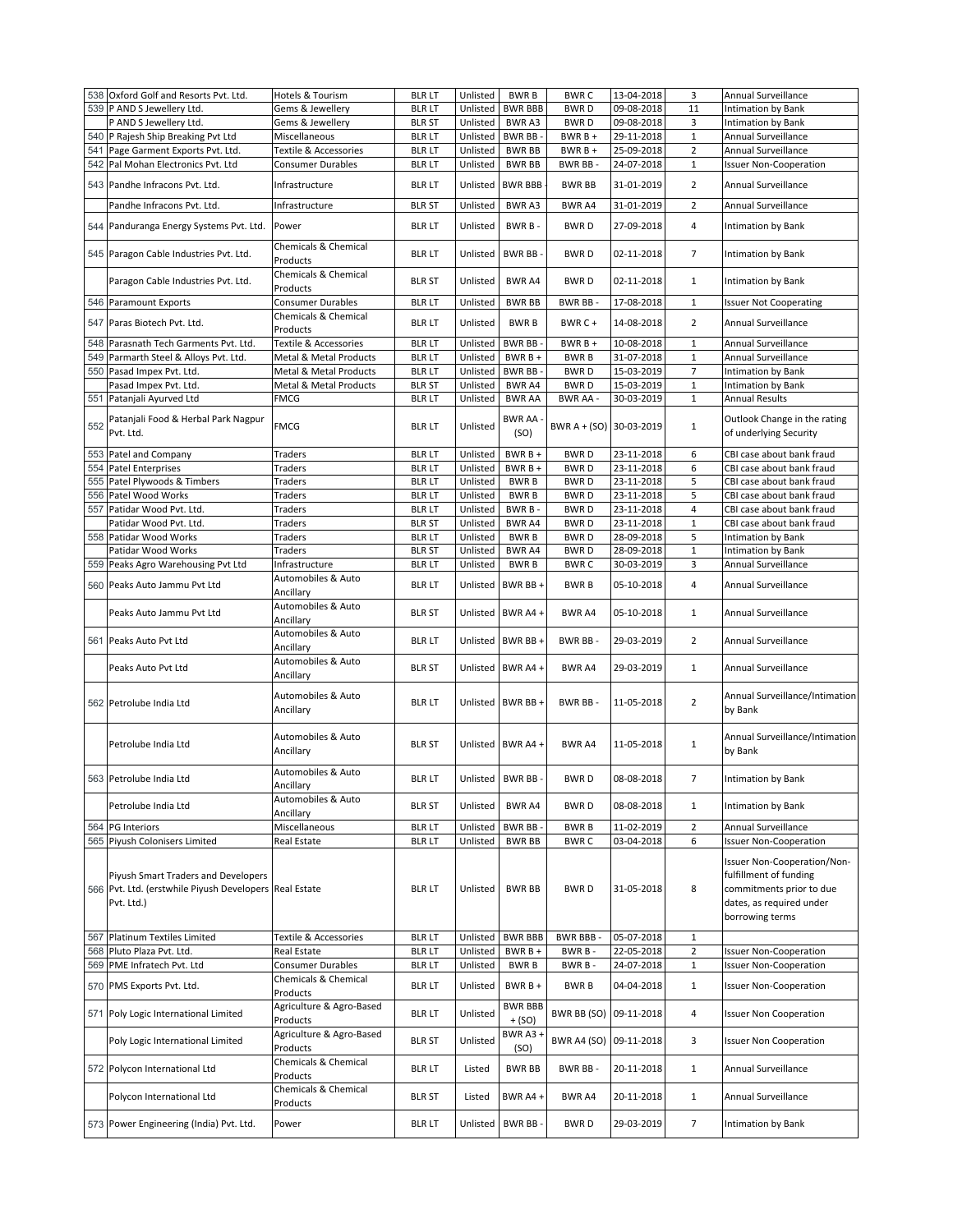|     | Power Engineering (India) Pvt. Ltd.                                                                    | Power                                           | <b>BLR ST</b>                  | Unlisted             | BWR A4                      | <b>BWRD</b>                | 29-03-2019               | $\mathbf{1}$   | Intimation by Bank                                                                                  |
|-----|--------------------------------------------------------------------------------------------------------|-------------------------------------------------|--------------------------------|----------------------|-----------------------------|----------------------------|--------------------------|----------------|-----------------------------------------------------------------------------------------------------|
|     | 574 Prabhat Saw Mill                                                                                   | Traders                                         | <b>BLR LT</b>                  | Unlisted             | <b>BWR BB</b>               | <b>BWRD</b>                | 23-11-2018               | 8              | CBI case about bank fraud                                                                           |
|     | Prabhat Saw Mill                                                                                       | <b>Traders</b>                                  | <b>BLR ST</b>                  | Unlisted             | BWR A4                      | <b>BWRD</b>                | 23-11-2018               | $\mathbf{1}$   | CBI case about bank fraud                                                                           |
|     | 575 Pramukh Car Riders Ltd.                                                                            | Automobiles & Auto<br>Ancillary                 | <b>BLR LT</b>                  | Unlisted             | <b>BWRB</b>                 | <b>BWRD</b>                | 20-02-2019               | 5              | Intimation by Bank                                                                                  |
|     | 576 Prarthana Engineering Pvt. Ltd.                                                                    | Automobiles & Auto<br>Ancillary                 | <b>BLR LT</b>                  | Unlisted             | <b>BWR BB</b>               | <b>BWRB</b>                | 22-11-2018               | $\overline{2}$ | <b>Issuer Non Cooperation</b>                                                                       |
|     | 577 Precision Auto Engineers                                                                           | Metal & Metal Products                          | <b>BLRLT</b>                   | Unlisted             | BWR B +                     | <b>BWRB</b>                | 28-08-2018               | $\mathbf{1}$   | <b>Annual Results</b>                                                                               |
|     | 578 Precision Sheet Metal Works Pvt. Ltd.                                                              | Metal & Metal Products                          | <b>BLRLT</b>                   | Unlisted             | <b>BWRB</b>                 | <b>BWRC</b>                | 03-04-2018               | 3              | <b>Issuer Non-Cooperation</b>                                                                       |
|     | Prem Textiles (International) Pvt. Ltd.                                                                |                                                 |                                |                      |                             |                            |                          |                |                                                                                                     |
|     | 579 (Earlier rated as Prem Textiles<br>International Pvt. Ltd.)                                        | Textile & Accessories                           | <b>BLR LT</b>                  | Unlisted             | <b>BWR BBB</b>              | BWR BB+                    | 27-04-2018               | $\mathbf{1}$   |                                                                                                     |
|     | Prem Textiles (International) Pvt. Ltd.<br>(Earlier rated as Prem Textiles<br>International Pvt. Ltd.) | Textile & Accessories                           | <b>BLR ST</b>                  | Unlisted             | <b>BWRA3</b>                | BWR A4 +                   | 27-04-2018               | $\mathbf{1}$   |                                                                                                     |
|     | Premier Fabric Sourcing LLP<br>580 (Erstwhile: Premier Fabric<br>International Pvt. Ltd.)              | Traders                                         | <b>BLR LT</b>                  | Unlisted             | <b>BWR BB</b>               | BWR B +                    | 28-05-2018               | $\overline{2}$ | <b>Issuer Non-Cooperation</b>                                                                       |
| 581 | Premium Pressure Vessels Pvt Ltd                                                                       | Consumer Durables                               | <b>BLR LT</b>                  | Unlisted             | BWR B +                     | <b>BWRB</b>                | 30-03-2019               | $\mathbf{1}$   | Annual Surveillance                                                                                 |
|     | 582 Promac Engineering Industries Ltd.                                                                 | Engineering & Capital<br>Goods                  | <b>BLR LT</b>                  | Unlisted             | <b>BWR BBB</b>              | <b>BWR BBB-</b>            | 03-01-2019               | $\mathbf{1}$   | Annual Surveillance                                                                                 |
|     | Promac Engineering Industries Ltd.                                                                     | Engineering & Capital<br>Goods                  | <b>BLR ST</b>                  | Unlisted             | BWR A3+                     | BWR A3                     | 03-01-2019               | $\mathbf{1}$   | Annual Surveillance                                                                                 |
| 583 | Prymari Agriculture Co-Op Rative<br>Society Limited                                                    | <b>Financial Services</b>                       | <b>BLR LT</b>                  | Unlisted             | BWR BB-                     | <b>BWRB</b>                | 22-11-2018               | $\overline{2}$ | <b>Issuer Non Cooperation</b>                                                                       |
|     | 584 Punjab Basmati Rice Ltd                                                                            | <b>FMCG</b>                                     | <b>BLR LT</b>                  | Unlisted             | <b>BWR BB</b>               | <b>BWRD</b>                | 15-03-2019               | 8              | Reference to NCLT under<br>Indian Bankruptcy Code                                                   |
|     | Punjab Basmati Rice Ltd                                                                                | <b>FMCG</b>                                     | <b>BLR ST</b>                  | Unlisted             | BWR A4                      | <b>BWRD</b>                | 15-03-2019               | $\mathbf{1}$   | Reference to NCLT under<br>Indian Bankruptcy Code                                                   |
|     | 585 Purple Products Pvt Ltd                                                                            | Traders                                         | <b>BLR LT</b>                  | Unlisted             | BWR BB +                    | BWR BB-                    | 23-01-2019               | $\overline{2}$ | <b>Annual Results</b>                                                                               |
|     | Purple Products Pvt Ltd                                                                                | Traders                                         | <b>BLR ST</b>                  | Unlisted             | BWR A4+                     | BWR A4                     | 23-01-2019               | $\mathbf{1}$   | <b>Annual Results</b>                                                                               |
|     | 586 PVN Fabrics Pvt. Ltd.                                                                              | Miscellaneous                                   | <b>BLRLT</b>                   | Unlisted             | BWR BB-                     | <b>BWRD</b>                | 11-01-2019               | $\overline{7}$ | Intimation by Bank                                                                                  |
|     | PVN Fabrics Pvt. Ltd.                                                                                  | Miscellaneous                                   | <b>BLR ST</b>                  | Unlisted             | BWR A4                      | <b>BWRD</b>                | 11-01-2019               | $\mathbf{1}$   | Intimation by Bank                                                                                  |
|     | 587 PVP Capital Limited                                                                                | <b>Financial Services</b>                       | <b>BLR LT</b>                  | Unlisted             | <b>BWR BBB</b><br>$\ddot{}$ | <b>BWRD</b>                | 17-09-2018               | 12             | Intimation by Bank/Auditor's<br>comments in Audit Report<br>about past defaults and<br>continuation |
|     | 588 Quro Vitrified Pvt. Ltd                                                                            | Construction &<br><b>Construction Materials</b> | <b>BLR LT</b>                  | Unlisted             | $BWRB +$                    | <b>BWRB</b>                | 25-05-2018               | $\mathbf{1}$   | <b>Issuer Non-Cooperation</b>                                                                       |
|     | 589 R K Associates & Hoteliers Pvt. Ltd.                                                               | FMCG                                            | <b>BLR LT</b>                  | Unlisted             | BWR BB+                     | BWR BB-                    | 08-11-2018               | $\overline{2}$ | Annual Surveillance                                                                                 |
|     | R K Associates & Hoteliers Pvt. Ltd.                                                                   | <b>FMCG</b>                                     | <b>BLR ST</b>                  | Unlisted             | BWR A4 +                    | BWR A4                     | 08-11-2018               | $\mathbf{1}$   | Annual Surveillance                                                                                 |
|     | 590 R K Distilleries Pvt. Ltd.                                                                         | Agriculture & Agro-Based<br>Products            | <b>BLR LT</b>                  | Unlisted             | <b>BWR BB</b>               | BWR BB-                    | 24-04-2018               | $\mathbf{1}$   | <b>Issuer Non-Cooperation</b>                                                                       |
|     | 591 R M Mohite Industries Ltd.                                                                         | Textile & Accessories                           | <b>BLR LT</b>                  |                      | Unlisted BWR BBB -          | <b>BWR BB</b>              | 29-03-2019               | 2              | Annual Surveillance                                                                                 |
|     | R M Mohite Industries Ltd.                                                                             | Textile & Accessories                           | <b>BLR ST</b>                  | Unlisted             | BWR A3                      | BWR A4                     | 29-03-2019               | $\overline{2}$ | Annual Surveillance                                                                                 |
|     | 592 R.J. Industries                                                                                    | Agriculture & Agro-Based<br>Products            | <b>BLR LT</b>                  | Unlisted             | BWR BB-                     | <b>BWRB</b>                | 29-11-2018               | $\overline{2}$ | <b>Annual Results</b>                                                                               |
|     | 593 R.K.D.F. Education Society                                                                         | Education                                       | <b>BLRLT</b>                   | Unlisted             | BWR BB+                     |                            |                          | $\mathbf{1}$   | Annual Surveillance                                                                                 |
|     |                                                                                                        |                                                 |                                |                      |                             | <b>BWR BB</b>              | 06-03-2019               |                |                                                                                                     |
|     | R.K.D.F. Education Society                                                                             | Education                                       | <b>BLR ST</b>                  | Unlisted             | BWR A4+                     | BWR A4                     | 06-03-2019               | $\mathbf{1}$   | Annual Surveillance                                                                                 |
|     | 594 Ra Pure Life Sciences Ltd.                                                                         | <b>FMCG</b>                                     | <b>BLRLT</b>                   | Unlisted             | <b>BWRB</b>                 | BWR C+                     | 03-04-2018               | $\overline{2}$ | <b>Issuer Non-Cooperation</b>                                                                       |
|     | 595 Radhe Cotton Company                                                                               | Textile & Accessories                           | <b>BLRLT</b>                   | Unlisted             | BWR B +                     | <b>BWRD</b>                | 31-12-2018               | 6              | <b>Intimation by Bank</b>                                                                           |
| 596 | Raj Kumar                                                                                              | Traders, Traders                                | <b>BLR LT</b>                  | Unlisted             | $BWRB +$                    | <b>BWRB</b>                | 12-11-2018               | $\mathbf{1}$   | Annual Results/Annual<br>Surveillance                                                               |
|     | 597 Raj Rajendra Industries Ltd.                                                                       | Textile & Accessories                           | <b>BLR LT</b>                  | Unlisted             | BWR BB+                     | <b>BWR BB</b>              | 30-03-2019               | $\mathbf{1}$   | Annual Results/Annual<br>Surveillance                                                               |
|     | Raj Rajendra Industries Ltd.                                                                           | Textile & Accessories                           | <b>BLR ST</b>                  | Unlisted             | BWR A4+                     | <b>BWR A4</b>              | 30-03-2019               | $\mathbf{1}$   | Annual Results/Annual<br>Surveillance                                                               |
|     | 598 Rajalaxmi Petrochem Private Limited                                                                | Chemicals & Chemical<br>Products                | <b>BLR LT</b>                  | Unlisted             | BWR BB-                     | BWR B +                    | 13-03-2019               | $\mathbf{1}$   | Annual Surveillance                                                                                 |
|     | 599 Raltronics India Pvt. Ltd.                                                                         | Chemicals & Chemical<br>Products                | <b>BLR LT</b>                  | Unlisted             | $BWRB +$                    | BWR C+                     | 07-12-2018               | 3              | <b>Annual Results</b>                                                                               |
| 600 | Rama Medicares Ltd.                                                                                    | Pharma & Healthcare                             | <b>BLR LT</b>                  | Unlisted             | <b>BWR BB</b>               | BWR BB-                    | 31-07-2018               | $\mathbf{1}$   | Annual Surveillance                                                                                 |
|     | 601 Ramkrishna Tea Factory                                                                             | FMCG<br>FMCG                                    | <b>BLR LT</b>                  | Unlisted             | $BWRB +$<br>BWR A4          | <b>BWRD</b><br><b>BWRD</b> | 28-03-2019               | 6<br>$1\,$     | Intimation by Bank<br>Intimation by Bank                                                            |
|     | Ramkrishna Tea Factory<br>602 Ramprastha Sare Realty Pvt. Ltd.                                         | Real Estate                                     | <b>BLR ST</b><br><b>BLR LT</b> | Unlisted<br>Unlisted | <b>BWR BBB</b><br>$\ddot{}$ | <b>BWR BBB</b>             | 28-03-2019<br>26-12-2018 | $\mathbf{1}$   | support documents not<br>provide                                                                    |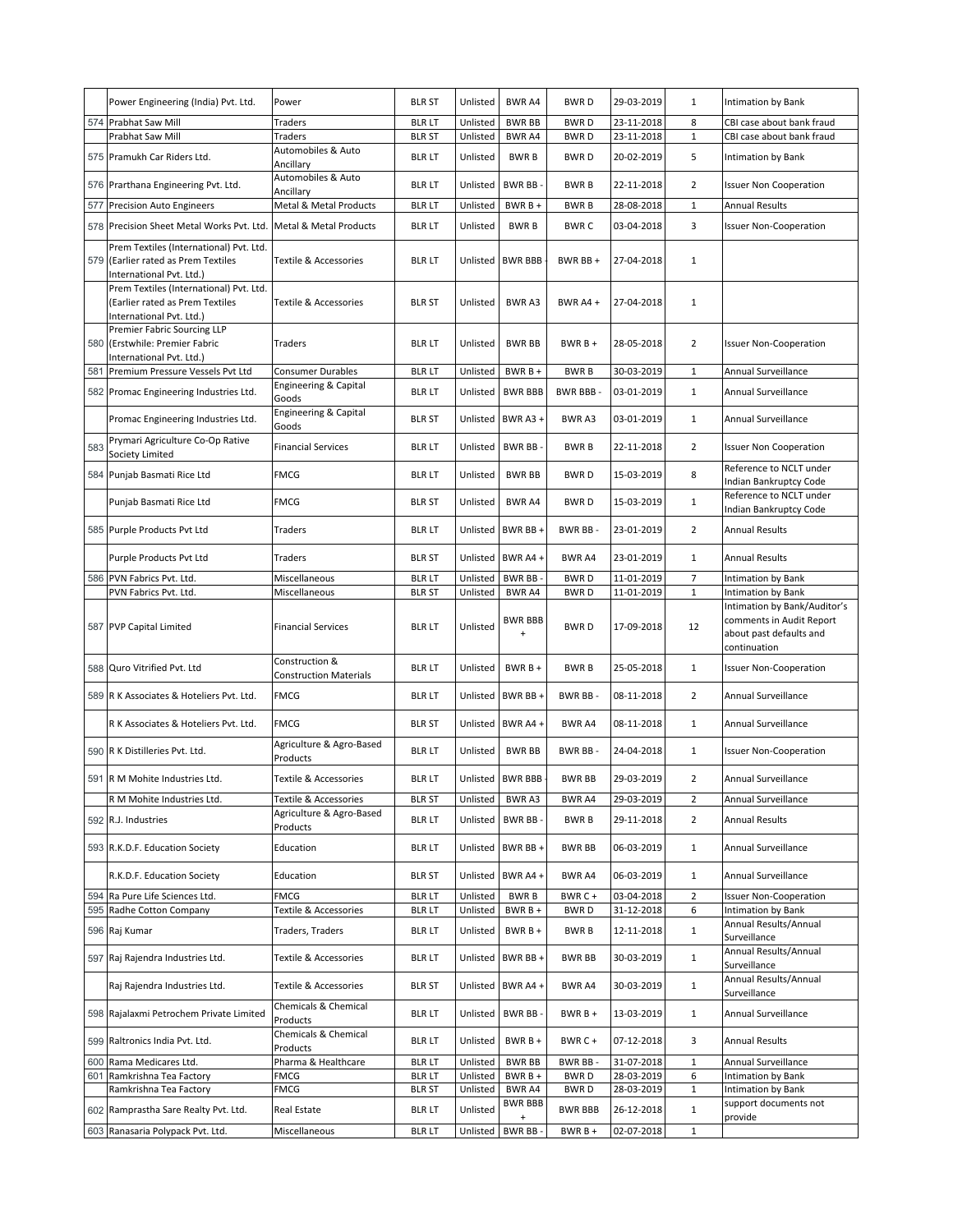|     | 604 Ranka Jewellers Pvt Ltd                      | Gems & Jewellery                     | <b>BLR LT</b>                 | Unlisted             | <b>BWR BBB</b>              | <b>BWR BB</b>              | 27-03-2019               | $\overline{2}$    | Annual Surveillance                                                            |
|-----|--------------------------------------------------|--------------------------------------|-------------------------------|----------------------|-----------------------------|----------------------------|--------------------------|-------------------|--------------------------------------------------------------------------------|
|     | Ranka Jewellers Pvt Ltd                          | Gems & Jewellery                     | <b>BLR ST</b>                 | Unlisted             | <b>BWRA3</b>                | BWR A4                     | 27-03-2019               | $\overline{2}$    | Annual Surveillance                                                            |
| 605 | RAS Developments Pvt. Ltd.                       | Real Estate                          | <b>BLR LT</b>                 | Unlisted             | BWR BB-                     | <b>BWRB</b>                | 19-03-2019               | $\overline{2}$    | Annual Surveillance                                                            |
| 606 | Ratan Prakashan Mandir<br>Ratan Prakashan Mandir | Education<br>Education               | <b>BLRLT</b><br><b>BLR ST</b> | Unlisted<br>Unlisted | BWR BB-<br>BWR A4           | <b>BWRD</b><br><b>BWRD</b> | 17-07-2018<br>17-07-2018 | 7<br>$\mathbf{1}$ | Intimation by Bank<br>Intimation by Bank                                       |
| 607 | Ratnagiri Impex Pvt. Ltd.                        | Traders                              | <b>BLR LT</b>                 | Unlisted             | <b>BWR BB</b>               | BWR BB-                    | 06-06-2018               | $\mathbf 1$       | Annual Surveillance                                                            |
|     | Ratnagiri Impex Pvt. Ltd.                        | Traders                              | <b>BLR ST</b>                 | Unlisted             | BWR A4 +                    | BWR A4                     | 06-06-2018               | $\mathbf{1}$      | Annual Surveillance                                                            |
| 608 | Ratnesh Metal Industries Pvt. Ltd.               | Metal & Metal Products               | <b>BLRLT</b>                  | Unlisted             | <b>BWR BB</b>               | BWR B +                    | 20-03-2019               | $\mathbf{1}$      | Annual Surveillance                                                            |
| 609 | RattanIndia Power Ltd - Phase II<br>Amravati)    | Power                                | <b>BLR LT</b>                 | Unlisted             | <b>BWR BB</b>               | <b>BWRD</b>                | 02-05-2018               | $\overline{7}$    | Intimation by Bank                                                             |
|     | RattanIndia Power Ltd - Phase II<br>(Amravati)   | Power                                | <b>BLR ST</b>                 | Unlisted             | <b>BWRA4</b>                | <b>BWRD</b>                | 02-05-2018               | $\mathbf{1}$      | Intimation by Bank                                                             |
| 610 | RattanIndia Power Ltd.                           | Power                                | <b>BLR LT</b>                 | Listed               | BWR BB-                     | <b>BWRD</b>                | 02-05-2018               | 7                 | Intimation by Bank                                                             |
|     | RattanIndia Power Ltd.                           | Power                                | <b>BLR ST</b>                 | Listed               | BWR A4                      | <b>BWRD</b>                | 02-05-2018               | $\mathbf{1}$      | Intimation by Bank                                                             |
| 611 | Ravi Construction                                | Infrastructure                       | <b>BLR LT</b>                 | Unlisted             | <b>BWR BB</b>               | BWR B +                    | 24-01-2019               | $\overline{2}$    | Annual Results/Annual<br>Surveillance                                          |
| 612 | Ravi Offset Printers & Publishers Pvt.<br>Ltd    | Media & Entertainment                | <b>BLR LT</b>                 | Unlisted             | BWR BB-                     | <b>BWRB</b>                | 25-01-2019               | $\overline{2}$    | Annual Surveillance                                                            |
|     | 613 Ray International                            | Telecommunication                    | <b>BLRLT</b>                  | Unlisted             | <b>BWR BB</b>               | BWR BB-                    | 26-06-2018               | $\mathbf{1}$      | <b>Issuer Non-Cooperation</b>                                                  |
|     | 614 RBRL Agro Commodities Ltd.                   | Traders                              | <b>BLR LT</b>                 | Unlisted             | <b>BWR BBB</b>              | BWR BB +                   | 27-07-2018               | $\mathbf{1}$      | issuer non cooperation                                                         |
|     | RBRL Agro Commodities Ltd.                       | Traders                              | <b>BLR ST</b>                 | Unlisted             | BWR A3                      | BWR A4 +                   | 27-07-2018               | $\mathbf{1}$      | <b>Annual Results</b>                                                          |
|     | 615 RBRL Agro Commodities Ltd.                   | Traders                              | <b>BLRLT</b>                  | Unlisted             | BWR BB+                     | BWR BB-                    | 26-09-2018               | $\overline{2}$    |                                                                                |
|     | RBRL Agro Commodities Ltd.                       | Traders                              | <b>BLR ST</b>                 | Unlisted             | BWR A4+                     | BWR A4                     | 26-09-2018               | $\mathbf{1}$      |                                                                                |
|     | 616 RCC Developers Ltd. (RCC)                    | Engineering & Capital<br>Goods       | <b>BLR LT</b>                 | Unlisted             | <b>BWR BBB</b>              | <b>BWR BBB-</b>            | 17-08-2018               | 1                 | Annual Surveillance                                                            |
|     | RCC Developers Ltd. (RCC)                        | Engineering & Capital<br>Goods       | <b>BLR ST</b>                 | Unlisted             | BWR A2                      | BWR A3                     | 17-08-2018               | 2                 | Annual Surveillance                                                            |
|     | 617 RCI Industries & Technologies Ltd.           | Metal & Metal Products               | <b>BLRLT</b>                  | Unlisted             | <b>BWR BBB</b>              | <b>BWR BBB-</b>            | 16-01-2019               | $\mathbf{1}$      | <b>Issuer Non Cooperation</b>                                                  |
|     | RCI Industries & Technologies Ltd.               | Metal & Metal Products               | <b>BLR ST</b>                 | Unlisted             | BWR A3+                     | BWR A3                     | 16-01-2019               | $\mathbf{1}$      | <b>Issuer Non Cooperation</b>                                                  |
|     | 618 Real Grow EximsPvt Ltd                       | Agriculture & Agro-Based<br>Products | <b>BLR LT</b>                 | Unlisted             | BWR BB-                     | <b>BWRD</b>                | 08-08-2018               | $\overline{7}$    | Intimation by Bank                                                             |
|     | Real Grow EximsPvt Ltd                           | Agriculture & Agro-Based<br>Products | <b>BLR ST</b>                 | Unlisted             | <b>BWRA4</b>                | <b>BWRD</b>                | 08-08-2018               | $\mathbf{1}$      | Intimation by Bank                                                             |
| 619 | Reddy Veeranna Constructions Pvt.<br>Ltd.        | Engineering & Capital<br>Goods       | <b>BLR LT</b>                 | Unlisted             | <b>BWR BB</b>               | BWR B +                    | 24-09-2018               | $\overline{2}$    | Annual Surveillance                                                            |
|     | 620 Regal Trading Pvt Ltd                        | Traders                              | <b>BLR LT</b>                 | Unlisted             | BWR BB+                     | <b>BWR BB</b>              | 22-02-2019               | $\mathbf{1}$      | Annual Surveillance                                                            |
|     | Regal Trading Pvt Ltd                            | Traders                              | <b>BLR ST</b>                 | Unlisted             | BWR A4+                     | BWR A4                     | 22-02-2019               | 1                 | Annual Surveillance                                                            |
|     | 621 Reliance Big Entertainment Pvt Ltd           | Media & Entertainment                | <b>BLR LT</b>                 | Unlisted             | BWR AA +<br>(SO)            | BWR A + (SO) 18-02-2019    |                          | 3                 | <b>Annual Results</b>                                                          |
|     | Reliance Big Entertainment Pvt Ltd               | Media & Entertainment                | <b>BLRLT</b>                  | Unlisted             | BWR A +<br>(SO)             | BWR BBB +<br>(SO)          | 18-02-2019               | 3                 | Annual Results                                                                 |
|     | 622 Reliance Broadcast Network Ltd               | Media & Entertainment                | <b>BLR LT</b>                 | Listed               | <b>BWR AA</b><br>(SO)       | BWR A + (SO) 18-02-2019    |                          | $\overline{2}$    | <b>Annual Results</b>                                                          |
| 623 | Reliance Infrastructure Ltd                      | Power                                | <b>BLR LT</b>                 | Listed               | BWR AA -                    | BWR BBB +                  | 30-07-2018               | 4                 | Annual Results/Merger                                                          |
|     | Reliance Infrastructure Ltd                      | Power                                | <b>BLR LT</b>                 | Listed               | <b>BWR AA</b>               | BWR BBB +                  | 30-07-2018               | 4                 | Annual Results/Merger                                                          |
|     | Reliance Infrastructure Ltd                      | Power                                | <b>BLR ST</b><br>Commercial   | Listed               | BWR A1+                     | BWR A2                     | 30-07-2018               | 3                 | Annual Results/Merger                                                          |
|     | 624 Reliance Infrastructure Ltd                  | Power                                | Paper                         | Listed               | BWR A1+                     | BWR A2                     | 30-07-2018               | 3                 | Annual Results/Merger                                                          |
|     | 625 Reliance Infrastructure Ltd                  | Power                                | Commercial<br>Paper           | Listed               | BWR A1+                     | BWR A2                     | 30-07-2018               | 3                 | <b>Annual Results/Merger</b>                                                   |
| 626 | Reliance Infrastructure Ltd                      | Power                                | <b>BLR LT</b>                 | Listed               | <b>BWR BBB</b>              | <b>BWRC</b>                | 01-08-2018               | 10                |                                                                                |
|     | Reliance Infrastructure Ltd                      | Power                                | <b>BLR LT</b>                 | Listed               | <b>BWR BBB</b><br>$\ddot{}$ | <b>BWRC</b>                | 01-08-2018               | 10                |                                                                                |
|     | Reliance Infrastructure Ltd                      | Power                                | <b>BLR ST</b>                 | Listed               | BWR A2                      | BWR A4                     | 01-08-2018               | 4                 |                                                                                |
| 627 | Reliance Infrastructure Ltd                      | Power                                | Commercial<br>Paper           | Listed               | BWR A2                      | BWR A4                     | 01-08-2018               | 4                 |                                                                                |
| 628 | Reliance Infrastructure Ltd                      | Power                                | Commercial<br>Paper           | Listed               | <b>BWRA2</b>                | <b>BWR A4</b>              | 01-08-2018               | 4                 |                                                                                |
|     | 629 Reliance Innoventures Pvt. Ltd.              | <b>Financial Services</b>            | <b>BLR LT</b>                 | Unlisted             | <b>BWR AA</b>               | BWR AA -                   | 10-08-2018               | $\mathbf{1}$      | Significant increase in debt<br>level or cost of debt of the<br>issuer company |
| 630 | Reliance Innoventures Pvt. Ltd.                  | <b>Financial Services</b>            | <b>BLRLT</b>                  | Unlisted             | <b>BWR AA</b>               | BWR A -                    | 18-02-2019               | 3                 | <b>Annual Results</b>                                                          |
|     | 631 Reva Kripa Sugars Pvt. Ltd.                  | Agriculture & Agro-Based<br>Products | <b>BLR LT</b>                 | Unlisted             | <b>BWRC</b>                 | <b>BWRD</b>                | 23-07-2018               | $\overline{2}$    | Intimation by Bank                                                             |
| 632 | Rex Sewing Machine Company Pvt.<br>Ltd           | Textile & Accessories                | <b>BLR LT</b>                 | Unlisted             | BWR BB-                     | <b>BWRB</b>                | 31-12-2018               | $\overline{2}$    | Annual Surveillance                                                            |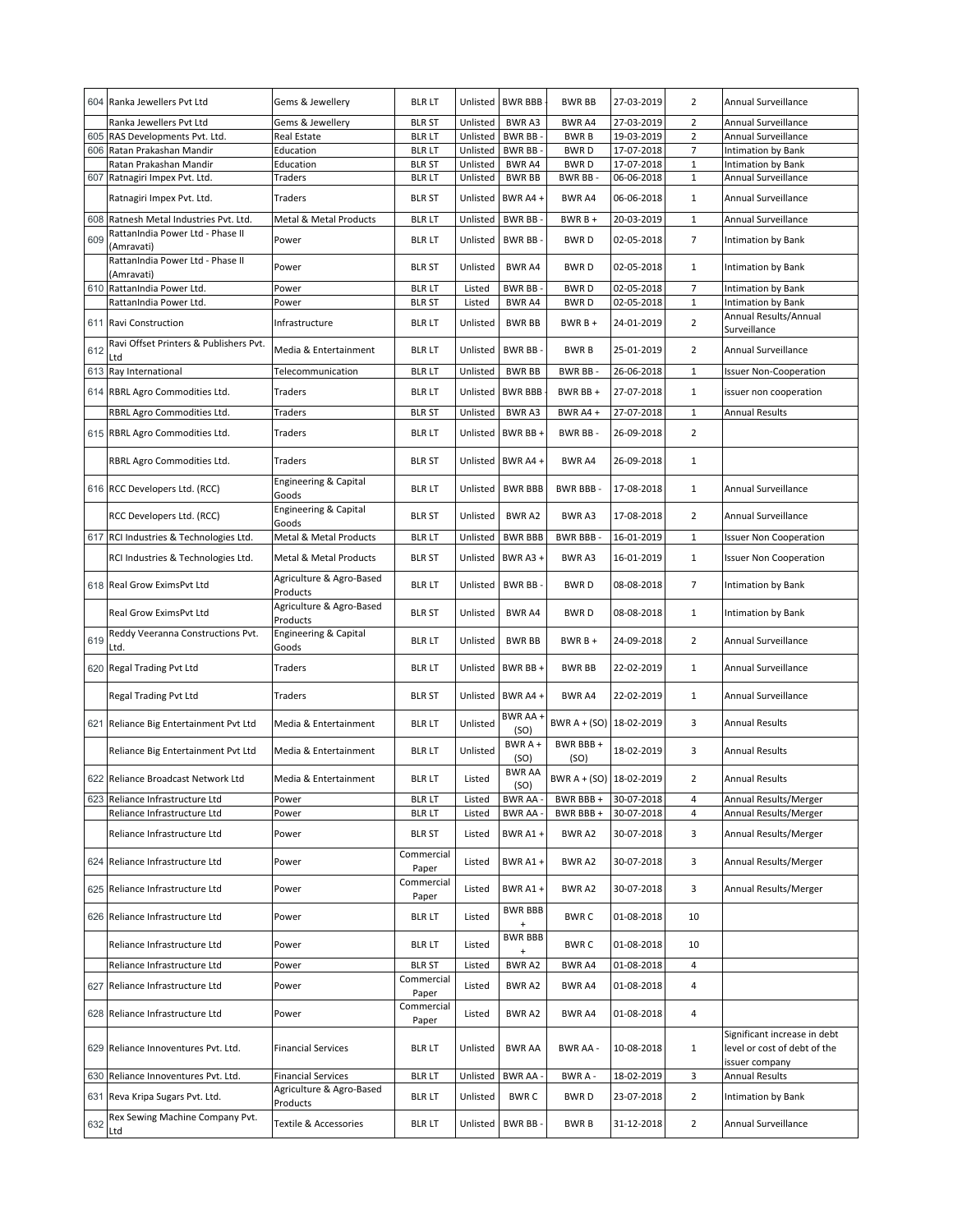|     | 633 RIA Constructions Ltd.                                   | Real Estate                                      | <b>BLR LT</b>                 | Unlisted             | BWR C +                        | <b>BWRD</b>            | 09-01-2019               | 3                              | Public Disclosure by Company<br>of positive or negative<br>developments to Stock<br>Exchange etc.                 |
|-----|--------------------------------------------------------------|--------------------------------------------------|-------------------------------|----------------------|--------------------------------|------------------------|--------------------------|--------------------------------|-------------------------------------------------------------------------------------------------------------------|
|     | RIA Constructions Ltd.                                       | <b>Real Estate</b>                               | <b>BLR ST</b>                 | Unlisted             | <b>BWR A4</b>                  | <b>BWRD</b>            | 09-01-2019               | $\mathbf{1}$                   | Public Disclosure by Company<br>of positive or negative<br>developments to Stock<br>Exchange etc.                 |
|     | 634 Richa Industries Ltd.                                    | Textile & Accessories                            | <b>BLR LT</b>                 | Listed               | <b>BWR BB</b>                  | <b>BWRB</b>            | 04-04-2018               | 3                              | Losses, sharp revenue de-<br>growth etc. based on publicly<br>disclosed financial<br>statements/Quarterly Results |
|     | 635 Richa Industries Ltd.                                    | Textile & Accessories                            | <b>BLR LT</b>                 | Listed               | <b>BWRB</b>                    | <b>BWRD</b>            | 17-07-2018               | 5                              | Public Disclosure by Company<br>of positive or negative<br>developments to Stock<br>Exchange etc.                 |
|     | Richa Industries Ltd.                                        | Textile & Accessories                            | <b>BLR ST</b>                 | Listed               | BWR A4                         | <b>BWRD</b>            | 17-07-2018               | $\mathbf{1}$                   | Public Disclosure by Company<br>of positive or negative<br>developments to Stock<br>Exchange etc.                 |
|     | 636 Rishu Construction                                       | Real Estate, Real Estate<br>Chemicals & Chemical | <b>BLRLT</b>                  | Unlisted             | <b>BWRB</b>                    | <b>BWRC</b>            | 22-11-2018               | 3                              | <b>Issuer Non Cooperation</b>                                                                                     |
|     | 637 Riviera Polymers Pvt Ltd                                 | Products                                         | <b>BLR LT</b>                 | Unlisted             | <b>BWR BB</b>                  | BWR BB-                | 23-04-2018               | $\mathbf{1}$                   | <b>Issuer Non-Cooperation</b>                                                                                     |
|     | Riviera Polymers Pvt Ltd                                     | Chemicals & Chemical<br>Products                 | <b>BLR ST</b>                 | Unlisted             | BWR A4+                        | <b>BWR A4</b>          | 23-04-2018               | $\mathbf{1}$                   | <b>Issuer Non-Cooperation</b>                                                                                     |
| 638 | RK Steel Industries<br><b>Rohit Steels</b>                   | Metal & Metal Products<br>Metal & Metal Products | <b>BLR LT</b>                 | Unlisted<br>Unlisted | <b>BWR BB</b>                  | BWR BB-                | 11-10-2018               | $\mathbf 1$<br>$\overline{2}$  | Annual Surveillance<br><b>Annual Results</b>                                                                      |
| 639 |                                                              |                                                  | <b>BLR LT</b>                 |                      | <b>BWR BB</b>                  | BWR B +                | 07-12-2018               |                                |                                                                                                                   |
|     | <b>Rohit Steels</b>                                          | Metal & Metal Products                           | <b>BLR ST</b>                 | Unlisted             | BWR A4+                        | <b>BWR A4</b>          | 07-12-2018               | $\mathbf{1}$                   | Annual Results                                                                                                    |
| 640 | Roll Tubes Limited. (RTL)<br>641 Rosy Hi Tech Spinning Mills | Metal & Metal Products<br>Textile & Accessories  | <b>BLR LT</b><br><b>BLRLT</b> | Unlisted<br>Unlisted | <b>BWR BB</b><br><b>BWR BB</b> | BWR BB-<br><b>BWRD</b> | 27-07-2018<br>21-08-2018 | $\mathbf{1}$<br>$\overline{7}$ | <b>Annual Surveillance</b><br>Annual Surveillance                                                                 |
|     | 642 Royal Kitchen Appliances Pvt. Ltd.                       | Consumer Durables                                | <b>BLR LT</b>                 | Unlisted             | <b>BWRB</b>                    | <b>BWRD</b>            | 02-05-2018               | 5                              | Non-fulfillment of funding<br>commitments prior to due<br>dates, as required under<br>borrowing terms             |
|     | Royal Kitchen Appliances Pvt. Ltd.                           | Consumer Durables                                | <b>BLR ST</b>                 | Unlisted             | <b>BWR A4</b>                  | <b>BWRD</b>            | 02-05-2018               | $\mathbf{1}$                   | Non-fulfillment of funding<br>commitments prior to due<br>dates, as required under<br>borrowing terms             |
|     | 643 RS Contractors                                           | Infrastructure                                   | <b>BLR LT</b>                 | Unlisted             | <b>BWR BB</b>                  | BWR BB-                | 27-08-2018               | $\mathbf{1}$                   | Annual Surveillance                                                                                               |
|     | RS Contractors                                               | Infrastructure                                   | <b>BLR ST</b>                 | Unlisted             | BWR A4+                        | BWR A4                 | 27-08-2018               | $\mathbf{1}$                   | Annual Surveillance                                                                                               |
|     | 644 RS Rice Mill Pvt Ltd (UP)                                | Agriculture & Agro-Based<br>Products             | <b>BLR LT</b>                 | Unlisted             | <b>BWRB</b>                    | BWR B-                 | 17-08-2018               | $\mathbf{1}$                   | Annual Surveillance                                                                                               |
| 645 | Ruchi Acroni Industries Ltd                                  | Traders                                          | <b>BLRLT</b>                  | Unlisted             | <b>BWR BB</b>                  | <b>BWRB</b>            | 14-09-2018               | 3                              | Annual Surveillance                                                                                               |
|     | 646 Ruchi Global Ltd.                                        | Traders                                          | <b>BLR LT</b>                 | Unlisted             | BWR BB +                       | <b>BWRD</b>            | 07-09-2018               | 9                              | Intimation by Bank                                                                                                |
|     | Ruchi Global Ltd.                                            | Traders                                          | <b>BLR ST</b>                 | Unlisted             | BWR A4 +                       | <b>BWRD</b>            | 07-09-2018               | $\overline{2}$                 | Intimation by Bank                                                                                                |
|     | 647 Rudra Industries                                         | Agriculture & Agro-Based<br>Products             | <b>BLR LT</b>                 | Unlisted             | BWR B +                        | BWR C+                 | 14-02-2019               | 3                              | Annual Surveillance                                                                                               |
| 648 | RV Akash Ganga Infrastructure<br>Limited                     | Infrastructure                                   | <b>BLR LT</b>                 | Unlisted             | <b>BWR BBB</b>                 | BWR BB+                | 09-11-2018               | $\overline{2}$                 | Annual Surveillance                                                                                               |
|     | RV Akash Ganga Infrastructure<br>Limited                     | Infrastructure                                   | <b>BLR ST</b>                 | Unlisted             | BWR A3+                        | BWR A4 +               | 09-11-2018               | $\overline{2}$                 | Annual Surveillance                                                                                               |
|     | 649 RVS Agrotech                                             | <b>FMCG</b>                                      | <b>BLR LT</b>                 | Unlisted             | <b>BWRB</b>                    | BWR B-                 | 04-12-2018               | $\mathbf{1}$                   | Annual Surveillance                                                                                               |
|     | 650 S K Construction Company                                 | Real Estate                                      | <b>BLRLT</b>                  | Unlisted             | BWR C -                        | <b>BWRD</b>            | 01-10-2018               | $1\,$                          | Intimation by Bank                                                                                                |
|     | S K Construction Company                                     | Real Estate<br>Agriculture & Agro-Based          | <b>BLR ST</b>                 | Unlisted             | BWR A4                         | <b>BWRD</b>            | 01-10-2018               | $\mathbf{1}$                   | Intimation by Bank<br>Downgraded due to Issuer                                                                    |
|     | 651 S L Consumer Products Ltd.                               | Products                                         | <b>BLR LT</b>                 | Unlisted             | <b>BWR BBB</b>                 | <b>BWR BB</b>          | 04-05-2018               | $\overline{2}$                 | Non Cooperation                                                                                                   |
|     | S L Consumer Products Ltd.                                   | Agriculture & Agro-Based<br>Products             | <b>BLR ST</b>                 | Unlisted             | BWR A3                         | BWR A4                 | 04-05-2018               | $\overline{2}$                 | Downgraded due to Issuer<br>Non Cooperation                                                                       |
|     | 652 S M Star Hatcheries                                      | Agriculture & Agro-Based<br>Products             | <b>BLR LT</b>                 | Unlisted             | BWR B +                        | <b>BWRC</b>            | 22-11-2018               | 4                              | <b>Issuer Non Cooperation</b>                                                                                     |
|     | 653 S N Dairy Foods Private Limited                          | Agriculture & Agro-Based<br>Products             | <b>BLR LT</b>                 | Unlisted             | BWR BB-                        | BWR B +                | 26-11-2018               | $\mathbf{1}$                   | <b>Annual Results</b>                                                                                             |
|     | 654 S&G Engineers Pvt. Ltd                                   | Construction &<br><b>Construction Materials</b>  | <b>BLR LT</b>                 | Unlisted             | <b>BWR BB</b>                  | BWR BB-                | 20-04-2018               | $\mathbf{1}$                   | Losses, sharp revenue de-<br>growth etc. based on publicly<br>disclosed financial statements                      |
|     | 655 S.Kadirvel & Company                                     | Infrastructure                                   | <b>BLR LT</b>                 | Unlisted             | BWR B +                        | BWR B-                 | 30-01-2019               | $\overline{2}$                 | Annual Surveillance                                                                                               |
| 656 |                                                              |                                                  |                               |                      |                                |                        |                          |                                |                                                                                                                   |
|     | S.S. Chhatwal & Company Contractors<br>Pvt. Ltd.             | <b>Engineering &amp; Capital</b><br>Goods        | <b>BLR LT</b>                 | Unlisted             | <b>BWR BB</b>                  | BWR BB-                | 01-06-2018               | $\mathbf{1}$                   | <b>Issuer Non-Cooperation</b>                                                                                     |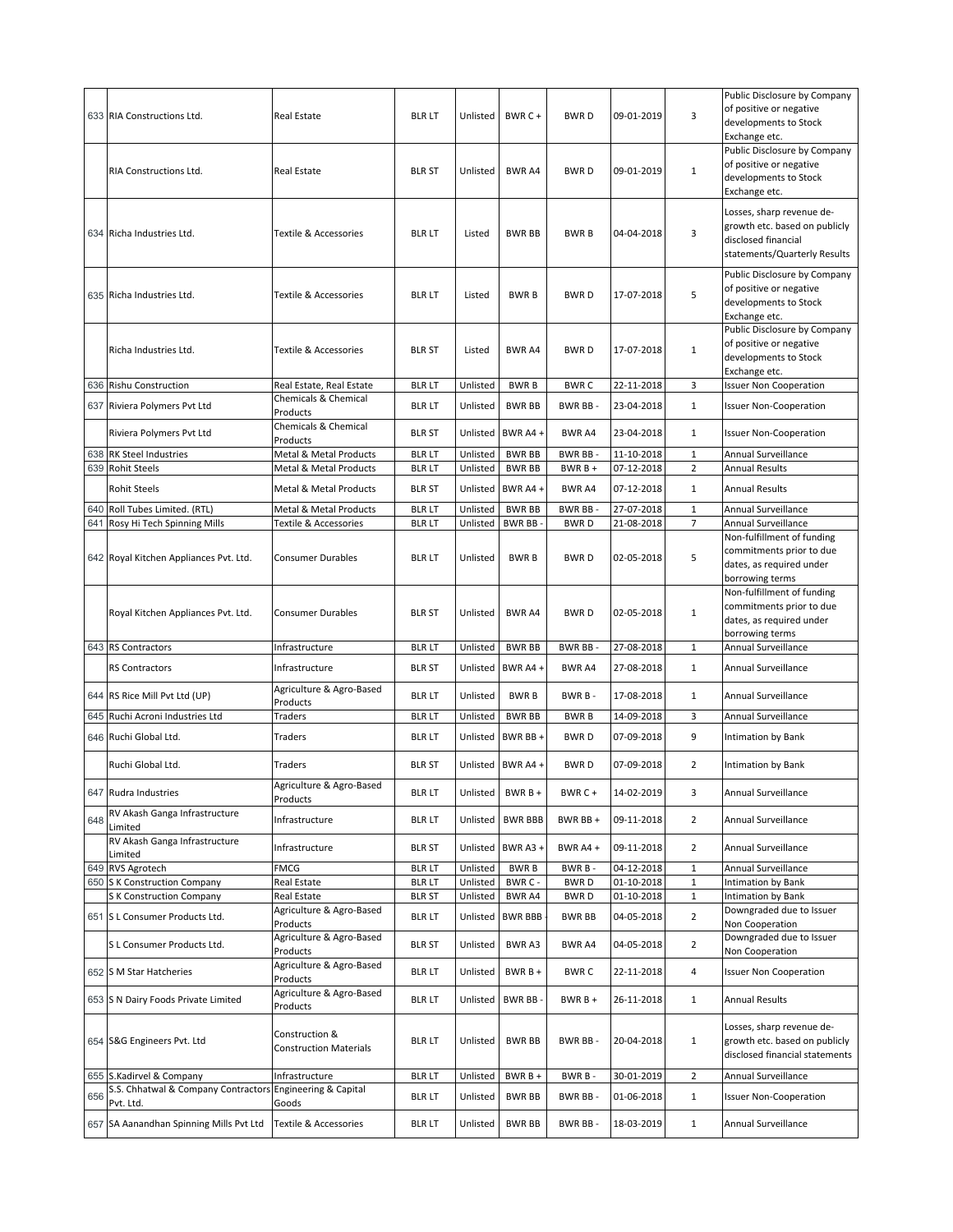| 658 | Saanvi Industries.                                                 | Textile & Accessories                | <b>BLR LT</b>                  | Unlisted             | BWR B +                     | <b>BWRB</b>                | 21-03-2019               | $\mathbf{1}$                 | <b>Issuer Non Cooperation</b>                                                                         |
|-----|--------------------------------------------------------------------|--------------------------------------|--------------------------------|----------------------|-----------------------------|----------------------------|--------------------------|------------------------------|-------------------------------------------------------------------------------------------------------|
| 659 | Sabarmati Capital One Ltd                                          | Real Estate                          | <b>Issuer Rating</b>           | Unlisted             | BWR A -                     | <b>BWR BB</b>              | 14-09-2018               | 5                            | Deterioration in the 'credit<br>enhancement' mechanism                                                |
|     | 660 Sabarmati Capital One Ltd                                      | Real Estate                          | <b>Issuer Rating</b>           | Unlisted             | <b>BWR BB</b>               | <b>BWRC</b>                | 26-09-2018               | 6                            | Deterioration in the 'credit<br>enhancement' mechanism                                                |
|     | 661 Sabarmati Capital One Ltd                                      | Real Estate                          | <b>Issuer Rating</b>           | Unlisted             | <b>BWRC</b>                 | <b>BWRD</b>                | 27-12-2018               | $\overline{2}$               | Intimation by Bank                                                                                    |
|     | 662 Sabarmati Capital Two Limited                                  | Real Estate                          | <b>BLR LT</b>                  | Unlisted             | <b>BWR BBB</b><br>$\ddot{}$ | <b>BWR BBB</b>             | 06-07-2018               | $\mathbf{1}$                 | Annual Surveillance                                                                                   |
|     | 663 Sabarmati Capital Two Limited                                  | Real Estate                          | <b>BLR LT</b>                  | Unlisted             | <b>BWR BBB</b>              | <b>BWR BB</b>              | 14-09-2018               | 3                            | Deterioration in the 'credit<br>enhancement' mechanism                                                |
| 664 | Sabarmati Capital Two Limited                                      | Real Estate                          | <b>BLR LT</b>                  | Unlisted             | <b>BWR BB</b>               | <b>BWRC</b>                | 26-09-2018               | 6                            | Deterioration in the 'credit<br>enhancement' mechanism                                                |
| 665 | Sabarmati Capital Two Limited                                      | Real Estate                          | <b>BLRLT</b>                   | Unlisted             | <b>BWRC</b>                 | <b>BWRD</b>                | 27-12-2018               | $\overline{2}$               | Intimation by Borrower                                                                                |
| 666 | Sacos Indigo Pvt. Ltd.                                             | Miscellaneous                        | <b>BLRLT</b>                   | Unlisted             | <b>BWR BBB</b><br>$+ (SO)$  | <b>BWR BB (SO)</b>         | 09-11-2018               | $\overline{4}$               | <b>Issuer Non Cooperation</b>                                                                         |
| 667 | Sadguru Infratech Pvt. Ltd.                                        | Engineering & Capital<br>Goods       | <b>BLR LT</b>                  | Unlisted             | BWR BB +                    | <b>BWR BB</b>              | 30-01-2019               | $\mathbf{1}$                 | Annual Surveillance                                                                                   |
| 668 | Sadhana Packaging Pvt. Ltd.                                        | Miscellaneous                        | <b>BLRLT</b>                   | Unlisted             | <b>BWR BB</b>               | <b>BWRD</b>                | 13-02-2019               | $\overline{7}$               | Intimation by Bank                                                                                    |
|     | Sadhana Packaging Pvt. Ltd.                                        | Miscellaneous                        | <b>BLR ST</b>                  | Unlisted             | BWR A4                      | <b>BWRD</b>                | 13-02-2019               | $\mathbf{1}$                 | Intimation by Bank                                                                                    |
| 669 | Sahu Khan Chand Foods                                              | <b>FMCG</b>                          | <b>BLRLT</b>                   | Unlisted             | BWR B +                     | BWR B-                     | 07-06-2018               | $\overline{2}$               |                                                                                                       |
|     | 670 Samprash Foods Ltd                                             | Agriculture & Agro-Based<br>Products | <b>BLR LT</b>                  | Unlisted             | BWR BB-                     | <b>BWRD</b>                | 08-10-2018               | $\overline{7}$               | Intimation by Bank                                                                                    |
|     | Samprash Foods Ltd                                                 | Agriculture & Agro-Based<br>Products | <b>BLR ST</b>                  | Unlisted             | BWR A4                      | <b>BWRD</b>                | 08-10-2018               | $\mathbf{1}$                 | Intimation by Bank                                                                                    |
| 671 | Samson Maritime Limited                                            | Transportation                       | <b>BLRLT</b>                   | Unlisted             | <b>BWRA-</b>                | BWR BBB +                  | 19-07-2018               | $\mathbf{1}$                 | Annual Surveillance                                                                                   |
|     | Samson Maritime Limited                                            | Transportation                       | <b>BLR ST</b>                  | Unlisted             | BWR A2+                     | BWR A2                     | 19-07-2018               | $\mathbf{1}$                 | Annual Surveillance                                                                                   |
| 672 | Sand Dune Constructions Pvt. Ltd                                   | Real Estate                          | <b>BLRLT</b>                   | Unlisted             | <b>BWR BB</b>               | BWR BB-                    | 28-03-2019               | $\mathbf{1}$                 | Annual Surveillance                                                                                   |
|     | 673 Sandeep Texturisers Pvt. Ltd.                                  | Textile & Accessories                | <b>BLRLT</b>                   | Unlisted             | <b>BWR BBB</b>              | <b>BWR BB</b>              | 07-05-2018               | $\overline{2}$               | Downgraded due to Issuer<br>Non Cooperation                                                           |
|     | Sandeep Texturisers Pvt. Ltd.                                      | Textile & Accessories                | <b>BLR ST</b>                  | Unlisted             | BWR A3                      | BWR A4                     | 07-05-2018               | $\overline{2}$               | Downgraded due to Issuer<br>Non Cooperation                                                           |
|     | 674 Sangam Steels                                                  | Metal & Metal Products               | <b>BLR LT</b>                  | Unlisted             | <b>BWRB</b>                 | BWR B-                     | 05-10-2018               | $\mathbf 1$                  | Annual Surveillance                                                                                   |
|     | 675 Sanjay Sales Private Limited                                   | Metal & Metal Products,<br>Traders   | <b>BLR LT</b>                  | Unlisted             | BWR BB+                     | BWR BB                     | 28-03-2019               | 1                            | <b>Issuer Non Cooperation</b>                                                                         |
|     | Sanjay Sales Private Limited                                       | Metal & Metal Products,<br>Traders   | <b>BLR ST</b>                  | Unlisted             | BWR A4+                     | BWR A4                     | 28-03-2019               | $\mathbf{1}$                 | <b>Issuer Non Cooperation</b>                                                                         |
|     | 676 Sanjay Strips Pvt. Ltd.                                        | Metal & Metal Products               | <b>BLR LT</b>                  | Unlisted             | BWR BB-                     | <b>BWRD</b>                | 31-07-2018               | $\overline{7}$               | Non-fulfillment of funding<br>commitments prior to due<br>dates, as required under<br>borrowing terms |
| 677 | Saraf Yarn Pvt. Ltd.                                               | Textile & Accessories                | <b>BLRLT</b>                   | Unlisted             | BWR B +                     | <b>BWRD</b>                | 10-09-2018               | 6                            | <b>Intimation by Bank</b>                                                                             |
|     | 678 Saran Garments                                                 | Textile & Accessories                | <b>BLR ST</b>                  | Unlisted             | BWR A3+                     | BWR A4 +                   | 07-02-2019               | $\overline{2}$               | Annual Surveillance                                                                                   |
| 679 | Saraya Industries Ltd.                                             | <b>FMCG</b>                          | <b>BLRLT</b>                   | Unlisted             | <b>BWRC</b>                 | BWR C -                    | 03-04-2018               | $\mathbf{1}$                 | <b>Issuer Non-Cooperation</b>                                                                         |
|     | 680 Sare Realty Projects Pvt. Ltd.                                 | Real Estate                          | <b>BLR LT</b>                  | Unlisted             | <b>BWR BBB</b><br>$\ddot{}$ | <b>BWR BBB-</b>            | 23-05-2018               | $\overline{2}$               | Annual Surveillance                                                                                   |
|     | 681 Saroj Agro Industries                                          | Agriculture & Agro-Based<br>Products | <b>BLR LT</b>                  | Unlisted             | $BWRB +$                    | <b>BWRC</b>                | 22-11-2018               | 4                            | <b>Issuer Non Cooperation</b>                                                                         |
|     | 682 Satec Envir Engineering India Pvt. Ltd.                        | Engineering & Capital<br>Goods       | <b>BLR LT</b>                  |                      | Unlisted BWR BBB            | BWR BB+                    | 07-05-2018               | $\overline{2}$               | Downgraded due to Issuer<br>Non Cooperation                                                           |
|     | Satec Envir Engineering India Pvt. Ltd.                            | Engineering & Capital<br>Goods       | <b>BLR ST</b>                  | Unlisted             | BWR A3                      | BWR A4                     | 07-05-2018               | $\overline{2}$               | Downgraded due to Issuer<br>Non Cooperation                                                           |
|     | 683 Satia Synthetics Ltd                                           | Textile & Accessories                | <b>BLR LT</b>                  | Unlisted             | BWR B-                      | <b>BWRD</b>                | 29-01-2019               | 4                            | Intimation by Bank                                                                                    |
|     | Satia Synthetics Ltd                                               | Textile & Accessories                | <b>BLR ST</b>                  | Unlisted             | BWR A4                      | <b>BWRD</b>                | 29-01-2019               | $\mathbf 1$                  | Intimation by Bank                                                                                    |
|     | 684 Satma Industries Pvt. Ltd.                                     | Traders                              | <b>BLR LT</b>                  | Unlisted             | <b>BWR BB</b>               | BWR B +                    | 05-10-2018               | $\mathbf 1$                  | Annual Surveillance                                                                                   |
|     | 685 Satramdas & Co.<br>Satramdas & Co.                             | Traders<br>Traders                   | blr lt<br><b>BLR ST</b>        | Unlisted<br>Unlisted | BWR B +<br>BWR A4+          | <b>BWRD</b><br><b>BWRD</b> | 29-09-2018<br>29-09-2018 | 6<br>$\overline{2}$          | Intimation by Bank<br>Intimation by Bank                                                              |
|     |                                                                    |                                      |                                |                      |                             |                            |                          |                              |                                                                                                       |
|     | 686 Satya Srinivasa Enterprises                                    | Textile & Accessories                | <b>BLRLT</b>                   | Unlisted<br>Unlisted | BWR B +                     | <b>BWRB</b>                | 28-05-2018               | $\mathbf 1$                  | <b>Issuer Non-Cooperation</b>                                                                         |
|     | 687 Satyam Caterers Pvt. Ltd.<br>688 SBJ Exports and Mfg Pvt. Ltd. | <b>FMCG</b><br>Engineering & Capital | <b>BLR LT</b><br><b>BLR LT</b> | Unlisted             | <b>BWR BB</b><br>BWR BB +   | $BWRB +$<br><b>BWRD</b>    | 09-11-2018<br>21-08-2018 | $\overline{\mathbf{c}}$<br>9 | Annual Surveillance<br>Reference to NCLT under                                                        |
|     | 689 SD Bansal Iron & Steel Pvt. Ltd.                               | Goods<br>Metal & Metal Products      | <b>BLRLT</b>                   | Unlisted             | BWR BB                      | $BWRB +$                   | 01-06-2018               | $\mathbf{1}$                 | Indian Bankruptcy Code<br>Annual Surveillance/Issuer                                                  |
| 690 | SDR Commercials Pvt. Ltd.                                          | Infrastructure                       | <b>BLRLT</b>                   | Unlisted             | <b>BWR BB</b>               | BWR B +                    | 19-12-2018               | $\mathbf{1}$                 | Non-Cooperation<br><b>Annual Results</b>                                                              |
| 691 | Senate Laboratories                                                | Pharma & Healthcare                  | <b>BLR LT</b>                  | Unlisted             | <b>BWRB</b>                 | BWR B-                     | 19-10-2018               | $1\,$                        | Annual Surveillance                                                                                   |
|     | 692 Seven Eleven Construction Pvt Ltd                              | Real Estate                          | <b>BLR LT</b>                  | Unlisted             | BWR BB +                    | <b>BWR BB</b>              | 07-12-2018               | $\mathbf{1}$                 | Annual Surveillance                                                                                   |
|     | 693 Seven Eleven Hotels Pvt Ltd                                    | Hotels & Tourism                     | <b>BLR LT</b>                  | Unlisted             | <b>BWR BB</b>               | BWR BB-                    | 07-12-2018               | $\mathbf{1}$                 | <b>Annual Results</b>                                                                                 |
|     | 694 Seven Star Dhall Industries                                    | Agriculture & Agro-Based<br>Products | <b>BLR LT</b>                  | Unlisted             | BWR B +                     | <b>BWRB</b>                | 11-12-2018               | $\mathbf{1}$                 | <b>Issuer Non Cooperation</b>                                                                         |
|     | 695 SGRTEX LLC                                                     | Textile & Accessories                | BLR LT                         | Unlisted             | <b>BWR BBB</b>              | BWR BB+                    | 22-05-2018               | $\mathbf{1}$                 | Annual Surveillance                                                                                   |
|     | 696 SGS Tex Pvt. Ltd.                                              | Textile & Accessories                | <b>BLR LT</b>                  | Unlisted             | <b>BWRC</b>                 | <b>BWRD</b>                | 29-09-2018               | $\overline{2}$               | Annual Surveillance                                                                                   |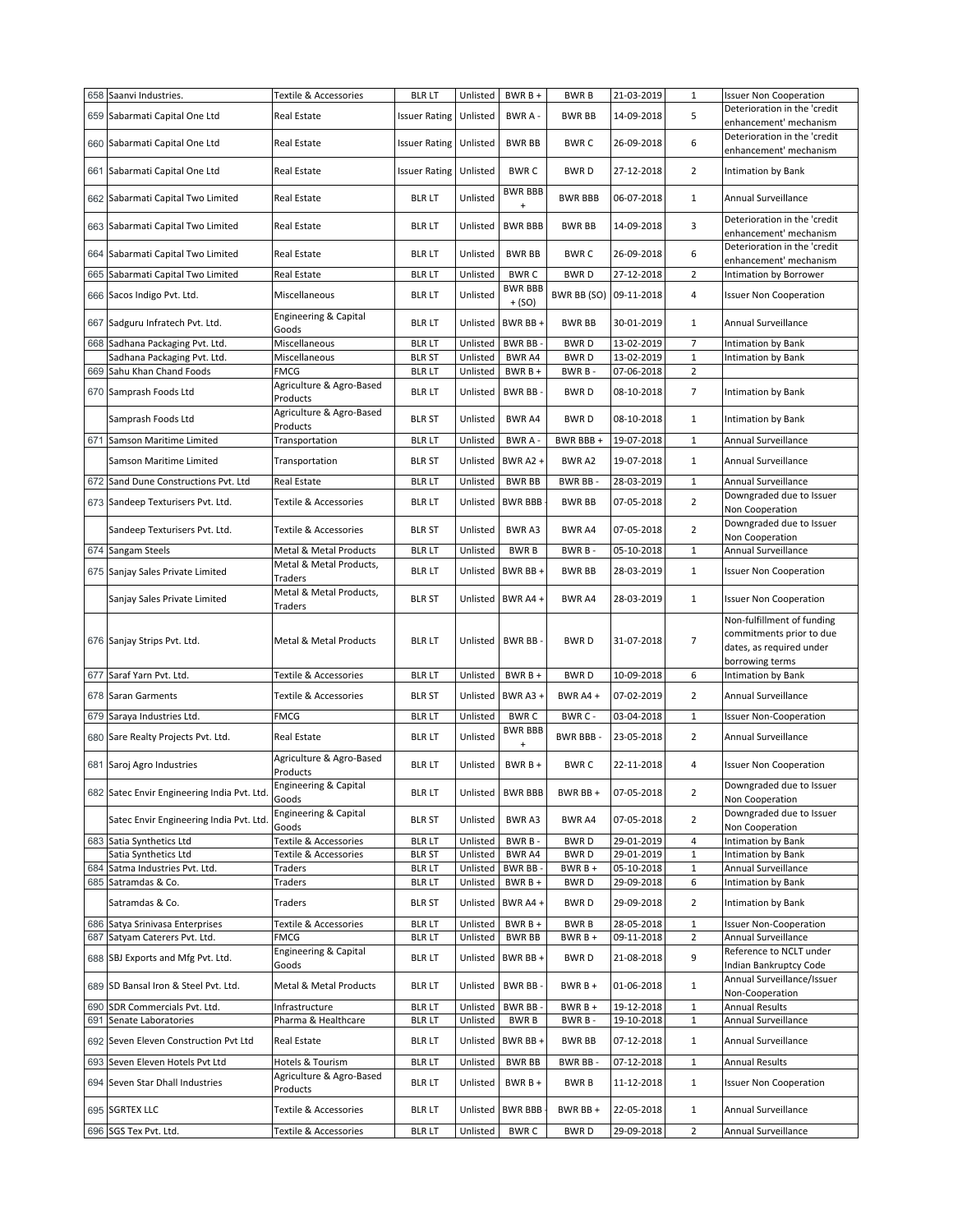|     | 697 Shaheen Agro Fresh Private Limited                                | Agriculture & Agro-Based<br>Products | <b>BLR LT</b>                  | Unlisted             | BWR B+                  | <b>BWRB</b>             | 21-02-2019               | $\mathbf{1}$                 | <b>Annual Results</b>                                                                                                                      |
|-----|-----------------------------------------------------------------------|--------------------------------------|--------------------------------|----------------------|-------------------------|-------------------------|--------------------------|------------------------------|--------------------------------------------------------------------------------------------------------------------------------------------|
|     | 698 Shail Infratech Ltd.                                              | Real Estate                          | <b>BLR LT</b>                  | Unlisted             | <b>BWRB</b>             | BWR B-                  | 04-06-2018               | $\mathbf{1}$                 | <b>Issuer Non-Cooperation</b>                                                                                                              |
| 699 | Shailesh Forging Works                                                | Metal & Metal Products               | <b>BLRLT</b>                   | Unlisted             | BWR BB                  | $BWRB +$                | 24-05-2018               | $\mathbf{1}$                 | <b>Issuer Non-Cooperation</b>                                                                                                              |
|     | 700 Shakambari Overseas Trade Pvt. Ltd.                               | Metal & Metal Products               | <b>BLR LT</b>                  | Unlisted             | BWR BB+                 | <b>BWR BB</b>           | 20-04-2018               | $\mathbf{1}$                 | Annual Surveillance                                                                                                                        |
|     | Shakambari Overseas Trade Pvt. Ltd.                                   | Metal & Metal Products               | <b>BLR ST</b>                  | Unlisted             | BWR A4 +                | BWR A4                  | 20-04-2018               | $\mathbf{1}$                 | Annual Surveillance                                                                                                                        |
| 701 | Shalaka Properties India Pvt. Ltd.                                    | Real Estate                          | <b>BLR LT</b>                  | Unlisted             | <b>BWR BB</b>           | <b>BWR BB</b>           | 30-03-2019               | 1                            | Annual Surveillance                                                                                                                        |
| 702 | Shamko Exim Pvt. Ltd.                                                 | Traders                              | <b>BLR LT</b>                  | Unlisted             | $BWRB +$                | <b>BWRB</b>             | 26-12-2018               | $\mathbf{1}$                 | Annual Surveillance                                                                                                                        |
|     | 703 Shankheshwar Enterprises                                          | Textile & Accessories                | <b>BLR LT</b>                  | Unlisted             | $BWRB +$                | <b>BWRB</b>             | 06-08-2018               | $\mathbf{1}$                 | <b>Issuer Non Cooperation</b>                                                                                                              |
|     | 704 Shanta Sriram Constructions Pvt. Ltd                              | Real Estate                          | <b>BLR LT</b>                  | Unlisted             | BWR B +                 | BWR B-                  | 23-01-2019               | $\overline{2}$               | Annual Surveillance                                                                                                                        |
| 705 | Shanti Metalfab Pvt Ltd                                               | Miscellaneous                        | <b>BLRLT</b>                   | Unlisted             | <b>BWR BB</b>           | $BWRB +$                | 29-03-2019               | $\mathbf{1}$                 | Annual Surveillance                                                                                                                        |
|     | Shanti Metalfab Pvt Ltd                                               | Miscellaneous                        | <b>BLR ST</b>                  | Unlisted             | BWR A4+                 | BWR A4                  | 29-03-2019               | $\mathbf{1}$                 | <b>Annual Surveillance</b>                                                                                                                 |
|     | 706 Sharda Arena Walkway                                              | Real Estate                          | <b>BLR LT</b>                  | Unlisted             | <b>BWRB</b>             | BWR B-                  | 23-08-2018               | $\mathbf{1}$                 | Issuer did not cooperate                                                                                                                   |
|     | 707 Sharp Agricom Ltd                                                 | <b>FMCG</b>                          | <b>BLR LT</b>                  | Unlisted             | <b>BWR BBB</b>          | BWR BB +                | 27-07-2018               | $\mathbf{1}$                 | Annual Surveillance                                                                                                                        |
|     | 708 Sharp Agricom Ltd                                                 | <b>FMCG</b>                          | <b>BLR LT</b>                  | Unlisted             | BWR BB+                 | BWR BB-                 | 26-09-2018               | $\overline{2}$               | Rating is withdrawn as per<br>policy                                                                                                       |
|     | 709 Sharp Corp Limited                                                | <b>FMCG</b>                          | <b>BLR LT</b>                  | Unlisted             | BWRA-                   | <b>BWR BBB</b>          | 28-06-2018               | $\overline{2}$               | Issues related to stock audit<br>with the Banks leading to<br>inadequate working capital in<br>the system and creating<br>liquidity issues |
|     | Sharp Corp Limited                                                    | <b>FMCG</b>                          | <b>BLR ST</b>                  |                      | Unlisted BWR A2 +       | BWR A3                  | 28-06-2018               | 3                            | Issues related to stock audit<br>with the Banks leading to<br>inadequate working capital in<br>the system and creating<br>liquidity issues |
|     | 710 Sharp Corp Limited                                                | <b>FMCG</b>                          | <b>BLR LT</b>                  | Unlisted             | <b>BWR BBB</b>          | BWR BB-                 | 24-09-2018               | 4                            | Annual Surveillance                                                                                                                        |
|     | Sharp Corp Limited                                                    | <b>FMCG</b>                          | <b>BLR ST</b>                  | Unlisted             | <b>BWRA3</b>            | BWR A4                  | 24-09-2018               | $\overline{2}$               | Annual Surveillance                                                                                                                        |
| 711 | Sharp Mint Ltd. (Erstwhile: Sharp<br>Global Ltd)                      | Agriculture & Agro-Based<br>Products | BLR LT / ST                    | Unlisted             | <b>BWR A-</b><br>$/A2+$ | <b>BWR BBB</b>          | 28-06-2018               | $\overline{2}$               | Issues related to stock audit<br>with the Banks leading to<br>inadequate working capital in<br>the system and creating<br>liquidity issues |
|     | Sharp Mint Ltd. (Erstwhile: Sharp<br>Global Ltd)                      | Agriculture & Agro-Based<br>Products | <b>BLR ST</b>                  |                      | Unlisted BWR A2 +       | BWR A3                  | 28-06-2018               | 3                            | Issues related to stock audit<br>with the Banks leading to<br>inadequate working capital in<br>the system and creating<br>liquidity issues |
| 712 | Sharp Mint Ltd. (Erstwhile: Sharp<br>Global Ltd)                      | Agriculture & Agro-Based<br>Products | BLR LT / ST                    | Unlisted             | <b>BWR</b><br>BBB/A3    | BWR BB-                 | 24-09-2018               | 4                            | Annual Surveillance                                                                                                                        |
|     | Sharp Mint Ltd. (Erstwhile: Sharp<br>Global Ltd)                      | Agriculture & Agro-Based<br>Products | <b>BLR ST</b>                  | Unlisted             | BWR A3                  | BWR A4                  | 24-09-2018               | 2                            | Annual Surveillance                                                                                                                        |
| 713 | Shaubhagya Coke & Coal India Pvt.                                     | Traders                              | <b>BLR LT</b>                  | Unlisted             | BWR B +                 | <b>BWRD</b>             | 03-08-2018               | 6                            | Intimation by Bank                                                                                                                         |
|     | Ltd.<br>714 Shaz Packaging LLP                                        | Miscellaneous                        | <b>BLRLT</b>                   | Unlisted             | <b>BWRB</b>             | <b>BWRC</b>             | 19-04-2018               | 3                            | <b>Issuer Non-Cooperation</b>                                                                                                              |
|     | 715 Shinago Exim Pvt. Ltd.                                            | Traders                              | <b>BLRLT</b>                   | Unlisted             | BWR B-                  | <b>BWRD</b>             | 23-11-2018               | 4                            | CBI case about bank fraud                                                                                                                  |
|     | Shinago Exim Pvt. Ltd.                                                | Traders                              | <b>BLR ST</b>                  | Unlisted             | BWR A4                  | <b>BWRD</b>             | 23-11-2018               | $\mathbf{1}$                 | CBI case about bank fraud                                                                                                                  |
| 716 | Shinago Infrastructure & Resources<br>Ltd.                            | Traders                              | <b>BLR LT</b>                  | Unlisted             | <b>BWR BB</b>           | <b>BWRD</b>             | 23-11-2018               | 8                            | CBI case about bank fraud                                                                                                                  |
|     | Shinago Infrastructure & Resources                                    | Traders                              | <b>BLR ST</b>                  | Unlisted             | <b>BWR A4</b>           | <b>BWRD</b>             | 23-11-2018               | $\mathbf{1}$                 | CBI case about bank fraud                                                                                                                  |
|     | Ltd.<br>717 Shiv Polymers                                             | Traders                              | <b>BLR LT</b>                  | Unlisted             | $BWRB +$                | BWR B-                  | 08-08-2018               | 2                            | Annual Surveillance                                                                                                                        |
|     |                                                                       |                                      |                                |                      |                         |                         |                          |                              |                                                                                                                                            |
|     | 718 Shiv Steel Industries                                             | Metal & Metal Products               | <b>BLR LT</b>                  | Unlisted             | BWR B-                  | BWR D                   | 20-04-2018               | 4                            | Annual Surveillance/Intimation<br>by Bank                                                                                                  |
|     | Shiv Steel Industries                                                 | Metal & Metal Products               | <b>BLR ST</b>                  | Unlisted             | BWR A4                  | <b>BWRD</b>             | 20-04-2018               | $\mathbf{1}$                 | Annual Surveillance/Intimation<br>by Bank                                                                                                  |
|     | 719 Shiva Balaji Constructions                                        | Engineering & Capital<br>Goods       | blr lt                         | Unlisted             | <b>BWR BB</b>           | <b>BWRC</b>             | 18-02-2019               | 6                            | <b>Annual Results</b>                                                                                                                      |
|     | 720 Shiva Shakti Grains India Pvt. Ltd.                               | <b>FMCG</b>                          | <b>BLRLT</b>                   | Unlisted             | <b>BWRC</b>             | <b>BWRD</b>             | 29-09-2018               | $\overline{2}$               | Intimation by Borrower                                                                                                                     |
|     | 721 Shivam Cotex                                                      | Textile & Accessories                | <b>BLR LT</b>                  | Unlisted             | BWR BB-                 | $BWRB +$                | 14-08-2018               | $\mathbf{1}$                 | <b>Annual Results</b>                                                                                                                      |
|     | 722 Shivam Dhatu Udyog Pvt. Ltd.                                      | Metal & Metal Products               | <b>BLRLT</b>                   | Unlisted             | BWR C +                 | <b>BWRD</b>             | 30-01-2019               | 3                            | <b>Issuer Non Cooperation</b>                                                                                                              |
|     | Shivam Dhatu Udyog Pvt. Ltd.<br>723 Shivam Energytech Private Limited | Metal & Metal Products<br>Power      | <b>BLR ST</b><br><b>BLR LT</b> | Unlisted<br>Unlisted | BWR A4<br>BWR BB-       | <b>BWRD</b><br>$BWRB +$ | 30-01-2019<br>30-03-2019 | $\mathbf{1}$<br>$\mathbf{1}$ | <b>Issuer Non Cooperation</b><br>Annual Surveillance                                                                                       |
|     | 724 Shivam Foods Private Limited                                      | <b>FMCG</b>                          | <b>BLR LT</b>                  | Unlisted             | <b>BWRB</b>             | <b>BWRD</b>             | 02-08-2018               | 5                            | Intimation by Bank                                                                                                                         |
|     |                                                                       |                                      |                                |                      |                         |                         |                          |                              |                                                                                                                                            |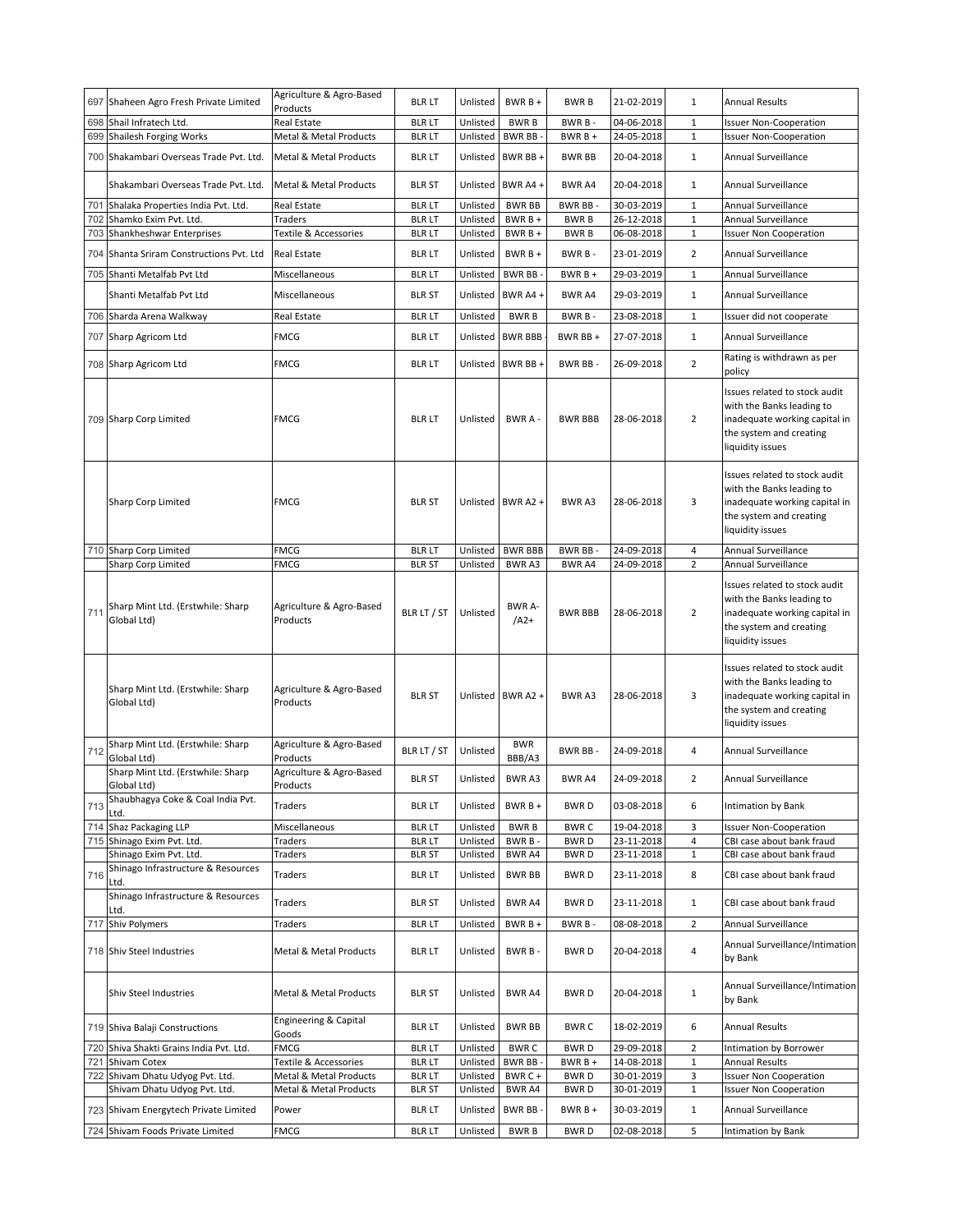|     | 725 Shivam India Ltd.                                                                               | Metal & Metal Products                             | <b>BLR LT</b> | Unlisted | <b>BWR BB</b>               | <b>BWRD</b>    | 30-01-2019 | 8              | <b>Issuer Non Cooperation</b>                |
|-----|-----------------------------------------------------------------------------------------------------|----------------------------------------------------|---------------|----------|-----------------------------|----------------|------------|----------------|----------------------------------------------|
|     | Shivam India Ltd                                                                                    | Metal & Metal Products                             | <b>BLR ST</b> | Unlisted | <b>BWRA4</b>                | <b>BWRD</b>    | 30-01-2019 | $\mathbf{1}$   | <b>Issuer Non Cooperation</b>                |
|     | 726 Shivam Meltech Pvt Ltd.                                                                         | <b>Metal &amp; Metal Products</b>                  | <b>BLR LT</b> | Unlisted | <b>BWR BBB</b>              | <b>BWR BB</b>  | 08-11-2018 | $\overline{2}$ | Annual Surveillance                          |
|     | Shivam Meltech Pvt Ltd.                                                                             | Metal & Metal Products                             | <b>BLR ST</b> | Unlisted | <b>BWRA3</b>                | BWR A4         | 08-11-2018 | $\overline{2}$ | Annual Surveillance                          |
| 727 | Shivdham Frozen Foods Pvt. Ltd.                                                                     | <b>FMCG</b>                                        | <b>BLRLT</b>  | Unlisted | <b>BWRB</b>                 | BWR B-         | 22-05-2018 | $\mathbf{1}$   | <b>Issuer Non-Cooperation</b>                |
| 728 | Shoe Tecnik International<br>Corporation Ltd.                                                       | Textile & Accessories                              | <b>BLR LT</b> | Unlisted | BWR BB-                     | $BWRB +$       | 23-07-2018 | $\mathbf{1}$   | Annual Surveillance                          |
|     | Shoe Tecnik International<br>Corporation Ltd.                                                       | Textile & Accessories                              | <b>BLR ST</b> |          | Unlisted BWR A4 +           | BWR A4         | 23-07-2018 | $\mathbf{1}$   | Annual Surveillance                          |
|     | 729 Shree Badri Kedar Papers Pvt. Ltd.                                                              | Forest Materials                                   | <b>BLR LT</b> | Unlisted | <b>BWR BB</b>               | BWR B +        | 28-05-2018 | 2              | <b>Annual Results</b>                        |
| 730 | Shree Bankey Bihari Educational<br>Society                                                          | Education                                          | <b>BLR LT</b> | Unlisted | <b>BWRC</b>                 | BWR C -        | 15-03-2019 | $\mathbf{1}$   | <b>Issuer Non Cooperation</b>                |
| 731 | Shree Ganesh Cotex                                                                                  | Textile & Accessories                              | <b>BLR LT</b> | Unlisted | <b>BWRB</b>                 | BWR B-         | 04-10-2018 | $\mathbf 1$    | Annual Surveillance                          |
|     | 732 Shree Kripa Agro                                                                                | <b>FMCG</b>                                        | <b>BLR LT</b> | Unlisted | <b>BWRB</b>                 | <b>BWRD</b>    | 29-09-2018 | 5              | Intimation by Bank                           |
|     | Shree Kripa Agro                                                                                    | <b>FMCG</b>                                        | <b>BLR ST</b> | Unlisted | BWR A4                      | <b>BWRD</b>    | 29-09-2018 | $\mathbf 1$    | Intimation by Bank                           |
|     | 733 Shree Ram Twistex Pvt. Ltd.                                                                     | Textile & Accessories                              | <b>BLR LT</b> | Unlisted | <b>BWR BB</b>               | BWR B +        | 18-06-2018 | $\mathbf 1$    | Annual Surveillance                          |
|     | Shree Saraiwwalaa Agrr Refineries<br>734 Limited (Erstwhile Saraiwwalaa Agrr<br>Refineries Limited) | FMCG                                               | <b>BLR LT</b> | Unlisted | <b>BWR BBB</b>              | BWR BB         | 28-05-2018 | 3              | Intimation by Bank/Intimation<br>by Borrower |
|     | Shree Saraiwwalaa Agrr Refineries<br>Limited (Erstwhile Saraiwwalaa Agrr<br>Refineries Limited)     | <b>FMCG</b>                                        | <b>BLR ST</b> |          | Unlisted BWR A3 +           | BWR A4         | 28-05-2018 | 3              | Intimation by Bank/Intimation<br>by Borrower |
| 735 | Shree Saraiwwalaa Agrr Refineries<br>Limited (Erstwhile Saraiwwalaa Agrr<br>Refineries Limited)     | FMCG                                               | <b>BLR LT</b> | Unlisted | <b>BWR BB</b>               | <b>BWRD</b>    | 16-08-2018 | 8              | Intimation by Bank                           |
|     | Shree Saraiwwalaa Agrr Refineries<br>Limited (Erstwhile Saraiwwalaa Agrr<br>Refineries Limited)     | FMCG                                               | <b>BLR ST</b> | Unlisted | <b>BWR A4</b>               | <b>BWRD</b>    | 16-08-2018 | $\mathbf{1}$   | <b>Intimation by Bank</b>                    |
| 736 | Shree Venkataramana Paddy<br>Processing Industries                                                  | Agriculture & Agro-Based<br>Products               | <b>BLR LT</b> | Unlisted | BWR B +                     | <b>BWRB</b>    | 29-05-2018 | $\mathbf{1}$   | <b>Issuer Non-Cooperation</b>                |
| 737 | ShreeGen Pharma Limited                                                                             | Pharma & Healthcare                                | <b>BLR LT</b> | Unlisted | <b>BWR BB</b>               | BWR BB-        | 05-04-2018 | $\mathbf{1}$   | Annual Surveillance                          |
| 738 | ShreeGen Pharma Limited                                                                             | Pharma & Healthcare                                | <b>BLR LT</b> | Unlisted | <b>BWR BB</b>               | $BWRB +$       | 17-12-2018 | $\mathbf{1}$   | Annual Surveillance                          |
| 739 | Shreem Motors Pvt. Ltd                                                                              | Automobiles & Auto<br>Ancillary                    | <b>BLR LT</b> | Unlisted | BWR BB-                     | <b>BWRB</b>    | 30-03-2019 | $\overline{2}$ | Annual Surveillance                          |
|     | 740 Shri Bajrang Power and Ispat Limited                                                            | <b>Metal &amp; Metal Products</b>                  | <b>BLR LT</b> | Unlisted | BWR A -                     | BWR BB +       | 05-11-2018 | 4              | <b>Annual Results</b>                        |
|     | Shri Bajrang Power and Ispat Limited                                                                | <b>Metal &amp; Metal Products</b>                  | <b>BLR ST</b> | Unlisted | BWR A2+                     | BWR A4 +       | 05-11-2018 | 4              | <b>Annual Results</b>                        |
| 741 | Shri Bankey Bihari Educational Trust<br>(Regd.)                                                     | Education                                          | <b>BLR LT</b> | Unlisted | <b>BWRB</b>                 | BWR C+         | 14-09-2018 | $\overline{2}$ | Annual Surveillance                          |
| 742 | Shri Durga Loha Bhandar Pvt Ltd                                                                     | Metal & Metal Products                             | <b>BLR LT</b> | Unlisted | BWR BB-                     | $BWRB +$       | 06-08-2018 | $\mathbf{1}$   | <b>Issuer Not Cooperating</b>                |
| 743 | Shri Govind Realty Pvt. Ltd.                                                                        | <b>Real Estate</b>                                 | <b>BLRLT</b>  | Unlisted | <b>BWRB</b>                 | <b>BWRC</b>    | 11-12-2018 | 3              | <b>Issuer Non Cooperation</b>                |
| 744 | Shri Krishna Overseas                                                                               | <b>FMCG</b>                                        | <b>BLR LT</b> | Unlisted | <b>BWRB</b>                 | BWR B-         | 05-10-2018 | $\mathbf{1}$   | Annual Surveillance                          |
|     | 745 Shri Krishna Shiksha Prasar Samiti                                                              | Education                                          | <b>BLRLT</b>  | Unlisted | <b>BWR BBB</b><br>$\ddot{}$ | BWR BBB -      | 17-05-2018 | $\overline{2}$ | Annual Results/Annual<br>Surveillance        |
|     | Shri Krishna Shiksha Prasar Samiti                                                                  | Education                                          | <b>BLR ST</b> | Unlisted | BWR A2                      | BWR A3         | 17-05-2018 | $\overline{2}$ | Annual Results/Annual<br>Surveillance        |
|     | 746 Shri Paliwal Cattle Feed Pvt. Ltd.                                                              | Agriculture & Agro-Based<br>Products               | <b>BLR LT</b> | Unlisted | BWR B-                      | <b>BWRD</b>    | 23-08-2018 | 4              | Intimation by Bank                           |
|     | 747 Shri Rathi Steel Ltd.                                                                           | Metal & Metal Products                             | <b>BLRLT</b>  | Unlisted | <b>BWR BBB</b><br>$\ddot{}$ | <b>BWR BBB</b> | 21-06-2018 | $\mathbf{1}$   | <b>Issuer Non-Cooperation</b>                |
|     | Shri Rathi Steel Ltd.                                                                               | Metal & Metal Products                             | <b>BLR ST</b> | Unlisted | BWR A2                      | BWR A3         | 21-06-2018 | $\overline{2}$ | <b>Issuer Non-Cooperation</b>                |
|     | Shri Rathi Steel Ltd.<br>Shri Shanker Gauri Agro Product                                            | Metal & Metal Products<br>Agriculture & Agro-Based | <b>BLR ST</b> | Unlisted | BWR A2                      | BWR A3         | 21-06-2018 | $\overline{2}$ | <b>Issuer Non-Cooperation</b>                |
| 748 | Private Limited                                                                                     | Products                                           | <b>BLR LT</b> | Unlisted | $BWRB +$                    | <b>BWRB</b>    | 11-06-2018 | $\mathbf{1}$   |                                              |
|     | 749 Shri Shri Niwasji Oil Refiners Pvt Ltd                                                          | Agriculture & Agro-Based<br>Products               | <b>BLR LT</b> | Unlisted | <b>BWRB</b>                 | BWR B-         | 03-09-2018 | $\mathbf{1}$   | Annual Surveillance                          |
| 750 | Shri Shyam Madhav Polybags Private<br>Limited                                                       | Chemicals & Chemical<br>Products                   | <b>BLR LT</b> | Unlisted | $BWRB +$                    | <b>BWRB</b>    | 30-08-2018 | $\mathbf{1}$   | Annual Surveillance                          |
| 751 | Shrinathnagri Hospitals Pvt. Ltd                                                                    | Pharma & Healthcare                                | <b>BLRLT</b>  | Unlisted | BWR B +                     | <b>BWRB</b>    | 10-09-2018 | $\,1\,$        | Annual Surveillance                          |
|     | 752 Shubham Foods                                                                                   | Agriculture & Agro-Based<br>Products               | <b>BLR LT</b> | Unlisted | BWR BB-                     | $BWRB +$       | 18-01-2019 | $\mathbf{1}$   | Annual Surveillance                          |
| 753 | Signet Products Pvt. Ltd                                                                            | Consumer Durables                                  | <b>BLR LT</b> | Unlisted | <b>BWR BBB</b><br>(SO)      | BWR BB (SO)    | 30-03-2019 | $\overline{2}$ | Annual Surveillance                          |
|     | 754 Simanto Vitrified LLP                                                                           | Construction &<br><b>Construction Materials</b>    | <b>BLR LT</b> | Unlisted | BWR BB-                     | $BWRB +$       | 23-03-2019 | $\mathbf{1}$   | <b>Issuer Non Cooperation</b>                |
|     | 755 Sindhura Paper Pvt. Ltd.                                                                        | Forest Materials                                   | <b>BLR LT</b> | Unlisted | BWR BB+                     | BWR BB-        | 07-08-2018 | $\overline{2}$ | Annual Surveillance                          |
|     | Sindhura Paper Pvt. Ltd.                                                                            | Forest Materials                                   | <b>BLR ST</b> |          | Unlisted BWR A4 +           | BWR A4         | 07-08-2018 | $\mathbf{1}$   | Annual Surveillance                          |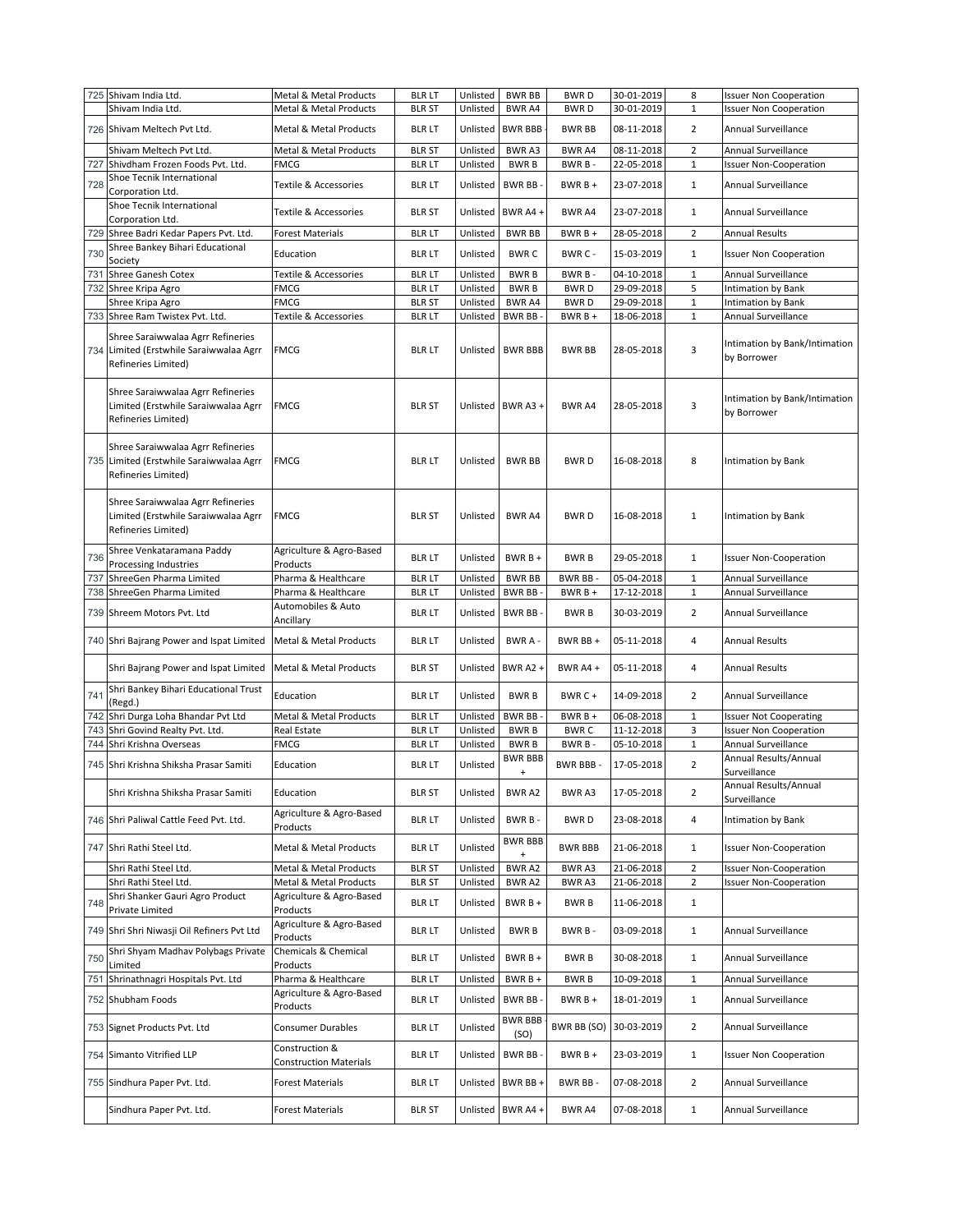|            | 756 Singh Construction Company                                               | Engineering & Capital<br>Goods                   | <b>BLR LT</b>                 |                      | Unlisted BWR BB +      | <b>BWR BB</b>              | 03-05-2018               | 1                          | <b>Annual Results</b>                                  |
|------------|------------------------------------------------------------------------------|--------------------------------------------------|-------------------------------|----------------------|------------------------|----------------------------|--------------------------|----------------------------|--------------------------------------------------------|
|            | 757 Sintex-BAPL Ltd                                                          | Miscellaneous                                    | <b>BLRLT</b>                  | Unlisted             | <b>BWR AA</b>          | <b>BWRA</b>                | 25-01-2019               | 2                          | Annual Surveillance                                    |
|            | Sintex-BAPL Ltd                                                              | Miscellaneous                                    | <b>BLR ST</b>                 | Unlisted             | BWR A1+                | <b>BWRA1</b>               | 25-01-2019               | 1                          | Annual Surveillance                                    |
|            | 758 Sion Steels                                                              | Metal & Metal Products                           | <b>BLRLT</b>                  | Unlisted             | BWR B +                | <b>BWRB</b>                | 30-03-2019               | $\mathbf{1}$               | Annual Surveillance                                    |
| 759        | SITI Network Limited (erstwhile Siti<br>Cable Network Ltd.)                  | Telecommunication                                | <b>Issuer Rating</b>          | Unlisted             | <b>BWRA</b>            | BWR BBB +                  | 30-03-2019               | $\overline{2}$             | Annual Surveillance                                    |
|            | 760 SJ Transformers                                                          | Engineering & Capital<br>Goods                   | <b>BLR LT</b>                 | Unlisted             | <b>BWR BB</b>          | $BWRB +$                   | 10-09-2018               | 1                          | Annual Surveillance                                    |
| 761        | Snowtemp Commercial Pvt. Ltd.                                                | Oil & Natural Gas                                | <b>BLR LT</b>                 | Unlisted             | <b>BWR BB</b>          | BWR BB-                    | 27-03-2019               | $\mathbf{1}$               | Annual Surveillance                                    |
| 762        | Sona Industries Pvt. Ltd.                                                    | Textile & Accessories                            | <b>BLRLT</b>                  | Unlisted             | <b>BWRB</b>            | <b>BWRD</b>                | 06-08-2018               | 5                          | Intimation by Bank<br>Rating Withdrawn as per          |
|            | 763 Sonic Thermal Ltd.                                                       | Metal & Metal Products<br>Automobiles & Auto     | <b>BLR LT</b>                 | Unlisted             | <b>BWR BB</b>          | BWR BB-                    | 17-10-2018               | $\mathbf{1}$               | policy                                                 |
|            | 764 Spectra Industries Ltd                                                   | Ancillary                                        | <b>BLR LT</b>                 | Listed               | BWR B +                | <b>BWRB</b>                | 02-01-2019               | $\mathbf{1}$               | <b>Issuer Non Cooperation</b>                          |
| 765<br>766 | Spectrum Foods Ltd.<br><b>SPL Textile</b>                                    | <b>FMCG</b><br>Textile & Accessories             | <b>BLRLT</b><br><b>BLR LT</b> | Unlisted<br>Unlisted | <b>BWRB</b><br>BWR B + | <b>BWRD</b><br><b>BWRB</b> | 28-09-2018<br>27-03-2019 | 5<br>$1\,$                 | <b>Annual Results</b><br><b>Issuer Non Cooperation</b> |
| 767        | SPR Finance Ltd.                                                             | <b>Financial Services</b>                        | Fixed<br>Deposit              | Unlisted             | BWR FB +               | <b>BWRFC</b>               | 28-09-2018               | 4                          | Downgraded under issuer non<br>cooperation             |
|            | 768 SPRL Foods Ltd.                                                          | <b>FMCG</b>                                      | <b>BLRLT</b>                  | Unlisted             | <b>BWR BB</b>          | BWR BB-                    | 25-09-2018               | $\mathbf{1}$               | Annual Surveillance                                    |
|            | 769 SR Tranzcars Pvt. Ltd                                                    | Automobiles & Auto                               | <b>BLR LT</b>                 | Unlisted             | BWR B-                 | BWR C+                     | 26-03-2019               | 1                          | Annual Surveillance                                    |
|            | 770 Sree Durga Cashew Factory                                                | Ancillary<br>Agriculture & Agro-Based            | <b>BLR LT</b>                 | Unlisted             | <b>BWR BB</b>          | BWR BB-                    | 22-05-2018               | 1                          | <b>Issuer Non-Cooperation</b>                          |
|            |                                                                              | Products                                         |                               |                      |                        |                            |                          |                            |                                                        |
|            | Sree Durga Cashew Factory                                                    | Agriculture & Agro-Based<br>Products             | <b>BLR ST</b>                 | Unlisted             | BWR A4+                | BWR A4                     | 22-05-2018               | $\mathbf{1}$               | <b>Issuer Non-Cooperation</b>                          |
|            | 771 Sree Narahara Rice Industries                                            | Agriculture & Agro-Based<br>Products             | <b>BLR LT</b>                 | Unlisted             | BWR $B +$              | BWR B-                     | 18-09-2018               | $\overline{2}$             | Annual Surveillance                                    |
| 772        | Sree Narayana Gurukulam Charitable<br>Trust                                  | Education                                        | <b>BLRLT</b>                  | Unlisted             | <b>BWRB</b>            | <b>BWRD</b>                | 22-05-2018               | 5                          | Intimation by Bank                                     |
|            | 773 Sree Ramakrishna Alloys Ltd.<br>Sree Ramakrishna Alloys Ltd.             | Metal & Metal Products<br>Metal & Metal Products | <b>BLRLT</b><br><b>BLR ST</b> | Unlisted<br>Unlisted | <b>BWRC</b><br>BWR A4  | <b>BWRD</b><br><b>BWRD</b> | 08-05-2018               | $\sqrt{2}$<br>$\mathbf{1}$ | Annual Surveillance<br>Annual Surveillance             |
|            | 774 Sri Ayyappa Rice Industries                                              | Agriculture & Agro-Based<br>Products             | <b>BLR LT</b>                 | Unlisted             | BWR BB-                | <b>BWRB</b>                | 08-05-2018<br>11-12-2018 | $\overline{2}$             | <b>Issuer Non Cooperation</b>                          |
|            | 775 Sri Bhavani Castings Limited                                             | Automobiles & Auto<br>Ancillary                  | <b>BLR LT</b>                 | Unlisted             | <b>BWRB</b>            | BWR B-                     | 26-09-2018               | $\mathbf{1}$               | Annual Surveillance                                    |
|            | 776 Sri Chamundeswari Sugars Ltd.                                            | Agriculture & Agro-Based<br>Products             | <b>BLR LT</b>                 | Listed               | <b>BWR BB</b>          | $BWRB +$                   | 11-12-2018               | $\overline{2}$             | <b>Issuer Non Cooperation</b>                          |
|            | 777 Sri Gokul Motors                                                         | Automobiles & Auto<br>Ancillary                  | <b>BLR LT</b>                 | Unlisted             | <b>BWR BB</b>          | <b>BWRB</b>                | 28-05-2018               | $\overline{2}$             | <b>Issuer Non-Cooperation</b>                          |
|            | 778 Sri Jayalakshmi Automotives Pvt Ltd                                      | Automobiles & Auto<br>Ancillary                  | <b>BLR LT</b>                 | Unlisted             | <b>BWR BB</b>          | BWR BB-                    | 14-02-2019               | $\mathbf{1}$               | Annual Surveillance                                    |
|            | 779 Sri Karigiri Food Industries                                             | Agriculture & Agro-Based<br>Products             | <b>BLR LT</b>                 | Unlisted             | BWR B +                | <b>BWRC</b>                | 11-12-2018               | 4                          | <b>Issuer Non Cooperation</b>                          |
|            | 780 Sri Koduri Automobiles                                                   | Automobiles & Auto<br>Ancillary                  | <b>BLR LT</b>                 | Unlisted             | <b>BWRB</b>            | BWR C+                     | 06-04-2018               | $\overline{2}$             |                                                        |
|            | 781 Sri Koduri Enterprises Pvt Ltd                                           | Automobiles & Auto<br>Ancillary                  | <b>BLR LT</b>                 | Unlisted             | $BWRB +$               | <b>BWRB</b>                | 20-02-2019               | 1                          | Annual Surveillance                                    |
| 782        | Sri Krishna Spinning and Weaving<br>Mills Pvt. Ltd.                          | Textile & Accessories                            | <b>BLR LT</b>                 |                      | Unlisted BWR BB -      | $BWRB +$                   | 23-05-2018               | 1                          | Annual Surveillance                                    |
|            | 783 Sri Krishna Timbers                                                      | Forest Materials                                 | <b>BLRLT</b>                  | Unlisted             | <b>BWRB</b>            | <b>BWRD</b>                | 23-11-2018               | 5                          | Intimation by Bank                                     |
| 784        | Sri Lakshmi Ganapathi Suryateja<br>Modern Rice Mill                          | Agriculture & Agro-Based<br>Products             | <b>BLR LT</b>                 | Unlisted             | BWR B +                | <b>BWRD</b>                | 14-05-2018               | 6                          | Annual Surveillance/Intimation<br>by Bank              |
| 785        | Sri Lakshmi Kantha Boiled and Raw<br><b>Rice Mill</b>                        | Agriculture & Agro-Based<br>Products             | <b>BLR LT</b>                 | Unlisted             | BWR B +                | BWR B-                     | 29-05-2018               | $\overline{2}$             | <b>Issuer Non-Cooperation</b>                          |
|            | 786 Sri Laxmi Venkatadri Agro Foods                                          | <b>FMCG</b>                                      | <b>BLR LT</b>                 | Unlisted             | <b>BWR BB</b>          | $BWRB +$                   | 06-07-2018               | $\mathbf{1}$               |                                                        |
|            | 787 Sri Maruthi Rice Industries                                              | Agriculture & Agro-Based<br>Products             | <b>BLR LT</b>                 | Unlisted             | <b>BWRB</b>            | BWR B -                    | 18-09-2018               | 1                          | Annual Surveillance                                    |
|            | 788 Sri Panduranga Rice Mills                                                | Agriculture & Agro-Based<br>Products             | <b>BLR LT</b>                 | Unlisted             | <b>BWR BB</b>          | BWR BB-                    | 20-04-2018               | $\mathbf{1}$               | <b>Issuer Non-Cooperation</b>                          |
|            | 789 Sri Panduranga Rice Mills                                                | Agriculture & Agro-Based<br>Products             | <b>BLR LT</b>                 | Unlisted             | <b>BWR BB</b>          | $BWRB +$                   | 15-03-2019               | $\mathbf{1}$               | Annual Results                                         |
|            | 790 Sri Srinivasa Perumal Thottam<br>Sri Vekkaliamman Educational            | <b>Forest Materials</b>                          | <b>BLRLT</b>                  | Unlisted             | <b>BWRB</b>            | BWR B-                     | 28-05-2018               | $1\,$                      | <b>Issuer Non-Cooperation</b>                          |
| 791        | Charitable Trust                                                             | Education                                        | <b>BLRLT</b>                  | Unlisted             | BWR B +                | <b>BWRD</b>                | 07-02-2019               | 6                          | Intimation by Bank                                     |
| 792        | Sri Venkateswara Rice Industry-<br>Gandepalli                                | Agriculture & Agro-Based<br>Products             | <b>BLR LT</b>                 | Unlisted             | BWR B +                | <b>BWRB</b>                | 04-07-2018               | 1                          |                                                        |
|            | 793 Sri Vijayalakshmi Steel House                                            | Traders                                          | <b>BLR LT</b>                 | Unlisted             | <b>BWR BB</b>          | BWR B +                    | 06-07-2018               | $1\,$                      |                                                        |
| 794        | Srikanth International Private Limited<br>(erstwhile Srikanth International) | Agriculture & Agro-Based<br>Products             | <b>BLR LT</b>                 | Unlisted             | BWR BB+                | BWR BB                     | 07-08-2018               | 1                          | Annual Surveillance                                    |
|            | Srikanth International Private Limited<br>(erstwhile Srikanth International) | Agriculture & Agro-Based<br>Products             | <b>BLR ST</b>                 |                      | Unlisted BWR A4 +      | BWR A4                     | 07-08-2018               | $\mathbf{1}$               | Annual Surveillance                                    |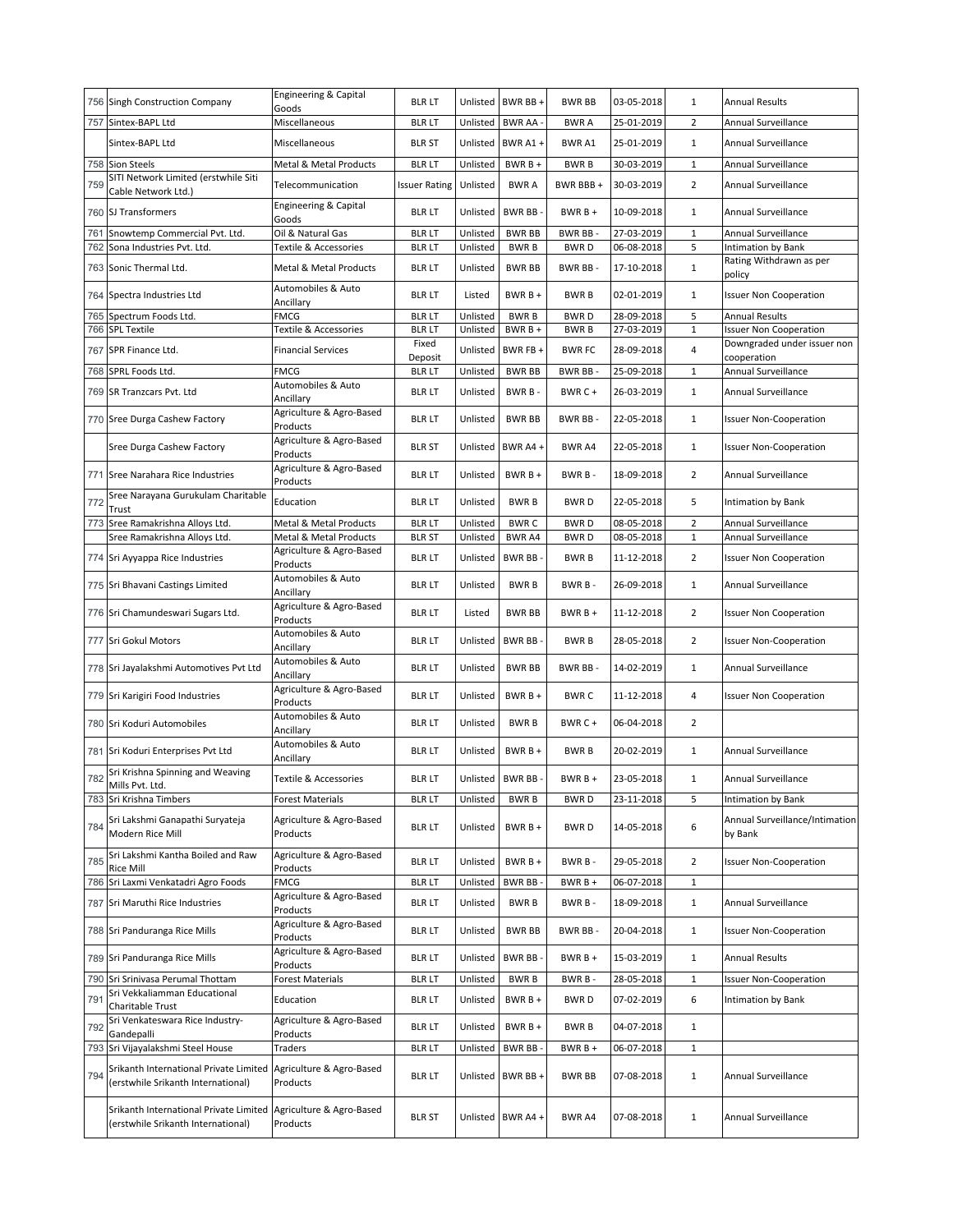|     | 795 SSB Industries                                      | <b>Forest Materials</b>          | <b>BLR LT</b>                 | Unlisted             | $BWRB +$          | <b>BWRD</b>          | 23-11-2018               | 6                              | Intimation by Bank                           |
|-----|---------------------------------------------------------|----------------------------------|-------------------------------|----------------------|-------------------|----------------------|--------------------------|--------------------------------|----------------------------------------------|
|     | 796 SSG Paper Mills LLP                                 | Miscellaneous                    | <b>BLRLT</b>                  | Unlisted             | $BWRB +$          | <b>BWRB</b>          | 03-08-2018               | $\mathbf{1}$                   |                                              |
|     |                                                         |                                  |                               |                      |                   |                      |                          |                                |                                              |
|     | 797 Standard Press India Pvt Ltd                        | Miscellaneous                    | <b>BLRLT</b>                  | Unlisted             | BWR BB+           | BWR BB-              | 12-04-2018               | $\overline{2}$                 | <b>Issuer Non-Cooperation</b>                |
|     |                                                         |                                  |                               |                      |                   |                      |                          |                                |                                              |
|     | Standard Press India Pvt Ltd                            | Miscellaneous                    | <b>BLR ST</b>                 | Unlisted             | BWR A4+           | BWR A4               | 12-04-2018               | $\mathbf{1}$                   | <b>Issuer Non-Cooperation</b>                |
|     |                                                         |                                  |                               |                      |                   |                      |                          |                                |                                              |
|     | 798 Starchem Polytrade Pvt. Ltd.                        | Miscellaneous                    | <b>BLRLT</b>                  | Unlisted             | $BWRB +$          | <b>BWRB</b>          | 04-05-2018               | $\mathbf{1}$                   | <b>Issuer Non-Cooperation</b>                |
| 799 | <b>Staywell Apartments LLP</b>                          | Real Estate                      | <b>BLR LT</b>                 | Unlisted             | BWR BB-           | BWR B-               | 23-01-2019               | 3                              | Annual Surveillance                          |
|     | 800 Staywell Formulation Pvt. Ltd.                      | Pharma & Healthcare              | <b>BLRLT</b>                  | Unlisted             | <b>BWRC</b>       | <b>BWRD</b>          | 28-09-2018               | $\overline{2}$                 | Intimation by Bank                           |
|     | Staywell Formulation Pvt. Ltd.                          | Pharma & Healthcare              | <b>BLR ST</b>                 | Unlisted             | BWR A4            | <b>BWRD</b>          | 28-09-2018               | $1\,$                          | Intimation by Bank                           |
|     |                                                         | Construction &                   |                               |                      |                   |                      |                          |                                |                                              |
|     | 801 Strawberry Polymers Pvt Ltd                         | <b>Construction Materials</b>    | <b>BLR LT</b>                 | Unlisted             | <b>BWRB</b>       | <b>BWRD</b>          | 31-01-2019               | 5                              | Intimation by Bank                           |
|     |                                                         |                                  |                               |                      |                   |                      |                          |                                |                                              |
|     | 802 Subhash Distributors Ltd.                           | Traders                          | <b>BLR LT</b>                 | Unlisted             | BWR BB +          | <b>BWR BB</b>        | 21-03-2019               | $\mathbf{1}$                   | <b>Issuer Non Cooperation</b>                |
|     |                                                         |                                  |                               |                      |                   |                      |                          |                                |                                              |
|     | Subhash Distributors Ltd.                               | Traders                          | <b>BLR ST</b>                 | Unlisted             | BWR A4+           | BWR A4               | 21-03-2019               | $\mathbf{1}$                   | <b>Issuer Non Cooperation</b>                |
|     | Sumanlata Hospitality Services Pvt.                     |                                  |                               |                      |                   |                      |                          |                                |                                              |
| 803 |                                                         | Hotels & Tourism                 | <b>BLR LT</b>                 | Unlisted             | <b>BWRB</b>       | BWR B-               | 02-08-2018               | $\mathbf{1}$                   | Annual Surveillance                          |
| 804 | .td.                                                    |                                  |                               |                      |                   |                      |                          |                                |                                              |
|     | Sumeet Industries Ltd.                                  | Textile & Accessories            | <b>BLRLT</b>                  | Listed               | <b>BWR BBB</b>    | BWR BB+              | 06-09-2018               | $\overline{2}$                 | <b>Quarterly Results</b>                     |
|     | Sumeet Industries Ltd.                                  | Textile & Accessories            | <b>BLR ST</b>                 | Listed               | BWR A3+           | BWR A4 +             | 06-09-2018               | $\overline{2}$                 | Quarterly Results                            |
|     |                                                         |                                  |                               |                      |                   |                      |                          |                                |                                              |
|     | 805 Sumeet Industries Ltd.                              | Textile & Accessories            | <b>BLR LT</b>                 | Listed               | BWR BB+           | <b>BWRD</b>          | 20-03-2019               | 9                              | Intimation by Bank                           |
|     |                                                         |                                  |                               |                      |                   |                      |                          |                                |                                              |
|     |                                                         | Textile & Accessories            |                               |                      | BWR A4 +          | <b>BWRD</b>          |                          |                                |                                              |
|     | Sumeet Industries Ltd.                                  |                                  | <b>BLR ST</b>                 | Listed               |                   |                      | 20-03-2019               | $\overline{2}$                 | Intimation by Bank                           |
|     | 806 Sumer Sons Pvt. Ltd.                                | Metal & Metal Products           | <b>BLRLT</b>                  | Unlisted             | <b>BWRB</b>       | BWR B-               | 13-03-2019               | 1                              | Annual Surveillance                          |
|     |                                                         |                                  |                               |                      |                   |                      |                          |                                |                                              |
|     | 807 Sunar Jewels Pvt. Ltd.                              | Gems & Jewellery                 | <b>BLR LT</b>                 | Unlisted             | BWR BB +          | BWR BB-              | 08-08-2018               | $\overline{2}$                 | Annual Surveillance                          |
|     |                                                         |                                  |                               |                      |                   |                      |                          |                                |                                              |
|     | Sunar Jewels Pvt. Ltd.                                  | Gems & Jewellery                 | <b>BLR ST</b>                 | Unlisted             | BWR A4+           | BWR A4               | 08-08-2018               | $\mathbf{1}$                   | Annual Surveillance                          |
| 808 | Sunflakes Food Products Pvt. Ltd.                       | FMCG                             | <b>BLR LT</b>                 | Unlisted             | BWR BB-           | $BWRB +$             |                          | $\mathbf{1}$                   | Annual Surveillance                          |
|     |                                                         |                                  |                               |                      |                   |                      | 14-08-2018               |                                |                                              |
|     | 809 Sunrise Naturals Pvt. Ltd.                          | <b>FMCG</b>                      | <b>BLR ST</b>                 | Unlisted             | BWR A4+           | BWR A4               | 19-03-2019               | $\mathbf{1}$                   | Annual Surveillance                          |
|     |                                                         |                                  |                               |                      |                   |                      |                          |                                |                                              |
|     |                                                         | Engineering & Capital            |                               |                      |                   |                      |                          |                                |                                              |
|     | 810 Sunrise Technologies                                | Goods, Engineering &             | <b>BLR LT</b>                 | Unlisted             | BWR BB-           | <b>BWRB</b>          | 07-03-2019               | $\overline{2}$                 | <b>Issuer Non Cooperation</b>                |
|     |                                                         | Capital Goods                    |                               |                      |                   |                      |                          |                                |                                              |
|     | 811 Supermax Laboratories                               | Pharma & Healthcare              | <b>BLR LT</b>                 | Unlisted             | <b>BWR BB</b>     | BWR B +              | 24-09-2018               | $\mathbf{1}$                   | issuer non cooperation                       |
|     | 812 Supertech Limited                                   | Real Estate, Real Estate         | <b>BLR LT</b>                 | Unlisted             | <b>BWR BB</b>     | <b>BWRD</b>          | 10-10-2018               | 7                              | Intimation by Bank                           |
|     |                                                         |                                  |                               |                      |                   |                      |                          | $\overline{2}$                 |                                              |
|     |                                                         |                                  |                               |                      |                   |                      |                          |                                |                                              |
|     | 813 Suprada Construction Company                        | Infrastructure                   | <b>BLR LT</b>                 | Unlisted             | <b>BWR BB</b>     | BWR B +              | 18-02-2019               |                                | Annual Surveillance                          |
|     | 814 Surya Agencies                                      | Traders                          | <b>BLR LT</b>                 | Unlisted             | <b>BWRB</b>       | <b>BWRD</b>          | 28-09-2018               | 5                              | <b>Intimation by Bank</b>                    |
|     | Surya Agencies                                          | Traders                          | <b>BLR ST</b>                 | Unlisted             | BWR A4            | <b>BWRD</b>          | 28-09-2018               | $1\,$                          | Intimation by Bank                           |
| 815 | Surya Timber Traders                                    | Traders                          | <b>BLR LT</b>                 | Unlisted             | <b>BWRB</b>       | <b>BWRD</b>          | 28-09-2018               | 5                              | <b>Intimation by Bank</b>                    |
|     | Surya Timber Traders                                    | Traders                          | <b>BLR ST</b>                 | Unlisted             | BWR A4            | <b>BWRD</b>          | 28-09-2018               | $1\,$                          | Intimation by Bank                           |
| 816 | Sushitex Industries Pvt. Ltd                            | Textile & Accessories            | <b>BLRLT</b>                  | Unlisted             | <b>BWR BB</b>     | <b>BWRD</b>          | 10-07-2018               | 7                              | Intimation by Bank                           |
|     | Sushitex Industries Pvt. Ltd                            | Textile & Accessories            | <b>BLR ST</b>                 | Unlisted             | BWR A4            | <b>BWRD</b>          | 10-07-2018               | $\mathbf 1$                    | Intimation by Bank                           |
|     |                                                         | Real Estate                      | <b>BLR LT</b>                 | Unlisted             |                   | BWR BB-              |                          | $1\,$                          | Annual Surveillance                          |
|     | 817 Suyash Realtors                                     |                                  |                               |                      | <b>BWR BB</b>     |                      | 28-03-2019               |                                |                                              |
|     | 818 SVG Exports Pvt. Ltd.                               | Construction &                   | <b>BLR LT</b>                 | Unlisted             | <b>BWR BBB</b>    | <b>BWR BBB-</b>      | 26-09-2018               | $\mathbf{1}$                   | Annual Surveillance                          |
|     |                                                         | <b>Construction Materials</b>    |                               |                      |                   |                      |                          |                                |                                              |
|     | 819 SVK Godowns                                         | Infrastructure                   | <b>BLR LT</b>                 | Unlisted             | BWR B-            | <b>BWRC</b>          | 06-09-2018               | $\overline{2}$                 | <b>Annual Results</b>                        |
|     | 820 Swagat Infrastructure Pvt. Ltd                      | Real Estate                      | <b>BLR LT</b>                 |                      | Unlisted BWR BB + | <b>BWR BB</b>        | 31-07-2018               | 1                              | Annual Surveillance                          |
|     |                                                         |                                  |                               |                      |                   |                      |                          |                                |                                              |
|     | 821 Swapna Infracon Pvt. Ltd.                           | <b>Engineering &amp; Capital</b> | <b>BLR LT</b>                 | Unlisted             | BWR C +           | <b>BWRD</b>          | 29-09-2018               | 3                              | Intimation by Bank                           |
|     |                                                         | Goods, Infrastructure            |                               |                      |                   |                      |                          |                                |                                              |
|     |                                                         | Construction &                   |                               |                      |                   |                      |                          |                                |                                              |
|     | 822 Swastik Ceracon Ltd                                 | <b>Construction Materials</b>    | <b>BLR LT</b>                 | Unlisted             | BWR BB +          | <b>BWRD</b>          | 25-09-2018               | 9                              | Intimation by Bank                           |
|     |                                                         | Construction &                   |                               |                      |                   |                      |                          |                                |                                              |
|     | Swastik Ceracon Ltd                                     | Construction Materials           | <b>BLR ST</b>                 | Unlisted             | BWR A4            | <b>BWRD</b>          | 25-09-2018               | $\mathbf{1}$                   | Intimation by Bank                           |
|     | 823 Swastik Saw Mill & Marbles                          | <b>Forest Materials</b>          | <b>BLRLT</b>                  | Unlisted             | BWR B +           | <b>BWRD</b>          | 06-12-2018               | 6                              | Intimation by Bank                           |
|     | Swastik Saw Mill & Marbles                              | Forest Materials                 | <b>BLR ST</b>                 | Unlisted             | BWR A4            | <b>BWRD</b>          | 06-12-2018               | $\mathbf{1}$                   | Intimation by Bank                           |
|     |                                                         |                                  |                               |                      |                   |                      |                          |                                | Public Disclosure by Company                 |
|     |                                                         |                                  |                               |                      |                   |                      |                          |                                | of positive or negative                      |
|     | 824 Sysco Industries Pvt. Ltd.                          | Miscellaneous                    | <b>BLR LT</b>                 | Unlisted             | BWR BB +          | <b>BWRD</b>          | 20-04-2018               | 9                              | developments to Stock                        |
|     |                                                         |                                  |                               |                      |                   |                      |                          |                                |                                              |
|     |                                                         |                                  |                               |                      |                   |                      |                          |                                | Exchange etc.                                |
|     |                                                         |                                  |                               |                      |                   |                      |                          |                                | Public Disclosure by Company                 |
|     | Sysco Industries Pvt. Ltd.                              | Miscellaneous                    | <b>BLR ST</b>                 | Unlisted             | BWR A4+           | <b>BWRD</b>          | 20-04-2018               | $\overline{2}$                 | of positive or negative                      |
|     |                                                         |                                  |                               |                      |                   |                      |                          |                                | developments to Stock                        |
|     |                                                         |                                  |                               |                      |                   |                      |                          |                                | Exchange etc.                                |
|     | 825 T R Trehan Constructions Pvt. Ltd.                  | Real Estate                      | <b>BLRLT</b>                  | Unlisted             | $BWRB +$          | <b>BWRB</b>          | 03-04-2018               | $1\,$                          | <b>Issuer Non-Cooperation</b>                |
|     |                                                         | Construction &                   |                               |                      |                   |                      |                          |                                |                                              |
|     | 826 TamilNadu Cements Corporation Ltd                   | <b>Construction Materials</b>    | <b>BLR LT</b>                 | Unlisted             | <b>BWR BBB</b>    | <b>BWR BBB-</b>      | 13-12-2018               | $\mathbf{1}$                   | <b>Annual Results</b>                        |
|     |                                                         | Construction &                   |                               |                      |                   |                      |                          |                                |                                              |
|     | TamilNadu Cements Corporation Ltd                       | <b>Construction Materials</b>    | <b>BLR ST</b>                 | Unlisted             | BWR A2            | BWR A3               | 13-12-2018               | $\overline{2}$                 | <b>Annual Results</b>                        |
|     |                                                         | FMCG                             | <b>BLRLT</b>                  | Listed               | <b>BWR BB</b>     | BWR BB-              | 05-12-2018               | $\mathbf{1}$                   |                                              |
|     | 827 Tanvi Foods (India) Ltd.                            |                                  |                               |                      |                   |                      |                          |                                | Annual Surveillance                          |
|     | 828 Tara Chand Rice Mills Pvt. Ltd                      | FMCG                             | <b>BLRLT</b>                  | Unlisted             | <b>BWR BB</b>     | <b>BWRD</b>          | 28-05-2018               | 8                              | Intimation by Bank                           |
|     | Tara Chand Rice Mills Pvt. Ltd<br>829 Tara Exports Ltd. | FMCG<br>Traders                  | <b>BLR ST</b><br><b>BLRLT</b> | Unlisted<br>Unlisted | BWR A4<br>BWR C   | BWR D<br><b>BWRD</b> | 28-05-2018<br>29-09-2018 | $\mathbf{1}$<br>$\overline{2}$ | Intimation by Bank<br>Intimation by Borrower |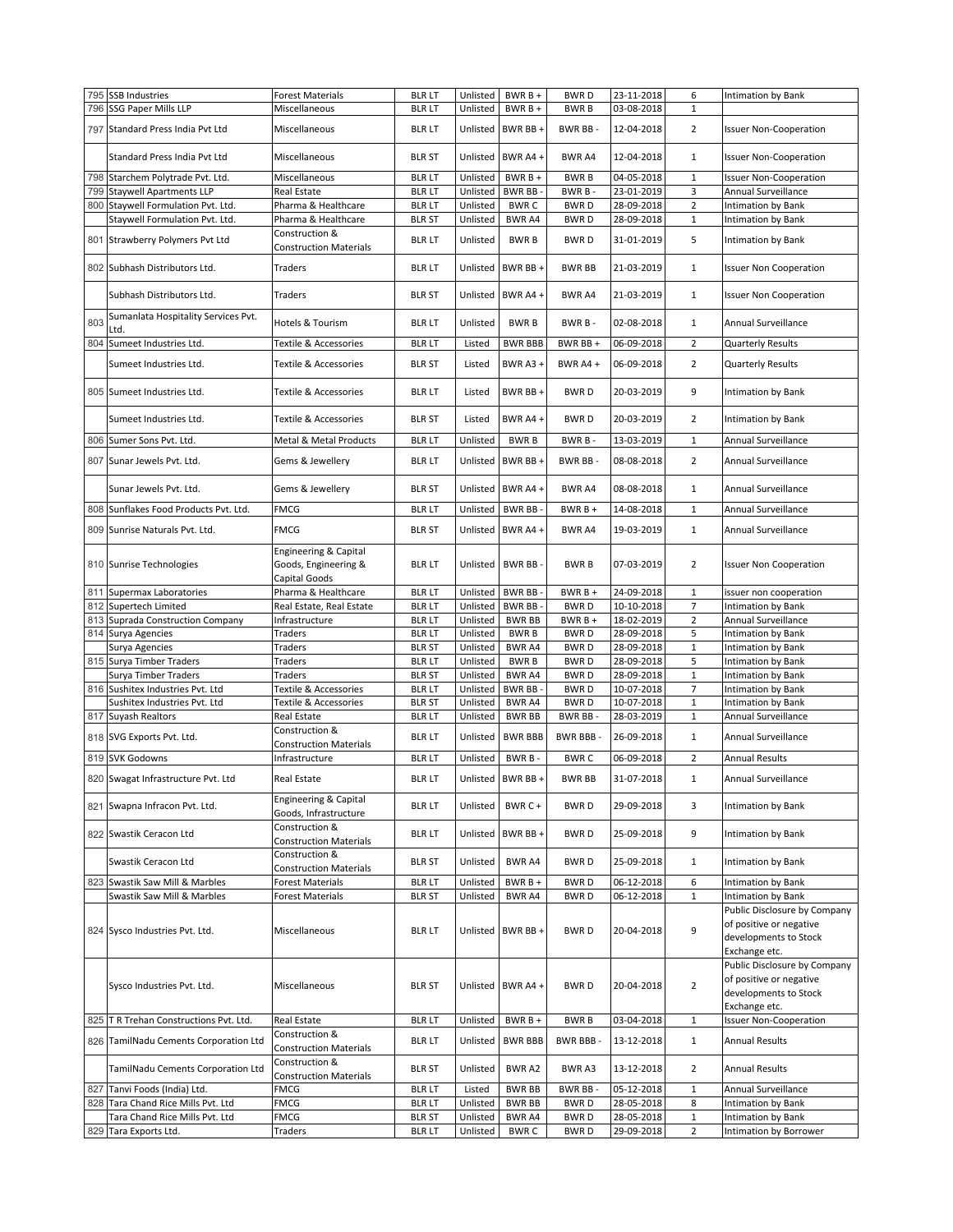| 830        | Tarade Brothers Construction Pvt.<br>Ltd.                      | Infrastructure                                  | <b>BLR LT</b>                  | Unlisted             | BWR BB-                      | <b>BWRB</b>              | 18-09-2018               | $\overline{2}$                   | Annual Surveillance                                    |
|------------|----------------------------------------------------------------|-------------------------------------------------|--------------------------------|----------------------|------------------------------|--------------------------|--------------------------|----------------------------------|--------------------------------------------------------|
|            | 831 TC Agro Food Industries                                    | <b>FMCG</b>                                     | <b>BLRLT</b>                   | Unlisted             | BWR BB +                     | BWR BB-                  | 30-01-2019               | $\overline{2}$                   | Annual Surveillance                                    |
|            | 832 TD Toll Road Pvt Ltd                                       | Infrastructure                                  | <b>BLR LT</b>                  | Unlisted             | <b>BWR BBB</b><br>(SO)       | BWR BB - (SO) 30-03-2019 |                          | 3                                | Annual Results/Annual<br>Surveillance                  |
|            | 833 Texcel Engineers Pvt. Ltd.                                 | Engineering & Capital<br>Goods                  | <b>BLR LT</b>                  | Unlisted             | BWR BB+                      | <b>BWR BB</b>            | 28-02-2019               | $\mathbf{1}$                     | Annual Surveillance                                    |
|            | 834 Texorange Corporation Ltd.                                 | Textile & Accessories                           | <b>BLR LT</b>                  | Unlisted             | <b>BWR BBB</b>               | <b>BWR BB</b>            | 29-03-2019               | $\overline{2}$                   | Annual Surveillance                                    |
|            | Texorange Corporation Ltd.                                     | Textile & Accessories                           | <b>BLR ST</b>                  | Unlisted             | BWR A3                       | <b>BWR A4</b>            | 29-03-2019               | 2                                | Annual Surveillance                                    |
| 835        | Texplas Textiles India Pvt. Ltd.                               | Textile & Accessories                           | <b>BLRLT</b>                   | Unlisted             | BWR B +                      | BWR B-                   | 30-11-2018               | $\overline{2}$                   | Annual Surveillance                                    |
|            | 836 Tharaj Castings Pvt. Ltd.                                  | Metal & Metal Products                          | <b>BLRLT</b>                   | Unlisted             | BWR BB +                     | <b>BWRB</b>              | 12-03-2019               | 4                                | <b>Annual Surveillance</b>                             |
|            | Tharaj Castings Pvt. Ltd.                                      | Metal & Metal Products                          | <b>BLR ST</b>                  | Unlisted             | BWR A4 +                     | <b>BWR A4</b>            | 12-03-2019               | $\mathbf{1}$                     | Annual Surveillance                                    |
| 837        | Tilak Raj Madan Mohan                                          | <b>FMCG</b>                                     | <b>BLRLT</b>                   | Unlisted             | BWR B +                      | <b>BWRB</b>              | 18-05-2018               | $\mathbf{1}$<br>5                | <b>Issuer Non-Cooperation</b>                          |
| 838<br>839 | Tim India Exim<br>Tirupati Plastomatics Pvt. Ltd.              | Traders<br>Construction &                       | <b>BLRLT</b><br><b>BLR LT</b>  | Unlisted<br>Unlisted | <b>BWRB</b><br><b>BWR BB</b> | <b>BWRD</b><br>BWR BB-   | 28-09-2018<br>29-01-2019 | $\mathbf{1}$                     | Intimation by Bank<br>Annual Surveillance              |
|            |                                                                | <b>Construction Materials</b>                   |                                |                      |                              |                          |                          |                                  |                                                        |
| 840        | Tirupati Tubes Pvt. Ltd.<br>TK Engineering Consortium Private  | Metal & Metal Products<br>Engineering & Capital | <b>BLRLT</b>                   | Unlisted             | BWR BB-                      | <b>BWRB</b>              | 19-04-2018               | $\overline{2}$                   | <b>Issuer Non-Cooperation</b>                          |
| 841        | Limited                                                        | Goods                                           | <b>BLR LT</b>                  | Unlisted             | BWR A -                      | <b>BWR BBB</b>           | 06-09-2018               | $\overline{2}$                   | <b>Issuer Non Co-operation</b>                         |
|            | TK Engineering Consortium Private<br>Limited                   | Engineering & Capital<br>Goods                  | <b>BLR ST</b>                  | Unlisted             | BWR A2+                      | BWR A3                   | 06-09-2018               | 3                                | <b>Issuer Non Co-operation</b>                         |
|            | 842 TK Toll Road Private Limited                               | Infrastructure                                  | <b>BLR LT</b>                  | Unlisted             | <b>BWR BBB</b>               | <b>BWR BB</b>            | 30-03-2019               | 3                                | Annual Results/Annual<br>Surveillance                  |
|            | 843 TOPS People Services Pvt Ltd                               | Miscellaneous                                   | <b>BLR LT</b>                  | Unlisted             | <b>BWR BBB</b>               | <b>BWR BB</b>            | 22-03-2019               | $\overline{2}$                   | Annual Surveillance                                    |
|            | 844 Trans Valves (India) Pvt. Ltd.                             | Engineering & Capital<br>Goods                  | <b>BLR LT</b>                  | Unlisted             | <b>BWR BB</b>                | <b>BWRC</b>              | 25-01-2019               | 6                                | Annual Surveillance                                    |
|            | Trans Valves (India) Pvt. Ltd.                                 | <b>Engineering &amp; Capital</b><br>Goods       | <b>BLR ST</b>                  | Unlisted             | BWR A4+                      | BWR A4                   | 25-01-2019               | $\mathbf{1}$                     | Annual Surveillance                                    |
|            | 845 Transworld Wood Pvt. Ltd.                                  | Traders                                         | <b>BLR LT</b>                  | Unlisted             | <b>BWRB</b>                  | <b>BWRD</b>              | 23-11-2018               | 5                                | CBI case about bank fraud                              |
|            | Transworld Wood Pvt. Ltd.                                      | Traders                                         | <b>BLR ST</b>                  | Unlisted             | <b>BWR A4</b>                | <b>BWRD</b>              | 23-11-2018               | $\mathbf{1}$                     | CBI case about bank fraud                              |
| 846        | Trianz Holdings Pvt. Ltd.                                      | IT & ITES                                       | <b>BLRLT</b>                   | Unlisted             | <b>BWR BBB</b>               | BWR BB +                 | 08-11-2018               | $\overline{2}$                   | Annual Surveillance                                    |
|            | Trianz Holdings Pvt. Ltd.                                      | IT & ITES                                       | <b>BLR ST</b>                  | Unlisted             | <b>BWRA3</b>                 | BWR A4 +                 | 08-11-2018               | $\mathbf{1}$                     | Annual Surveillance                                    |
| 847        | Tribhuvan Industries Ltd.                                      | Metal & Metal Products                          | <b>BLRLT</b>                   | Unlisted             | <b>BWR BB</b>                | $BWRB +$                 | 26-07-2018               | $\mathbf{1}$                     | Annual Surveillance                                    |
|            | 848 Tricolite Electrical Industries Ltd.                       | Engineering & Capital<br>Goods                  | <b>BLR LT</b>                  | Unlisted             | BWR BB+                      | <b>BWR BB</b>            | 19-02-2019               | $\mathbf{1}$                     | Annual Surveillance                                    |
|            | Tricolite Electrical Industries Ltd.                           | Engineering & Capital<br>Goods                  | <b>BLR ST</b>                  | Unlisted             | BWR A4 +                     | BWR A4                   | 19-02-2019               | $\mathbf{1}$                     | Annual Surveillance                                    |
| 849        | Trimax Bio Science Pvt. Ltd.                                   | Pharma & Healthcare                             | <b>BLRLT</b>                   | Unlisted             | <b>BWRC</b>                  | BWR C -                  | 19-09-2018               | $\mathbf{1}$                     | Annual Surveillance                                    |
| 850        | Trimurty Landcon India Pvt Ltd                                 | Real Estate                                     | <b>BLRLT</b>                   | Unlisted             | BWR BB-                      | $BWRB +$                 | 25-01-2019               | $\mathbf{1}$                     | <b>Annual Results</b>                                  |
| 851        | Tripathi Hospital Private Limited                              | Pharma & Healthcare<br><b>FMCG</b>              | <b>BLRLT</b>                   | Unlisted             | BWR B +                      | BWR B-                   | 04-03-2019               | $\overline{2}$<br>$\overline{2}$ | Annual Surveillance                                    |
| 852<br>853 | Tripurari Agro Private Limited<br>Tristar Retail Limited       | Traders                                         | <b>BLR LT</b><br><b>BLR LT</b> | Unlisted<br>Unlisted | BWR BB-<br><b>BWR BB</b>     | <b>BWRB</b><br>BWR BB-   | 08-01-2019<br>30-03-2019 | $\mathbf{1}$                     | <b>Issuer Non Cooperation</b><br>Annual Surveillance   |
|            |                                                                |                                                 |                                |                      |                              |                          |                          |                                  | Reference to NCLT under                                |
| 854        | TSN Eco Tech International Pvt. Ltd.                           | Power                                           | <b>BLR LT</b>                  | Unlisted             | BWR B-                       | <b>BWRD</b>              | 03-07-2018               | 4                                | Indian Bankruptcy Code<br>Reference to NCLT under      |
|            | TSN Eco Tech International Pvt. Ltd.                           | Power                                           | <b>BLR ST</b>                  | Unlisted             | BWR A4                       | <b>BWRD</b>              | 03-07-2018               | 1                                | Indian Bankruptcy Code<br>Annual Surveillance/Half     |
|            | 855 TT Industries                                              | Power                                           | <b>BLR LT</b>                  | Unlisted             | BWR BB+                      | <b>BWR BB</b>            | 05-03-2019               | $\mathbf{1}$                     | <b>Yearly Results</b>                                  |
|            | 856 TVC Sky Shop Ltd.                                          | Media & Entertainment                           | <b>BLRLT</b>                   | Unlisted             | <b>BWR BBB</b>               | BWR BB-                  | 02-01-2019               | 3                                | <b>Annual Results</b>                                  |
|            | TVC Sky Shop Ltd.                                              | Media & Entertainment                           | <b>BLR ST</b>                  | Unlisted             | BWR A3                       | BWR A4                   | 02-01-2019               | $\overline{2}$                   | <b>Annual Results</b>                                  |
|            | 857 Udaya Motors                                               | Automobiles & Auto<br>Ancillary                 | <b>BLR LT</b>                  | Unlisted             | <b>BWRC</b>                  | <b>BWRD</b>              | 01-10-2018               | $\overline{2}$                   | Annual Surveillance                                    |
|            | Udaya Motors                                                   | Automobiles & Auto<br>Ancillary                 | <b>BLR ST</b>                  | Unlisted             | <b>BWRA4</b>                 | <b>BWRD</b>              | 01-10-2018               | $\mathbf{1}$                     | Annual Surveillance                                    |
|            | 858 Ujjawal Proteins Pvt. Ltd.                                 | FMCG                                            | <b>BLRLT</b>                   | Unlisted             | BWR B +                      | <b>BWRB</b>              | 29-09-2018               | 1                                | Annual Surveillance                                    |
|            | 859 Umang Realtech Pvt Ltd                                     | Real Estate                                     | <b>BLR LT</b>                  | Unlisted             | <b>BWR BBB</b>               | BWR BB+                  | 27-03-2019               | $\mathbf{1}$                     | Annual Surveillance                                    |
|            | Umang Realtech Pvt Ltd                                         | Real Estate                                     | <b>BLR ST</b>                  | Unlisted             | BWR A3                       | BWR A4+                  | 27-03-2019               | $\mathbf{1}$                     | Annual Surveillance                                    |
|            | 860 Umashree Rice Mills Pvt. Ltd.                              | Agriculture & Agro-Based<br>Products            | <b>BLR LT</b>                  | Unlisted             | <b>BWRB</b>                  | BWR B-                   | 15-03-2019               | $\mathbf{1}$                     | Annual Surveillance                                    |
|            | 861 United Electricals and Transformers                        | Engineering & Capital<br>Goods                  | <b>BLR LT</b>                  | Unlisted             | BWR BB-                      | $BWRB +$                 | 20-07-2018               | $\mathbf{1}$                     | <b>Issuer Not Cooperating</b>                          |
|            | 862 Urban Mass Transit Company Ltd                             | <b>Financial Services</b>                       | <b>BLRLT</b>                   | Unlisted             | <b>BWR BBB</b>               | <b>BWRC</b>              | 26-09-2018               | 9                                | Deterioration in the 'credit<br>enhancement' mechanism |
|            | Urban Mass Transit Company Ltd                                 | <b>Financial Services</b>                       | <b>BLR ST</b>                  | Unlisted             | BWR A3                       | BWR A4                   | 26-09-2018               | $\overline{2}$                   | Deterioration in the 'credit<br>enhancement' mechanism |
| 863        | <b>USK Construction Company DP</b><br>(erstwhile Udaya Shetty) | Infrastructure                                  | <b>BLR LT</b>                  | Unlisted             | BWR BB+                      | BWR BB-                  | 11-02-2019               | $\overline{2}$                   | Annual Surveillance                                    |
|            | 864 V K Packwell Pvt. Ltd.                                     | Construction &<br><b>Construction Materials</b> | <b>BLR LT</b>                  | Unlisted             | BWR BB-                      | $BWRB +$                 | 30-07-2018               | $\mathbf{1}$                     | Annual Surveillance                                    |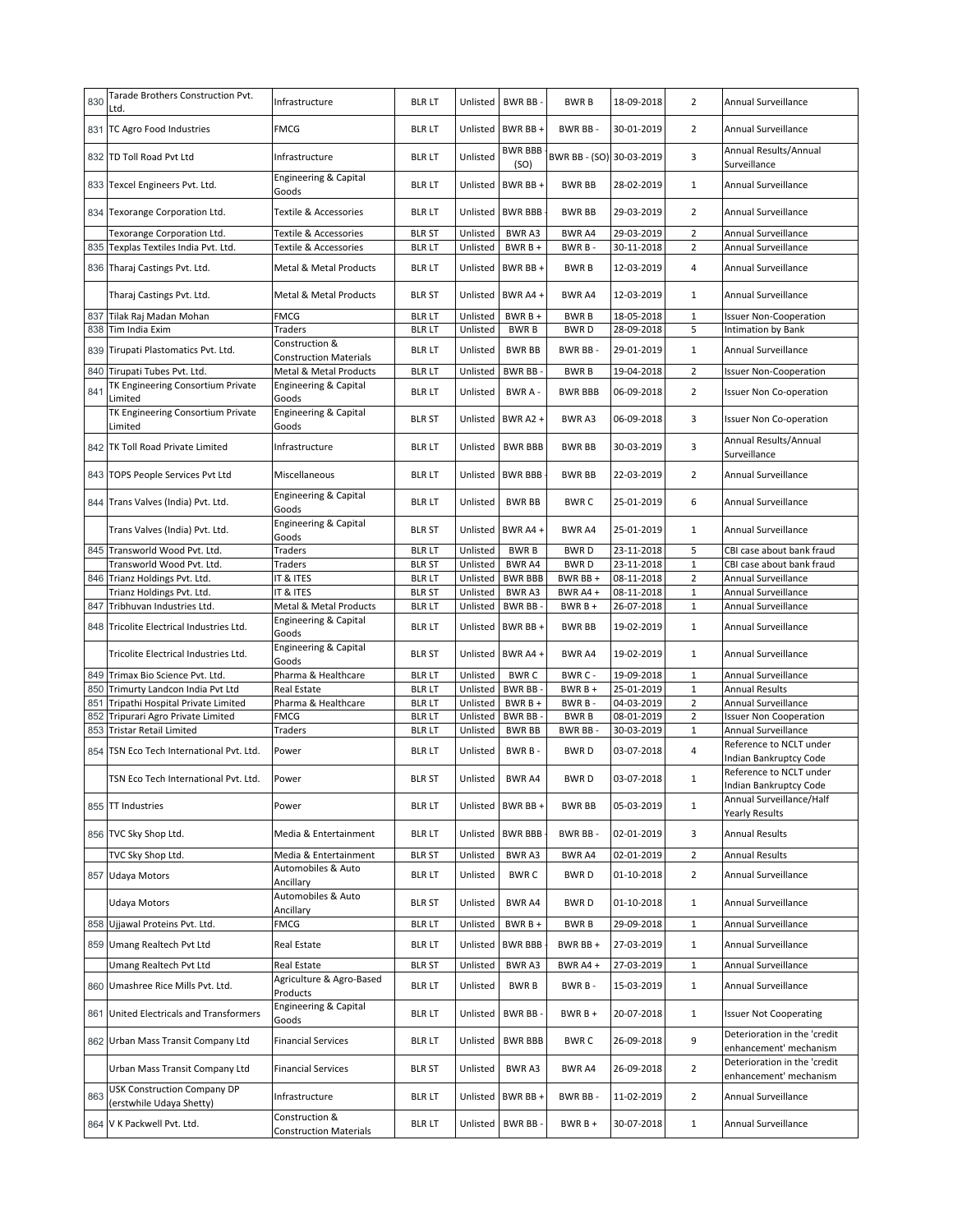|     | 865 Vahidkhan Zahurkhan Pathan                                                          | Miscellaneous                                | <b>BLRLT</b>  | Unlisted | <b>BWRB</b>       | <b>BWRD</b>   | 02-01-2019 | 5                | Intimation by Bank                                                                                                               |
|-----|-----------------------------------------------------------------------------------------|----------------------------------------------|---------------|----------|-------------------|---------------|------------|------------------|----------------------------------------------------------------------------------------------------------------------------------|
| 866 | VaishVik Foods Pvt. Ltd.                                                                | <b>FMCG</b>                                  | <b>BLR LT</b> | Unlisted | BWR BB+           | <b>BWRD</b>   | 03-01-2019 | 9                | Intimation by Bank                                                                                                               |
| 867 | Vaksh Steels Pvt. Ltd.                                                                  | Metal & Metal Products                       | <b>BLRLT</b>  | Unlisted | <b>BWR BB</b>     | BWR B +       | 10-09-2018 | $\mathbf 1$      | Annual Surveillance                                                                                                              |
| 868 | Vaksh Steels Pvt. Ltd.                                                                  | Metal & Metal Products                       | <b>BLR LT</b> | Unlisted | $BWRB +$          | <b>BWRD</b>   | 20-02-2019 | 6                | Reference to NCLT under<br>Indian Bankruptcy Code                                                                                |
|     | Vaksh Steels Pvt. Ltd.                                                                  | Metal & Metal Products                       | <b>BLR ST</b> | Unlisted | <b>BWR A4</b>     | <b>BWRD</b>   | 20-02-2019 | $\mathbf{1}$     | Reference to NCLT under<br><b>Indian Bankruptcy Code</b>                                                                         |
| 869 | Vallalar Educational and Charitable<br>Trust                                            | <b>Education, Education</b>                  | <b>BLR LT</b> | Unlisted | <b>BWRB</b>       | <b>BWRD</b>   | 24-04-2018 | 5                | Non-fulfillment of funding<br>commitments prior to due<br>dates, as required under<br>borrowing terms                            |
| 870 | Varaha Infra Limited                                                                    | Infrastructure                               | <b>BLR LT</b> | Unlisted | <b>BWR BB</b>     | <b>BWRD</b>   | 16-07-2018 | 8                |                                                                                                                                  |
|     | Varaha Infra Limited                                                                    | Infrastructure                               | <b>BLR ST</b> | Unlisted | <b>BWRA4</b>      | <b>BWRD</b>   | 16-07-2018 | $\mathbf 1$      |                                                                                                                                  |
| 871 | Varahi Limited                                                                          | <b>FMCG</b>                                  | <b>BLRLT</b>  | Unlisted | BWR A -           | BWR BB +      | 07-03-2019 | 4                | Annual Surveillance                                                                                                              |
|     | Varahi Limited                                                                          | <b>FMCG</b>                                  | <b>BLR ST</b> | Unlisted | BWR A2+           | BWR A4 +      | 07-03-2019 | 4                | <b>Annual Surveillance</b>                                                                                                       |
|     | 872 Varam Power Projects Private Limited Power                                          |                                              | <b>BLR LT</b> | Unlisted | BWR BB-           | $BWRB+$       | 01-10-2018 | $\mathbf{1}$     | Annual Results                                                                                                                   |
|     | 873 Varsha Associates                                                                   | Engineering & Capital<br>Goods               | <b>BLR LT</b> | Unlisted | $BWRB +$          | <b>BWRB</b>   | 11-02-2019 | $\mathbf{1}$     | Annual Surveillance                                                                                                              |
| 874 | Vas Infrastructure Limited                                                              | Real Estate                                  | <b>BLR LT</b> | Listed   | <b>BWR BB</b>     | <b>BWRD</b>   | 31-08-2018 | $\overline{7}$   | Intimation by Bank                                                                                                               |
| 875 | Vasani Wood Works                                                                       | Traders                                      | <b>BLR LT</b> | Unlisted | BWR B-            | <b>BWRD</b>   | 28-09-2018 | 4                | Intimation by Bank                                                                                                               |
|     | Vasani Wood Works<br>Vasmo Agro Nutri Product Pvt.                                      | Traders                                      | <b>BLR ST</b> | Unlisted | BWR A4            | <b>BWRD</b>   | 28-09-2018 | $\mathbf{1}$     | Intimation by Bank                                                                                                               |
|     | 876 Ltd. (Formerly known as Vasmo Foods FMCG<br>Co Pvt Ltd)                             |                                              | <b>BLR LT</b> | Unlisted | BWR BB +          | <b>BWRD</b>   | 29-03-2019 | 9                | Reference to NCLT under<br>Indian Bankruptcy Code                                                                                |
|     | Vasmo Agro Nutri Product Pvt.<br>Ltd.(Formerly known as Vasmo Foods FMCG<br>Co Pvt Ltd) |                                              | <b>BLR ST</b> | Unlisted | BWR A4            | <b>BWRD</b>   | 29-03-2019 | $\mathbf{1}$     | Reference to NCLT under<br>Indian Bankruptcy Code                                                                                |
| 877 | Veda Biofuel Ltd                                                                        | Agriculture & Agro-Based<br>Products         | <b>BLR LT</b> | Unlisted | <b>BWR BB</b>     | <b>BWRD</b>   | 05-12-2018 | 8                | <b>Intimation by Bank</b>                                                                                                        |
| 878 | Vedika Nut Craft Pvt. Ltd.                                                              | <b>FMCG</b>                                  | <b>BLR LT</b> | Unlisted | BWR BB+           | <b>BWRD</b>   | 28-06-2018 | 9                |                                                                                                                                  |
|     | Vedika Nut Craft Pvt. Ltd.                                                              | <b>FMCG</b>                                  | <b>BLR ST</b> | Unlisted | BWR A4+           | <b>BWRD</b>   | 28-06-2018 | $\overline{2}$   |                                                                                                                                  |
|     | 879 Vembar Timber Agencies                                                              | <b>Forest Materials</b>                      | <b>BLR LT</b> | Unlisted | <b>BWRB</b>       | BWR C+        | 31-01-2019 | $\overline{2}$   | Non-fulfillment of funding<br>commitments prior to due<br>dates, as required under<br>borrowing terms                            |
|     | 880 Venus India                                                                         | Metal & Metal Products                       | <b>BLRLT</b>  |          | Unlisted BWR BBB  | BWR BB +      | 13-07-2018 | $\mathbf{1}$     | Annual Surveillance                                                                                                              |
|     | Venus India                                                                             | Metal & Metal Products                       | <b>BLR ST</b> | Unlisted | <b>BWRA3</b>      | BWR A4 +      | 13-07-2018 | $\mathbf{1}$     | Annual Surveillance                                                                                                              |
| 881 | <b>VIC Industries</b>                                                                   | Chemicals & Chemical                         | <b>BLR LT</b> | Unlisted | BWR BB+           | <b>BWR BB</b> | 29-01-2019 | $\mathbf{1}$     | Annual Surveillance                                                                                                              |
|     | VIC Industries                                                                          | Products<br>Chemicals & Chemical<br>Products | <b>BLR ST</b> | Unlisted | BWR A4 +          | BWR A4        | 29-01-2019 | $\mathbf{1}$     | Annual Surveillance                                                                                                              |
| 882 | Victora Automotive Inc.                                                                 | Automobiles & Auto<br>Ancillary              | <b>BLR LT</b> | Unlisted | BWR BB +          | BWR BB-       | 19-03-2019 | $\overline{2}$   | <b>Annual Results</b>                                                                                                            |
|     | Victora Automotive Inc.                                                                 | Automobiles & Auto<br>Ancillary              | <b>BLR ST</b> |          | Unlisted BWR A4 + | <b>BWR A4</b> | 19-03-2019 | 1                | <b>Annual Results</b>                                                                                                            |
|     | 883 Victoria Foods Pvt. Ltd.                                                            | Agriculture & Agro-Based<br>Products         | <b>BLR LT</b> | Unlisted | <b>BWR BBB</b>    | BWR BB +      | 17-01-2019 | 1                | Annual Surveillance                                                                                                              |
|     | Victoria Foods Pvt. Ltd.                                                                | Agriculture & Agro-Based<br>Products         | <b>BLR ST</b> | Unlisted | <b>BWRA3</b>      | BWR A4 +      | 17-01-2019 | $\mathbf{1}$     | Annual Surveillance                                                                                                              |
|     | 884 Vijay Food Products Pvt. Ltd.                                                       | <b>FMCG</b>                                  | <b>BLRLT</b>  | Unlisted | BWR B +           | <b>BWRB</b>   | 26-07-2018 | $\mathbf 1$      | Annual Surveillance                                                                                                              |
| 885 | Vijaya Lakshmi Raghavendra Cotton<br>Mill                                               | Textile & Accessories                        | <b>BLR LT</b> | Unlisted | BWR BB-           | <b>BWRD</b>   | 23-05-2018 | $\boldsymbol{7}$ | Non-fulfillment of funding<br>commitments prior to due<br>dates, as required under<br>borrowing terms/Issuer Non-<br>Cooperation |
| 886 | Vikram Structures Pvt. Ltd.                                                             | Real Estate, Real Estate                     | <b>BLR LT</b> | Unlisted | <b>BWR BB</b>     | BWR BB-       | 25-01-2019 | $\mathbf 1$      | <b>Issuer Non Cooperation</b>                                                                                                    |
| 887 | Vinayak Coal Traders Pvt. Ltd.                                                          | Mining                                       | <b>BLRLT</b>  | Unlisted | BWR BB-           | $BWRB +$      | 17-05-2018 | $1\,$            | <b>Issuer Non-Cooperation</b>                                                                                                    |
| 888 | Vindsor Management Consultant Pvt<br>Ltd                                                | Miscellaneous                                | <b>BLRLT</b>  | Unlisted | <b>BWR BB</b>     | <b>BWRB</b>   | 23-03-2019 | 3                | issuer non cooperation                                                                                                           |
|     | 889 Vineet Oils Pvt Ltd                                                                 | Chemicals & Chemical<br>Products             | <b>BLR LT</b> | Unlisted | <b>BWR BBB</b>    | BWR BB +      | 19-02-2019 | $\mathbf{1}$     | Annual Surveillance                                                                                                              |
|     | Vineet Oils Pvt Ltd                                                                     | Chemicals & Chemical<br>Products             | <b>BLR ST</b> | Unlisted | <b>BWRA3</b>      | BWR A4        | 19-02-2019 | $\overline{2}$   | Annual Surveillance                                                                                                              |
|     | 890 Vintage Distillers Ltd                                                              | <b>FMCG</b>                                  | <b>BLRLT</b>  | Unlisted | <b>BWR BB</b>     | BWR BB-       | 12-02-2019 | $\mathbf{1}$     | Annual Results/Annual<br>Surveillance                                                                                            |
| 891 | Viroo Mal Mulkh Raj Jain Rice Mills<br>Pvt. Ltd                                         | Traders                                      | <b>BLR LT</b> | Unlisted | <b>BWR BBB</b>    | <b>BWR BB</b> | 13-04-2018 | 2                | MEDIA INFORMATION ON<br><b>CLOSURE</b>                                                                                           |
| 892 | Viroo Mal Mulkh Raj Jain Rice Mills<br>Pvt. Ltd                                         | Traders                                      | <b>BLR LT</b> | Unlisted | <b>BWR BB</b>     | <b>BWRD</b>   | 05-07-2018 | 8                | Intimation by Bank                                                                                                               |